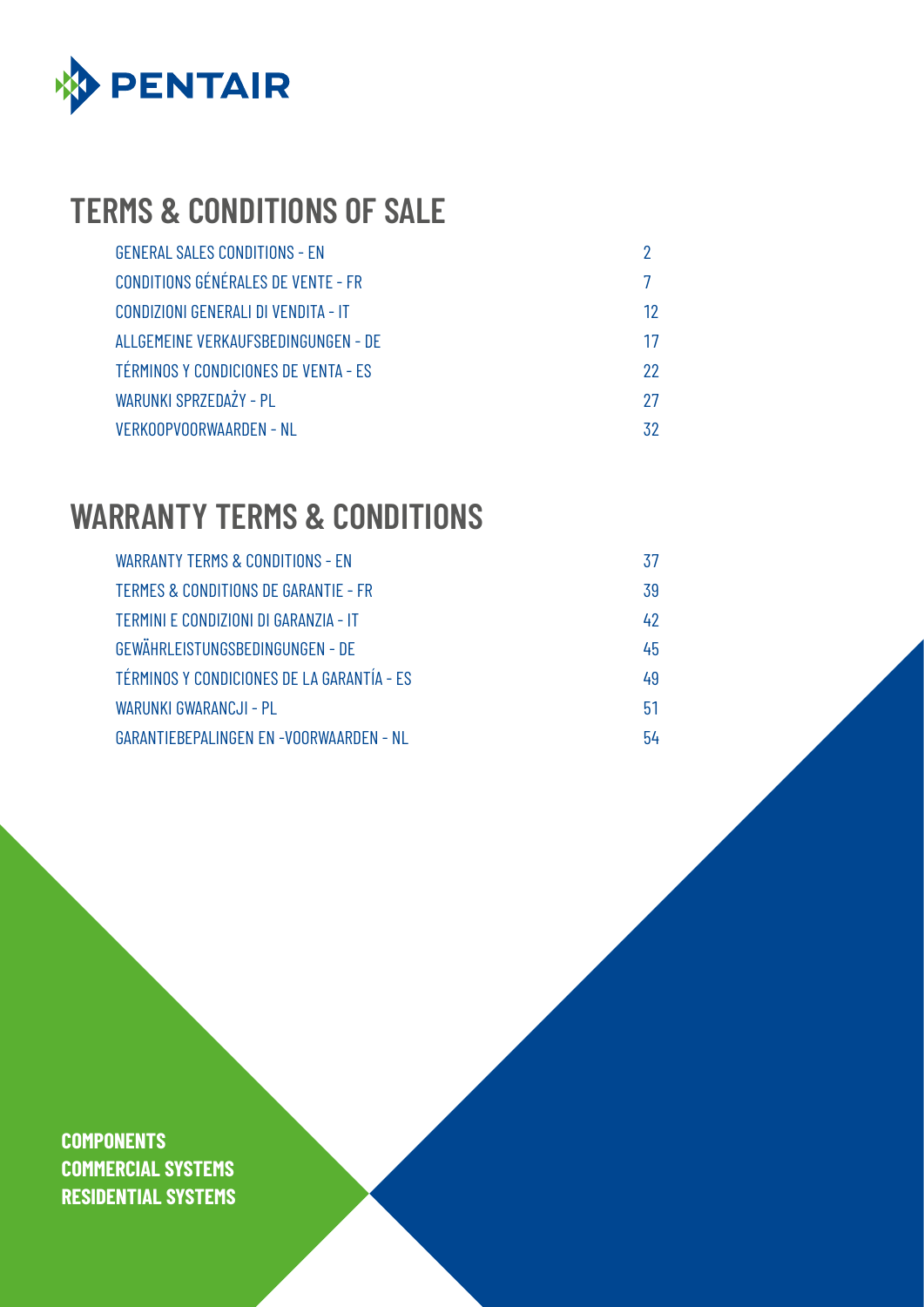<span id="page-1-0"></span>

## **GENERAL SALES CONDITIONS**

#### **I. Definitions**

"**Conditions**" means the standard terms and conditions of sale set out in this document and (unless the context otherwise requires) includes any special terms and conditions agreed in writing between the Purchaser and Pentair, and "**Contract Terms**" has the same meaning.

"**Confidential Information**" means any information that is treated as confidential by either party, including trade secrets, technology, information pertaining to business operations and strategies, and information pertaining to customers, pricing and marketing.

"**Contract**" means the contract for the purchase and sale of the Goods and "Agreement" has the same meaning. "**Goods**" means the goods and/or services which Pentair is to supply in accordance with these Conditions. "**Parties**" means Pentair and Purchaser.

"**Pentair**" means the party who will sell and supply the Goods to the Purchaser in accordance with these Conditions.

"**Purchaser**" means the party whose order for the Goods is accepted by Pentair in accordance with these Conditions.

#### **II. General**

All business transactions between the Parties are governed by these Contract Terms, unless special written agreements are entered into before order confirmation in individual cases. The terms and conditions of the Purchaser are not binding upon Pentair, unless agreed to by Pentair in writing and before order confirmation.

#### **III. Conclusion of Contract**

1. Pentair's offers are limited to those Goods explicitly listed in the offer and strictly exclude any building, assembly or installation work not mentioned, including installation material or site work. Consultation or offers are free of charge and to the best of the Pentair's knowledge, but non-binding. All documentation accompanying offers remains Pentair's property. Documentation may not be copied or disclosed to third parties without Pentair's permission and shall, on request, be returned without delay.

2. No order or variation shall be binding on Pentair unless and until accepted in writing by Pentair, and only then shall it constitute the Contract. No agent or other representative of Pentair has any authority from Pentair to make or vary any agreement on behalf of Pentair, unless subsequently notified by Pentair in writing. Every order or variation accepted by Pentair includes only such Goods as are expressly specified or incorporated in Pentair's written acceptance.

3. Pentair may, from time to time, agree to build products to Purchaser's specifications. In such a case Purchaser shall always be responsible for all expenses incurred by Pentair to comply with Purchaser's specification, such as, but not limited to expenses incurred for tooling (jigs, dies, tools, molds and patterns), expenses related to ordering of raw materials, components or other parts and any other commitments entered into by Purchaser, even during the preparatory phase when no firm Contract is in place. Purchaser shall at all times be obliged to purchase and pay for all customized products that are produced by Pentair. Unless otherwise agreed in writing, any equipment (including, but not limited to jigs, dies, tools, molds and patterns) made for the manufacture of customer specified products shall be, and remain, the sole property of Pentair, notwithstanding that Purchaser may have been charged for all or part of the cost therefore.

4. No price list, quotation, estimate or tender issued by Pentair shall constitute an offer to sell the Goods. Any order placed by the Purchaser in response to such a price list, quotation, estimate or tender shall constitute an offer made to Pentair in accordance with the Contract Terms and shall only be binding on Pentair if it is accepted by Pentair in writing and shall then constitute the Contract. Without limiting the foregoing, Pentair reserves the right at any time before a binding Contract has been entered to alter its price. This right includes the right to alter any published price or price list prices without prior notice.

5. Orders received and accepted by Pentair shall not be subject to cancellation without Pentair's consent, and cancellation of any Contract to which the Purchaser is a party will not constitute sufficient reason for cancellation of any order placed by the Purchaser.

## **IV. Delivery and Time for Delivery**

1. All delivery times given in written offers or mentioned elsewhere are approximate only and therefore non-binding. The delivery period starts on the day the order is confirmed or when the Purchaser takes cooperative actions which may be required (e.g. payment of an agreed advance payment). The period is interrupted should a payment not be made on time, as agreed, or should the Purchaser not provide outstanding data or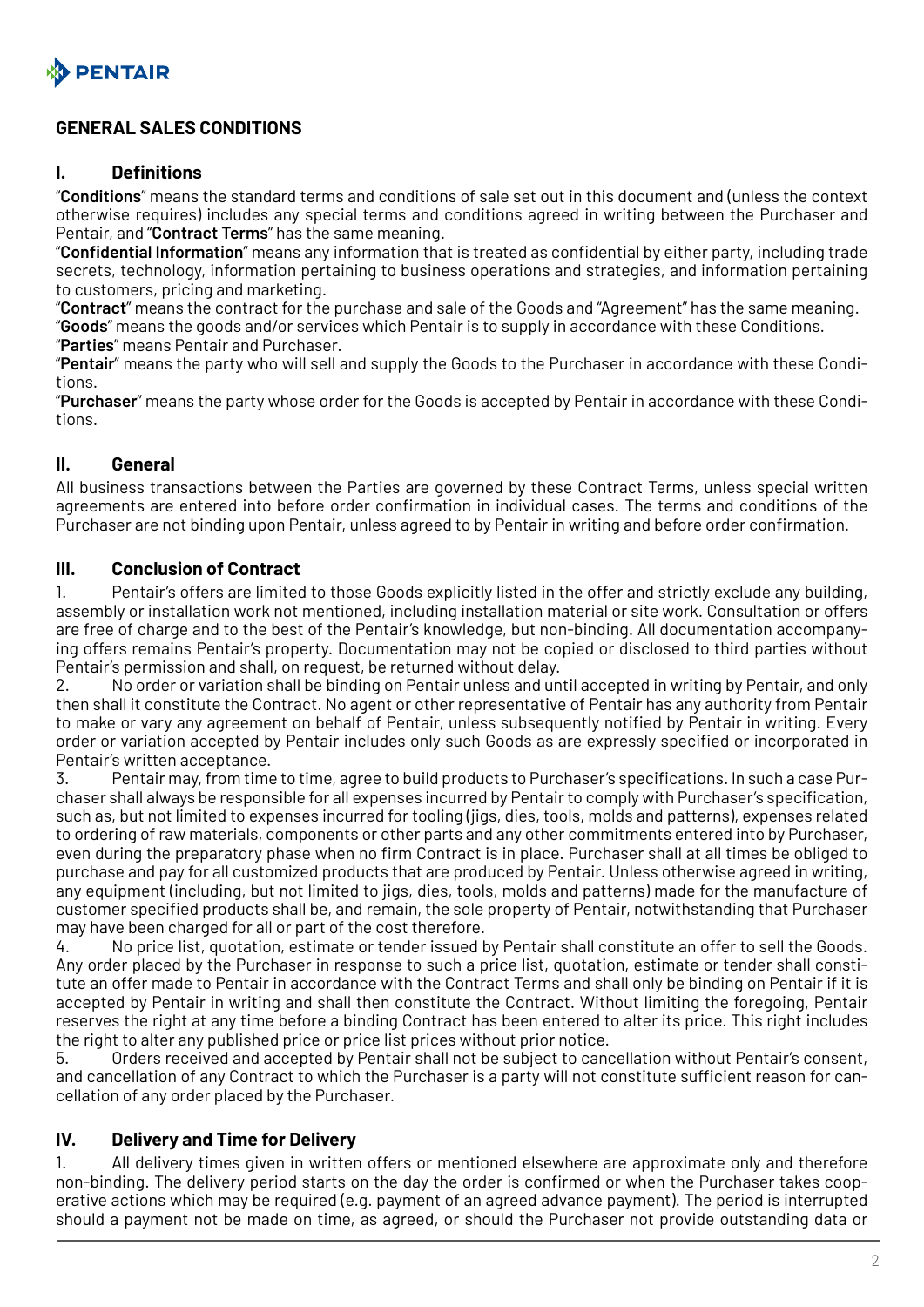

specifications needed for the design of the apparatus or plant at the agreed time. The period starts again as soon as Pentair receives the overdue payment or the delayed technical data are transmitted. Non-compliance with the delivery time does not entitle the Purchaser to damages (liquidated or otherwise) or any other form of compensation, nor release the Purchaser from the order.

2. Unforeseen impediments for which Pentair cannot be held responsible irrespective whether they arise in Pentair's own factory or at a sub-supplier, such as: force majeure events, mobilization, war or other delays for which Pentair cannot be held responsible, such as production faults, general material procurement problems, operational faults, transport delays and similar circumstances preventing on schedule performance at the agreed price, are justified reasons for us to cancel the delivery obligations, fully or in part, or to extend the delivery period by the duration of the obstructions. The Purchaser may withdraw from the Contract should relevant faults lead to a delay in performance of more than 12 months. Other rights of withdrawal shall remain unaffected thereby.

#### **V. Prices**

Unless otherwise stated in these Contract Terms, the Contract price of the Goods is FCA, Pentair's warehouse or factory (Incoterms 2020) and is deemed to exclude VAT and other taxes, which shall be charged at the rate applicable at the date of the invoice.

#### **VI. Terms of payment**

So far as the law permits, where Pentair has not agreed to provide credit to the Purchaser, the Contract price must be paid before dispatch of Goods. Where Pentair has agreed to provide credit, the Contract price must be paid in accordance with the agreed credit terms or otherwise within thirty (30) days of the date of invoice. Interest will be payable on any sums outstanding after the due date, at the rate of 1.5% per month. Pentair will only accept payments from the Purchaser itself and will not accept (and may return) any payments received from any other parties (including affiliates of the Purchaser).

#### **VII. Retention of title**

1. Goods delivered by Pentair remain in Pentair's ownership until all payments due under the Contract have been received.

2. To the extent that ownership of goods is transferred to third parties by incorporation into property and the like, the Purchaser shall cede its claims against such parties to Pentair, as collateral for Pentair's claim, until the latter has been fully settled. With current accounts, the reserved property shall serve as collateral for Pentair's balance claim.

#### **VIII. Intellectual Property Infringement**

Pentair will defend Purchaser to the extent of any rightful claim that any Goods furnished under the Contract infringe upon any intellectual property rights, and Pentair will pay all direct damages and costs awarded by a court of competent jurisdiction with respect to such claim. The Purchaser or user must promptly notify Pentair of any such claim, and cooperate fully with Pentair in the defence of such claim, or Pentair will have no duty under this paragraph.

#### **IX. Shipment**

Unless the Parties otherwise expressly agree in writing, the following provisions apply: Shipment is always at the risk of the Purchaser. Pentair accepts liability for shipment-related damages only in the event that it carried out the delivery itself and if such damage was caused by at least gross negligence on its side. Pentair shall provide reasonable support to the Purchaser in asserting its claims for compensation against the carrier if shipment was handled by a third party. Such claims should initially be against the carrier (railways, post office, freight forwarder). Replacements are provided only on the basis of a new order at currently valid prices. Any deviations in the delivery note or the invoice as well as transport damage should be reported to us in writing immediately, no later than within 3 days of receipt of the Goods.

## **X. Confidentiality**

Pentair and the Purchaser shall maintain any Confidential Information in strict confidence and shall not disclose the same to any third party or use Confidential Information except for the performance of the Contract and proper and lawful use by the Purchaser (or an affiliate of the Purchaser) of the work or Goods for tenders, sale, manufacture, erection, commissioning and/or servicing of equipment. Nothing contained herein shall preclude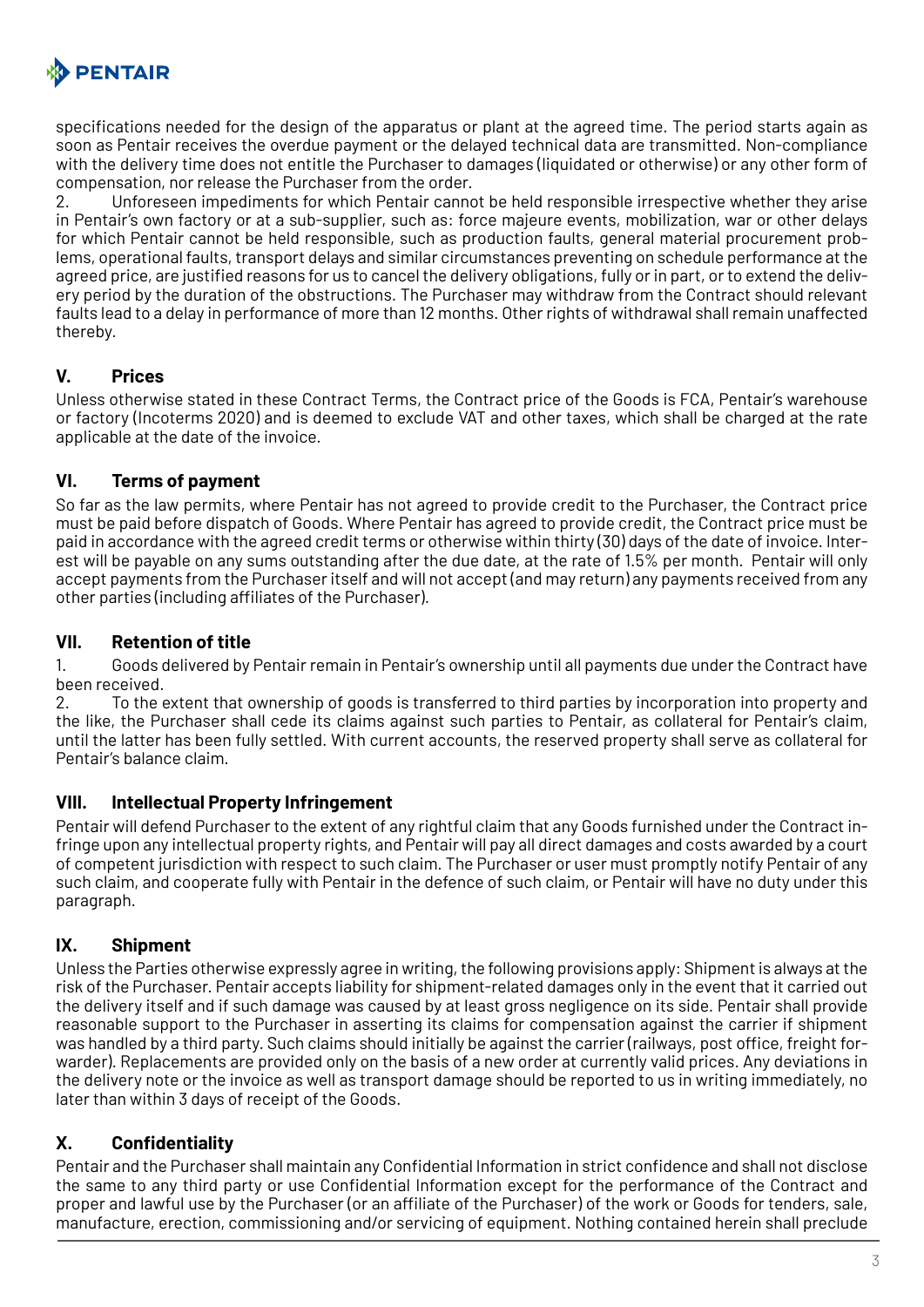

the Purchaser from: (a) sharing any or all of the Confidential Information with any of its affiliates or (b) disclosing Confidential Information received from Pentair as part of any work or Goods to the user or their respective employees, directors, agents and/or advisors, to the extent necessary for the performance of the work and provided that they are similarly bound by undertakings of confidence, restricted use and non-disclosure. Further, nothing contained herein shall prevent disclosure of Confidential Information: (a) with a view to complying with the requirements of any applicable law and/or an order of the court or arbitral tribunal or (b) to the extent necessary to resolve a claim or dispute, or to the extent necessary for the Purchaser to resolve a claim or dispute with third parties and/or insurance claims, provided always that the Party so required to disclose any such Confidential Information of the other Party, timely informs and consults the other Party and takes all reasonable steps to minimize the extent of the Confidential Information disclosed and to make such disclosure in confidence.

#### **XI. Liability**

1. Notwithstanding anything to the contrary, Pentair's cumulative liability howsoever arising, including under this Contract (including, without limitation, all the obligations related to the schedule and scope of work and deliveries of Goods, warranties and indemnifications, both express and implied, arising from the Contract), in tort (including negligence) or under statute will not exceed the relevant purchase price payable to Pentair under the Contract.

2. Notwithstanding any other provision to the contrary, so far as the law permits, Pentair shall not be liable under this Contract, in contract, under any indemnity, tort (including negligence), by statute or otherwise for loss or damage (whether direct or indirect) of profits, revenues, use, production, contracts, corruption or destruction of data or for any indirect, special or consequential loss or damage whatsoever.

#### **XII. Compliance with Law**

1. In performing this Contract, the Purchaser shall comply with all applicable laws, trade embargos, regulations, orders and other restrictions and without limiting the generality of the foregoing, do the following: (a) the Purchaser shall comply with the various national and local laws and regulations concerning occupational health, safety and pollution affected by the use, installation and operation of the Goods and other matters over which Pentair has no control, and (b) Pentair assumes no responsibility for compliance with those laws and regulations, whether by way of indemnity, warranty or otherwise.

2. Unless otherwise expressly agreed in writing, the Purchaser shall ensure and procure that it has all licenses, consents, approvals, permissions and authorizations ("**Licenses**") required in respects of the Goods.

3. Notwithstanding any provision in these Conditions to the contrary, Purchaser acknowledges to have understood Pentair's position of no transactions with Cuba, Iran, North Korea, Syria, Russia, Belarus or the disputed regions of Crimea, Donetsk and Luhansk ("**Pentair's Position**"), and confirms that it will comply with Pentair's Position on any transactions involving the Goods.

4. Purchaser agrees not to sell, export or transfer any Goods (including, without limitation, any technical information or services supplied) to any other countries except in full compliance with all applicable governmental requirements, including but not limited to applicable US export, US re-export legislation, and measures administered by the United Kingdom, the European Union and its Member States, or the government agencies of any other countries. Any violation by the Purchaser or the end customer, of the applicable laws or regulations of the US or any other government, or where the Purchaser breaches Pentair's Position, notwithstanding whether or not this is contrary to any aforementioned applicable laws or regulations, shall be deemed a material breach of this Contract and sufficient basis for Pentair to reject any or all orders or to terminate this Contract. Compliance with applicable legal requirements and Pentair's Position is a prerequisite for Pentair to perform its obligations under this Contract, and if the Purchaser fails to comply with such legal requirements, then the Purchaser is incapable of meeting its obligations with Pentair and therefore is in breach of this Contract.

5. The Parties intend that no payments or transfers of value shall be made which have the purpose or effect of publiThe Parties intend that no payments or transfers of value shall be made which have the purpose or effect of public or commercial bribery, acceptance of or acquiescence in extortion or kickbacks or other unlawful or improper means of obtaining business. The Parties will not, directly or indirectly, pay, offer, authorize or promise any monies or anything of value (such as gifts, contributions, travel, or entertainment) to any person or organization, including any employee of Pentair or Pentair's customers, or any government official (which includes any employee or official of any governmental authority, government owned or controlled entity, public international organization or political party or any candidate for political office) for the purpose of influencing their acts or decisions. Purchaser will take appropriate actions to ensure that any person representing or acting under its instruction or control will also comply with this clause. Purchaser will not request that Pentair takes any action which is prohibited or penalized under any anti-boycott law or regulation and any such request will be deemed null and void. Nothing in this clause or in any such request will be construed to require an agreement by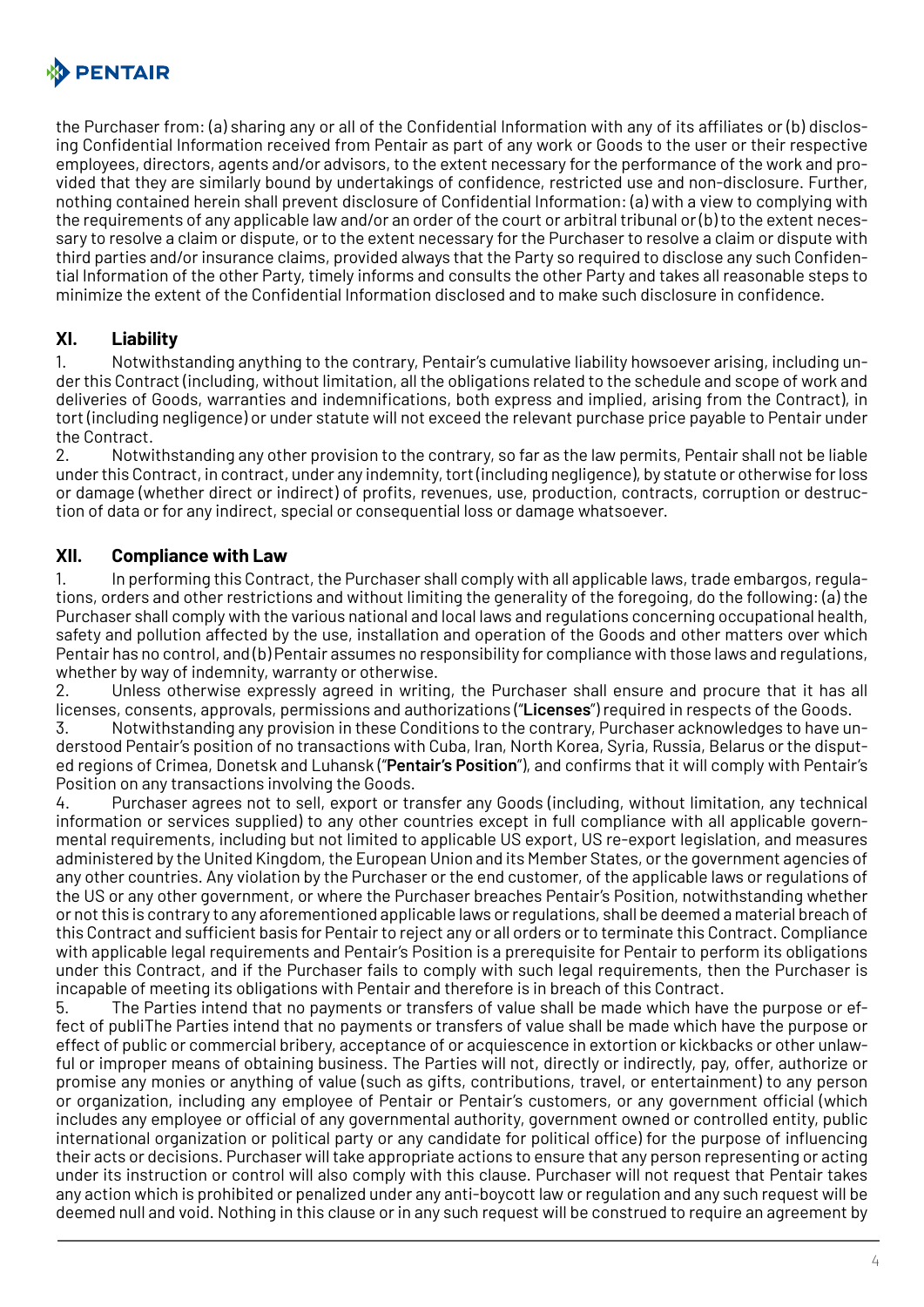

Pentair to take action which is prohibited or penalized under any anti-boycott law or regulation. Without limitation, Pentair will not be required under any circumstances to take any action or make payments that Pentair believes, in good faith, would cause it or its affiliated companies to be in violation of any Anti-Corruption Laws (Anti-Corruption Laws include, collectively, the UK Bribery Act 2010, laws under the OECD Anti-Bribery Convention, the United States Foreign Corrupt Practices Act and local anti-corruption laws).

6. Except as disclosed in writing to Pentair, the Purchaser represents that it does not believe or have any reason to believe that there are any actual or potential conflicts of interest regarding its relationship with Pentair, including family members who could benefit from the commercial relationship between the Purchaser and Pentair. Neither Purchaser nor any of its representatives are or have any family members who are government officials in a position to influence the Purchaser's commercial relationship with Pentair.

7. The Purchaser will maintain complete and accurate books and records in accordance with generally accepted accounting principles in Purchaser's jurisdiction, consistently applied, properly and accurately recording any and all transactions involving or in any way related to Pentair. The Purchaser will maintain a system of internal accounting controls reasonably designed to ensure that its assets are used only in accordance with its management directives and that it maintains no off-the-book accounts.

8. The Purchaser will maintain complete and accurate books and records in accordance with generally accepted accounting principles in Purchaser's jurisdiction, consistently applied, properly and accurately recording any and all transactions involving or in any way related to Pentair. The Purchaser will maintain a system of internal accounting controls reasonably designed to ensure that its assets are used only in accordance with its management directives and that it maintains no off-the-book accounts.

9. The Purchaser will notify Pentair promptly if: (a) the Purchaser has reason to believe that a breach of this Agreement (including, without limitation, this section XII) has occurred or is likely to occur; or (b) if any conflicts of interest arise. Purchaser will send all such notices to ethics@pentair.com.

10. Any breach of the warranties, representations or agreements of this section XII will constitute a material breach of this Agreement and be grounds for immediate termination for cause of any order and Pentair may withhold any delivery of Goods until such time that Pentair has received confirmation to its reasonable satisfaction that no breach has occurred or will occur. Purchaser will indemnify and hold Pentair harmless against any actions, legal claims, demands, proceedings, losses, damages, costs, expenses and other liabilities of whatever nature resulting from Purchaser's breach of the representations, warranties and agreements contained in the this section XII. Without limitation, Pentair expressly reserves the right to refuse to enter into or perform any order, and to cancel any order, if Pentair in its sole discretion determines that such order could violate any applicable law or regulation of the United States, or any other governments. The parties agree that any such refusal or cancellation of any order, or termination of this Agreement by Pentair, as described above, will not constitute a breach of any of Pentair's obligations under this Agreement, and the Purchaser hereby waives any and all claims against Pentair for any loss, cost or expense related thereto.

## **XIII. Relationship Data & Privacy**

Pentair may collect, process and transfer certain personal data in managing its business relationship with Purchaser, such as the names and contact details of Purchaser's personnel involved in the Contract or involved in maintaining or managing Purchaser's use of the Goods. Pentair will handle such personal data in accordance with Pentair's Privacy Notice, which is available at: https://www.pentair.com/en/privacy-notice.html Purchaser will provide any necessary notice to and obtain any legally-required consent from its personnel, or affiliates for Pentair's use of their personal data.

#### **XIV. Applicable law and jurisdiction**

Unless otherwise mutually agreed, the terms of this Contract shall be interpreted and enforced according to the national law applicable in the country where Pentair is incorporated, excluding principles of conflict of laws and the Convention on Contracts for the International Sale of Goods. Any disputes which may arise from these Conditions and/or the Contract shall be submitted solely to the competent Court of the city where Pentair has its registered office.

## **XV. Miscellaneous**

1. Pentair's warranty terms and conditions (if any) applicable to this contract will be detailed in a separate written document. To the extent permitted by law, those separate, written Warranty Terms & Conditions will be the sole warranty of Pentair and Pentair hereby expressly disclaims and Purchaser waives all other warranties expressed, implied in law or implied in fact, including any warranties of merchantability or fitness for a particular purpose.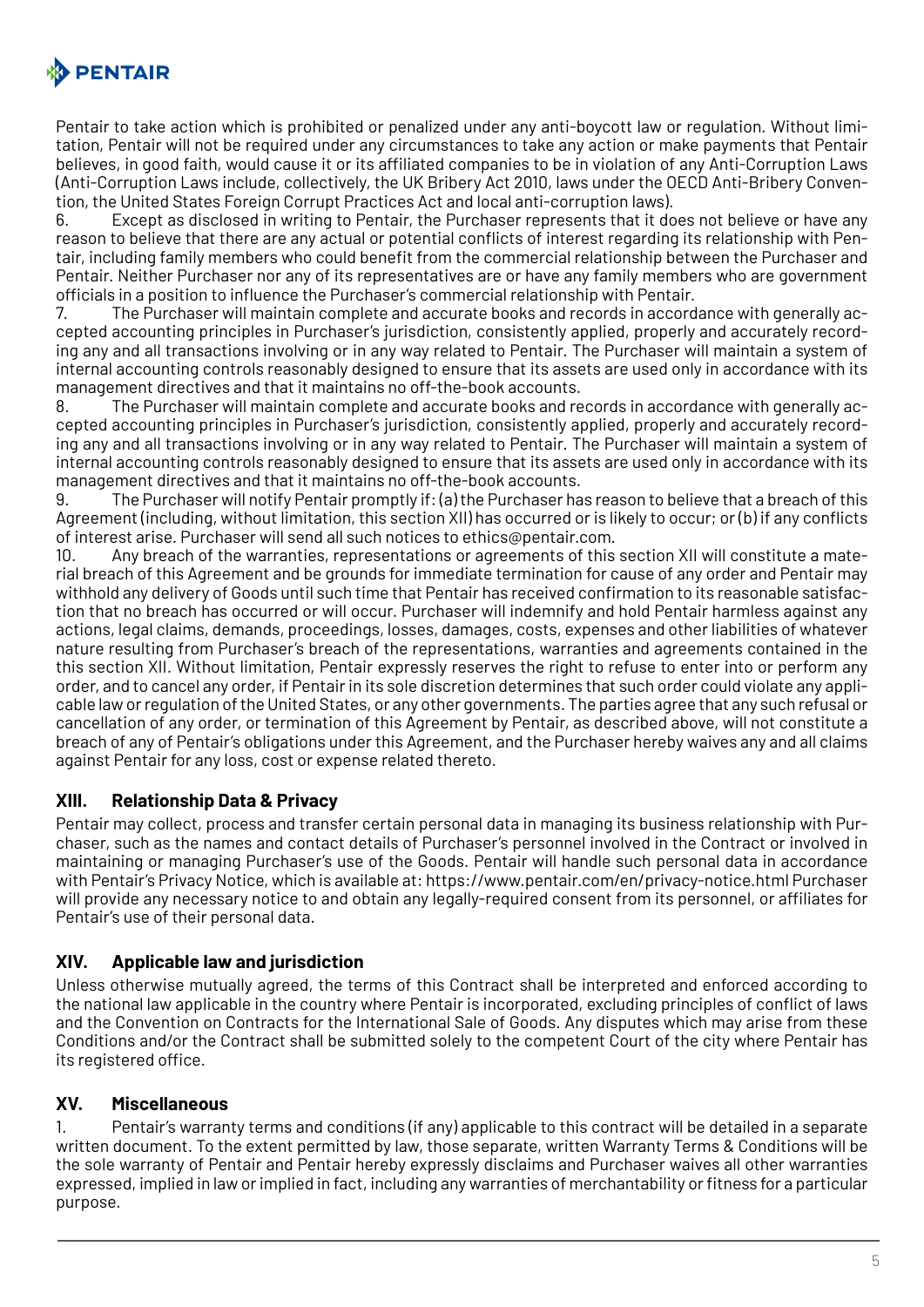

2. Any notice required or permitted to be given by either party to the other under these Conditions shall be in writing addressed to that other party at its registered office or principal place of business or such other address as, at the relevant time, has been notified to the party giving the notice.

3. No waiver by Pentair of any breach of the Contract by the Purchaser shall be considered as a waiver of any subsequent breach of the same or any other provision.

4. If any provision of these Conditions is held by any competent authority to be invalid or unenforceable in whole or in part, the validity of the other provisions of these Conditions and the remainder of the provision in question shall not be affected thereby.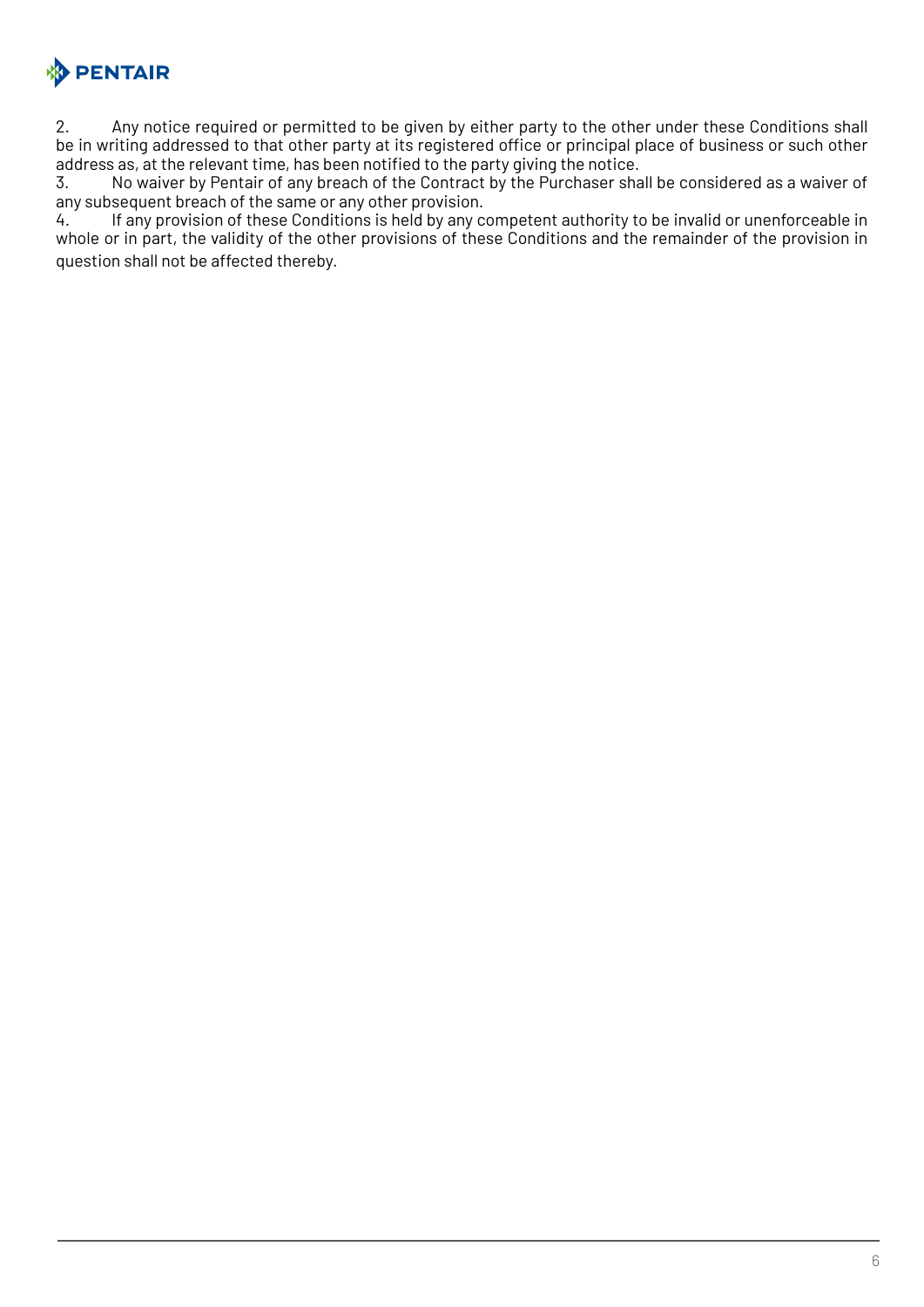<span id="page-6-0"></span>

## **CONDITIONS GÉNÉRALES DE VENTE - FR**

#### **I. Définitions**

**«Conditions»** désigne les conditions générales de vente standard, telles que définies dans le présent document et (sauf interprétation contraire imposée par le contexte) inclut toutes les conditions particulières convenues par écrit entre l'Acheteur et Pentair; **«Conditions contractuelles»** a la même signification.

**«Informations confidentielles»** désigne toute information traitée comme confidentielle par l'une ou l'autre des parties, y compris les secrets commerciaux, la technologie, les informations relatives aux opérations et stratégies commerciales, ainsi que les informations relatives aux clients, à la tarification et au marketing.

**«Contrat»** désigne le contrat d'achat et de vente des biens et «Accord» a la même signification.

**«Marchandises»** désigne les biens et/ou les services que Pentair doit fournir conformément aux présentes Conditions.

**«Parties»** désigne Pentair et l'Acheteur.

**«Pentair»** désigne la partie qui vendra et fournira les Marchandises à l'Acheteur conformément aux présentes Conditions.

**«Acheteur»** désigne la partie dont la commande de Marchandises est acceptée par Pentair conformément aux présentes Conditions.

#### **II. Général**

Toutes les transactions commerciales entre les Parties sont régies par les présentes Conditions contractuelles, sauf si des accords écrits spéciaux sont conclus avant la confirmation de la commande dans des cas particuliers. Les conditions générales de l'Acheteur ne sont pas contraignantes pour Pentair, sauf si Pentair les accepte par écrit et avant la confirmation de la commande.

#### **III. Conclusion du contrat**

1. Les offres de Pentair sont limitées aux Marchandises explicitement énumérées dans l'offre et excluent strictement tout travail de construction, de montage ou d'installation non mentionné, y compris le matériel d'installation ou les travaux sur le site. Les consultations ou les offres sont gratuites et au meilleur de la connaissance de Pentair, mais non contraignantes. Toute la documentation accompagnant les offres reste la propriété de Pentair. La documentation ne peut être copiée ou divulguée à des tiers sans l'autorisation de Pentair et doit, sur demande, être restituée sans délai.

2. Aucune commande ou variation n'engage Pentair tant qu'elle n'a pas été acceptée par écrit par Pentair, et ce n'est qu'après cette acceptation qu'elle constitue le Contrat. Aucun agent ou autre représentant de Pentair n'est autorisé par Pentair à conclure ou à modifier un contrat au nom de Pentair, à moins que Pentair ne le notifie ultérieurement par écrit. Toute commande ou modification acceptée par Pentair ne comprend que les Marchandises expressément spécifiées ou incorporées dans l'acceptation écrite de Pentair

3. Pentair peut, de temps à autre, accepter de construire des produits selon les spécifications de l'Acheteur. Dans ce cas, l'Acheteur sera toujours responsable de toutes les dépenses engagées par Pentair pour répondre aux spécifications de l'Acheteur, telles que, mais sans s'y limiter, les dépenses engagées pour l'outillage (gabarits, matrices, outils, moules et modèles), les dépenses liées à la commande de matières premières, de composants ou d'autres pièces et tout autre engagement pris par l'Acheteur, même pendant la phase préparatoire lorsqu'aucun Contrat ferme n'est en place. L'Acheteur sera à tout moment tenu d'acheter et de payer tous les produits personnalisés qui sont fabriqués par Pentair. Sauf accord écrit contraire, tout équipement (y compris, mais sans s'y limiter, les gabarits, les matrices, les outils, les moules et les modèles) réalisé pour la fabrication des produits spécifiés par le client sera et restera la propriété exclusive de Pentair, nonobstant le fait que l'Acheteur ait pu être facturé pour l'ensemble ou partie du coût correspondant.

4. Aucun devis ou tarif, aucune estimation ou offre émis(e) par Pentair ne constitue une offre de vente des Marchandises. Toute commande passée par l'Acheteur en réponse à un tel tarif, devis ou une telle estimation, offre constituera une offre faite à Pentair conformément aux Conditions contractuelles et ne liera Pentair que si elle est acceptée par Pentair par écrit, auquel cas elle constituera alors le Contrat. Sans limiter ce qui précède, Pentair se réserve le droit de modifier son prix à tout moment avant la conclusion d'un Contrat contraignant. Ce droit comprend le droit de modifier tout prix ou tarif publié sans préavis.

5. Les commandes reçues et acceptées par Pentair ne pourront être annulées sans le consentement de Pentair, et l'annulation de tout Contrat auquel l'Acheteur est partie ne constituera pas une raison suffisante pour l'annulation de toute commande passée par l'Acheteur.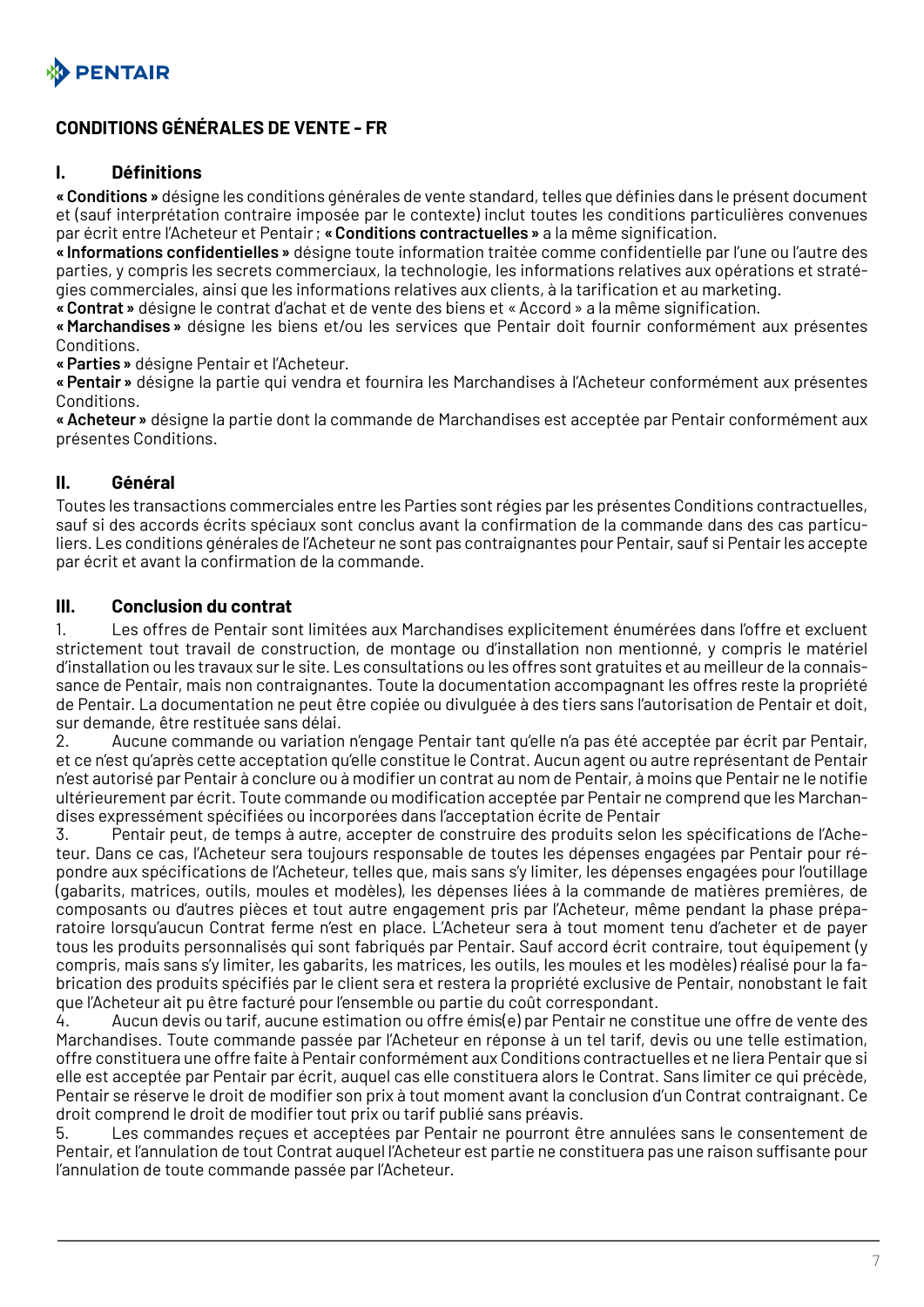

#### **IV. Livraison et délai de livraison**

1. Tous les délais de livraison indiqués dans les offres écrites ou mentionnés ailleurs sont uniquement approximatifs et donc non contraignants. Le délai de livraison commence le jour où la commande est confirmée ou lorsque l'Acheteur prend les mesures de coopération qui peuvent être requises (par exemple, le paiement d'un acompte convenu). Le délai est interrompu si un paiement n'est pas effectué à temps, comme convenu, ou si l'Acheteur ne fournit pas les données ou spécifications nécessaires à la conception de l'appareil ou de l'installation au moment convenu. Le délai recommence à courir dès que Pentair reçoit le paiement en retard ou que les données techniques en retard sont transmises. Le non-respect du délai de livraison ne donne pas droit à l'Acheteur à des dommages et intérêts (liquidés ou non) ou à toute autre forme de compensation, ni ne le libère de la commande.

2. Les empêchements imprévus dont Pentair ne peut être tenue pour responsable, qu'ils surviennent dans sa propre usine ou chez un sous-traitant, tels que: événements de force majeure, mobilisation, guerre ou autres retards dont Pentair ne peut être tenue pour responsable, tels que défauts de production, problèmes généraux d'approvisionnement en matériel, défauts opérationnels, retards dans le transport et circonstances similaires empêchant l'exécution dans les délais au prix convenu, sont des raisons justifiées pour nous d'annuler les obligations de livraison, entièrement ou partiellement, ou de prolonger le délai de livraison en fonction de la durée des empêchements. L'Acheteur peut résilier le Contrat si les défauts en question entraînent un retard d'exécution de plus de 12 mois. Les autres droits de résiliation n'en sont pas affectés.

## **V. Prix**

Sauf indication contraire dans les présentes Conditions contractuelles, le prix contractuel des Marchandises est FCA à l'entrepôt ou à l'usine de Pentair (Incoterms 2020) et est réputé exclure la TVA et les autres taxes, qui seront facturées au taux applicable à la date de la facture.

## **VI. Conditions de paiement**

Dans la mesure où la loi le permet, lorsque Pentair n'a pas accepté d'accorder un crédit à l'Acheteur, le prix du Contrat doit être payé avant l'expédition des Marchandises. Lorsque Pentair a accepté d'accorder un crédit, le prix du Contrat doit être payé conformément aux conditions de crédit convenues ou autrement dans les trente (30) jours suivant la date de la facture. Des intérêts seront dus sur toute somme impayée après la date d'échéance, au taux de 1,5% par mois. Pentair acceptera uniquement les paiements de l'Acheteur lui-même et n'acceptera pas (et pourra retourner) les paiements reçus de toute autre partie (y compris les affiliés de l'Acheteur).

#### **VII. Réserve de propriété**

1. Les Marchandises livrées par Pentair restent la propriété de Pentair jusqu'à ce que tous les paiements dus en vertu du Contrat aient été reçus.

2. Dans la mesure où la propriété des biens est transférée à des tiers par incorporation dans des biens et autres, l'Acheteur cède à Pentair ses créances à l'encontre de ces parties, en garantie de la créance de Pentair, jusqu'à ce que cette dernière ait été entièrement réglée. Pour les comptes courants, le bien réservé sert de garantie pour la créance de solde de Pentair.

#### **VIII. Violation de la propriété intellectuelle**

Pentair défendra l'Acheteur dans la mesure de toute réclamation légitime selon laquelle les Marchandises fournies dans le cadre du Contrat enfreignent des droits de propriété intellectuelle, et Pentair paiera tous les dommages directs et les coûts accordés par un tribunal compétent en ce qui concerne une telle réclamation. L'Acheteur ou l'utilisateur doit informer Pentair dans les plus brefs délais d'une telle réclamation, et coopérer pleinement avec Pentair dans la défense de cette réclamation, ou Pentair n'aura aucune obligation en vertu du présent paragraphe.

## **IX. Expédition**

Sauf accord écrit exprès des Parties, les dispositions suivantes s'appliquent: l'expédition se fait toujours aux risques de l'Acheteur. Pentair n'accepte la responsabilité des dommages liés à l'expédition que dans le cas où elle a effectué la livraison elle-même et si ces dommages ont été causés par au moins une négligence grave de sa part. Pentair apportera un soutien raisonnable à l'Acheteur pour faire valoir ses droits à indemnisation contre le transporteur si l'expédition a été traitée par un tiers. Ces réclamations doivent d'abord être formulées à l'encontre du transporteur (chemins de fer, poste, transitaire). Les remplacements ne sont effectués que sur la base d'une nouvelle commande aux prix en vigueur. Les écarts par rapport au bulletin de livraison ou à la facture ainsi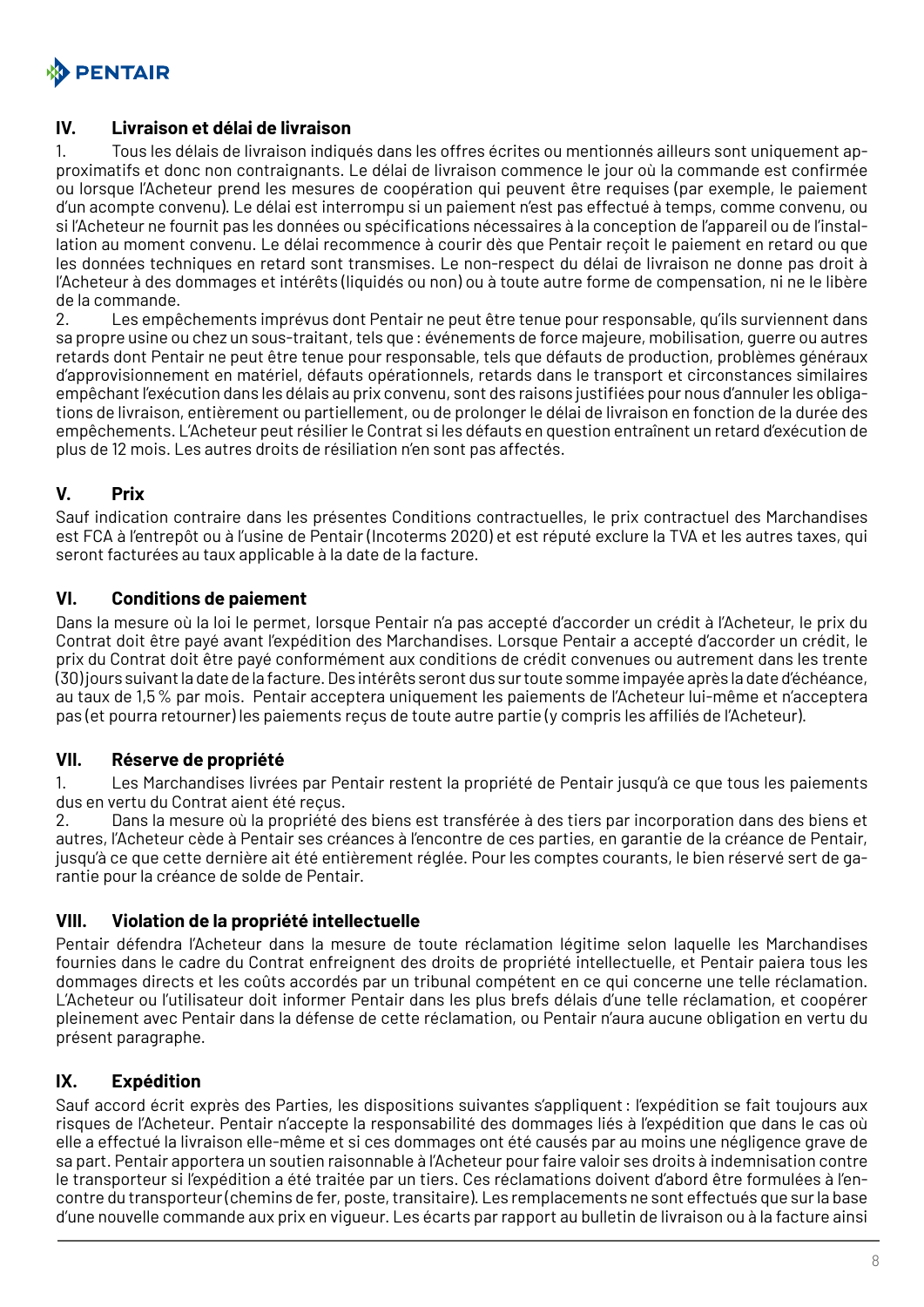

que les dommages dus au transport doivent nous être signalés par écrit immédiatement, au plus tard dans les 3 jours suivant la réception de la marchandise

## **X. Confidentialité**

Pentair et l'Acheteur maintiendront toutes les Informations confidentielles dans la plus stricte confidentialité et ne les divulgueront pas à un tiers ni ne les utiliseront, sauf pour l'exécution du Contrat et l'utilisation appropriée et légale par l'Acheteur (ou une société affiliée de l'Acheteur) des travaux ou des Marchandises pour les appels d'offres, la vente, la fabrication, le montage, la mise en service et/ou l'entretien des équipements. Aucune disposition des présentes n'empêche l'Acheteur: (a) de partager l'ensemble ou une partie des Informations confidentielles avec l'une de ses sociétés affiliées ou (b) de divulguer les Informations confidentielles reçues de Pentair dans le cadre d'un travail ou de Marchandises à l'utilisateur ou à leurs employés, directeurs, agents et/ ou conseillers respectifs, dans la mesure où cela est nécessaire pour l'exécution du travail et à condition qu'ils soient également liés par des engagements de confidentialité, d'utilisation restreinte et de non-divulgation. En outre, aucune disposition des présentes n'empêche la divulgation d'informations confidentielles : (a) en vue de se conformer aux exigences de toute loi applicable et/ou d'une ordonnance d'un tribunal ou d'un tribunal arbitral ou (b) dans la mesure où cela est nécessaire pour résoudre une réclamation ou un litige, ou dans la mesure où cela est nécessaire à l'Acheteur pour résoudre une réclamation ou un litige avec des tiers et/ou des réclamations en matière d'assurance, à condition toujours que la Partie qui doit divulguer de telles Informations confidentielles de l'autre Partie, informe et consulte l'autre Partie en temps utile et prenne toutes les mesures raisonnables pour minimiser l'étendue des Informations confidentielles divulguées et pour effectuer cette divulgation en toute confidentialité.

## **XI. Responsabilité**

1. Nonobstant toute disposition contraire, la responsabilité cumulée de Pentair, quelle qu'en soit la cause, y compris en vertu du présent Contrat (y compris, mais sans s'y limiter, toutes les obligations liées au calendrier et à l'étendue des travaux et des livraisons de Marchandises, les garanties et les indemnisations, tant expresses qu'implicites, découlant du Contrat), en cas de délit (y compris la négligence) ou en vertu de la loi, ne dépassera pas le prix d'achat pertinent payable à Pentair en vertu du Contrat.

2. Nonobstant toute autre disposition contraire, dans la mesure où la loi le permet, Pentair ne sera pas responsable en vertu du présent Contrat, dans le cadre d'un contrat, d'une indemnité, d'un délit civil (y compris la négligence), d'une loi ou autre, de la perte ou des dommages (directs ou indirects) de bénéfices, de revenus, d'utilisation, de production, de contrats, de corruption ou de destruction de données ou de toute perte ou dommage indirect, spécial ou consécutif, quel qu'il soit.

## **XII. Conformité à la loi**

1. Dans le cadre de l'exécution du présent Contrat, l'Acheteur doit se conformer à toutes les lois, tous les embargos commerciaux, tous les règlements, toutes les ordonnances et autres restrictions applicables et, sans limiter la généralité de ce qui précède, faire ce qui suit: (a) l'Acheteur doit se conformer aux diverses lois et réglementations nationales et locales concernant la santé, la sécurité et la pollution au travail affectées par l'utilisation, l'installation et le fonctionnement des Marchandises et autres aspects sur lesquels Pentair n'a aucun contrôle, et (b) Pentair n'assume aucune responsabilité quant au respect de ces lois et réglementations, que ce soit par voie d'indemnisation, de garantie ou autre.

2. Sauf convention écrite expresse contraire, l'Acheteur doit s'assurer et faire en sorte de disposer de l'ensemble des licences, consentements, approbations, permissions et autorisations («Licences») requis à l'égard des Marchandises.

3. Nonobstant toute disposition contraire dans les présentes Conditions, l'Acheteur reconnaît avoir compris la position de Pentair consistant à ne pas effectuer de transactions avec Cuba, l'Iran, la Corée du Nord, la Syrie, la Russie, la Biélorussie ou les régions contestées de Crimée, de Donetsk et de Luhansk («Position de Pentair»), et confirme qu'il se conformera à la Position de Pentair pour toute transaction impliquant les Marchandises.

4. L'Acheteur s'engage à ne pas vendre, exporter ou transférer des Marchandises (y compris, sans s'y limiter, toute information technique ou tout service fourni) vers d'autres pays, sauf en conformité totale avec toutes les exigences gouvernementales applicables, y compris, sans s'y limiter, la législation américaine applicable en matière d'exportation et de réexportation, et les mesures administrées par le Royaume-Uni, l'Union européenne et ses États membres, ou les agences gouvernementales de tout autre pays. Toute violation par l'Acheteur ou le client final, des lois ou réglementations applicables des États-Unis ou de tout autre gouvernement, ou lorsque l'Acheteur enfreint la Position de Pentair, que cela soit ou non contraire aux lois ou réglementations applicables susmentionnées, sera considérée comme une violation substantielle du présent Contrat et une base suffisante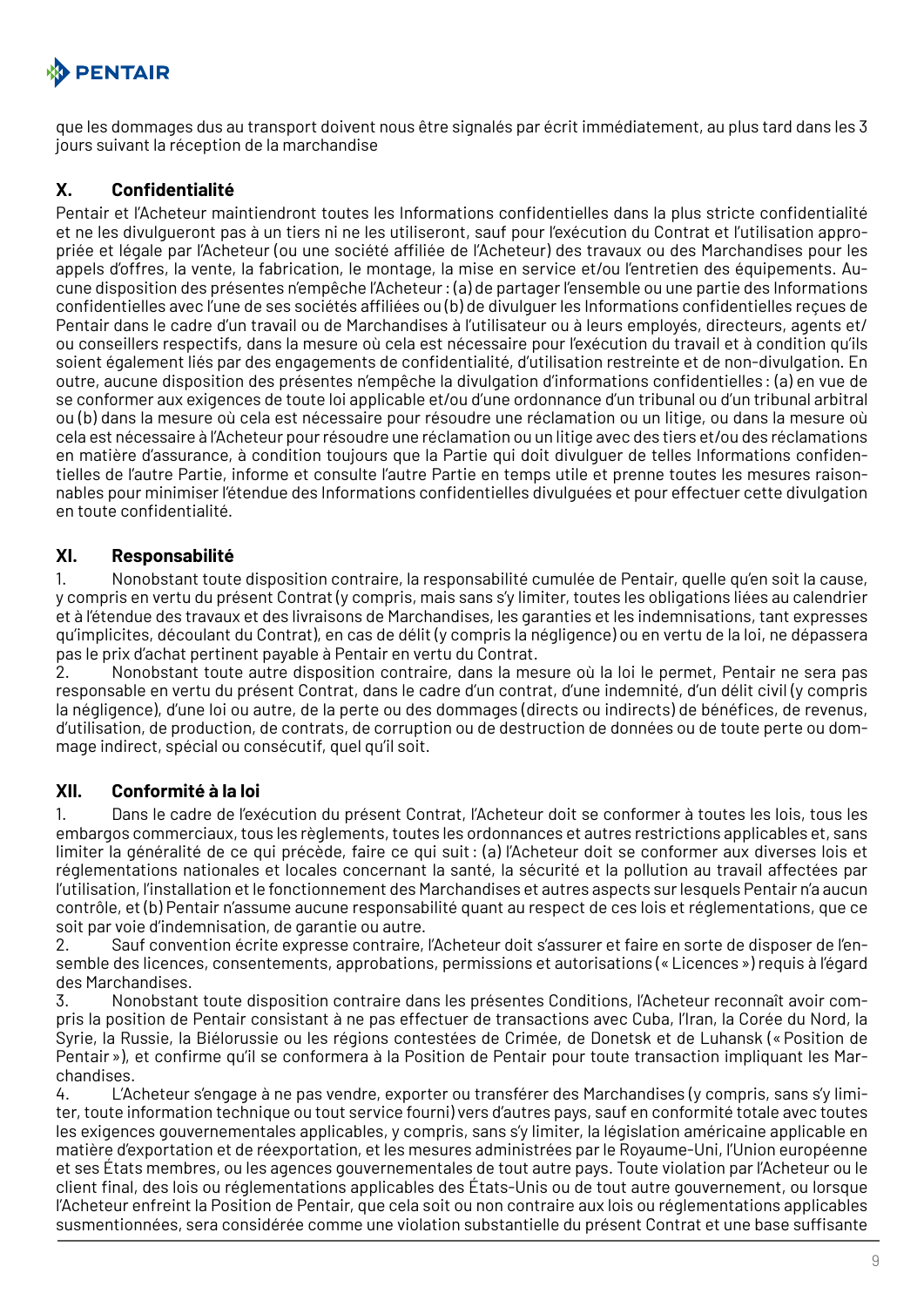

de rejet par Pentair d'une commande ou de toutes les commandes, ou de résiliation du présent Contrat. Le respect des exigences légales applicables et de la Position de Pentair est une condition préalable à l'exécution par Pentair de ses obligations en vertu du présent Contrat, et si l'Acheteur ne se conforme pas à ces exigences légales, alors il est incapable de remplir ses obligations envers Pentair et est donc en violation du présent Contrat.

5. Les Parties entendent qu'aucun paiement ou transfert de valeur ne soit effectué avec pour objet ou effet la corruption publique ou commerciale, l'acceptation de l'extorsion ou aux pots-de-vin ou l'accord à ceux-ci, ou tout autre moyen illégal ou inapproprié d'obtenir des affaires. Les Parties ne paieront, directement ou indirectement, ni n'offriront, n'autoriseront ou ne promettront aucune somme d'argent ou quoi que ce soit de valeur (tels que des cadeaux, des contributions, des voyages ou des divertissements) à toute personne ou organisation, y compris tout employé de Pentair ou des clients de Pentair, ou tout représentant du gouvernement (ce qui inclut tout employé ou représentant d'une autorité gouvernementale, d'une entité détenue ou contrôlée par le gouvernement, d'une organisation internationale publique ou d'un parti politique ou tout candidat à un poste politique) dans le but d'influencer leurs actes ou décisions. L'Acheteur prendra les mesures appropriées pour s'assurer que toute personne représentant ou agissant sous ses instructions ou son contrôle se conformera également à cette clause. L'Acheteur ne demandera pas à Pentair de prendre des mesures interdites ou pénalisées par une loi ou un règlement anti-boycott et toute demande de ce type sera considérée comme nulle et non avenue. Aucun élément dans cette clause ou dans une telle demande ne sera interprété comme nécessitant un accord de Pentair pour prendre des mesures interdites ou pénalisées par une loi ou un règlement anti-boycott. Sans limitation, Pentair ne sera en aucun cas tenu de prendre des mesures ou d'effectuer des paiements qui, selon Pentair, en toute bonne foi, entraîneraient une violation de toute loi anti-corruption (les lois anti-corruption comprennent, collectivement, la loi britannique sur la corruption de 2010, les lois en vertu de la Convention anti-corruption de l'OCDE, la loi américaine sur les pratiques de corruption à l'étranger et les lois locales anti-corruption).

6. Sauf divulgation écrite à Pentair, l'Acheteur déclare qu'il ne croit pas ou n'a aucune raison de croire qu'il existe des conflits d'intérêts réels ou potentiels concernant sa relation avec Pentair, y compris les membres de la famille qui pourraient bénéficier de la relation commerciale entre l'Acheteur et Pentair. Ni l'Acheteur ni aucun de ses représentants ne sont ou n'ont des membres de leur famille qui sont des fonctionnaires du gouvernement capable d'influencer la relation commerciale de l'Acheteur avec Pentair.

7. L'Acheteur tiendra des livres et des registres complets et précis conformément aux principes comptables généralement admis dans la juridiction de l'Acheteur, appliqués de manière cohérente, enregistrant correctement et précisément toutes les transactions impliquant Pentair ou liées de quelque manière que ce soit à Pentair. L'Acheteur maintiendra un système de contrôles comptables internes raisonnablement conçu pour garantir que ses actifs ne sont utilisés que conformément aux instructions de sa direction et qu'il ne maintient pas de comptes hors livres.

8. Si, à tout moment, Pentair estime de bonne foi que l'Acheteur a enfreint les garanties, déclarations ou accords de la présente section XII, Pentair a le droit de sélectionner un tiers indépendant pour effectuer un audit aux frais de Pentair, afin de vérifier le respect par l'Acheteur des conditions de la présente section. L'Acheteur coopérera pleinement à cet audit.

9. L'Acheteur informera Pentair sans délai si: (a) l'Acheteur a des raisons de croire qu'une violation du présent Contrat (y compris, sans limitation, la présente section XII) s'est produite ou est susceptible de se produire; ou (b) si des conflits d'intérêts surviennent. L'Acheteur enverra tous ces avis à ethics@pentair.com.

10. Toute violation des garanties, déclarations ou accords de la présente section XII constituera une violation substantielle du présent Contrat et sera un motif de résiliation immédiate pour cause de toute commande et Pentair pourra retenir toute livraison de Marchandises jusqu'à ce que Pentair ait reçu la confirmation à sa satisfaction raisonnable qu'aucune violation n'a eu lieu ou n'aura lieu. L'Acheteur indemnisera Pentair et la dégagera de toute responsabilité en cas d'actions, de réclamations légales, de demandes, de procédures, de pertes, de dommages, de coûts, de dépenses et d'autres responsabilités de toute nature résultant de la violation par l'Acheteur des déclarations, garanties et accords contenus dans la présente section XII. Sans limitation, Pentair se réserve expressément le droit de refuser de conclure ou d'exécuter toute commande, et d'annuler toute commande, si Pentair, à sa seule discrétion, détermine qu'une telle commande pourrait entrer en violation avec toute loi ou réglementation applicable des États-Unis, ou de tout autre gouvernement. Les Parties conviennent qu'un tel refus ou une telle annulation d'une commande, ou la résiliation du présent Contrat par Pentair, comme décrit ci-dessus, ne constituera pas une violation de l'une quelconque des obligations de Pentair en vertu du présent Contrat, et l'Acheteur renonce par la présente à toute réclamation contre Pentair pour toute perte, tout coût ou toute dépense y afférent.

#### **XIII. Données relationnelles et confidentialité**

Pentair peut recueillir, traiter et transférer certaines données personnelles dans le cadre de la gestion de sa relation commerciale avec l'Acheteur, telles que les noms et les coordonnées du personnel de l'Acheteur impliqué dans le Contrat ou intervenant dans le maintien ou la gestion de l'utilisation des Marchandises par l'Ache-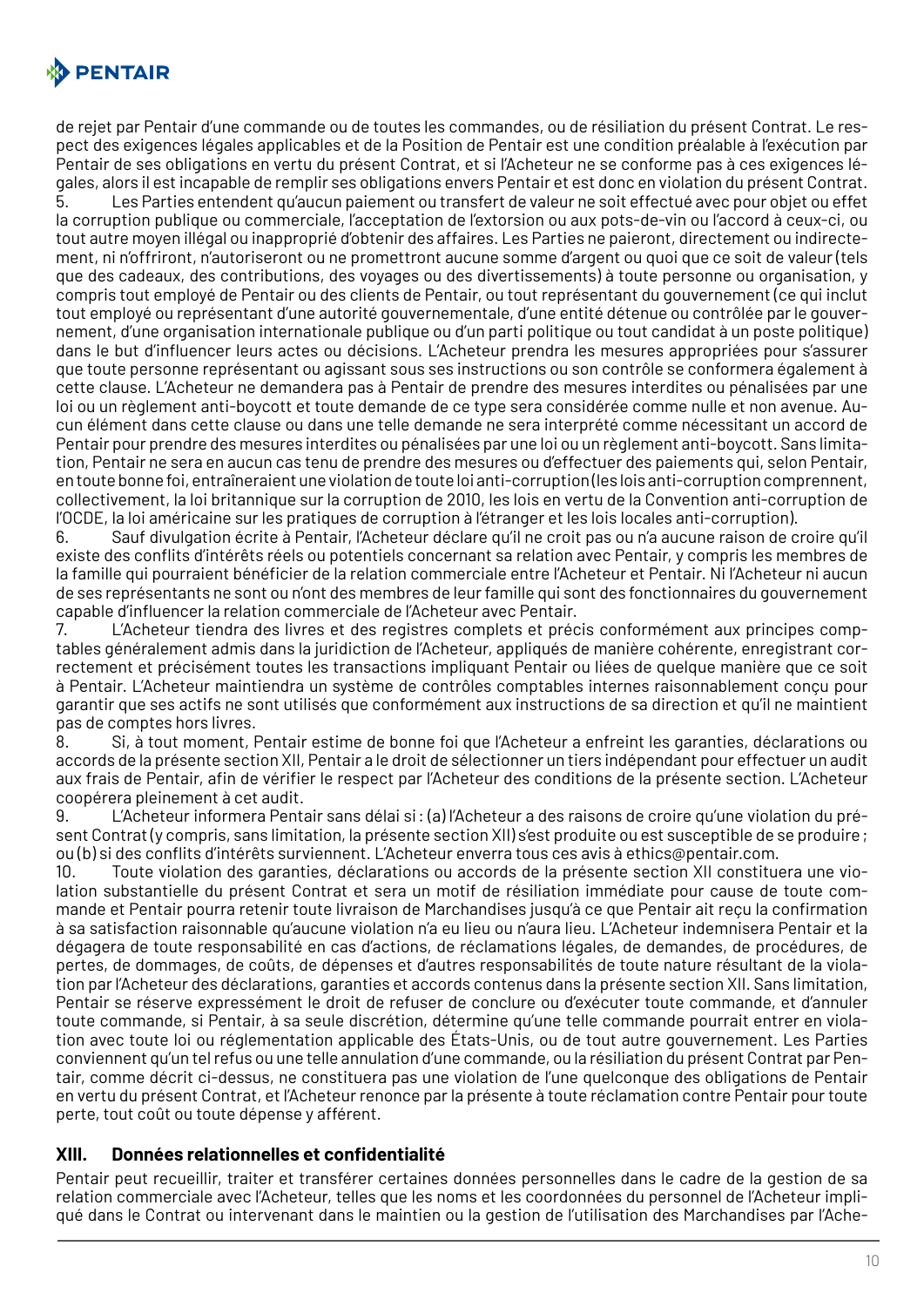

teur. Pentair traitera ces données personnelles conformément à son Avis de confidentialité, qui est disponible à l'adresse suivante: https://www.pentair.com/en/privacy-notice.html. L'Acheteur fournira tout avis nécessaire et obtiendra tout consentement légalement requis de son personnel ou de ses affiliés pour l'utilisation par Pentair de leurs données personnelles.

#### **XIV. Droit applicable et juridiction**

Sauf accord mutuel contraire, les termes du présent Contrat seront interprétés et appliqués conformément à la loi nationale applicable dans le pays où Pentair est constituée, à l'exclusion des principes de conflit de lois et de la Convention sur les contrats de vente internationale de marchandises. Tous les litiges pouvant découler des présentes Conditions et/ou du Contrat seront soumis exclusivement au Tribunal compétent de la ville où Pentair a son siège social.

#### **XV. Divers**

1. Les conditions de garantie de Pentair (le cas échéant) applicables au présent Contrat seront détaillées dans un document écrit séparé. Dans la mesure où la loi le permet, ces conditions de garantie écrites distinctes constitueront la seule garantie de Pentair et Pentair décline expressément par les présentes et l'Acheteur renonce à toute autre garantie exprimée, implicite en droit ou en fait, y compris toute garantie de qualité marchande ou d'adéquation à un usage particulier.

2. Toute notification requise ou autorisée par l'une des Parties à l'autre en vertu des présentes Conditions doit être adressée par écrit à l'autre Partie à son siège social ou à son principal établissement ou à toute autre adresse qui, au moment considéré, a été notifiée à la Partie donnant la notification.

3. Aucune renonciation par Pentair à une quelconque violation du Contrat par l'Acheteur ne sera considérée comme une renonciation à toute violation ultérieure de la même disposition ou de toute autre disposition.

4. Si l'ensemble ou une partie d'une disposition des présentes Conditions est jugée par une autorité compétente comme étant invalide ou inapplicable, la validité des autres dispositions des présentes Conditions et le reste de la disposition en question n'en seront pas affectés.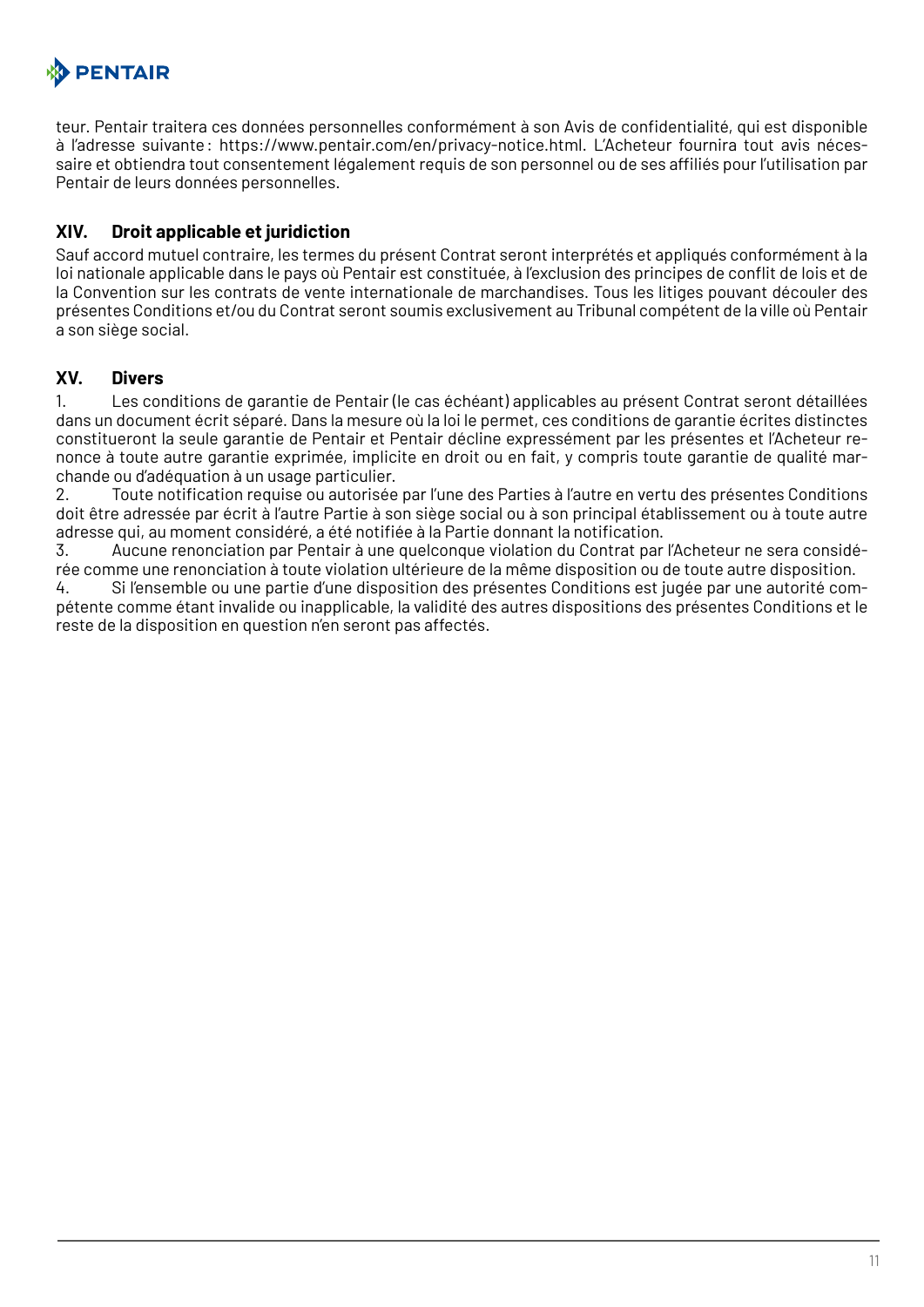<span id="page-11-0"></span>

## **TERMINI E CONDIZIONI DI VENDITA - IT**

#### **I. Definizioni**

Il termine "**Condizioni**" indica i termini e le condizioni standard di vendita riportati nel presente documento e (a meno che il contesto non richieda altrimenti) include eventuali termini e condizioni speciali concordati per iscritto tra l'Acquirente e Pentair; il termine "**Condizioni contrattuali**" assume lo stesso significato.

Il termine "**Informazioni riservate**" indica qualsiasi informazione trattata come riservata dalle parti, compresi i segreti commerciali, le tecnologie, le informazioni relative alle operazioni e alle strategie commerciali e quelle riguardanti i clienti, i prezzi e il marketing.

Per "**Contratto**" si intende il contratto per l'acquisto e la vendita delle Merci; il termine "Accordo" assume lo stesso significato.

 Il termine "**Merce**" indica la merce e/o i servizi che Pentair deve fornire in conformità alle presenti Condizioni. Il termine "**Parti**" indica Pentair e l'Acquirente.

"**Pentair**" indica la parte che venderà e fornirà la Merce all'Acquirente in conformità alle presenti Condizioni. Per "**Acquirente**" si intende la parte il cui ordine di Merci viene accettato da Pentair in conformità alle presenti Condizioni.

#### **II. Disposizioni generali**

Tutte le transazioni commerciali tra le parti sono regolate dalle presenti Condizioni contrattuali, a meno che, in singoli casi, non vengano stipulati speciali accordi scritti prima della conferma dell'ordine. Le condizioni dell'Acquirente non sono vincolanti per Pentair, a meno che quest'ultima non le accetti per iscritto e prima della conferma d'ordine.

#### **III. Stipula del Contratto**

1. Le offerte di Pentair sono limitate alle Merci esplicitamente elencate nell'offerta ed escludono rigorosamente qualsiasi lavoro di costruzione, montaggio o installazione non menzionato, compreso il materiale di installazione o i lavori in loco. Le consulenze o le offerte sono gratuite e al meglio delle conoscenze di Pentair, ma non vincolanti. Tutta la documentazione che accompagna le offerte rimane di proprietà di Pentair. La documentazione non può essere copiata o divulgata a terzi senza l'autorizzazione di Pentair e deve essere immediatamente restituita su richiesta.

2. Ordini o modifiche non sono vincolanti per Pentair, a meno che, e nella misura in cui, non vengano accettati per iscritto da Pentair; solo in questo caso costituiranno il Contratto. Nessun agente o altro rappresentante di Pentair è autorizzato da quest'ultima a stipulare o modificare alcun contratto per conto di Pentair, a meno che non gli venga comunicato per iscritto da Pentair. Tutti gli ordini e le modifiche approvati da Pentair comprendono solo le Merci espressamente specificate o incorporate nell'accettazione scritta di Pentair.

3. A seconda dei casi, Pentair può accettare di costruire prodotti secondo le specifiche dell'Acquirente. In tal caso, l'Acquirente sarà sempre responsabile di tutte le spese sostenute da Pentair per conformarsi alle specifiche dell'Acquirente, quali, a titolo esemplificativo ma non esaustivo, le spese sostenute per le attrezzature (maschere, matrici, strumenti, stampi e modelli), le spese relative all'ordinazione di materie prime, componenti o altre parti e qualsiasi altro impegno assunto dall'Acquirente, anche durante la fase preparatoria, quando non esiste un contratto definitivo. L'Acquirente è sempre tenuto ad acquistare e pagare tutti i prodotti personalizzati realizzati da Pentair. Se non diversamente concordato per iscritto, qualsiasi attrezzatura (inclusi, a mero titolo di esempio, maschere, stampi, utensili, matrici e modelli) realizzata per la fabbricazione dei prodotti specificati dal cliente sarà e rimarrà di esclusiva proprietà di Pentair, indipendentemente dal fatto che all'Acquirente siano stati addebitati tutti o parte dei relativi costi.

4. Nessuno dei listini prezzi, dei preventivi, delle valutazioni o delle offerte formulati da Pentair costituirà un'offerta di vendita della Merce. Qualsiasi ordine effettuato dall'Acquirente in risposta a tali listini, preventivi, valutazioni o offerte costituisce un'offerta fatta a Pentair in conformità alle Condizioni contrattuali e sarà vincolante per Pentair solo se accettato per iscritto da Pentair, andando così a costituire il Contratto. Fatto salvo quanto sopra, Pentair si riserva il diritto di modificare il prezzo in qualsiasi momento prima che sia stato stipulato un contratto vincolante. Tale diritto include il diritto di modificare qualsiasi prezzo o listino prezzi pubblicato senza preavviso.

5. Gli ordini ricevuti e accettati da Pentair non sono soggetti ad annullamento senza il consenso di Pentair; inoltre, l'annullamento di un Contratto di cui l'Acquirente sia parte non costituirà motivo sufficiente per l'annullamento di alcun ordine effettuato dall'Acquirente.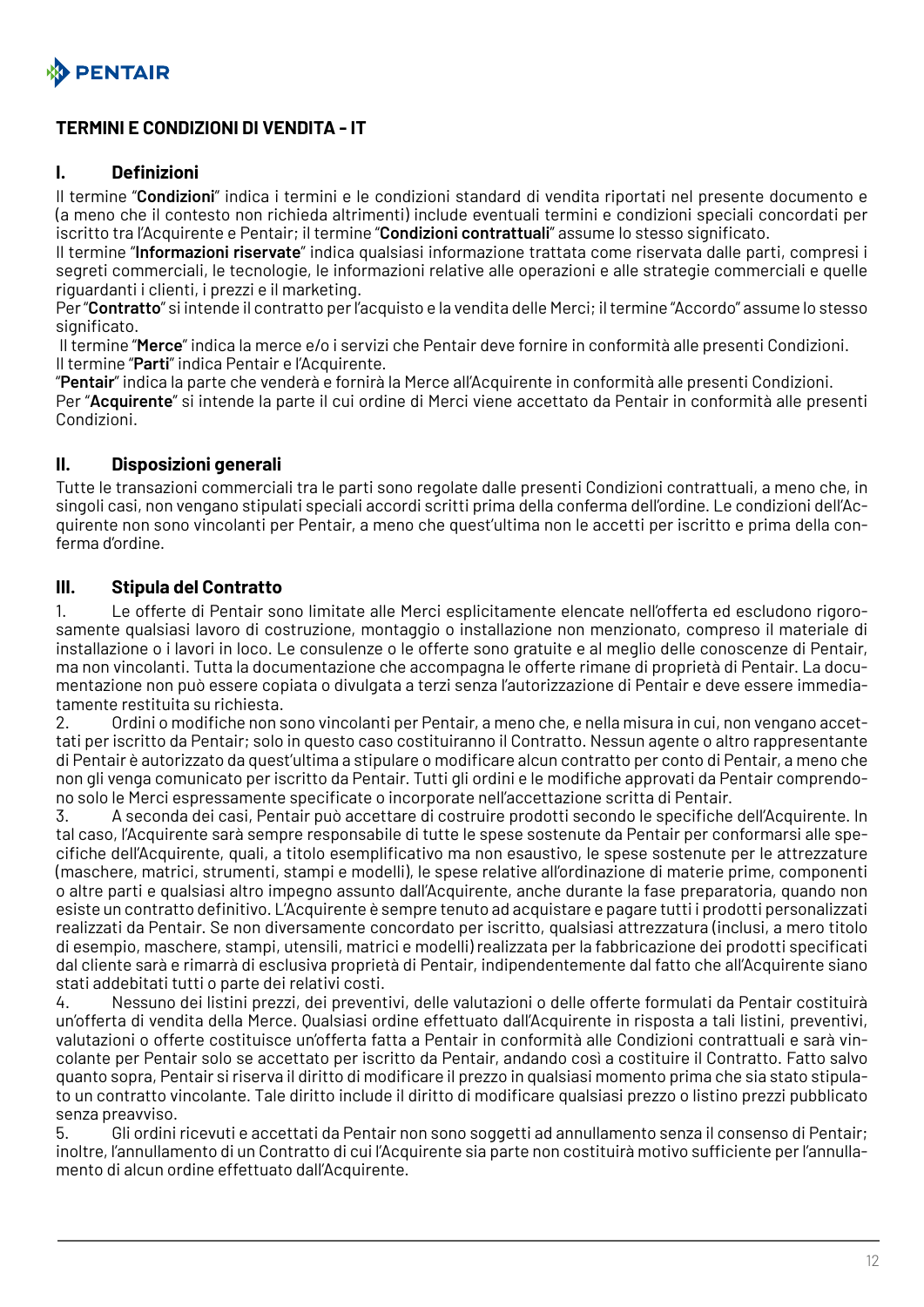

#### **IV. Consegna e tempi di consegna**

1. Tutti i termini di consegna indicati nelle offerte scritte o menzionati altrove sono solo approssimativi e quindi non vincolanti. Il termine di consegna decorre dal giorno di conferma dell'ordine o dal momento in cui l'Acquirente intraprende azioni di cooperazione eventualmente richieste (ad esempio, il pagamento di un anticipo concordato). Il periodo viene interrotto se un pagamento non viene effettuato in tempo, secondo quanto concordato, o se l'Acquirente non fornisce nei tempi concordati i dati o le specifiche mancanti, necessari per la progettazione dell'apparecchiatura o dell'impianto. Il periodo riparte non appena Pentair riceve il pagamento in ritardo o le vengono trasmessi i dati tecnici mancanti. Il mancato rispetto del termine di consegna non conferisce all'Acquirente il diritto ad alcun risarcimento danni (liquidato o meno) né ad alcun'altra forma di indennizzo, né lo solleva dall'ordine.

2. Eventuali impedimenti imprevisti non imputabili a Pentair, indipendentemente dal fatto che si verifichino nello stabilimento di Pentair o presso un fornitore terzo, quali eventi di forza maggiore, mobilitazioni, guerre o altri ritardi non imputabili a Pentair, quali difetti di produzione, problemi generali di approvvigionamento dei materiali, guasti operativi, ritardi nei trasporti e circostanze analoghe che impediscono il rispetto dei termini contrattuali al prezzo concordato, costituiscono per Pentair un motivo giustificato per annullare del tutto o in parte gli obblighi di consegna o per prolungare il termine di consegna in misura pari alla durata degli impedimenti. L'Acquirente può recedere dal Contratto nel caso in cui difetti rilevanti comportino un ritardo nell'esecuzione superiore a 12 mesi. Restano validi gli altri diritti di recesso.

## **V. Prezzi**

Se non diversamente indicato nelle presenti Condizioni contrattuali, il prezzo contrattuale della Merce si intende franco vettore, dal magazzino o stabilimento di Pentair (Incoterms 2020) e non include l'IVA e altre imposte, che saranno addebitate al tasso applicabile alla data della fattura.

## **VI. Modalità di pagamento**

Nei limiti consentiti dalla legge, qualora Pentair non abbia accettato di fare credito all'Acquirente, il prezzo contrattuale dovrà essere pagato prima della spedizione della merce. Nel caso in cui Pentair abbia accettato di concedere un credito, il prezzo contrattuale dovrà essere pagato secondo le condizioni di credito concordate o altrimenti entro trenta (30) giorni dalla data della fattura. Le somme non pagate dopo la data di scadenza saranno soggette a interessi al tasso dell'1,5% mensile. Pentair accetterà solo pagamenti dall'Acquirente stesso e non accetterà (e potrà restituire) pagamenti ricevuti da altre parti (incluse eventuali società affiliate dell'Acquirente).

## **VII. Riserva di proprietà**

1. La Merce consegnata da Pentair rimane di proprietà di Pentair fino al ricevimento di tutti i pagamenti dovuti in base al contratto.

2. Nella misura in cui la proprietà della Merce venga trasferita a terzi mediante incorporazione in proprietà e simili, l'Acquirente cederà a Pentair i propri crediti nei confronti di tali soggetti, a titolo di garanzia per il credito di Pentair, fino alla completa liquidazione di quest'ultimo. In caso di conti correnti, la proprietà riservata fungerà da garanzia per il recupero del credito di Pentair.

#### **VIII. Violazione della proprietà intellettuale**

Pentair manleverà l'Acquirente nella misura di eventuali rivendicazioni legittime secondo cui la Merce fornita in base al Contratto viola diritti di proprietà intellettuale e pagherà tutti i danni diretti e i costi riconosciuti da un tribunale della giurisdizione competente in relazione a tali rivendicazioni. L'Acquirente o l'utente dovranno notificare tempestivamente a Pentair qualsiasi rivendicazione di questo tipo e collaborare attivamente con Pentair nella difesa; in caso contrario, Pentair non avrà alcun obbligo ai sensi del presente paragrafo.

## **IX. Spedizione**

Salvo diverso accordo scritto fra le Parti, si applicano le seguenti disposizioni: La spedizione è sempre a rischio dell'Acquirente. Pentair si assume la responsabilità per danni legati alla spedizione solo nel caso in cui abbia effettuato essa stessa la consegna e se tali danni sono stati causati almeno da una sua negligenza grave. Pentair fornirà all'Acquirente un supporto ragionevole per far valere i propri diritti di risarcimento nei confronti del vettore, qualora la spedizione sia stata effettuata da terzi. Tali reclami dovranno essere presentati inizialmente contro il vettore (ferrovie, poste, spedizioniere). Eventuali sostituzioni vengono concesse solo sulla base di un nuovo ordine ai prezzi attualmente in vigore. Eventuali divergenze nella bolla di consegna o nella fattura, nonché danni dovuti al trasporto, devono esserci comunicati immediatamente per iscritto, entro e non oltre 3 giorni dal ricevimento della merce.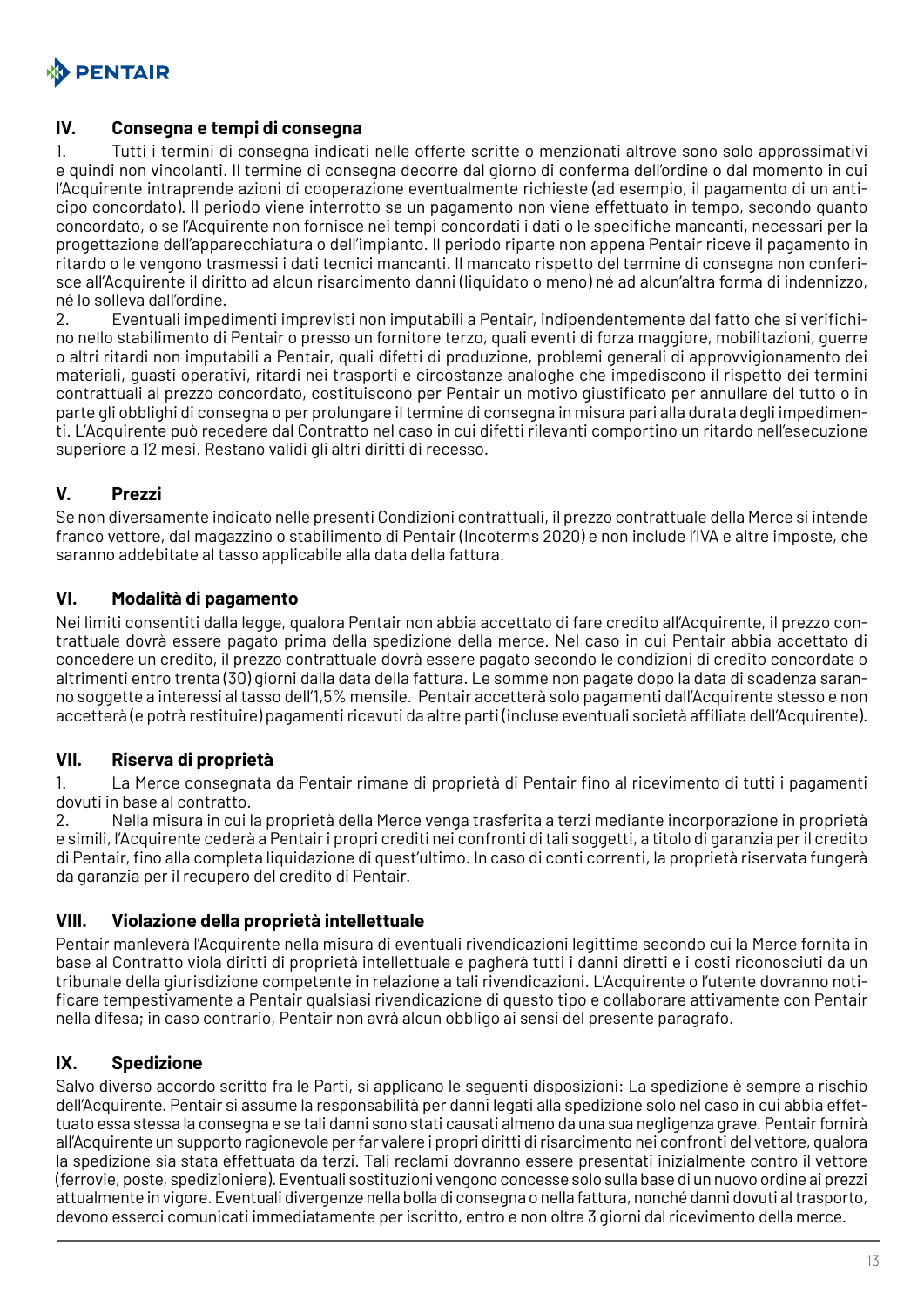

#### **X. Riservatezza**

Pentair e l'Acquirente manterranno tutte le informazioni riservate con la più assoluta discrezione e non le divulgheranno a terzi né le utilizzeranno, se non per l'esecuzione del Contratto e per l'uso corretto e legittimo, da parte dell'Acquirente (o di una sua affiliata), delle opere o della merce per gare d'appalto, così come per la vendita, la produzione, il montaggio, la messa in servizio e/o l'assistenza di apparecchiature. Nulla di quanto qui contenuto impedisce all'Acquirente di: (a) condividere alcune o tutte le informazioni riservate con una qualsiasi delle sue affiliate o (b) divulgare le informazioni riservate ricevute da Pentair nell'ambito della fornitura di prestazioni o Merci all'utente o ai loro rispettivi dipendenti, dirigenti, agenti e/o consulenti, nella misura necessaria all'esecuzione delle prestazioni e a condizione che essi siano analogamente vincolati da impegni di riservatezza, uso limitato e non divulgazione. Inoltre, nulla di quanto contenuto nel presente documento impedisce la divulgazione di informazioni riservate: (a) al fine di soddisfare le disposizioni di leggi applicabili e/o ordini di un tribunale o di un tribunale arbitrale o (b) nella misura necessaria a risolvere un reclamo o una controversia, o nei limiti necessari all'Acquirente per risolvere un reclamo o una controversia con terzi e/o richieste assicurative, sempre a condizione che la Parte che deve divulgare tali Informazioni Riservate dell'altra informi e consulti tempestivamente l'altra Parte e prenda ogni ragionevole misura per ridurre al minimo la portata delle Informazioni Riservate divulgate e per effettuare tale divulgazione in modo confidenziale.

#### **XI. Responsabilità**

1. Fatte salve eventuali disposizioni contrarie, la responsabilità cumulativa di Pentair, comunque originata, anche ai sensi del presente Contratto (compresi, a titolo esemplificativo e non esaustivo, tutti gli obblighi relativi al programma e allo scopo delle prestazioni e delle consegne di Merci, alle garanzie e agli indennizzi, sia espliciti che impliciti, derivanti dal Contratto), per torto (compresa la negligenza) o ai sensi della legge, non supererà il relativo prezzo di acquisto pagabile a Pentair ai sensi del Contratto.

2. Fatta salva qualsiasi altra disposizione contraria, nella misura in cui la legge lo consenta, Pentair non sarà responsabile ai sensi del presente Contratto, né contrattualmente, né in virtù di alcun indennizzo, né per torto (inclusa la negligenza), né per statuto o altrimenti per perdite o danni (diretti o indiretti) di profitti, ricavi, uso, produzione, contratti, alterazione o distruzione di dati, né per perdite o danni indiretti, speciali o consequenziali di alcun tipo.

#### **XII. Conformità alle leggi**

1. Nell'esecuzione del presente Contratto, l'Acquirente è tenuto a rispettare tutte le leggi, gli embarghi commerciali, i regolamenti, gli ordini e le altre restrizioni applicabili e, fatta salva la generalità di quanto precede, a rispettare quanto segue: (a) l'Acquirente è tenuto a rispettare le varie leggi e normative nazionali e locali in materia di salute, sicurezza e inquinamento sul lavoro interessate dall'uso, dall'installazione e dal funzionamento della Merce e da altre questioni sulle quali Pentair non ha alcun controllo, e (b) Pentair non si assume alcuna responsabilità per il rispetto di tali leggi e normative, sia a titolo di indennizzo, garanzia o altro.

2. Salvo diversamente ed espressamente concordato per iscritto, l'Acquirente è tenuto a garantire e ad assicurarsi di disporre di tutte le licenze, le concessioni, le approvazioni, i permessi e le autorizzazioni (le "**Licenze**") necessarie in relazione alla Merce.

3. In deroga a eventuali disposizioni contrarie contenute nelle presenti Condizioni, l'Acquirente riconosce di aver compreso la posizione di Pentair di non effettuare transazioni con Cuba, Iran, Corea del Nord, Siria, Russia, Bielorussia o le regioni contese di Crimea, Donetsk e Luhansk (la "**posizione di Pentair**"), e conferma che si atterrà alla posizione di Pentair per qualsiasi transazione riguardante la Merce.

4. L'Acquirente accetta di non vendere, esportare o trasferire alcuna Merce (comprese, a titolo esemplificativo, le informazioni tecniche o i servizi forniti) in altri Paesi, se non nel pieno rispetto di tutti i requisiti governativi applicabili, tra cui, a titolo esemplificativo ma non esaustivo, la legislazione statunitense in materia di esportazione e riesportazione e le misure amministrate dal Regno Unito, dall'Unione Europea e dai suoi Stati membri o dalle agenzie governative di qualsiasi altro Paese. Qualsiasi violazione da parte dell'Acquirente o del cliente finale delle leggi o dei regolamenti applicabili degli Stati Uniti o di qualsiasi altro governo, o laddove l'Acquirente violi la posizione di Pentair, a prescindere dal fatto che ciò sia contrario o meno alle suddette leggi o regolamenti applicabili, sarà considerata una violazione materiale del presente Contratto e costituirà una base sufficiente per consentire a Pentair di rifiutare uno o tutti gli ordini o di risolvere il presente Contratto. Il rispetto dei requisiti legali applicabili e della posizione di Pentair è una condizione indispensabile affinché Pentair possa adempiere ai propri obblighi ai sensi del presente Contratto; nel caso in cui l'Acquirente non si attenga a tali requisiti legali, non sarà in grado di adempiere ai propri obblighi nei confronti di Pentair e pertanto violerà il presente Contratto.

5. Le Parti si impegnano a non effettuare pagamenti o trasferimenti di valore che abbiano come scopo o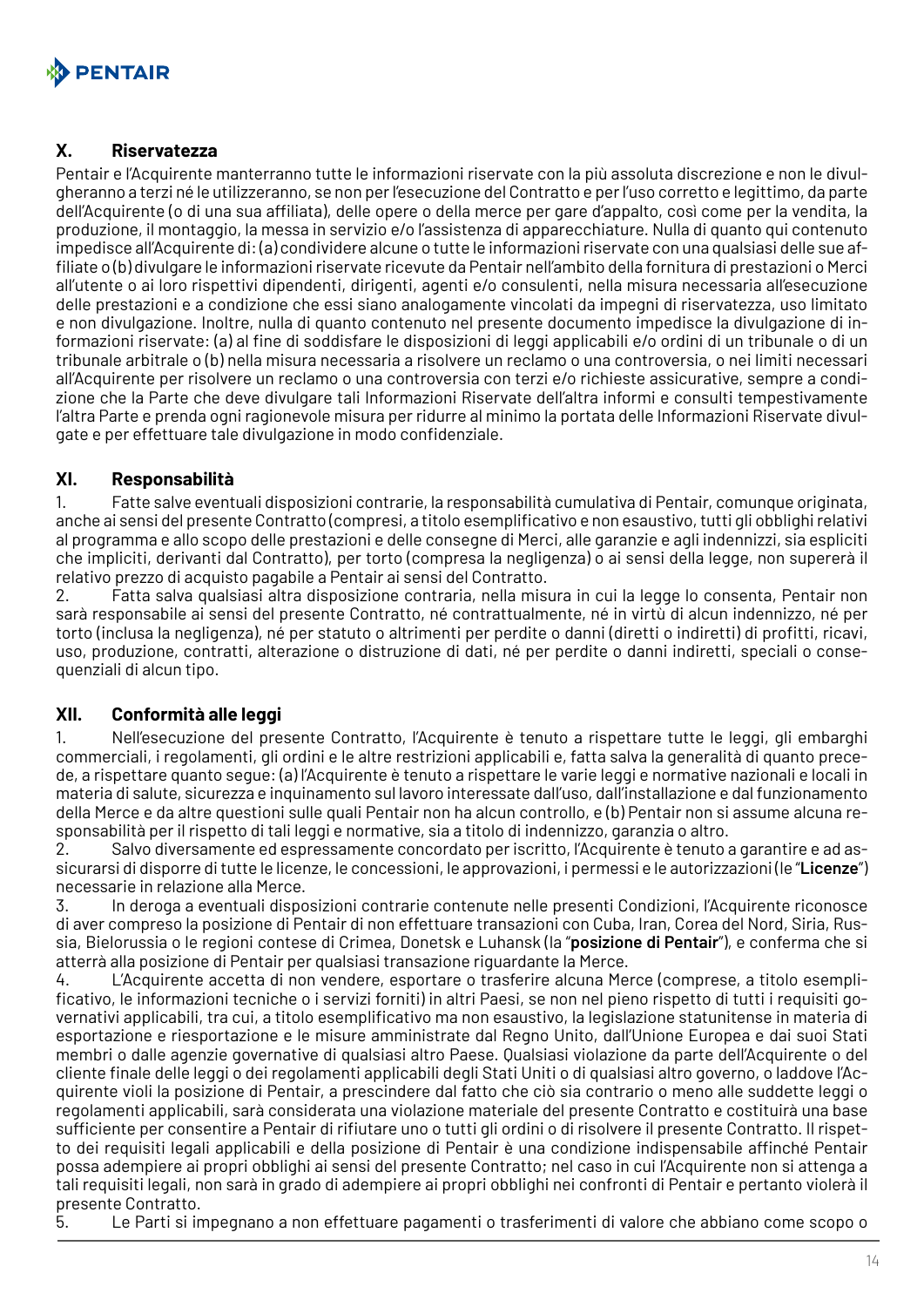

effetto una forma di corruzione pubblica o commerciale, l'accettazione o l'acquiescenza a estorsioni o tangenti o altri mezzi illegali o impropri per ottenere affari. Le Parti non pagheranno, offriranno, autorizzeranno né prometteranno, direttamente o indirettamente, denaro o alcunché di valore (come doni, contributi, viaggi o forme di intrattenimento) ad alcuna persona o organizzazione, tra cui dipendenti o clienti di Pentair o funzionari pubblici (inclusi dipendenti o funzionari di autorità governative, enti di proprietà o controllati dal governo, organizzazioni pubbliche internazionali, partiti politici o candidati a cariche politiche) allo scopo di influenzarne gli atti o le decisioni. L'Acquirente adotterà azioni appropriate per garantire che anche qualsiasi persona che rappresenti o agisca sotto le sue direttive o il suo controllo si attenga a questa clausola. L'Acquirente non richiederà a Pentair di intraprendere alcuna azione che sia proibita o perseguibile ai sensi di leggi o regolamenti antiboicottaggio e qualsiasi richiesta in tal senso sarà considerata nulla. Nessuna disposizione di questa clausola o di tale richiesta potrà essere interpretata come un accordo da parte di Pentair a intraprendere azioni proibite o perseguibili ai sensi di leggi o regolamenti antiboicottaggio. A titolo esemplificativo e non esaustivo, Pentair non sarà tenuta in nessuna circostanza a intraprendere azioni o effettuare pagamenti che Pentair ritenga, in buona fede, possano comportare la violazione, da parte sua o delle sue società affiliate, di leggi in materia di lotta alla corruzione (che comprendono, collettivamente, il Bribery Act 2010 del Regno Unito, le leggi della Convenzione anticorruzione dell'OCSE, il Foreign Corrupt Practices Act degli Stati Uniti e le leggi anticorruzione locali).

6. Ad eccezione di quanto rivelato per iscritto a Pentair, l'Acquirente dichiara di non ritenere o avere motivo di ritenere che vi siano conflitti d'interesse effettivi o potenziali relativi alla sua relazione con Pentair, compresi familiari che potrebbero beneficiare della relazione commerciale tra l'Acquirente e Pentair. Né l'Acquirente né alcuno dei suoi rappresentanti sono, o possiedono familiari che siano, funzionari pubblici in grado di influenzare i rapporti commerciali dell'Acquirente con Pentair.

7. L'Acquirente conserverà libri e registri completi e accurati in conformità ai principi contabili generalmente accettati nella sua giurisdizione, applicati in modo coerente, registrando correttamente e accuratamente tutte le transazioni che coinvolgono o sono in qualche modo collegate a Pentair. L'Acquirente manterrà un sistema di controlli contabili interni ragionevolmente concepito per garantire che i suoi beni siano utilizzati solo in conformità alle sue direttive di gestione e che non gestisca conti in nero.

8. Qualora in qualsiasi momento Pentair ritenga in buona fede che l'Acquirente abbia violato le garanzie, le dichiarazioni o gli accordi di cui alla presente sezione XII, Pentair avrà il diritto di selezionare una terza parte indipendente per condurre una verifica a sue spese, al fine di verificare l'adesione dell'Acquirente ai termini della presente sezione. L'Acquirente collaborerà attivamente a tale verifica.

9. L'Acquirente informerà Pentair tempestivamente qualora: (a) l'Acquirente abbia motivo di ritenere che si sia verificata o sia probabile che si verifichi una violazione del presente Accordo (inclusa, senza limitazioni, la presente sezione XII); oppure (b) qualora sorga un conflitto di interessi. L'Acquirente invierà tutte queste comunicazioni all'indirizzo ethics@pentair.com.

10. Qualsiasi violazione delle garanzie, delle dichiarazioni o degli accordi di cui alla presente sezione XII costituirà una violazione sostanziale del presente Accordo e sarà motivo di immediata risoluzione per giusta causa di qualsiasi ordine; Pentair potrà inoltre trattenere la consegna della merce fino al momento in cui non avrà ricevuto conferma, con sua ragionevole soddisfazione, che non si è verificata né si verificherà alcuna violazione. L'Acquirente manleverà e manterrà indenne Pentair da qualsiasi azione, rivendicazione legale, richiesta, procedimento, perdita, danno, costo, spesa e altre responsabilità di qualsiasi natura derivanti dalla violazione, da parte dell'Acquirente, delle dichiarazioni, delle garanzie e degli accordi contenuti nella presente sezione XII. A titolo puramente esemplificativo, Pentair si riserva espressamente il diritto di rifiutarsi di stipulare o eseguire qualsiasi ordine e di annullare qualsiasi ordine qualora ritenga, a sua esclusiva discrezione, che tale ordine possa violare leggi o regolamenti in vigore negli Stati Uniti o in altri Paesi. Le parti convengono che tale rifiuto o annullamento di un ordine, così come la risoluzione del presente Accordo da parte di Pentair, come sopra descritto, non costituiranno una violazione di alcuno degli obblighi di Pentair ai sensi del presente Accordo; l'Acquirente rinuncia a qualsiasi rivendicazione nei confronti di Pentair per eventuali perdite, costi o spese ad esso correlati.

## **XIII. Dati relativi ai rapporti e privacy**

Pentair potrà raccogliere, elaborare e trasferire alcuni dati personali nella gestione dei suoi rapporti commerciali con l'Acquirente, quali i nomi e i dettagli di contatto del personale dell'Acquirente coinvolto nel Contratto, nella manutenzione o nella gestione dell'uso della Merce da parte dell'Acquirente. Pentair tratterà tali dati personali in conformità all'Informativa sulla privacy di Pentair, disponibile all'indirizzo: https://www.pentair.com/ en/privacy-notice.html L'Acquirente fornirà ogni comunicazione necessaria e otterrà ogni consenso legalmente richiesto dal suo personale o dalle sue affiliate per l'utilizzo dei loro dati personali da parte di Pentair.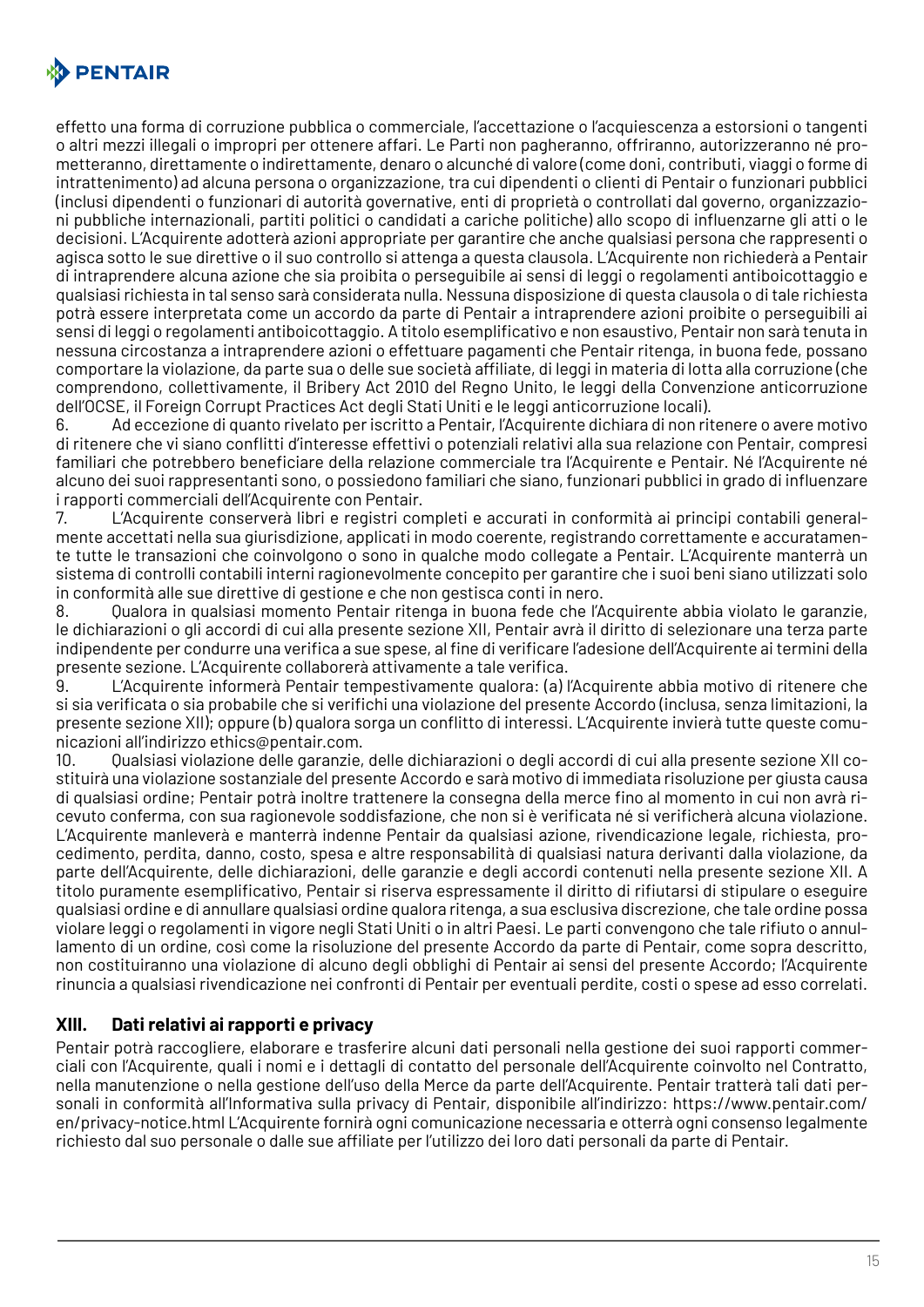

#### **XIV. Legge applicabile e giurisdizione competente**

Se non diversamente concordato tra le Parti, i termini del presente Contratto saranno interpretati e applicati in base alla legge nazionale vigente nel Paese in cui Pentair ha sede, ad esclusione dei principi di conflitto di leggi e della Convenzione sui contratti per la vendita internazionale di merci. Eventuali controversie che dovessero insorgere dalle presenti Condizioni e/o dal Contratto saranno sottoposte esclusivamente al tribunale competente della città in cui Pentair ha la propria sede legale.

#### **XV. Varie ed eventuali**

1. I termini e le condizioni di garanzia di Pentair (se presenti) applicabili al presente contratto saranno dettagliati in un documento scritto separato. Nella misura consentita dalla legge, tali termini e condizioni di garanzia separati e scritti costituiranno l'unica garanzia di Pentair; Pentair declina espressamente, e l'Acquirente rinuncia a, ogni altra garanzia espressa, implicita nella legge o tacita nei fatti, compresa ogni garanzia di commerciabilità o idoneità a uno scopo particolare.

2. Qualsiasi comunicazione richiesta o consentita da una parte all'altra ai sensi delle presenti Condizioni dovrà essere inviata per iscritto all'altra parte presso la sua sede legale o la sede principale di attività, o a qualsiasi altro indirizzo che, al momento rilevante, sia stato notificato alla parte che effettua la comunicazione.

3. Nessuna rinuncia da parte di Pentair a rivendicare una violazione del Contratto da parte dell'Acquirente sarà considerata come una rinuncia a rivendicare qualsiasi successiva violazione dello stesso o di qualsiasi altra disposizione.

4. Qualora una disposizione delle presenti Condizioni sia ritenuta nulla o inapplicabile, in tutto o in parte, da un'autorità competente, la validità delle altre disposizioni delle presenti Condizioni e la parte restante della disposizione in questione non ne saranno influenzate.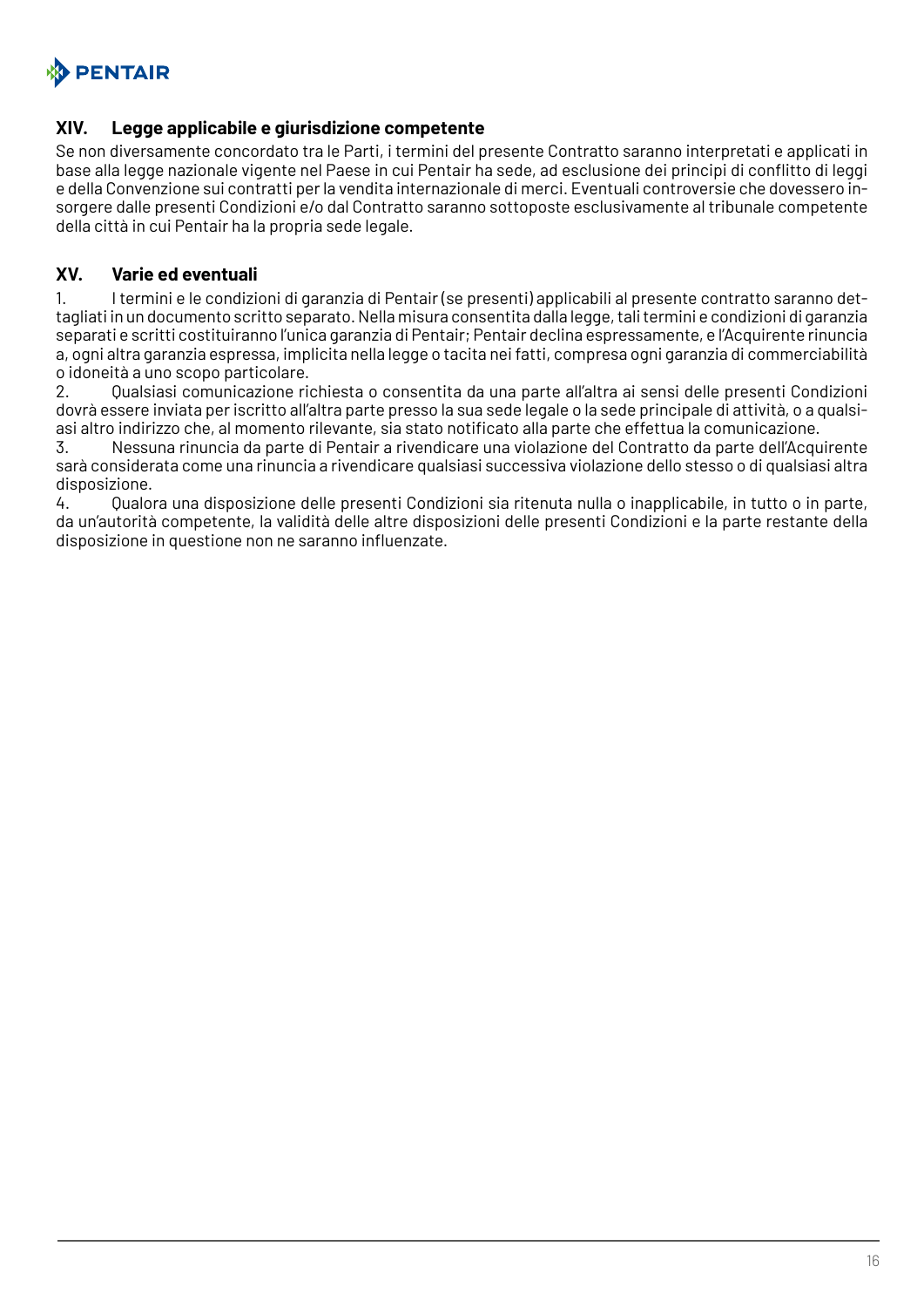<span id="page-16-0"></span>

## **ALLGEMEINE VERKAUFSBEDINGUNGEN - DE**

#### **I. Definitionen**

Der Begriff "**Bedingungen**" bezieht sich auf die in diesem Dokument dargelegten Standardbedingungen und umfasst (soweit nichts anderes vereinbart) alle Sonderbedingungen, die schriftlich zwischen dem Käufer und Pentair vereinbart wurden. Der Begriff "**Vertragsbedingungen**" hat dieselbe Bedeutung.

Der Begriff "**Vertrauliche Informationen**" bezieht sich auf alle Informationen, die von beiden Parteien als vertraulich behandelt werden, einschließlich Geschäftsgeheimnisse, Technologien, Informationen zu Geschäftsabläufen und -strategien sowie Informationen zu Kunden, Preisen und Marketing.

Der Begriff "**Vertrag**" bezieht sich auf den Vertrag über den Kauf und Verkauf der Waren; der Begriff "Vereinbarung" hat dieselbe Bedeutung.

 Der Begriff "**Waren**" bezieht sich auf die Waren und/oder Dienstleistungen, zu deren Lieferung sich Pentair gemäß diesen Bedingungen verpflichtet hat.

Der Begriff "Parteien" bezieht sich auf Pentair und den Käufer.

Der Begriff "**Pentair**" bezieht sich auf die Partei, welche die Waren gemäß diesen Bedingungen an den Käufer verkauft und liefert.

Der Begriff "**Käufer**" bezieht sich auf die Partei, deren Warenbestellung von Pentair gemäß diesen Bedingungen angenommen wird.

#### **II. Allgemein**

Diese Vertragsbedingungen gelten für den gesamten Geschäftsverkehr zwischen den Parteien, sofern nicht in Einzelfällen vor Auftragsbestätigung besondere schriftliche Vereinbarungen getroffen werden. Die Allgemeinen Geschäftsbedingungen des Käufers sind für Pentair unverbindlich, es sei denn, Pentair stimmt ihnen vor Auftragsbestätigung schriftlich zu.

#### **III. Vertragsabschluss**

1. Die Angebote von Pentair beschränken sich auf die im Angebot ausdrücklich aufgeführten Waren und schließen nicht erwähnte Bau-, Montage- oder Installationsarbeiten, einschließlich Installationsmaterial oder Arbeiten am Standort, strikt aus. Beratungen oder Angebote erfolgen kostenlos und nach bestem Wissen von Pentair, sind jedoch unverbindlich. Alle Angebotsunterlagen bleiben das Eigentum von Pentair. Unterlagen dürfen ohne Zustimmung von Pentair weder vervielfältigt noch Dritten zugänglich gemacht werden und sind auf Verlangen unverzüglich zurückzugeben.

2. Keine Bestellung oder Änderung ist für Pentair bindend, es sei denn, sie wurde von Pentair schriftlich akzeptiert; erst dann stellt sie einen Vertrag dar. Kein Vertreter oder sonstiger Vertreter von Pentair hat von Pentair die Befugnis, im Namen von Pentair eine Vereinbarung zu treffen oder zu ändern, es sei denn, dies wird von Pentair nachträglich schriftlich mitgeteilt. Jede von Pentair angenommene Bestellung oder Änderung umfasst nur solche Waren, die ausdrücklich angegeben oder in der schriftlichen Annahme von Pentair enthalten sind.

3. Pentair kann von Zeit zu Zeit zustimmen, Produkte nach kundenspezifischen Spezifikationen zu bauen. In einem solchen Fall trägt der Käufer immer alle Kosten, die Pentair durch die Erfüllung der kundenspezifischen Spezifikation entstehen; dazu zählen unter anderem Werkzeugkosten (Schablonen, Matrizen, Werkzeuge, Gießformen und Muster), Kosten für die Bestellung von Rohmaterialien, Bauteilen oder anderen Teilen sowie andere Verpflichtungen, die der Käufer eingeht; dies gilt auch für die Vorbereitungsphase, wenn noch kein bindender Auftrag erteilt wurde. Der Käufer ist jederzeit verpflichtet, alle kundenspezifischen Produkte, die von Pentair hergestellt werden, zu kaufen und zu bezahlen. Sofern nicht schriftlich vereinbart, ist und bleibt sämtliches für die Herstellung von Kundenanfertigungen erforderliches Werkzeug (einschließlich, jedoch nicht beschränkt auf Schablonen, Matrizen, Werkzeuge, Gießformen und Muster) das alleinige Eigentum von Pentair, selbst wenn der Käufer die Kosten dafür ganz oder teilweise übernommen hat.

4. Keine Preisliste, kein Angebot, Kostenvoranschlag und keine Ausschreibung von Pentair stellt ein Angebot zum Verkauf der Waren dar. Jede vom Käufer erteilte Bestellung als Reaktion auf eine solche Preisliste, ein solches Angebot, einen solchen Kostenvoranschlag oder eine solche Ausschreibung stellt ein Kaufangebot an Pentair gemäß den Vertragsbedingungen dar und ist für Pentair nur bindend, wenn es von Pentair schriftlich angenommen wird; dies stellt dann den Vertrag dar. Ohne Einschränkung des Vorstehenden behält sich Pentair das Recht vor, vor Abschluss eines verbindlichen Vertrags seinen Preis jederzeit zu ändern. Dieses Recht schließt das Recht ein, veröffentlichte Preise oder Preislistenpreise ohne vorherige Ankündigung zu ändern.

5. Von Pentair erhaltene und angenommene Bestellungen können ohne die Zustimmung von Pentair nicht storniert werden, und die Stornierung eines Vertrags mit dem Käufer als Vertragspartner stellt keinen ausreichenden Grund für die Stornierung einer vom Käufer erteilten Bestellung dar.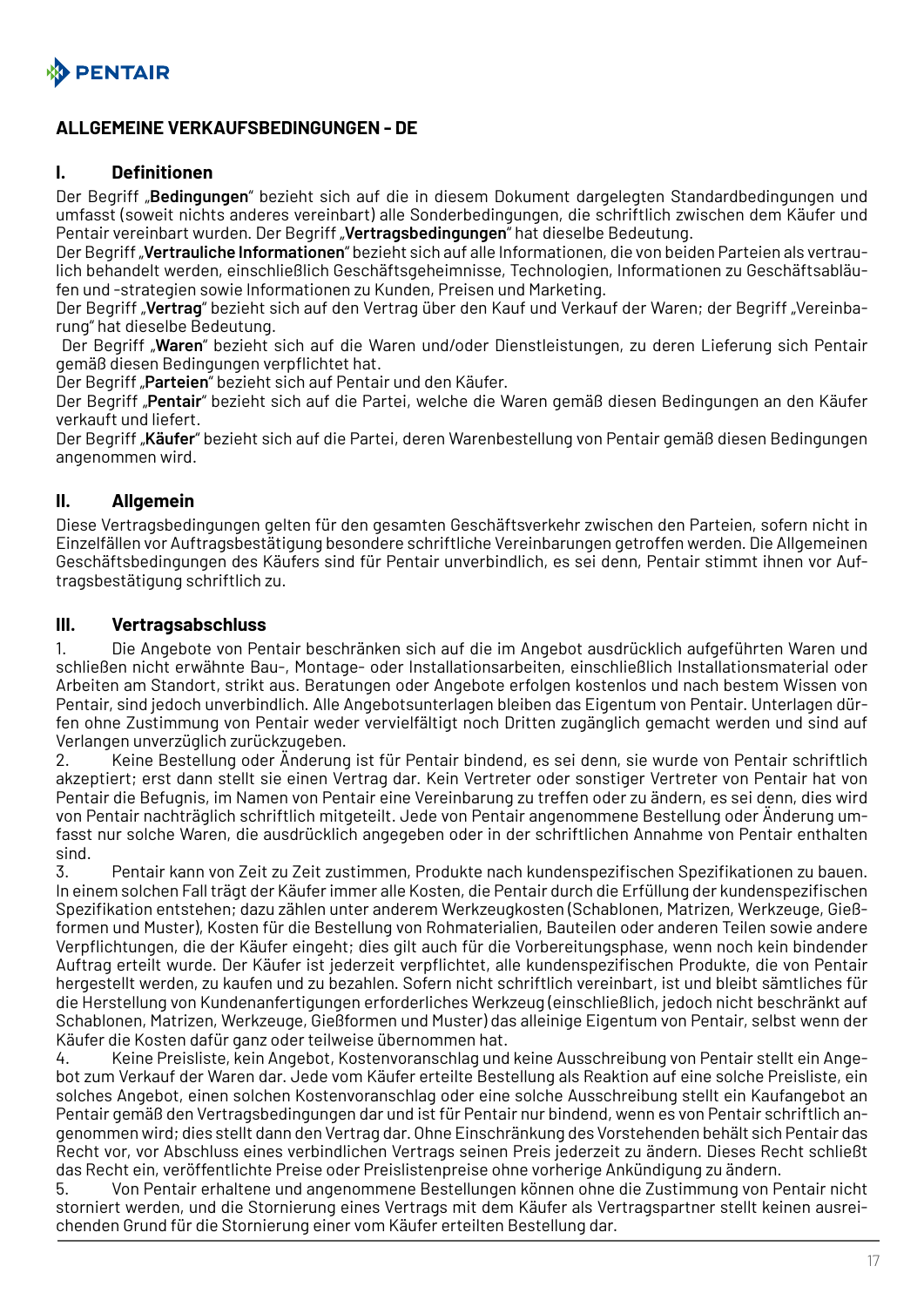

#### **IV. Lieferung und Lieferzeit**

1. Alle in schriftlichen Angeboten angegebenen oder an anderer Stelle genannten Lieferzeiten sind nur annähernd und daher unverbindlich. Die Lieferzeit beginnt am Tag der Auftragsbestätigung oder wenn der Käufer etwa erforderliche kooperative Handlungen (z. B. Zahlung einer vereinbarten Vorauszahlung) vornimmt. Die Lieferzeit wird unterbrochen, wenn eine Zahlung nicht vereinbarungsgemäß erfolgt oder der Käufer zum vereinbarten Zeitpunkt noch ausstehende Daten oder Spezifikationen für die Auslegung der Vorrichtung oder Anlage nicht zur Verfügung stellt. Die Lieferzeit beginnt erneut, sobald Pentair die überfällige Zahlung erhält oder die verspäteten technischen Daten übermittelt werden. Die Nichteinhaltung der Lieferzeit berechtigt den Käufer nicht zu Schadensersatz (liquidiert oder anderweitig) oder zu einer sonstigen Art der Entschädigung und entbindet den Käufer auch nicht von der Bestellung.

2. Unvorhergesehene Hindernisse, die Pentair nicht zu vertreten hat, gleichgültig ob sie im eigenen Werk von Pentair oder bei einem Unterlieferanten eintreten, wie: Ereignisse höherer Gewalt, Mobilmachung, Krieg oder sonstige, von Pentair nicht zu vertretende Verzögerungen, wie z. B. Produktionsfehler, allgemeine Materialbeschaffungsschwierigkeiten, Betriebsstörungen, Transportverzögerungen und ähnliche Umstände, die die termingerechte Ausführung zum vereinbarten Preis verhindern, sind für uns berechtigte Gründe, von der Lieferverpflichtung ganz oder teilweise zurückzutreten oder die Lieferzeit um die Dauer der Hindernisse zu verlängern. Der Käufer kann vom Vertrag zurücktreten, wenn relevante Mängel zu einer Leistungsverzögerung von mehr als 12 Monaten führen. Sonstige Rücktrittsrechte bleiben hiervon unberührt.

#### **V. Preise**

Sofern in diesen Vertragsbedingungen nichts anderes angegeben ist, gilt als Vertragspreis für die Waren FCA Lager bzw. Werk von Pentair (Incoterms 2020) und versteht sich ausschließlich Mehrwertsteuer und anderer Steuern, die zu dem am Rechnungsdatum geltenden Satz berechnet werden.

#### **VI. Zahlungsbedingungen**

Soweit gesetzlich zulässig, muss der Vertragspreis vor Versand der Waren bezahlt werden, wenn Pentair dem Käufer keinen Kredit gewährt hat. Wenn Pentair einer Kreditgewährung zugestimmt hat, muss der Vertragspreis gemäß den vereinbarten Kreditbedingungen oder andernfalls innerhalb von dreißig (30) Tagen nach Rechnungsdatum gezahlt werden. Auf alle nach Fälligkeit ausstehenden Beträge werden Zinsen in Höhe von 1,5 % pro Monat berechnet. Pentair akzeptiert nur Zahlungen vom Käufer selbst und akzeptiert keine Zahlungen (und kann diese zurückweisen) von anderen Parteien (einschließlich verbundener Unternehmen des Käufers).

#### **VII. Eigentumsvorbehalt**

1. Die von Pentair gelieferten Waren bleiben bis zum Eingang aller fälligen Vertragszahlungen Eigentum von Pentair.

2. Soweit das Eigentum an der Ware durch Einbau in Sachen und dergleichen auf Dritte übergeht, tritt der Käufer seine Forderungen gegen diese Dritten zur Sicherung der Forderung von Pentair bis zur vollständigen Begleichung dieser an Pentair ab. Bei laufender Rechnung dient das vorbehaltene Eigentum als Sicherheit für die Saldoforderung von Pentair.

#### **VIII. Verletzung des geistigen Eigentums**

Pentair verteidigt den Käufer im Umfang aller berechtigten Ansprüche, dass im Rahmen des Vertrags gelieferte Waren Rechte an geistigem Eigentum verletzen, und Pentair wird alle direkten Schäden und Kosten zahlen, die von einem zuständigen Gericht in Bezug auf diese Forderung zugesprochen werden. Der Käufer oder Benutzer muss Pentair unverzüglich über einen solchen Anspruch benachrichtigen und bei der Abwehr eines solchen Anspruchs uneingeschränkt mit Pentair zusammenarbeiten; ansonsten hat Pentair keine Verpflichtung gemäß diesem Absatz.

## **IX. Versand**

Sofern die Parteien nicht ausdrücklich schriftlich etwas anderes vereinbaren, gelten folgende Bestimmungen: Der Versand erfolgt stets auf Gefahr des Käufers. Für Transportschäden haftet Pentair nur, wenn es die Lieferung selbst ausgeführt hat und wenn diese Schäden von ihm zumindest grob fahrlässig verursacht wurden. Pentair wird den Käufer bei der Geltendmachung seiner Schadensersatzansprüche gegen den Frachtführer angemessen unterstützen, wenn der Versand durch einen Dritten erfolgte. Solche Ansprüche sind zunächst gegen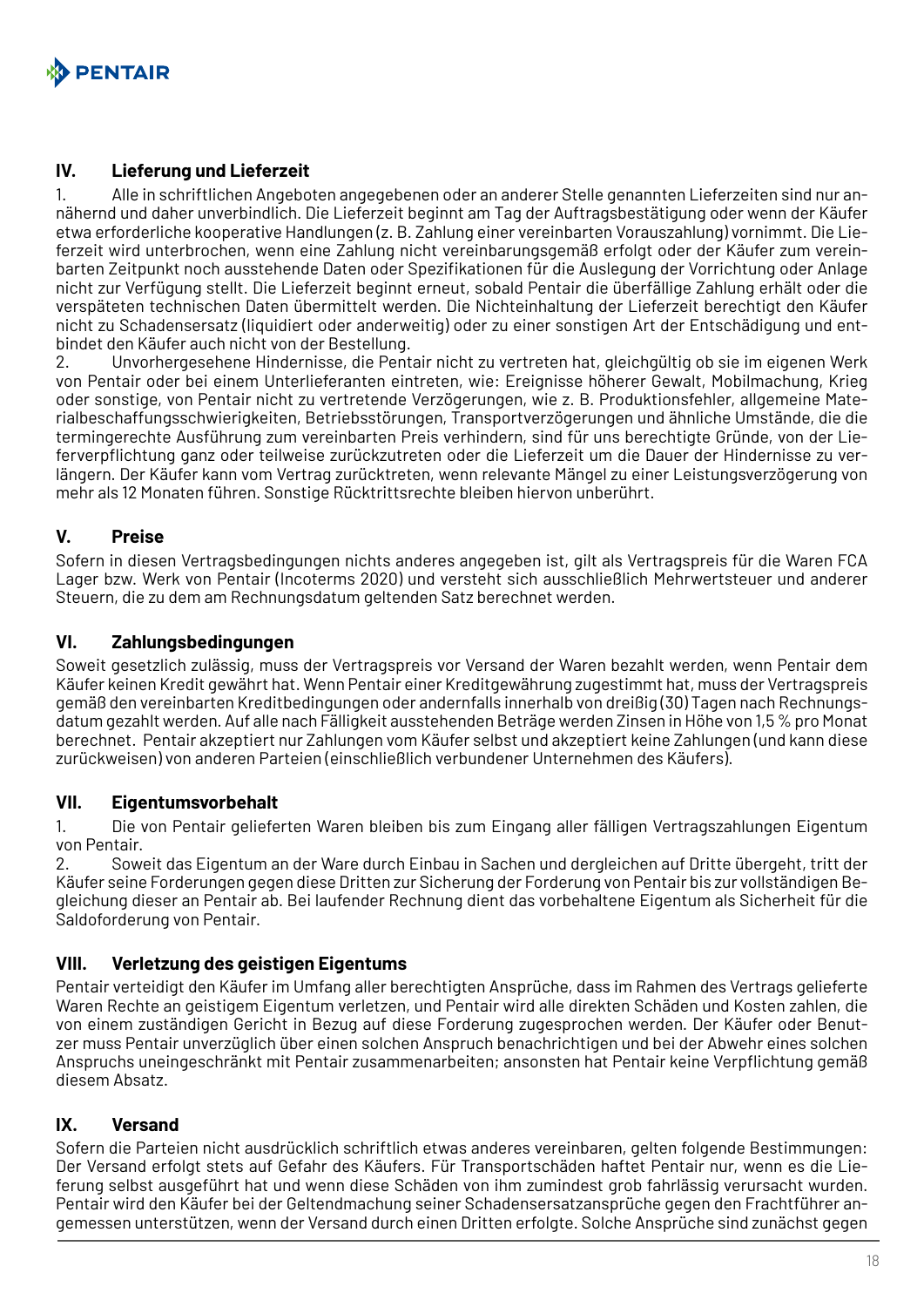

den Frachtführer (Eisenbahn, Post, Spediteur) zu richten. Ersatzlieferungen erfolgen nur aufgrund einer Neubestellung zu den jeweils gültigen Preisen. Abweichungen des Lieferscheins oder der Rechnung sowie Transportschäden sind uns unverzüglich, spätestens innerhalb von 3 Tagen nach Erhalt der Ware, schriftlich anzuzeigen.

## **X. Vertraulichkeit**

Pentair und der Käufer müssen alle vertraulichen Informationen streng vertraulich behandeln und dürfen diese nicht an Dritte weitergeben oder vertrauliche Informationen verwenden, außer für die Erfüllung des Vertrages und die ordnungsgemäße und rechtmäßige Verwendung des Werks oder der Ware für Ausschreibungen, Verkauf, Herstellung, Montage, Inbetriebnahme und/oder Wartung von Geräten durch den Käufer (oder ein verbundenes Unternehmen des Käufers). Keine der hierin enthaltenen Angaben hindert den Käufer daran: (a) vertrauliche Informationen ganz oder teilweise mit einem seiner verbundenen Unternehmen zu teilen oder (b) vertrauliche, von Pentair im Zusammenhang mit einem Werk oder einer Ware erhaltenen Informationen an den Benutzer oder deren jeweilige Mitarbeiter, Direktoren, Agenten und/oder Berater weiterzugeben, soweit dies für die Ausführung der Arbeit erforderlich ist und sie in ähnlicher Weise an Vertraulichkeitsverpflichtungen, eingeschränkte Nutzung und Geheimhaltung gebunden sind. Darüber hinaus verhindert keine der hierin enthaltenen Angaben die Offenlegung vertraulicher Informationen: (a) im Hinblick auf die Einhaltung der Anforderungen geltender Gesetze und/oder einer Anordnung eines Gerichts oder Schiedsgerichts oder (b) soweit dies zur Beilegung eines Anspruchs oder von Streitigkeiten erforderlich ist, oder soweit dies für den Käufer erforderlich ist, um einen Anspruch oder Streit mit Dritten und/oder Versicherungsansprüche beizulegen, immer vorausgesetzt, dass die Partei, die solche vertraulichen Informationen der anderen Partei offenlegen muss, die andere Partei rechtzeitig informiert und konsultiert und alle angemessenen Schritte ergreift, um den Umfang der offengelegten vertraulichen Informationen zu minimieren und eine solche Offenlegung vertraulich zu halten.

## **XI. Haftung**

1. Ungeachtet anderslautender Bestimmungen wird die kumulative Haftung von Pentair, aus welchem Grund auch immer, einschließlich aus diesem Vertrag (einschließlich, aber nicht beschränkt auf alle Verpflichtungen im Zusammenhang mit dem Zeitplan und Umfang der Arbeiten und Lieferungen von Waren, Garantien und Entschädigungen, sowohl ausdrücklich als auch stillschweigend, die sich aus dem Vertrag ergeben), aus unerlaubter Handlung (einschließlich Fahrlässigkeit) oder aus gesetzlichen Gründen den jeweiligen Kaufpreis, der gemäß dem Vertrag an Pentair zu zahlen ist, nicht übersteigen.

2. Unbeschadet anderer gegenteiliger Bestimmungen haftet Pentair, soweit gesetzlich zulässig, nicht im Rahmen dieses Vertrags, vertraglich, aus Schadensersatz, unerlaubter Handlung (einschließlich Fahrlässigkeit), gesetzlich oder anderweitig für Verluste oder Schäden (ob direkt oder indirekt) von Gewinnen, Einnahmen, Nutzung, Produktion, Verträgen, Korruption oder Zerstörung von Daten oder für indirekte, besondere oder Folgeschäden oder Schäden jeglicher Art.

#### **XII. Einhaltung von Gesetzen**

1. Bei der Erfüllung dieses Vertrags hat der Käufer alle anwendbaren Gesetze, Handelsembargos, Vorschriften, Anordnungen und sonstigen Beschränkungen einzuhalten und ohne Einschränkung der Allgemeingültigkeit des Vorstehenden Folgendes zu tun: (a) der Käufer hat die verschiedenen nationalen und lokalen Gesetze und Vorschriften in Bezug auf Gesundheit, Sicherheit und Umweltverschmutzung am Arbeitsplatz, die durch die Verwendung, Installation und den Betrieb der Waren und andere Angelegenheiten beeinflusst werden, auf die Pentair keine Kontrolle hat, einzuhalten und (b) Pentair übernimmt keine Verantwortung für die Einhaltung dieser Gesetze und Vorschriften, sei es als Entschädigung, Garantie oder sonstiges.

2. Sofern nicht ausdrücklich schriftlich etwas anderes vereinbart wurde, hat der Käufer sicherzustellen, dass er über alle Lizenzen, Zustimmungen, Genehmigungen, Erlaubnisse und Autorisierungen ("Lizenzen") verfügt, die in Bezug auf die Waren erforderlich sind.

3. Ungeachtet anderslautender Bestimmungen in diesen Bedingungen bestätigt der Käufer, dass er die Haltung von Pentair verstanden hat, keine Geschäfte mit Kuba, dem Iran, Nordkorea, Syrien, Russland, Weißrussland und den umstrittenen Regionen Krim, Donezk und Luhansk ("**Pentairs Haltung**") zu tätigen, und bestätigt, dass er die Haltung von Pentair bei allen Geschäftstätigkeiten im Zusammenhang mit den Waren einhalten wird.

4. Der Käufer erklärt sich damit einverstanden, keine Waren (einschließlich, aber nicht beschränkt auf gelieferte technische Informationen oder Dienstleistungen) in andere Länder zu verkaufen, zu exportieren oder zu übertragen, es sei denn, es werden alle geltenden behördlichen Anforderungen vollständig eingehalten, einschließlich, aber nicht beschränkt auf geltende US-amerikanische Ausfuhr- und Wiederausfuhrgesetze und Maßnahmen des Vereinigten Königreichs und der Europäischen Union und ihrer Mitgliedstaaten oder der Regierungsbehörden anderer Länder. Jeder Verstoß des Käufers oder des Endkunden gegen geltende Gesetze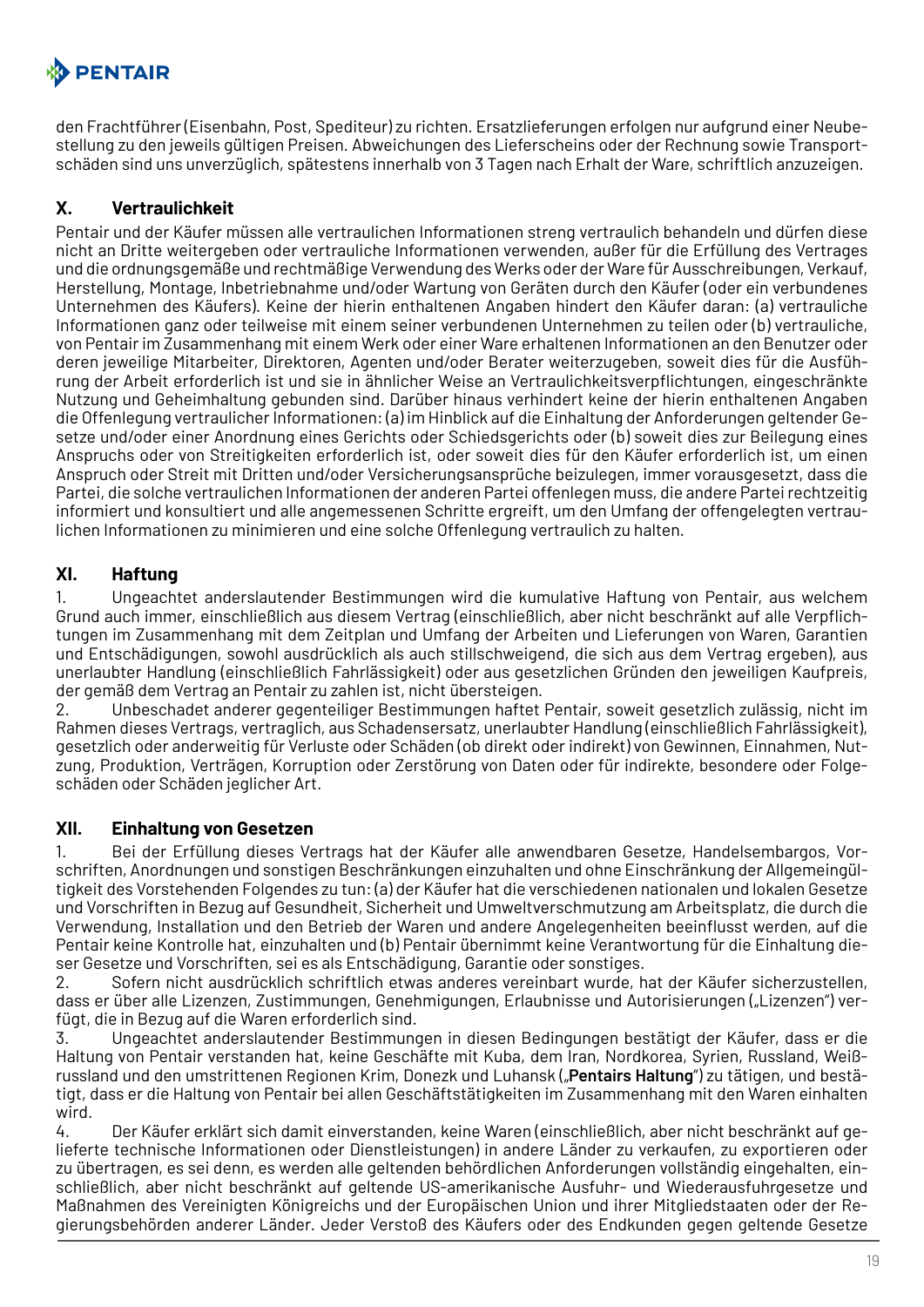

oder Vorschriften der USA oder einer anderen Regierung oder wenn der Käufer die Position von Pentair verletzt, unabhängig davon, ob dies gegen die oben genannten geltenden Gesetze oder Vorschriften verstößt oder nicht, gilt als ein wesentlicher Verstoß gegen diesen Vertrag und gilt als ausreichende Grundlage für Pentair, einzelne oder alle Bestellungen abzulehnen oder diesen Vertrag zu kündigen. Die Einhaltung geltender rechtlicher Anforderungen und die Position von Pentair stellt für Pentair eine Voraussetzung dar, seinen Verpflichtungen aus diesem Vertrag nachzukommen, und wenn der Käufer diese gesetzlichen Anforderungen nicht einhält, ist der Käufer nicht in der Lage, seine Verpflichtungen gegenüber Pentair zu erfüllen und verstößt daher gegen diesen Vertrag.

5. Die Vertragsparteien beabsichtigen, keine Zahlungen oder Wertübertragungen zu leisten, die den Zweck oder die Wirkung einer öffentlichen oder kommerziellen Bestechung, Annahme oder Duldung von Erpressung oder Schmiergeldern oder anderen rechtswidrigen oder unangemessenen Mitteln zur Erlangung von Geschäften haben. Die Parteien werden weder direkt noch indirekt Gelder oder Wertgegenstände (wie Geschenke, Zuwendungen, Reisen oder Bewirtung) an Personen oder Organisationen, einschließlich Mitarbeiter oder Kunden von Pentair, oder an Regierungsbeamte (einschließlich Mitarbeiter oder Beamte einer Regierungsbehörde, einer staatlichen oder staatlich kontrollierten Einrichtung, einer öffentlichen internationalen Organisation oder einer politischen Partei oder eines Kandidaten für ein politisches Amt) zum Zweck der Beeinflussung ihrer Handlungen oder Entscheidungen zahlen, anbieten, autorisieren oder versprechen. Der Käufer wird geeignete Maßnahmen ergreifen, um sicherzustellen, dass jede Person, die seine Anweisung vertritt oder unter seiner Kontrolle handelt, diese Klausel ebenfalls einhält. Der Käufer wird nicht verlangen, dass Pentair Maßnahmen ergreift, die gemäß einem Anti-Boykott-Gesetz oder einer Anti-Boykott-Vorschrift verboten sind oder bestraft werden, und jede solche Aufforderung wird als nichtig erachtet. Nichts in dieser Klausel oder in einer solchen Aufforderung ist so auszulegen, dass eine Zustimmung von Pentair erforderlich ist, Maßnahmen zu ergreifen, die gemäß einem Anti-Boykott-Gesetz oder einer Anti-Boykott-Vorschrift verboten sind oder bestraft werden. Pentair ist, ohne Einschränkung, unter keinen Umständen verpflichtet, Maßnahmen zu ergreifen oder Zahlungen zu leisten, von denen Pentair nach Treu und Glauben annimmt, dass es oder seine verbundenen Unternehmen damit gegen Antikorruptionsgesetze verstößt/verstoßen (Antikorruptionsgesetze umfassen insgesamt den UK Bribery Act 2010, Gesetze gemäß der OECD-Antikorruptionskonvention, den United States Foreign Corrupt Practices Act und lokale Antikorruptionsgesetze).

6. Sofern nicht schriftlich gegenüber Pentair mitgeteilt, erklärt der Käufer, dass er nicht glaubt oder Grund zu der Annahme hat, dass tatsächliche oder potenzielle Interessenkonflikte in Bezug auf seine Beziehung zu Pentair bestehen, einschließlich Familienmitgliedern, die von der Geschäftsbeziehung zwischen Käufer und Pentair profitieren könnten. Weder der Käufer noch einer seiner Vertreter ist oder hat Familienmitglieder, die Regierungsbeamte und damit in der Lage sind, die Geschäftsbeziehung des Käufers mit Pentair zu beeinflussen.

7. Der Käufer wird vollständige und genaue Bücher und Aufzeichnungen in Übereinstimmung mit den allgemein anerkannten Rechnungslegungsgrundsätzen in der Gerichtsbarkeit des Käufers, kohärent angewandt, führen, und alle Geschäftstätigkeiten, die Pentair betreffen oder in irgendeiner Weise mit Pentair in Verbindung stehen, richtig und genau aufzeichnen. Der Käufer unterhält ein System interner Buchführungskontrollen, das angemessen gestaltet ist, um sicherzustellen, dass seine Vermögenswerte nur in Übereinstimmung mit seinen Verwaltungsanweisungen verwendet werden und dass er keine außerbuchlichen Konten führt.

8. Wenn Pentair zu irgendeinem Zeitpunkt in gutem Glauben der Ansicht ist, dass der Käufer die Garantien, Zusicherungen oder Vereinbarungen in diesem Abschnitt XII verletzt hat, hat Pentair das Recht, einen unabhängigen Dritten mit der Durchführung einer Prüfung auf Kosten von Pentair zu beauftragen, um die Einhaltung der in diesem Abschnitt genannten Bedingungen zu überprüfen. Der Käufer wird bei dieser Prüfung uneingeschränkt mitwirken.

9. Der Käufer wird Pentair unverzüglich benachrichtigen, wenn: (a) der Käufer Grund zu der Annahme hat, dass eine Verletzung dieser Vereinbarung (einschließlich, ohne Einschränkung, dieses Abschnitts XII) stattgefunden hat oder wahrscheinlich auftreten wird; oder (b) wenn Interessenkonflikte auftreten. Der Käufer sendet alle derartigen Mitteilungen an ethics@pentair.com.

10. Jeder Verstoß gegen die Garantien, Zusicherungen oder Vereinbarungen dieses Abschnitts XII stellt einen wesentlichen Verstoß gegen diesen Vertrag dar und ist ein Grund für die fristlose Kündigung einer Bestellung, und Pentair kann jede Lieferung von Waren zurückhalten, bis Pentair eine Bestätigung zu seiner angemessenen Genugtuung erhalten hat, dass keine Verletzung eingetreten ist oder auftreten wird. Der Käufer wird Pentair von allen Klagen, Rechtsansprüchen, Forderungen, Verfahren, Verlusten, Schäden, Kosten, Aufwendungen und sonstigen Verbindlichkeiten jeglicher Art schadlos halten, die sich aus der Verletzung der in diesem Abschnitt XII enthaltenen Zusicherungen, Gewährleistungen und Vereinbarungen durch den Käufer ergeben. Pentair behält sich, ohne Einschränkung, das Recht vor, die Annahme oder Ausführung einer Bestellung zu verweigern und eine Bestellung zu stornieren, wenn Pentair nach eigenem Ermessen feststellt, dass eine solche Bestellung gegen geltende Gesetze oder Vorschriften der Vereinigten Staaten oder anderer Regierungen verstoßen könnte. Die Parteien vereinbaren, dass eine solche Ablehnung oder Stornierung einer Bestellung oder Kündigung dieser Vereinbarung durch Pentair, wie oben beschrieben, keine Verletzung der Verpflichtungen von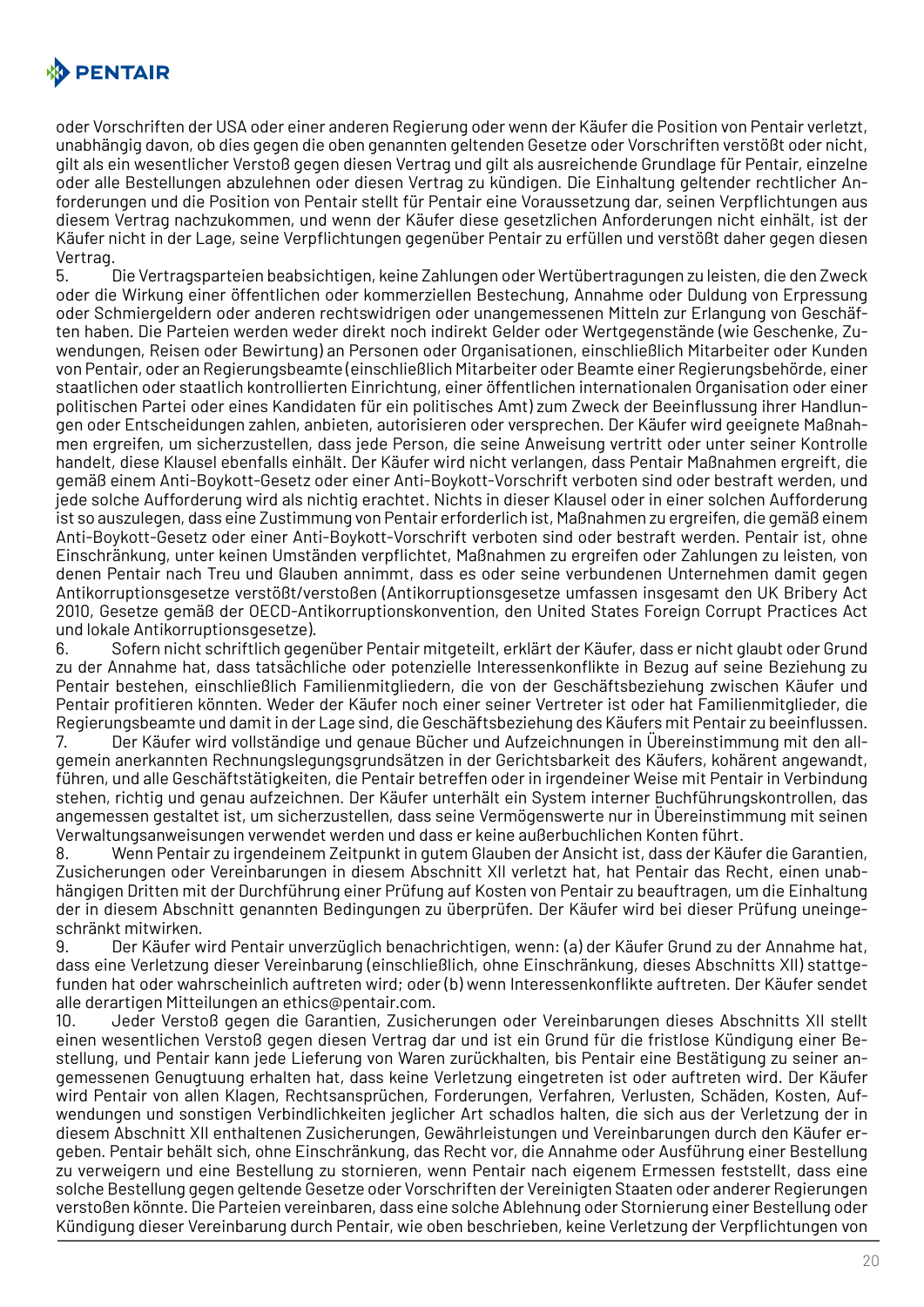# **PENTAIR**

Pentair aus dieser Vereinbarung darstellt, und der Käufer verzichtet hiermit auf alle Ansprüche gegen Pentair für alle damit verbundenen Verluste, Kosten oder Aufwendungen.

## **XIII. Geschäftsbeziehungsdaten & Datenschutz**

Pentair kann bei der Verwaltung seiner Geschäftsbeziehung mit dem Käufer bestimmte personenbezogene Daten erheben, verarbeiten und übertragen, wie beispielsweise die Namen und Kontaktdaten der Mitarbeiter des Käufers, die am Vertrag beteiligt sind oder an der Aufrechterhaltung oder Verwaltung der Verwendung der Waren durch den Käufer beteiligt sind. Pentair behandelt diese personenbezogenen Daten in Übereinstimmung mit der Datenschutzerklärung von Pentair, die einsehbar ist unter: https://www.pentair.com/en/privacy-notice. html Der Käufer wird seine Mitarbeiter oder verbundenen Unternehmen für die Verwendung ihrer personenbezogenen Daten durch Pentair mit allen erforderlichen Hinweisen benachrichtigen und die gesetzlich erforderliche Zustimmung von ihnen einholen.

## **XIV. Anwendbares Recht und Gerichtsstand**

Sofern nicht einvernehmlich anders vereinbart, werden die Bedingungen dieses Vertrages gemäß dem nationalen Recht des Landes, in dem Pentair eingetragen ist, ausgelegt und durchgesetzt, unter Ausschluss der Grundsätze eines Gesetzeskonflikts und des Übereinkommens über Verträge über den internationalen Warenkauf. Alle Streitigkeiten, die sich aus diesen Bedingungen und/oder dem Vertrag ergeben können, werden ausschließlich dem zuständigen Gericht der Stadt vorgelegt, in der Pentair seinen Sitz hat.

## **XV. Sonstiges**

1. Die für diesen Vertrag geltenden Garantiebedingungen von Pentair (sofern zutreffend) werden in einem separaten schriftlichen Dokument aufgeführt. Soweit gesetzlich zulässig, stellen diese separaten, schriftlichen Garantiebedingungen die einzige Garantie von Pentair dar, und Pentair lehnt hiermit ausdrücklich alle anderen Garantien ab, ob ausdrücklich oder stillschweigend, tatsächlich oder kraft Gesetzes, und der Käufer verzichtet auf diese, einschließlich jeglicher Garantien der Marktgängigkeit oder Eignung für einen bestimmten Zweck.

2. Alle Mitteilungen, die in Einklang mit diesen Geschäftsbedingungen erforderlich werden bzw. von einer Partei an die andere weitergeleitet werden dürfen, erfolgen durch ein Schreiben, das der anderen Partei an ihren Firmensitz oder Hauptgeschäftssitz bzw. eine Anschrift übermittelt wird, die der mitteilenden Partei zu gegebener Zeit in Einklang mit dieser Bestimmung mitgeteilt wurde.

3. Kein Verzicht durch Pentair auf einen Rechtsanspruch im Fall eines Vertragsbruchs durch den Käufer ist als Verzicht auf einen solchen Rechtsanspruch im Fall einer späteren Verletzung derselben oder einer anderen Bestimmung anzusehen.

4. Sollte eine Bestimmung dieser Bedingungen von einer zuständigen Behörde ganz oder teilweise für ungültig oder nicht durchsetzbar befunden werden, so wird die Gültigkeit der anderen Bestimmungen dieser Bedingungen und der übrigen Bestimmungen der betreffenden Bestimmung hiervon nicht berührt.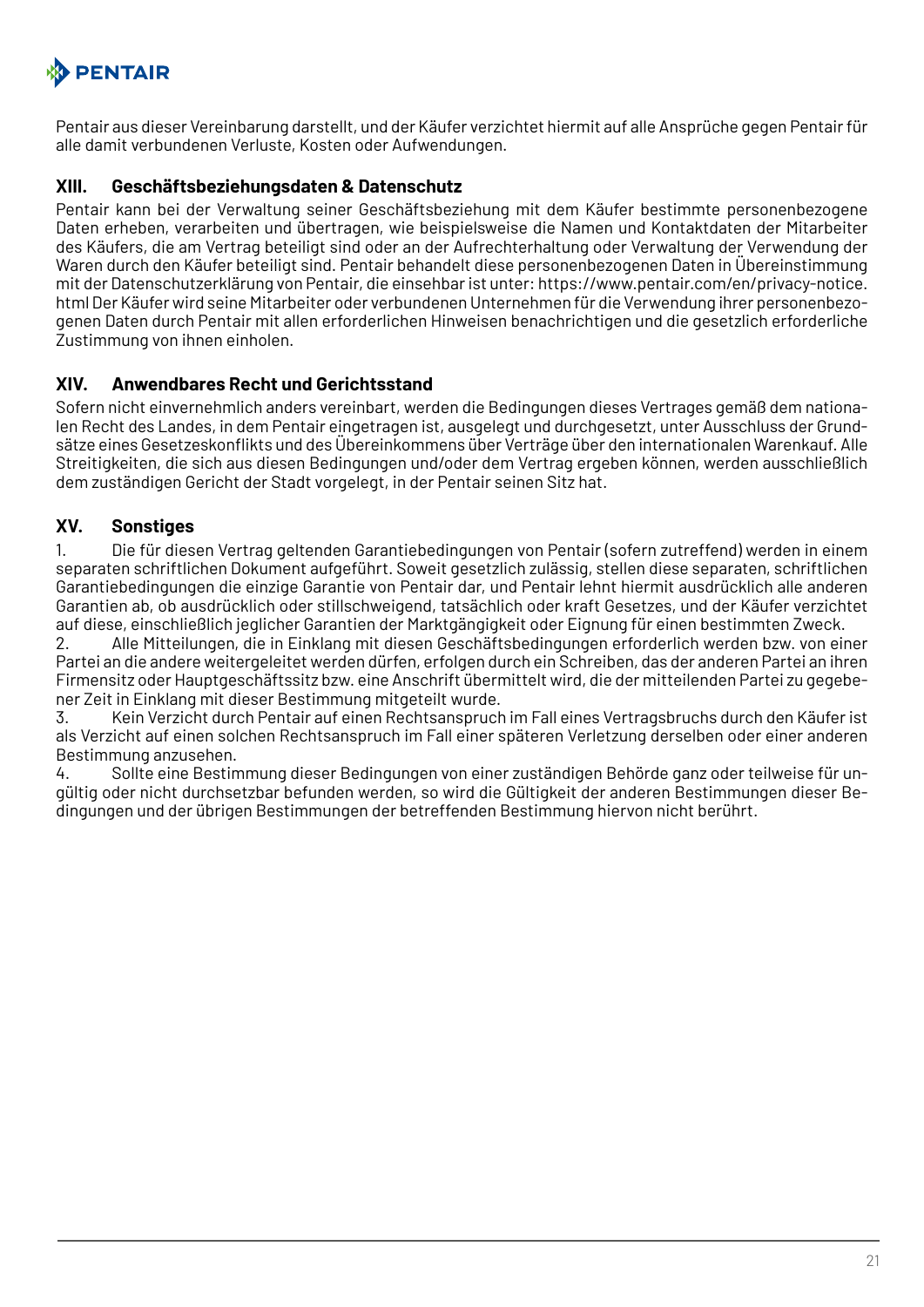<span id="page-21-0"></span>

## **TÉRMINOS Y CONDICIONES DE VENTA - ES**

#### **I. Definiciones**

Por "**Condiciones**" se hace referencia a los términos y condiciones de venta estándar dispuestos en este documento e (a menos que el contexto requiera lo contrario) incluye todo término y condición especial acordado por escrito entre el Comprador y Pentair; "Términos del Contrato" tiene idéntico significado.

Por "Información Confidencial" se hace referencia a cualquier información considerada confidencial por cualquiera de las partes, incluidos los secretos comerciales, tecnología, información relativa a las operaciones y estrategias comerciales e información relativa a los clientes, precios y estrategias de marketing.

"**Contrato**" hace referencia al contrato de compraventa de Bienes; el "Acuerdo" tiene idéntico significado.

"**Bienes**" hace referencia a los bienes o servicios que Pentair debe suministrar de acuerdo con estas Condiciones.

"**Partes**" hace referencia a Pentair y al Comprador.

"**Pentair**" significa la parte que venderá y suministrará los Bienes al Comprador de acuerdo con estas Condiciones. "**Comprador**" significa la parte cuyo pedido de Bienes es aceptado por Pentair de acuerdo con estas Condiciones.

#### **II. Aspectos generales**

Todas las transacciones comerciales entre las Partes se rigen por estas Condiciones de Contratación, a menos que se celebren acuerdos especiales por escrito antes de la confirmación del pedido en casos individuales. Los términos y condiciones del Comprador no son vinculantes para Pentair, a menos que Pentair así lo acuerde por escrito y antes de la confirmación del pedido.

#### **III. Formalización del contrato**

1. Las ofertas de Pentair se limitan a aquellos Bienes explícitamente recogidos en la oferta y excluyen estrictamente todo trabajo de construcción, montaje o instalación no mencionado, incluido el material de instalación o el trabajo in situ. Las consultas u ofertas son gratuitas y según el leal saber y entender de Pentair, pero no son vinculantes. Toda la documentación que acompaña a las ofertas es propiedad de Pentair. Esta documentación no puede copiarse ni divulgarse a terceros sin la autorización de Pentair y deberá devolverse sin demora si así se solicita.

2. Ningún pedido o variación será vinculante para Pentair a menos que y hasta que sea aceptado por escrito por Pentair; solo entonces formará parte del Contrato. Ningún agente o representante de Pentair está autorizado por Pentair para realizar o modificar ningún acuerdo en su nombre, a menos que Pentair así lo notifique posteriormente por escrito. Todo pedido o variación aceptada por Pentair incluirá exclusivamente los Bienes especificados o incorporados expresamente en la aceptación por escrito de Pentair.

3. Pentair podrá, ocasionalmente, acordar la fabricación de productos conforme a las especificaciones del Comprador. Si así fuera, el Comprador siempre será responsable de abonar todos los gastos en los que incurra Pentair para cumplir con las especificaciones del Comprador, entre los que se incluyen, sin limitación, los gastos incurridos para dotar de herramientas (plantillas, matrices, herramientas, moldes y patrones), los relacionados con el pedido de materias primas, componentes u otras piezas y cualquier otro compromiso contraído por el Comprador, incluso durante la fase preparatoria cuando aún no exista un Contrato en firme. El Comprador estará obligado en todo momento a adquirir y abonar todos los productos personalizados que sean fabricados por Pentair. A menos que se acuerde lo contrario por escrito, cualquier equipo (incluyendo, sin limitación, las plantillas, matrices, herramientas, moldes y patrones) creado para la fabricación de los productos especificados por el cliente será, y continuará siendo, propiedad exclusiva de Pentair, a pesar de que se haya facturado al Comprador la totalidad o parte del coste correspondiente.

4. Ninguna lista de precios, presupuesto, estimación o licitación emitida por Pentair constituirá una oferta de venta de los Productos. Todo pedido realizado por el Comprador en respuesta a dicha lista de precios, presupuesto, estimación o licitación constituirá una oferta presentada a Pentair de acuerdo con las Condiciones del Contrato y solo será vinculante para Pentair si es aceptada por Pentair por escrito, constituyendo entonces la base del Contrato. Sin menoscabo de lo anterior, Pentair se reserva el derecho a modificar los precios en cualquier momento antes de la firma de un Contrato vinculante. Este derecho incluye el derecho a modificar cualquier precio publicado o los precios de la lista sin previo aviso.

5. Los pedidos recibidos y aceptados por Pentair no estarán sujetos a cancelación sin el consentimiento de Pentair. Igualmente, la cancelación de cualquier Contrato del que forme parte el Comprador no constituirá motivo suficiente para la cancelación de cualquier pedido realizado por el Comprador.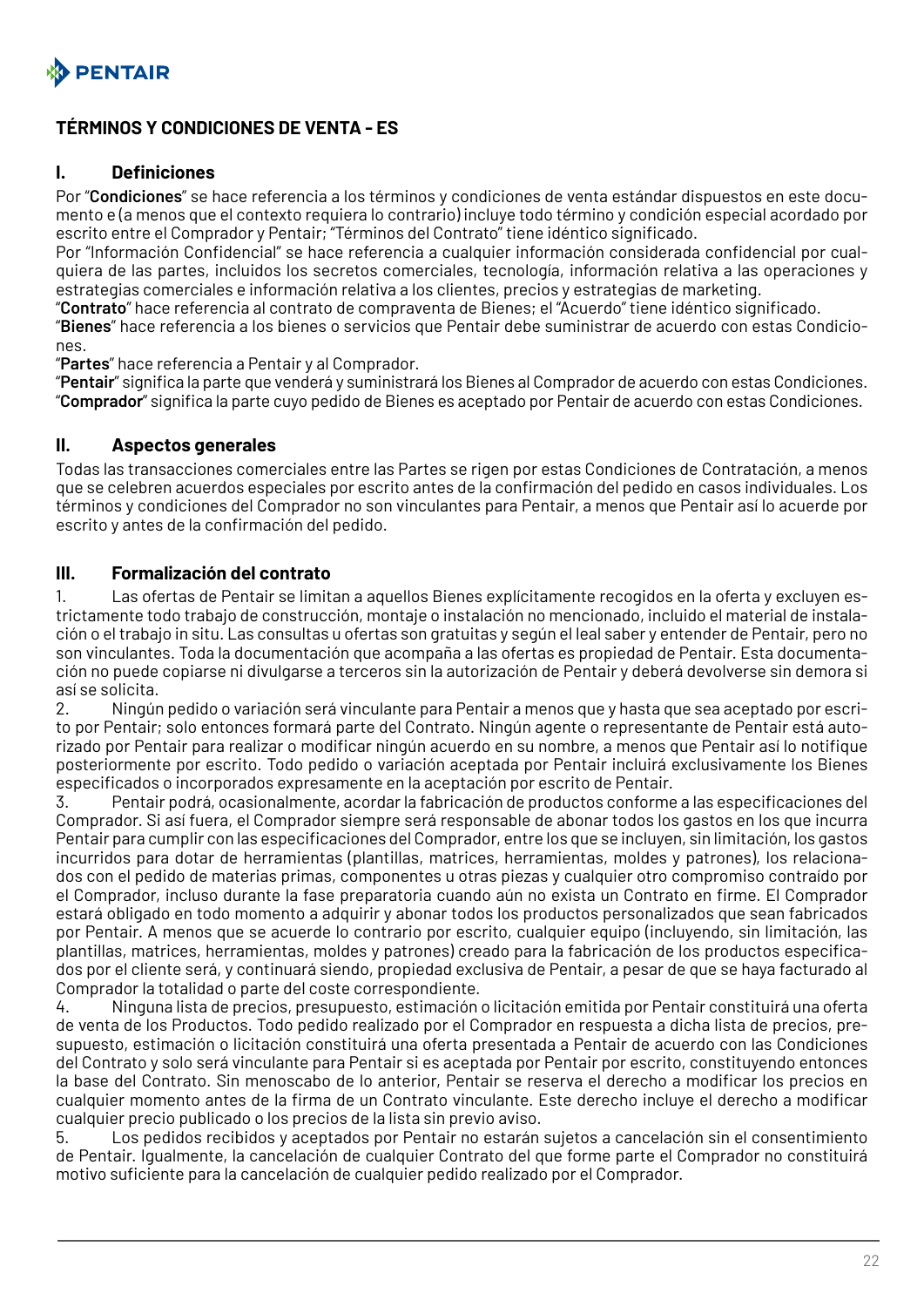

#### **IV. Entrega y plazo de entrega**

1. Todos los plazos de entrega reflejados en las ofertas escritas o indicados en otro lugar solo son aproximados y, por lo tanto, no vinculantes. El plazo de entrega da comienzo el día de la confirmación del pedido o en el momento en que el Comprador ejecuta las acciones de cooperación necesarias (por ejemplo, el pago de un anticipo acordado). El plazo se interrumpirá si un pago no se realiza a tiempo, según lo acordado, o en caso de que el Comprador no facilite los datos o especificaciones pendientes necesarios para el diseño del aparato o la planta en el momento acordado. El plazo volverá a comenzar en cuanto Pentair reciba el pago atrasado o se transmitan los datos técnicos retrasados. El incumplimiento del plazo de entrega no garantiza al Comprador una indemnización por daños y perjuicios (liquidada o no) ni a ninguna otra forma de compensación; tampoco libera al Comprador del pedido.

2. Los impedimentos imprevistos de los que Pentair no puede ser hecho responsable, independientemente de que se produzcan en la propia fábrica de Pentair o en la de un subproveedor, como: acontecimientos de fuerza mayor, movilización, guerra u otros retrasos de los que Pentair no puede ser hecho responsable, como fallos de producción, problemas generales de adquisición de material, fallos operativos, retrasos en el transporte y circunstancias similares que impidan el cumplimiento de los plazos al precio acordado, son razones justificadas para que cancelemos las obligaciones de entrega, total o parcialmente, o para que ampliemos el plazo de entrega a la duración de los obstáculos. El Comprador podrá rescindir el Contrato si los fallos relevantes ocasionan un retraso en el cumplimiento superior a 12 meses. Otros derechos de rescisión no se verán afectados por ello.

## **V. Precios**

Salvo que en estas Condiciones de Contratación se indique lo contrario, el precio del Contrato de Bienes es FCA, en almacén o fábrica de Pentair (Incoterms 2020) y se considera que excluye el IVA y otros impuestos, que se cobrarán al tipo aplicable en la fecha de la factura.

#### **VI. Condiciones de pago**

En la medida en que la ley lo permita, y cuando Pentair no haya acordado conceder un crédito al Comprador, el precio del Contrato deberá abonarse antes de producirse el envío de los Productos. Cuando Pentair haya acordado conceder un crédito, el precio del Contrato deberá abonarse de acuerdo con las condiciones de crédito acordadas o, en su defecto, dentro de los treinta (30) días siguientes a la fecha de la factura. Se abonarán intereses sobre cualquier suma pendiente tras la fecha de vencimiento, a razón del 1,5 % mensual. Pentair aceptará exclusivamente pagos del propio Comprador y no aceptará (y podrá devolver) ningún pago recibido de otras partes (incluidas las filiales del Comprador).

#### **VII. Retención de la titularidad**

1. Los bienes suministrados por Pentair continuarán siendo propiedad de Pentair hasta haber recibido todos los pagos debidos en virtud del Contrato

2. En la medida en que la propiedad de los bienes se transfiera a terceros mediante su incorporación a la propiedad y similares, el Comprador cederá a Pentair sus créditos contra dichas partes, como garantía del crédito de Pentair, hasta haber liquidado este en su totalidad. En el caso de las cuentas corrientes, la propiedad reservada actuará de garantía para el saldo pendiente de Pentair.

#### **VIII. Infracción de la propiedad intelectual**

Pentair defenderá al Comprador en la medida de cualquier reclamación legítima de que cualquiera de los Bienes suministrados en virtud del Contrato infringe algún derecho de propiedad intelectual, y Pentair cubrirá todos los daños y costes directos concedidos por un tribunal de jurisdicción competente en relación con dicha reclamación. El Comprador o usuario deberá notificar inmediatamente a Pentair cualquier reclamación existente de este tipo, y cooperar plenamente con Pentair en su defensa, o Pentair no tendrá ninguna obligación en virtud de este párrafo.

#### **IX. Envío**

A menos que las Partes acuerden expresamente y por escrito lo contrario, se aplicarán las siguientes disposiciones: El envío se realiza siempre a riesgo del Comprador. Pentair se responsabilizará de los daños relacionados con el envío únicamente en caso de que haya realizado personalmente la entrega y si dichos daños se deben al menos a una negligencia grave por su parte. Si el envío fue gestionado por un tercero, Pentair prestará una asistencia razonable al Comprador para hacer valer sus reclamaciones de indemnización frente al transportista. Estas reclamaciones deberán dirigirse inicialmente contra el responsable del transporte (ferrocarril, correos,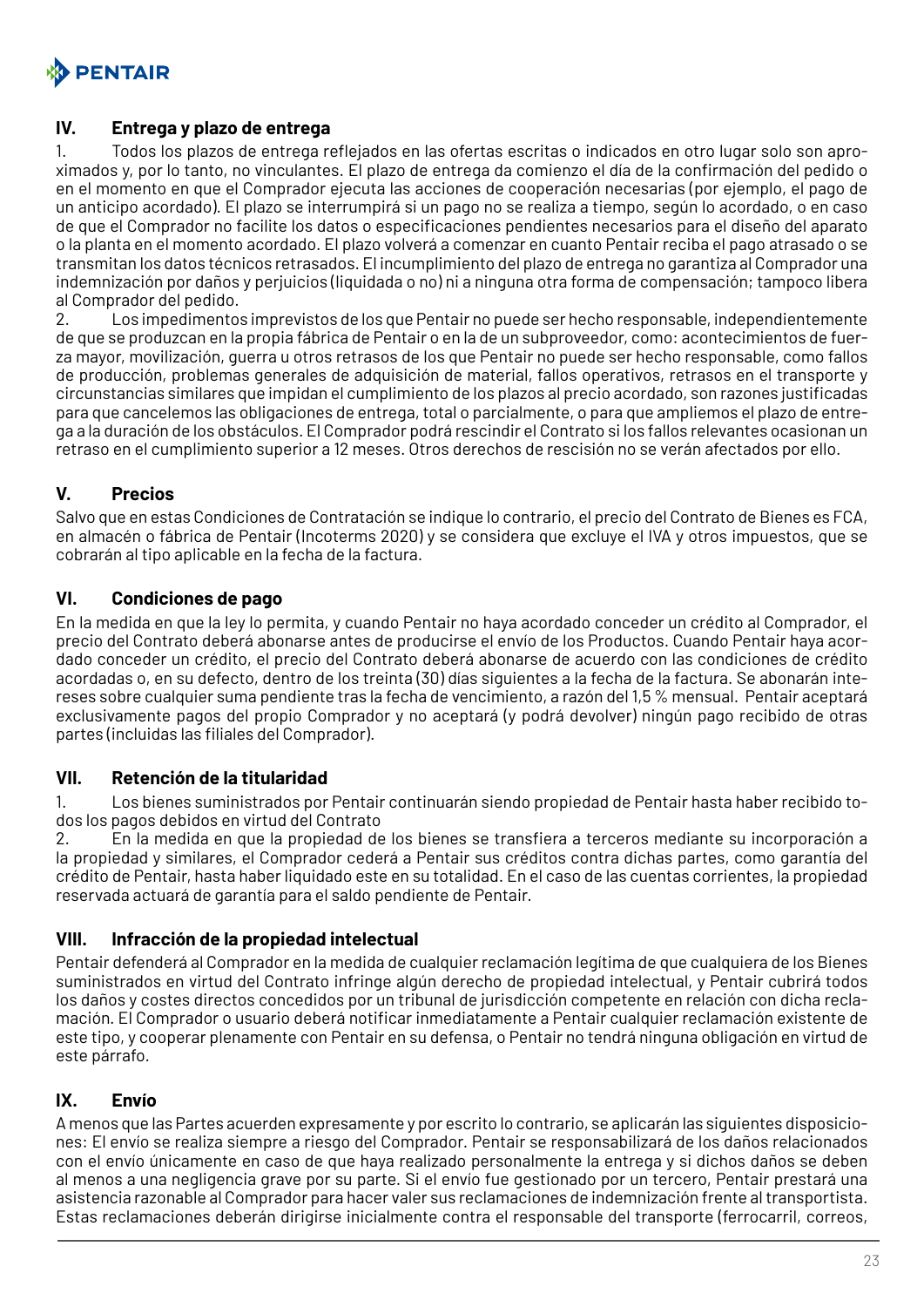# **A** PENTAIR

transportista). Las sustituciones se realizan únicamente sobre la base de un nuevo pedido a los precios ahora vigentes. Toda diferencia en el albarán de entrega o en la factura, así como los daños de transporte, deben comunicarse por escrito inmediatamente, a más tardar en los 3 días siguientes a la recepción de los Bienes.

# **X. Confidencialidad**

Pentair y el Comprador respetarán la estricta confidencialidad de cualquier Información Confidencial y no revelarán ningún dato a ningún tercero ni utilizarán la Información Confidencial excepto para la ejecución del Contrato y el uso adecuado y legal por parte del Comprador (o una filial del Comprador) del trabajo o los Bienes para las licitaciones, la venta, la fabricación, el montaje, la puesta en marcha o la prestación de servicios a los equipos. Nada de lo contenido en este documento impedirá al Comprador: (a) compartir una parte o la totalidad de la Información Confidencial con cualquiera de sus filiales o (b) revelar Información Confidencial recibida de Pentair como parte de cualquier trabajo o Bienes al usuario o a sus respectivos empleados, directores, agentes o asesores, en la medida necesaria para la realización del trabajo y siempre que estén igualmente obligados por los compromisos de confianza, uso restringido y no divulgación. Además, nada de lo contenido en este documento impedirá la divulgación de Información Confidencial: (a) a fin de satisfacer los requisitos de cualquier ley aplicable u orden judicial o de un tribunal arbitral o (b) en la medida necesaria para resolver una reclamación o disputa, o en la medida necesaria para que el Comprador resuelva una reclamación o disputa con terceros o reclamaciones de seguros, siempre y cuando la Parte que deba revelar dicha Información Confidencial de la otra Parte, informe y consulte oportunamente a la otra Parte y adopte todas las medidas razonables para minimizar el alcance de la Información Confidencial revelada y realizar dicha revelación de forma confidencial.

## **XI. Responsabilidad legal**

1. Sin menoscabo de cualquier disposición contraria, la responsabilidad total de Pentair, independientemente del modo en que se produzca, incluso en virtud del presente Contrato (incluyendo, entre otras, todas las obligaciones relacionadas con el calendario y el alcance del trabajo y las entregas de Bienes, las garantías y las indemnizaciones, tanto expresas como implícitas, que se deriven del Contrato), por agravio (incluida la negligencia) o en virtud de la ley, no superará el precio de compra correspondiente debido a Pentair en virtud del Contrato.

2. Sin menoscabo de cualquier otra disposición contraria, en la medida en que la ley lo permita, Pentair no será responsable en virtud del presente Contrato, en virtud de cualquier indemnización, agravio (incluida la negligencia), por ley o de otro modo por la pérdida o daño (ya sea directo o indirecto) de beneficios, ingresos, uso, producción, contratos, corrupción o destrucción de datos o por cualquier pérdida o daño indirecto, especial o consecuente.

## **XII. Cumplimiento de la ley**

1. En virtud del presente Contrato, el Comprador cumplirá con todas las leyes, embargos comerciales, reglamentos, órdenes y otras restricciones aplicables y, sin limitar la generalidad de lo anterior, hará lo siguiente: (a) el Comprador cumplirá con las distintas leyes y normativas nacionales y locales relativos a la salud laboral, la seguridad y la contaminación afectadas por el uso, la instalación y el funcionamiento de los Bienes y otras cuestiones sobre las que Pentair no tiene control alguno, y (b) Pentair no asume ninguna responsabilidad por el cumplimiento de estas leyes y normativas, ya sea a modo de indemnización, garantía u otro.

2. Salvo acuerdo expreso y por escrito, el Comprador se asegurará y procurará disponer de todas las licencias, consentimientos, aprobaciones, permisos y autorizaciones ("**Licencias**") necesarios en relación con los Bienes.

3. Sin menoscabo de cualquier disposición contraria en las presentes Condiciones, el Comprador reconoce haber comprendido la postura de Pentair de no realizar transacciones con Cuba, Irán, Corea del Norte, Siria, Rusia, Bielorrusia o las regiones en disputa de Crimea, Donetsk y Luhansk ("Postura de Pentair"), y confirma que respetará la Postura de Pentair en cualquier transacción relacionada con los Bienes.

4. El Comprador se compromete a no vender, exportar o transferir ningún Bien (incluyendo, entre otros, cualquier información técnica o servicios suministrados) a ningún otro país, excepto en el pleno cumplimiento de todos los requisitos gubernamentales aplicables, incluyendo, entre otros, la legislación vigente de exportación de EE.UU., la legislación de reexportación de EE. UU., y las medidas administradas por el Reino Unido, la Unión Europea y sus Estados miembros, o los organismos gubernamentales de cualquier otro país. Toda infracción por parte del Comprador o del cliente final de las leyes o reglamentos aplicables de EE. UU. o de cualquier otro gobierno, o cuando el Comprador incumpla la Postura de Pentair, independientemente de que sea o no contraria a cualquiera de las leyes o normativas aplicables ya mencionados, se considerará un incumplimiento material del presente Contrato y base suficiente para que Pentair rechace alguno o todos los pedidos o rescinda el presente Contrato. El cumplimiento de los requisitos legales aplicables y de la Postura de Pentair es un prerre-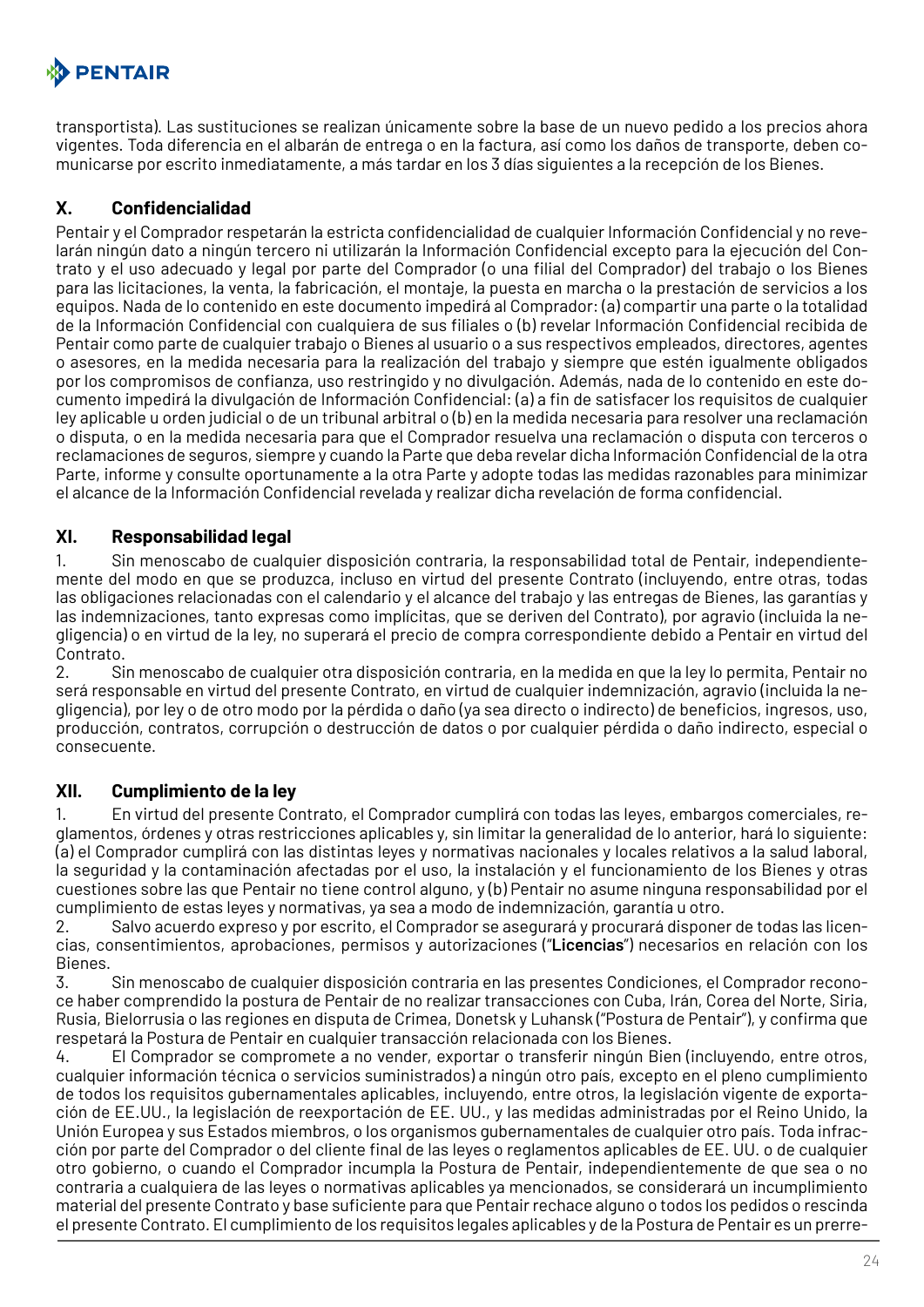

quisito para que Pentair cumpla con sus obligaciones en virtud de este Contrato, y si el Comprador no satisface dichos requisitos legales, se le considerará incapaz de cumplir con sus obligaciones con Pentair y, por lo tanto, se encuentra en claro incumplimiento de este Contrato.

5. Las Partes tienen la intención de que no se realicen pagos o transferencias de valor con la finalidad o efecto de soborno público o comercial, aceptación o aquiescencia de extorsión o sobornos u otros medios ilegales o impropios de desarrollar su negocio. Las Partes no abonarán, ofrecerán, autorizarán ni prometerán, directa o indirectamente, dinero o cualquier cosa de valor (como regalos, contribuciones, viajes o entretenimiento) a ninguna persona u organización, incluyendo a cualquier empleado de Pentair o los clientes de Pentair, o a cualquier funcionario del gobierno (incluyendo cualquier empleado o funcionario de cualquier autoridad gubernamental, entidad de propiedad gubernamental o controlada por el gobierno, organización pública internacional o partido político o cualquier candidato a un cargo político) con el propósito de influir en sus actos o decisiones. El Comprador adoptará las medidas oportunas para garantizar que toda persona que represente o actúe bajo sus instrucciones o control satisfaga también esta cláusula. El Comprador no solicitará a Pentair que realice ninguna acción prohibida o sancionable bajo cualquier ley o normativa contra el soborno; toda solicitud de este tipo se considerará nula y sin efecto. Nada de lo dispuesto en esta cláusula o en dicha solicitud se interpretará como un acuerdo por parte de Pentair para adoptar medidas prohibidas o sancionables en virtud de cualquier ley o normativa contra el soborno. Sin restricciones, Pentair no estará obligada bajo ninguna circunstancia a realizar ninguna acción o pagos que Pentair considere, de buena fe, que podrían provocar que ella o sus empresas afiliadas violen cualquier Ley Anticorrupción (las Leyes Anticorrupción incluyen, colectivamente, la Ley de Soborno del Reino Unido de 2010, las leyes bajo la Convención Antisoborno de la OCDE, la Ley de Prácticas Corruptas en el Extranjero de Estados Unidos y las leyes locales anticorrupción).

6. A excepción de lo comunicado por escrito a Pentair, el Comprador declara que no cree ni tiene motivos para creer que exista ningún conflicto de intereses real o potencial en su relación con Pentair, incluidos posibles miembros de su familia que pudieran beneficiarse de la relación comercial entre el Comprador y Pentair. Ni el Comprador ni ninguno de sus representantes son ni tienen miembros de su familia que sean funcionarios públicos en posición de influir sobre la relación comercial del Comprador con Pentair.

7. El Comprador guardará libros y registros completos y precisos de acuerdo con los principios de contabilidad generalmente aceptados en la jurisdicción del Comprador, aplicados de forma coherente, registrando de forma adecuada y precisa todas y cada una de las transacciones que impliquen a Pentair o que estén relacionadas con ella de algún modo. El Comprador mantendrá un sistema de controles contables internos razonablemente diseñado con el objetivo de garantizar que sus activos se utilicen únicamente de acuerdo con sus directivas de gestión y que no mantenga cuentas extra contables.

8. Si, en cualquier momento, Pentair creyera de buena fe que el Comprador ha incumplido las garantías, declaraciones o acuerdos de esta sección XII, Pentair tendrá derecho a seleccionar a un tercero independiente para la realización de una auditoría, con cargo a Pentair, dirigida a verificar el estricto cumplimiento de los términos de esta sección por parte del Comprador. El Comprador cooperará plenamente en dicha auditoría.

9. El Comprador notificará a Pentair sin demora si: (a) el Comprador tiene razones para creer que se ha producido, o es probable que se produzca, un incumplimiento del presente Contrato (incluyendo, entre otras, esta sección XII); o (b) si surge algún conflicto de intereses. El Comprador remitirá todas estas notificaciones a ethics@pentair.com.

10. Todo incumplimiento de las garantías, representaciones o acuerdos recogidos en esta sección XII constituirá un incumplimiento sustancial de este Contrato y será motivo para la rescisión inmediata por causa de cualquier pedido y Pentair podrá retener cualquier entrega de Bienes hasta el momento en que Pentair haya recibido confirmación de su satisfacción razonable de que no se ha producido ni se producirá ningún incumplimiento. El Comprador indemnizará y eximirá a Pentair de cualquier acción, reclamación legal, demanda, procedimiento, pérdidas, daños, costes, gastos y otras responsabilidades de cualquier naturaleza derivadas del incumplimiento por parte del Comprador de las declaraciones, garantías y acuerdos recogidos en esta sección XII. Sin restricciones, Pentair se reserva expresamente el derecho a negarse a realizar o ejecutar cualquier pedido, y a cancelar cualquier pedido, si Pentair, a su exclusivo criterio, determina que dicho pedido podría violar alguna ley o regulación aplicable de Estados Unidos, o de cualquier otro gobierno. Las partes acuerdan que todo rechazo o cancelación de cualquier pedido, o la rescisión de este Acuerdo por parte de Pentair, tal y como se ha descrito anteriormente, no constituirá un incumplimiento de ninguna de las obligaciones de Pentair en virtud de este Acuerdo, y el Comprador renuncia por la presente a cualquier reclamación contra Pentair por cualquier pérdida, coste o gasto relacionado.

## **XIII. Datos de relación y privacidad**

Pentair podrá recopilar, procesar y transferir determinados datos personales como parte de la gestión de su relación comercial con el Comprador, como los nombres y datos de contacto del personal del Comprador que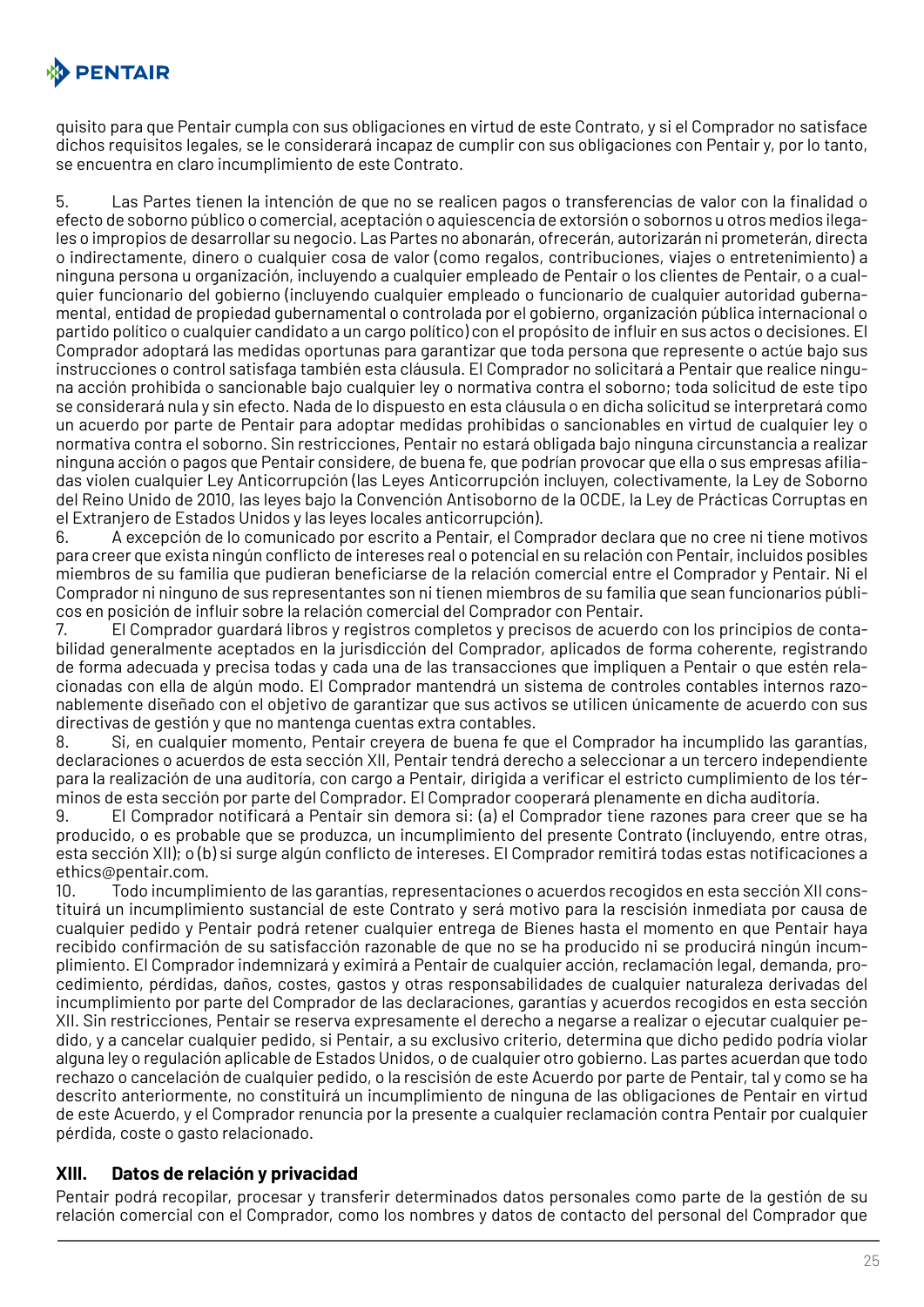

participa en el Contrato o en el mantenimiento o la gestión del uso de los Bienes por parte del Comprador. Pentair procesará dichos datos personales de acuerdo con el Aviso de Privacidad de Pentair, disponible en: https://www.pentair.com/en/privacy-notice.html. El Comprador remitirá cualquier notificación necesaria y obtendrá cualquier consentimiento legalmente requerido de su personal o afiliados para el uso de sus datos personales por parte de Pentair.

#### **XIV. Ley aplicable y jurisdicción**

Salvo que ambas partes acuerden lo contrario, las condiciones de este Contrato se interpretarán y ejecutarán de acuerdo con la legislación nacional vigente en el país donde Pentair está constituida, excluyendo los principios de conflicto de leyes y la Convención sobre los Contratos de Compraventa Internacional de Bienes. Toda disputa que pueda surgir de estas Condiciones o del Contrato se someterá exclusivamente al juicio del Tribunal competente de la ciudad donde Pentair tiene situado su domicilio social.

#### **XV. Varios**

1. Los términos y condiciones de garantía de Pentair (si los hubiera) aplicables a este contrato se detallarán en un documento escrito separado. En la medida en que la ley lo permita, dichos términos y condiciones de garantía por escrito y por separado serán la única garantía de Pentair y, por la presente, Pentair renuncia expresamente y el Comprador renuncia a todas las demás garantías expresas, implícitas en la ley o implícitas de hecho, incluida toda garantía de comerciabilidad o idoneidad para un fin determinado.

2. Cualquier notificación requerida o remitida con permiso por una de las partes a la otra en virtud de las presentes Condiciones se presentará por escrito y se dirigirá al domicilio social o principal de la otra parte o a cualquier dirección que, en el momento pertinente, haya sido facilitada a la parte que realiza la notificación.

3. Ninguna renuncia por parte de Pentair a cualquier incumplimiento del Contrato por parte del Comprador se considerará una renuncia a cualquier incumplimiento posterior de la misma o de cualquier otra cláusula o disposición.

4. Si cualquier cláusula de estas Condiciones fuera considerada no válida o inaplicable por cualquier autoridad competente en su totalidad o en parte, la validez de las demás disposiciones de estas Condiciones y el resto de la cláusula en cuestión no se verán afectados por ello.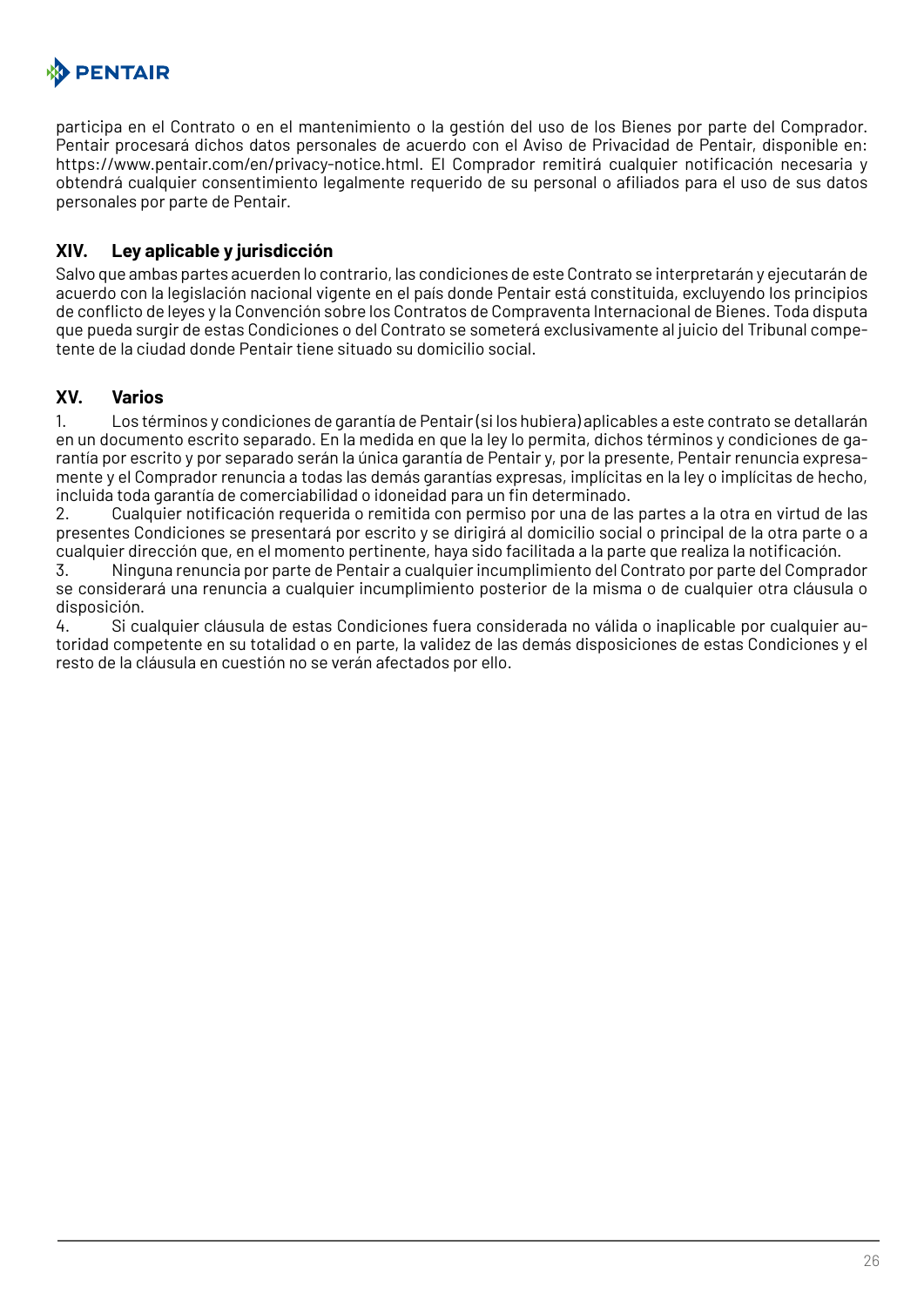<span id="page-26-0"></span>

## **WARUNKI SPRZEDAŻY - PL**

#### **I. Definicje**

"**Warunki**" oznaczają standardowe warunki sprzedaży określone w niniejszym dokumencie oraz (jeżeli z kontekstu nie wynika inaczej) obejmują wszelkie warunki specjalne ustalone przez Nabywcę i firmę Pentair. Termin "**Warunki Umowy**" ma to samo znaczenie.

"**Informacje poufne**" oznaczają wszelkie informacje uznawane za poufne przez którąkolwiek ze stron, w tym tajemnice handlowe, technologię, informacje dotyczące operacji i strategii biznesowych oraz informacje dotyczące klientów, cen i wprowadzania na rynek.

"**Umowa**" oznacza umowę kupna-sprzedaży Towarów.

"**Towary**" oznaczają towary i/lub usługi dostarczane przez firmę Pentair zgodnie z niniejszymi Warunkami. "**Strony**" oznaczają firmę Pentair i Nabywcę.

"**Pentair**" oznacza stronę sprzedającą i dostarczającą Towary Nabywcy zgodnie z niniejszymi Warunkami. "**Nabywca**" oznacza stronę, której zamówienie na Towary firma Pentair przyjęła zgodnie z niniejszymi Warunkami.

#### **II. Postanowienia ogólne**

Wszelkie transakcje biznesowe Stron podlegają niniejszym Warunkom Umowy, o ile przed potwierdzeniem zamówienia w poszczególnych przypadkach nie zostaną zawarte szczegółowe porozumienia na piśmie. Warunki Nabywcy nie są wiążące dla firmy Pentair, jeżeli nie zostaną przyjęte przez nią na piśmie przed potwierdzeniem zamówienia.

#### **III. Zawarcie Umowy**

1. Oferty firmy Pentair ograniczają się do Towarów wyraźnie wymienionych w ofercie i wykluczają wszelkie niewymienione roboty budowlane, montażowe lub instalacyjne, w tym materiały instalacyjne lub prace na budowie. Konsultacje i oferty są bezpłatne i opracowane zgodnie z najlepszą wiedzą firmy Pentair, lecz nie mają charakteru wiążącego. Wszelkie dokumenty dołączone do ofert pozostają własnością firmy Pentair. Dokumentacji nie wolno kopiować ani ujawniać osobom trzecim bez uzyskania zgody firmy Pentair, a na żądanie muszą zostać bezzwłocznie zwrócone.

2. Zamówienie lub zmiana są wiążące dla firmy Pentair pod warunkiem ich przyjęcia przez tę firmę na piśmie i po takim przyjęciu, i dopiero wówczas stanowią Umowę. Żaden agent ani inny przedstawiciel firmy Pentair nie został upoważniony przez tę firmę do zawierania lub zmian jakiejkolwiek umowy w imieniu firmy Pentair, o ile taka informacja nie zostanie przekazana przez firmę Pentair w formie pisemnej w późniejszym terminie. Każde zamówienie lub zmiana zaakceptowana przez firmę Pentair obejmuje wyłącznie Towary wyraźnie określone lub włączone w pisemne potwierdzenie firmy Pentair.

3. Firma Pentair może okresowo wyrazić zgodę na produkcję wyrobów zgodnie ze specyfikacją Nabywcy. W takim przypadku Nabywca zawsze ponosi odpowiedzialność za wszelkie wydatki poniesione przez firmę Pentair w celu zapewnienia zgodności ze specyfikacjami Nabywcy, w tym między innymi wydatki poniesione w związku z oprzyrządowaniem (szablony, matryce, narzędzia, formy i wykroje), wydatki związane z zamawianiem surowców, składników lub innych części oraz wszelkie inne zobowiązania podjęte przez Nabywcę; nawet w trakcie fazy przygotowawczej, przed podpisaniem jakiejkolwiek stałej Umowy. Nabywca dodatkowo jest zobowiązany do nabycia i opłacenia wszystkich niestandardowych produktów wytwarzanych przez firmę Pentair. Jeżeli nie ustalono inaczej na piśmie, wszelkie rodzaje sprzętu (między innymi szablony, matryce, narzędzia, formy i wykroje) wykonane w celu wytworzenia produktów określonych przez klienta stanowią i będą stanowić wyłączną własność firmy Pentair niezależnie od tego, że Nabywca mógł zostać obciążony wszelkimi lub częściowymi kosztami związanymi z takim sprzętem.

4. Żaden cennik, oferta cenowa, kosztorys ani oferta przetargowa przekazana przez firmę Pentair nie stanowi oferty sprzedaży Towarów. Zamówienie złożone przez Nabywcę w odpowiedzi na taki cennik, ofertę cenową, kosztorys lub ofertę przetargową stanowi ofertę złożoną firmie Pentair zgodnie z Warunkami Umowy i jest wiążące dla firmy Pentair pod warunkiem przyjęcia go przez tę firmę na piśmie, i dopiero wówczas stanowi Umowę. Bez ograniczeń dla powyższego firma Pentair zastrzega sobie prawo, by w dowolnej chwili przed zawarciem wiążącej Umowy zmienić jej cenę. To prawo obejmuje prawo do zmiany opublikowanej ceny lub cen z cennika bez uprzedniego powiadomienia

5. Anulowanie zamówień otrzymanych i przyjętych przez firmę Pentair wymaga jej zgody, zaś anulowanie jakiejkolwiek Umowy, której Nabywca jest stroną, nie stanowi wystarczającego powodu anulowania jakiegokolwiek zamówienia złożonego przez Nabywcę.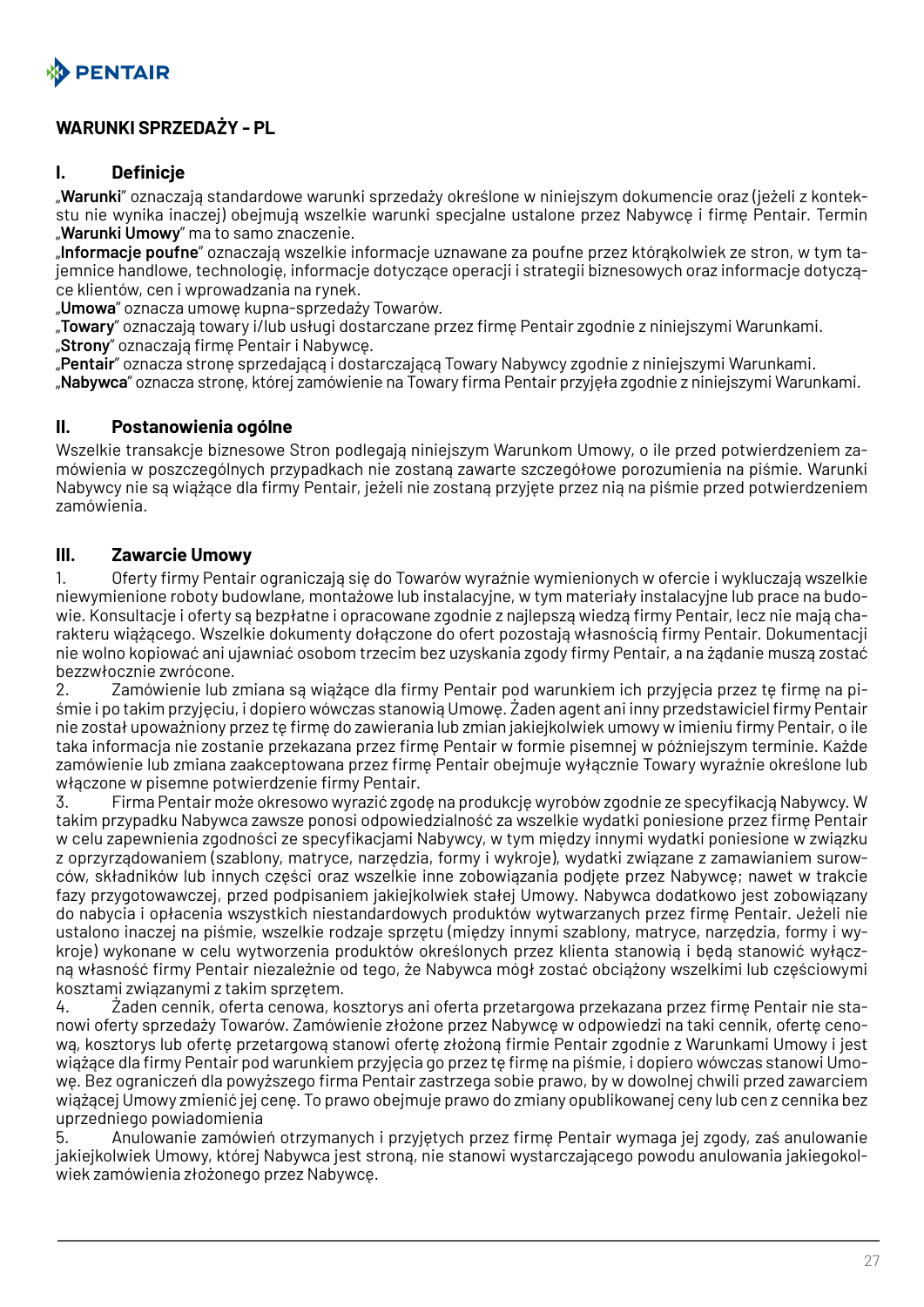

#### **IV. Dostawa i termin dostawy**

1. Wszelkie terminy dostaw podane w pisemnych ofertach lub wspomniane w innych miejscach mają charakter przybliżony, a tym samym niewiążący. Okres dostawy rozpoczyna się w dniu potwierdzenia zamówienia lub kiedy Nabywca podejmie niezbędne czynności w ramach współpracy (np. płatność ustalonej zaliczki). Na przerwanie biegu tego okresu wpływa brak terminowej płatności w ustalonym czasie lub brak przekazania przez Nabywcę brakujących danych lub specyfikacji niezbędnych do projektowania aparatury lub instalacji w ustalonym czasie. Okres ponownie rozpoczyna bieg, kiedy firma Pentair otrzyma zaległą płatność lub kiedy zostaną przekazane opóźnione dane techniczne. Brak dotrzymania terminu dostawy nie uprawnia Nabywcy do odszkodowania (kar umownych bądź innych) ani innej formy rekompensaty, ani nie zwalnia Nabywcy z realizacji zamówienia.

2. Nieprzewidziane utrudnienia, za które firma Pentair nie ponosi odpowiedzialności, powstałe w zakładzie firmy Pentair lub w zakładzie poddostawcy, w tym: zdarzenia siły wyższej, mobilizacja, wojna lub inne opóźnienia, za które firma Pentair nie ponosi odpowiedzialności, w tym usterki produkcyjne, ogólne problemy z pozyskiwaniem surowców, usterki działania, opóźnienia transportowe i podobne okoliczności uniemożliwiającą terminową realizację po ustalonej cenie, stanowią uzasadnione przyczyny anulowania przez nas zobowiązań do dostawy, w całości bądź w części, lub wydłużenia okresu dostawy o czas trwania takich przeszkód. Nabywca może wycofać się z Umowy, jeżeli takie usterki powodują opóźnienie realizacji o ponad 12 miesięcy. Nie wpływa to na inne prawa do wycofania.

## **V. Ceny**

Jeżeli w niniejszych Warunkach Umowy nie wskazano inaczej, cenę umowną Towarów podano na warunkach FCA, magazyn lub fabryka firmy Pentair (Incoterms 2020) i nie zawiera ona podatku VAT ani innych podatków, które zostaną naliczone w stawce obowiązującej w dniu wystawienia faktury.

#### **VI. Warunki płatności**

Jeżeli jest to dopuszczone przepisami prawa, a firma Pentair nie wyraziła zgody na udzielenie Nabywcy kredytu, Cenę umowną należy zapłacić przed wysyłką Towarów. Jeżeli firma Pentair wyraziła zgodę na udzielenie kredytu, Cenę umowną należy zapłacić zgodnie z ustalonymi warunkami kredytu lub najpóźniej w ciągu trzydziestu (30) dni od daty wystawienia faktury. Po terminie wymagalności zostaną naliczone odsetki od wszelkich zaległych kwot w wysokości 1,5% miesięcznie. Firma Pentair przyjmie wyłącznie płatność od samego Nabywcy i nie przyjmie (z możliwością zwrotu) jakichkolwiek płatności otrzymanych od innych osób (w tym podmiotów stowarzyszonych Nabywcy).

#### **VII. Zachowanie tytułu własności**

1. Towary dostarczone przez firmę Pentair pozostają własnością tej firmy do czasu otrzymania wszelkich płatności należnych na mocy Umowy.

2. W zakresie, w jakim własność towarów przeniesiono na osoby trzecie w drodze włączenia w skład nieruchomości itp., Nabywca przenosi wszelkie roszczenia wobec takich osób na firmę Pentair w charakterze dodatkowego zabezpieczenia roszczenia firmy Pentair do czasu pełnego zaspokojenia tego roszczenia. W przypadku rachunków bieżących zastrzeżona własność będzie stanowić dodatkowe zabezpieczenie salda roszczenia.

#### **VIII. Naruszenie własności intelektualnej**

Firma Pentair zapewni Nabywcy obronę w zakresie odpowiadającym uzasadnionemu roszczeniu, że Towary dostarczone na mocy Umowy naruszają prawa własności intelektualnej. Firma Pentair pokryje wszelkie szkody bezpośrednie i koszty nałożone przez sąd właściwy w odniesieniu do takiego roszczenia. Nabywca lub użytkownik zobowiązany jest do bezzwłocznego powiadomienia firmy Pentair o takim roszczeniu i podjęcia pełnej współpracy z firmą Pentair w celu obrony takich roszczeń, gdyż w przeciwnym razie firma Pentair nie będzie miała obowiązków na mocy niniejszego paragrafu.

## **IX. Wysyłka**

OJeżeli Strony wyraźnie nie postanowią inaczej na piśmie, obowiązują następujące postanowienia: Wysyłka zawsze odbywa się na ryzyko Nabywcy. Firma Pentair ponosi odpowiedzialność za szkody związane z wysyłką wyłącznie w przypadku, gdy samodzielnie realizowała dostawę i taka szkoda wynikała z rażącego zaniedbania z jej strony. Firma Pentair zapewni Nabywcy zasadne wsparcie podczas dochodzenia jego roszczeń odszkodowawczych od przewoźnika w przypadku wysyłki realizowanej przez osoby trzecie. Takie roszczenia należy początkowo wnieść przeciwko przewoźnikowi (kolej, poczta, spedytor). Elementy zamienne dostarczane będą wyłącznie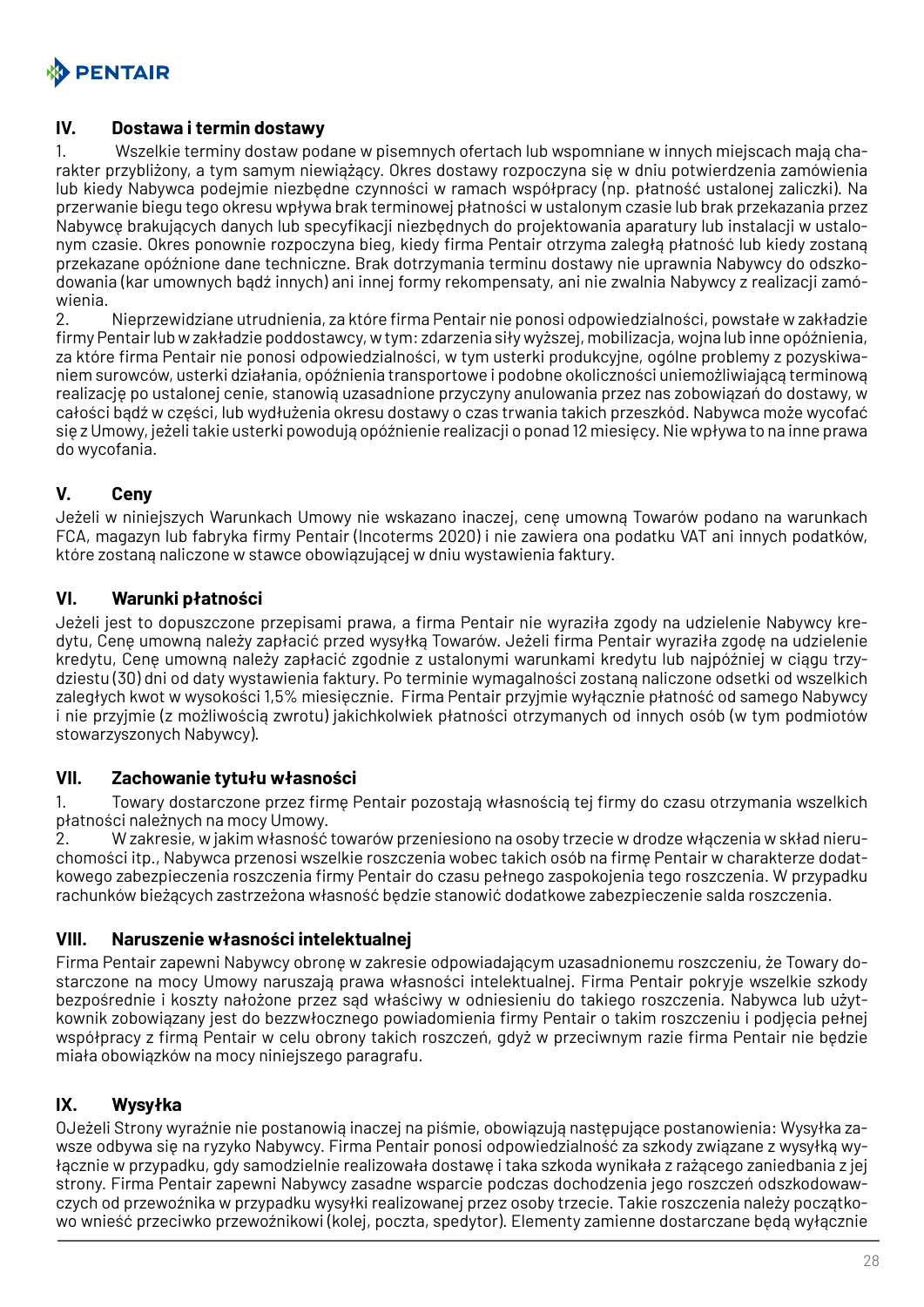# **A** PENTAIR

na podstawie nowego zamówienia po obowiązujących w danej chwili cenach. Wszelkie odstępstwa w specyfikacji wysyłkowej lub na fakturze, a także uszkodzenia w transporcie, należy bezzwłocznie zgłosić firmie Pentair na piśmie, najpóźniej w ciągu 3 dni od otrzymania Towarów.

# **X. Poufność**

Firma Pentair i Nabywca zapewnią ścisłą poufność wszelkich Informacji poufnych i nie ujawnią ich osobom trzecim, ani nie wykorzystają do celów innych niż realizacja Umowy oraz poprawne i zgodne z prawem wykorzystanie przez Nabywcę (lub podmiot stowarzyszony Nabywcy) prac lub Towarów do celów przetargów, sprzedaży, produkcji, budowy, rozruchu technologicznego i/lub serwisu sprzętu. Żadne z postanowień niniejszej Umowy nie uniemożliwia Nabywcy: (a) udostępnienia całości bądź części Informacji poufnych swym podmiotom stowarzyszonym lub (b) ujawnienia Informacji poufnych otrzymanych od firmy Pentair w ramach prac lub Towarów użytkownikowi lub jego pracownikom, dyrektorom, agentom i/lub doradcom, w zakresie niezbędnym do realizacji prac i pod warunkiem związania ich podobnymi zobowiązaniami do zachowania poufności, ograniczonego użycia i nieujawniania. Żadne z postanowień niniejszej Umowy nie uniemożliwia Nabywcy ujawnienia Informacji poufnych: (a) w celu spełnienia wymogów jakiegokolwiek obowiązującego prawa i/lub wyroku sądu lub trybunału arbitrażowego lub (b) w zakresie niezbędnym do rozstrzygnięcia roszczenia lub sporu, i w zakresie niezbędnym Nabywcy do rozstrzygnięcia roszczenia lub sporu z osobami trzecimi i/lub roszczeń ubezpieczeniowych, zawsze pod warunkiem, że Strona zobowiązana na mocy powyższych do ujawnienia takich Informacji poufnych drugiej Strony terminowo powiadomi drugą Stronę i z nią to skonsultuje, a także podejmie zasadne kroki w celu minimalizacji zakresu ujawnianych Informacji poufnych i dokonania takiego ujawnienia w sposób poufny.

## **XI. Odpowiedzialność**

1. Niezależnie od jakichkolwiek przeciwnych postanowień łączna odpowiedzialność firmy Pentair na jakiejkolwiek podstawie, w tym na mocy niniejszej Umowy (w szczególności wszelkie zobowiązania związane z harmonogramem i zakresem prac oraz dostaw Towarów, gwarancjami i odszkodowaniami, wyrażone i dorozumiane, wynikające z Umowy), odpowiedzialności deliktowej (w tym z tytułu zaniedbań) lub prawa stanowionego nie przekracza właściwej ceny kupna należnej firmie Pentair na mocy Umowy.

2. Niezależnie od jakichkolwiek przeciwnych postanowień, w zakresie dozwolonym prawem, firma Pentair nie ponosi odpowiedzialności na mocy niniejszej Umowy, umownej, odszkodowawczej, deliktowej (w tym z tytułu zaniedbań), prawa stanowionego lub na innej podstawie z tytułu szkody lub utraty (bezpośredniej lub pośredniej) zysków, przychodów, możliwości użytkowania, możliwości produkcji, umów, uszkodzenia lub zniszczenia danych ani z tytułu jakichkolwiek pośrednich, szczególnych lub wynikowych strat lub szkód o dowolnym charakterze.

## **XII. Przestrzeganie prawa**

1. Realizując niniejszą Umowę, Nabywca będzie przestrzegał wszystkich obowiązujących przepisów, embarga handlowego, rozporządzeń, zaleceń i innych ograniczeń, i bez ograniczenia ogólności powyższego, zobowiązany jest do poniższego: (a) Nabywca będzie przestrzegał różnych krajowych i miejscowych przepisów ustawowych i wykonawczych dotyczących bezpieczeństwa i higieny pracy oraz zanieczyszczeń wynikających z użytkowania, instalacji i eksploatacji Towarów oraz innych kwestii niepodlegających kontroli firmy Pentair, a (b) firma Pentair nie ponosi odpowiedzialności za przestrzeganie takich przepisów w formie odszkodowania, gwarancji ani innej.

2. Jeżeli wyraźnie nie ustalono inaczej na piśmie, Nabywca zapewni i pozyska wszelkie licencje, zgody, aprobaty, pozwolenia i upoważnienia ("Licencje") niezbędne w odniesieniu do Towarów.

3. Niezależnie od jakichkolwiek przeciwnych postanowień niniejszych Warunków Nabywca potwierdza, że zrozumiał stanowisko firmy Pentair dotyczące braku transakcji z Kubą, Iranem, Koreą Północną, Syrią, Rosją, Białorusią lub spornymi regionami Krymu, Doniecka i Ługańska ("**Stanowisko firmy Pentair**"), i potwierdza, że będzie przestrzegał Stanowiska firmy Pentair w ramach jakichkolwiek transakcji dotyczących Towarów.

4. Nabywca zobowiązuje się nie sprzedawać, nie eksportować ani nie przekazywać jakichkolwiek Towarów (w szczególności informacji technicznych lub świadczonych usług) jakimkolwiek innym krajom w sposób inny niż w pełni zgodnie z obowiązującymi wymogami rządowymi, w szczególności z obowiązującymi amerykańskimi przepisami dotyczącymi wywozu i ponownego wywozu oraz środkami nałożonymi przez Wielką Brytanię, Unię Europejską oraz jej państwa członkowskie lub agencje rządowe innych krajów. Wszelkie naruszenia przez Nabywcę lub klienta końcowego obowiązujących praw USA lub innego rządu, lub naruszenia Stanowiska firmy Pentair przez Nabywcę, niezależnie od tego, czy jest to niezgodne z powyższymi obowiązującymi przepisami, uznaje się za istotne naruszenie niniejszej Umowy oraz wystarczającą podstawę, by firma Pentair mogła odrzucić wszelkie zamówienia lub wypowiedzieć niniejszą Umowę. Przestrzeganie obowiązujących wymogów prawa i Stanowiska firmy Pentair jest warunkiem koniecznym, by firma Pentair realizowała swe obowiązki na mocy niniejszej Umowy, a jeśli Nabywca nie będzie przestrzegał takich wymogów prawa, zostanie uznany za niezdolnego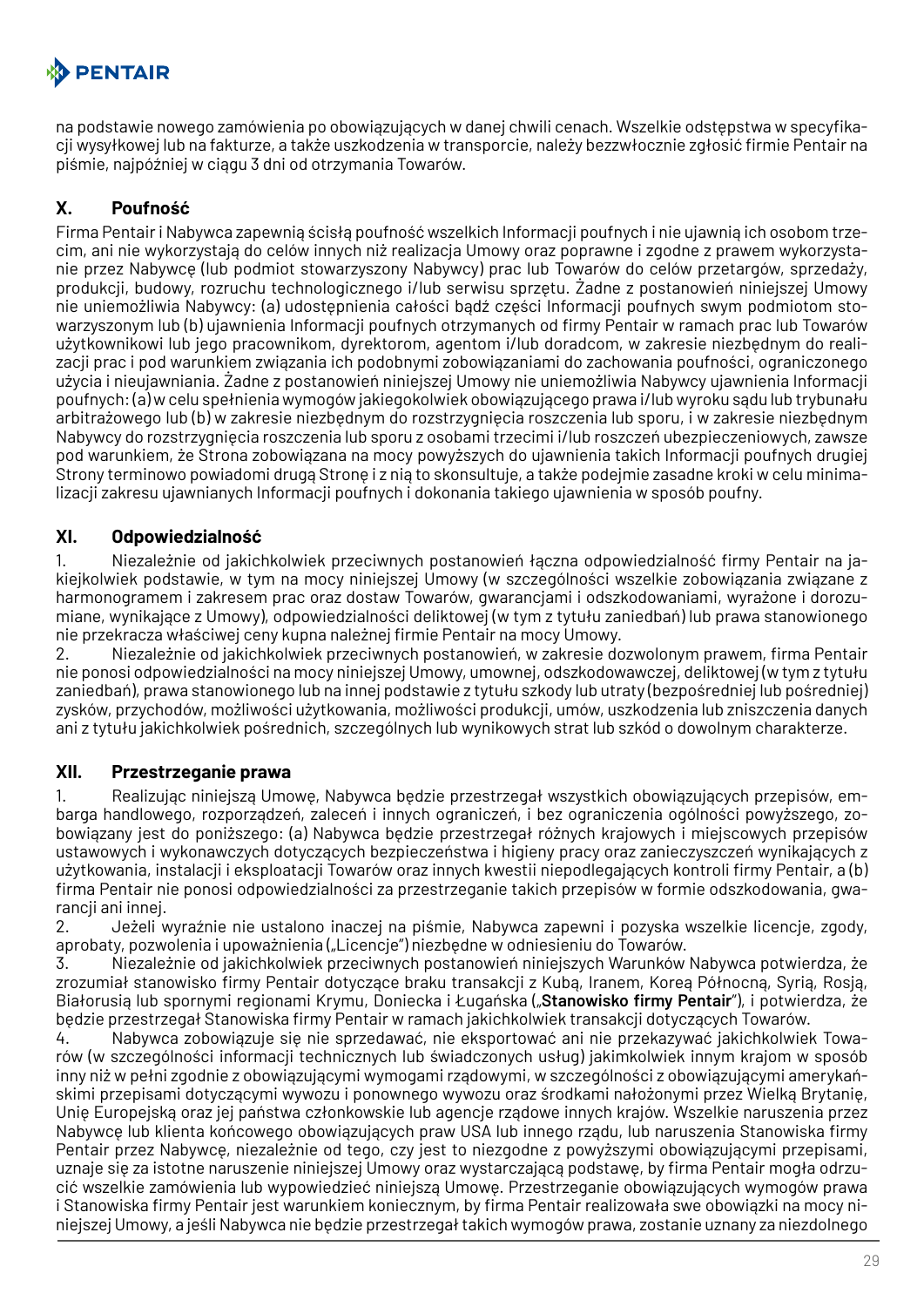

do realizacji swych zobowiązań wobec firmy Pentair, a tym samym dopuści się naruszenia niniejszej Umowy.

5. Strony postanawiają, że nie będzie płatności ani przekazu wartościowych przedmiotów w celu przekazania łapówki urzędnikowi państwowemu ani przedstawicielowi przedsiębiorstwa komercyjnego, akceptacji ani tolerowania wyłudzeń ani nielegalnego honorarium, ani innych niezgodnych z prawem lub niewłaściwych sposobów pozyskania możliwości prowadzenia działalności lub wywierających taki skutek. Strony nie będą bezpośrednio ani pośrednio płacić, oferować, upoważniać do oferowania ani obiecywać jakichkolwiek kwot pieniężnych ani wartościowych przedmiotów (w tym prezentów, udziałów, możliwości podróży ani rozrywki) żadnej osobie ani organizacji, w tym pracownikowi firmy Pentair lub klientom firmy Pentair, ani urzędnikowi państwowemu (co obejmuje pracowników lub urzędników organów rządowych, spółek państwowych lub podlegających kontroli państwa, publicznej organizacji międzynarodowej lub partii politycznej lub kandydatów na urząd polityczny) w celu wywierania wpływu na ich działania lub decyzje. Nabywca podejmie właściwe działania w celu zapewnienia, że wszelkie osoby go reprezentujące lub działające zgodnie z jego instrukcjami i pod jego kontrolą także będą przestrzegać tego zapisu. Nabywca nie będzie żądał od firmy Pentair podjęcia jakichkolwiek działań zabronionych lub karalnych na mocy jakichkolwiek przepisów dotyczących bojkotu, a wszelkie takie żądanie uznane zostanie za nieważne. Żaden element niniejszego postanowienia lub takiego żądania nie będzie interpretowany jako wymagający zgody firmy Pentair w celu podjęcia działania zakazanego lub karalnego na mocy jakichkolwiek przepisów dotyczących bojkotu. W szczególności firma Pentair nie ma obowiązku, niezależnie od okoliczności, podejmować działań ani dokonywać płatności uznanych przez siebie, w dobrej wierze, za powodujące naruszenie jakichkolwiek przepisów antykorupcyjnych (przepisy antykorupcyjne obejmują łącznie brytyjską Ustawę o zwalczaniu łapownictwa z roku 2010, przepisy wynikające z Konwencji OECD o zwalczaniu przekupstwa zagranicznych funkcjonariuszy publicznych w międzynarodowych transakcjach handlowych, amerykańską Ustawę o zagranicznych praktykach korupcyjnych i miejscowe przepisy antykorupcyjne) przez nią samą lub jej podmioty stowarzyszone.

6. Poza okolicznościami ujawnionymi firmie Pentair na piśmie, Nabywca oświadcza, że nie ma świadomości i nie ma powodu podejrzewać istnienia faktycznych lub potencjalnych konfliktów interesów dotyczących jego relacji z firmą Pentair, w tym członków rodziny mogących czerpać korzyść z relacji handlowych między Nabywcą a firmą Pentair. Ani Nabywca, ani jego przedstawiciele nie są członkami rodziny ani nie posiadają członków rodziny będących urzędnikami państwowymi zdolnymi wpływać na relacje handlowe Nabywcy z firmą Pentair.

7. Nabywca będzie prowadził kompletne i rzetelne księgi i rejestry zgodnie z powszechnie przyjętymi zasadami rachunkowości obowiązującymi w jurysdykcji Nabywcy, stosowanymi spójnie, właściwie i rzetelnie, rejestrując wszelkie transakcje z udziałem firmy Pentair i w jakikolwiek sposób z nią związane. Nabywca będzie prowadził system wewnętrznych kontroli rachunkowych, pozwalający zapewnić wykorzystanie aktywów wyłącznie zgodnie z zaleceniami jego kadry zarządzającej, oraz nie będzie prowadził kont niewpisanych do ksiąg.

8. Jeśli w jakimkolwiek czasie firma Pentair uzna w dobrej wierze, że Nabywca naruszył gwarancje, oświadczenia lub umowy zawarte w niniejszym punkcie XII, firma Pentair ma prawo wybrać niezależną osobę trzecią do przeprowadzenia audytu na własny koszt w celu weryfikacji przestrzegania warunków niniejszego punktu przez Nabywcę. Nabywca zapewni pełną współpracę podczas takiego audytu.

9. Nabywca bezzwłocznie powiadomi firmę Pentair w przypadku, gdy: (a) Nabywca ma powód wierzyć, że doszło lub może dojść do naruszenia niniejszej Umowy (w szczególności niniejszego punktu XII), lub (b) jeśli powstanie jakikolwiek konflikt interesów. Nabywca prześle wszelkie takie powiadomienia na adres ethics@pentair.com.

10. Wszelkie naruszenie gwarancji, oświadczeń lub umów omówionych w niniejszym punkcie XII będzie stanowić istotne naruszenie niniejszej Umowy i będzie podstawą do natychmiastowego wypowiedzenia z ważnych przyczyn wszelkich zamówień, a firma Pentair może wstrzymać dostawę Towarów do czasu, gdy otrzyma potwierdzenie, ku swemu zasadnemu zadowoleniu, że nie doszło ani nie dojdzie do naruszenia. Nabywca zabezpieczy firmę Pentair i zwolni ją z odpowiedzialności z tytułu wszelkich pozwów, roszczeń sądowych, żądań, postępowania, strat, szkód, kosztów, wydatków i innych zobowiązań o dowolnym charakterze, wynikających z naruszenia przez Nabywcę oświadczeń, gwarancji i umów zawartych w niniejszym punkcie XII. W szczególności firma Pentair wyraźnie zastrzega sobie prawo do odmowy zawarcia lub realizacji zamówienia, a także do anulowania jakiegokolwiek zamówienia, jeśli wedle własnego uznania uzna, że takie zamówienie może naruszyć obowiązujące prawo ustawowe lub wykonawcze Stanów Zjednoczonych lub innego rządu. Strony postanawiają, że taka odmowa lub anulowanie zamówienia, lub wypowiedzenie niniejszej Umowy przez firmę Pentair, jak opisano powyżej, nie stanowi naruszenia jakichkolwiek zobowiązań firmy Pentair na mocy niniejszej Umowy, a Nabywca niniejszym zrzeka się wszelkich roszczeń wobec firmy Pentair z tytułu jakichkolwiek strat, kosztów lub wydatków z tym związanych.

#### **XIII. Stosunek, dane i prywatność**

Firma Pentair może zbierać, przetwarzać i przekazywać wybrane dane osobowe w ramach zarządzania swym stosunkiem biznesowym z Nabywcą, w tym imiona i nazwiska oraz dane kontaktowe personelu Nabywcy zaan-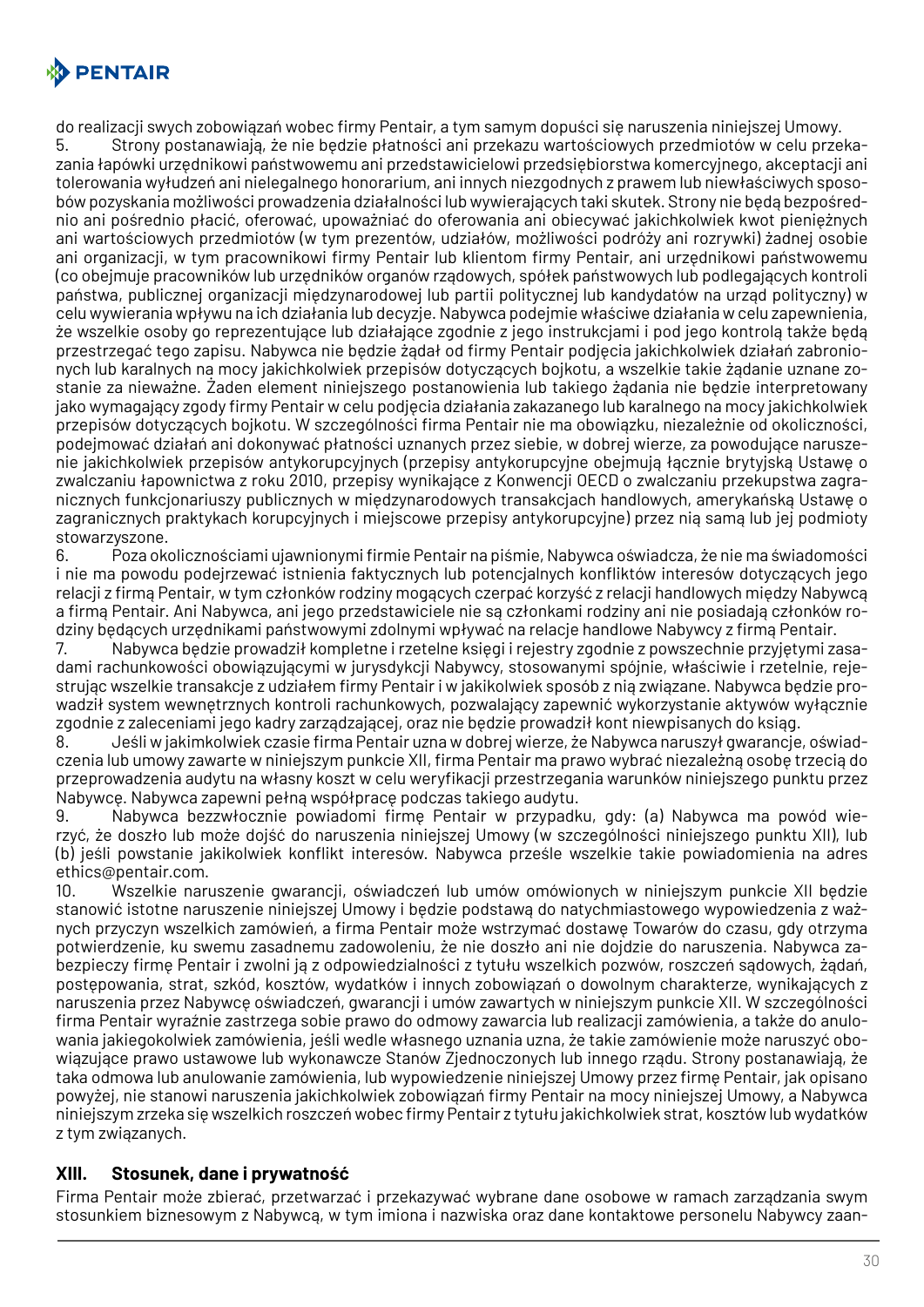

gażowanego w realizację Umowy lub w utrzymanie bądź zarządzanie użytkowaniem Towarów przez Nabywcę. Firma Pentair będzie przetwarzać takie dane osobowe zgodnie z Polityką prywatności firmy Pentair, która jest dostępna pod adresem: https://www.pentair.com/en/privacy-notice.html Nabywca przekaże wszelkie niezbędne powiadomienia oraz pozyska wszelkie wymagane prawem zgody od swego personelu lub podmiotów stowarzyszonych na potrzeby wykorzystania ich danych osobowych przez firmę Pentair.

#### **XIV. Obowiązujące prawo i prawodawstwo**

Jeżeli wyraźnie nie postanowiono inaczej, warunki niniejszej Umowy należy interpretować i egzekwować zgodnie z prawem krajowym obowiązującym w kraju, gdzie znajduje się siedziba firmy Pentair, z wyłączeniem zasad kolizja prawa oraz Konwencji Narodów Zjednoczonych o umowach międzynarodowej sprzedaży towarów. Wszelkie spory, jakie mogą wynikać z niniejszych Warunków i/lub Umowy, należy przekazać do sądu właściwego w miejscowości, gdzie znajduje się siedziba firmy Pentair.

#### **XV. Postanowienia różne**

1. Warunki (ewentualnej) gwarancji firmy Pentair dotyczące niniejszej Umowy zostaną szczegółowo wymienione w odrębnym dokumencie w formie pisemnej. W zakresie dopuszczonym prawem takie odrębne pisemne Warunki gwarancji będą stanowić wyłączną gwarancję udzieloną przez firmę Pentair i firma Pentair oraz Nabywca niniejszym wyraźnie zrzeka się wszelkich innych gwarancji wyrażonych, dorozumianych prawnie lub faktycznie, w tym wszelkich gwarancji pokupności lub przydatności do określonego celu.

2. Wszelkie powiadomienia wymagane od którejkolwiek strony na rzecz drugiej strony lub dopuszczone na mocy niniejszych Warunków będą miały formę pisemną i zostaną zaadresowane do siedziby drugiej strony lub głównego miejsca prowadzenia przez nią działalności lub na inny adres wskazany w danej chwili stronie przekazującej powiadomienie.

3. Żadnego zrzeczenia się przez firmę Pentair roszczeń z tytułu jakiegokolwiek naruszenia Umowy przez Nabywcę nie uważa się za zrzeczenie się roszczeń z tytułu jakiegokolwiek późniejszego naruszenia tego samego lub innego postanowienia.

4. Jeżeli organ właściwy uzna jakiekolwiek postanowienie niniejszych Warunków za nieważne lub niewykonalne w całości bądź w części, nie wpływa to na ważność pozostałych postanowień niniejszych Warunków ani na pozostałą część danego postanowienia.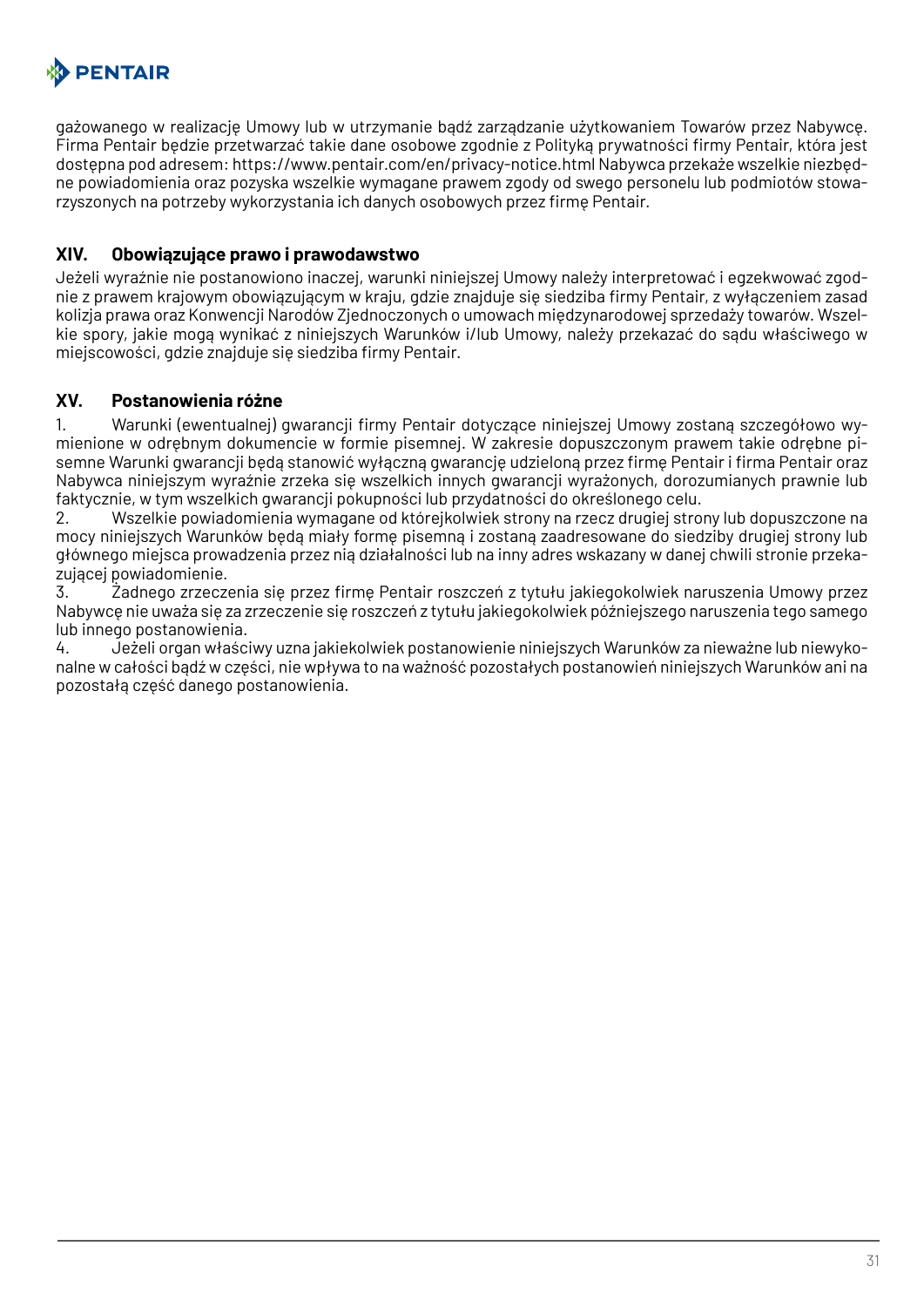<span id="page-31-0"></span>

## **ALGEMENE VERKOOPSVOORWAARDEN - NL**

#### **I. Definities**

"**Voorwaarden**" betekent de standaard verkoopsvoorwaarden die in dit document zijn vastgelegd en omvat (tenzij de context anders vereist) alle bijzondere bepalingen en voorwaarden die schriftelijk worden overeengekomen tussen de Koper en Pentair. "**Contractvoorwaarden**" heeft dezelfde betekenis.

"**Vertrouwelijke Informatie**" betekent alle informatie die vertrouwelijk is voor een van de partijen, met inbegrip van bedrijfsgeheimen, technologie, informatie over bedrijfsactiviteiten en -strategieën, en informatie over klanten, prijzen en marketing.

"**Contract**" betekent het contract voor de aankoop en verkoop van de Goederen. "Overeenkomst" heeft dezelfde betekenis.

"**Goederen**" betekent de goederen en/of diensten die Pentair zal leveren in overeenstemming met deze Voorwaarden.

"**Partijen**" betekent Pentair en de Koper.

"**Pentair**" betekent de partij die de Goederen aan de Koper verkoopt en levert in overeenstemming met deze Voorwaarden.

"**Koper**" betekent de partij wiens bestelling voor Goederen door Pentair in overeenstemming met deze Voorwaarden aanvaard wordt.

#### **II. Algemeen**

Alle zakelijke transacties tussen de Partijen vallen onder deze Contractvoorwaarden, tenzij in afzonderlijke gevallen bijzondere schriftelijke overeenkomsten worden gesloten voorafgaand aan de bevestiging van de bestelling. De voorwaarden van de Koper zijn niet bindend voor Pentair, tenzij Pentair daar schriftelijk en voorafgaand aan de bevestiging van de bestelling mee instemt.

#### **III. Sluiten van een contract**

1. Offertes van Pentair zijn beperkt tot die Goederen die uitdrukkelijk in de offerte worden vermeld, met strikte uitsluiting van bouw-, assemblage- of installatiewerkzaamheden die niet worden vermeld, waaronder installatiemateriaal of werkzaamheden ter plaatse. Advies of offertes zijn gratis en naar beste weten van Pentair, maar niet bindend. Alle documentatie bij offertes blijft eigendom van Pentair. Documentatie mag niet zonder de toestemming van Pentair worden gekopieerd of bekendgemaakt aan derden en moet op verzoek onmiddellijk worden terugbezorgd.

2. Een bestelling of afwijking zal slechts bindend zijn voor Pentair indien schriftelijk aanvaard door Pentair. Pas dan zal het contract worden gesloten. Noch een agent noch een andere vertegenwoordiger van Pentair heeft de toestemming van Pentair om in naam van Pentair een overeenkomst aan te gaan of daarvan af te wijken, tenzij dat vervolgens schriftelijk wordt meegedeeld door Pentair. Elke door Pentair aanvaarde bestelling of afwijking omvat enkel die Goederen die uitdrukkelijk worden vermeld of opgenomen in de schriftelijke aanvaarding van Pentair.

3. Pentair kan er af en toe mee instemmen om producten te bouwen volgens de specificaties van de Koper. In dat geval zal de Koper altijd instaan voor alle kosten die Pentair maakt om aan de specificatie van de Koper te voldoen, zoals, maar niet beperkt tot, kosten betaald voor werktuigen (mallen, gietvormen, gereedschap, matrijzen en patronen), kosten in verband met de bestelling van grondstoffen, componenten of andere onderdelen en alle andere verbintenissen die de Koper aangaat, zelfs tijdens de voorbereidingsfase wanneer er nog geen definitief Contract is. De Koper zal altijd verplicht zijn om alle door Pentair op maat gemaakte producten te kopen en te betalen. Tenzij schriftelijk anders overeengekomen, is en blijft alle uitrusting (inclusief, maar niet beperkt tot mallen, gietvormen, gereedschap, matrijzen en patronen) die werd vervaardigd voor de fabricage van door de klant gespecificeerde producten uitsluitend eigendom van Pentair, niettegenstaande dat de kosten ervan eventueel geheel of gedeeltelijk aan de Koper werden aangerekend.

4. Geen enkele prijslijst, offerte, raming of aanbesteding van Pentair vormt een aanbod om de Goederen te verkopen. Elke bestelling die de Koper plaatst als reactie op een dergelijke prijslijst, offerte, raming of aanbesteding vormt een aanbod aan het adres van Pentair in overeenstemming met de Contractvoorwaarden en zal enkel bindend zijn voor Pentair indien ze schriftelijk wordt aanvaard door Pentair. Pas dan zal ze als het Contract beschouwd worden. Zonder het voorgaande te beperken, behoudt Pentair zich het recht voor om op om het even welk moment vooraleer een bindend Contract aangegaan wordt, zijn prijs te veranderen. Dit recht omvat het recht om om het even welke gepubliceerde prijs of om het even welke prijzen in een prijslijst zonder voorafgaande kennisgeving te veranderen.

5. Door Pentair ontvangen en aanvaarde bestellingen kunnen niet worden geannuleerd zonder de toestemming van Pentair en de annulering van een Contract waarbij de Koper een partij is, zal niet volstaan als reden voor de annulering van een door de Koper geplaatste bestelling.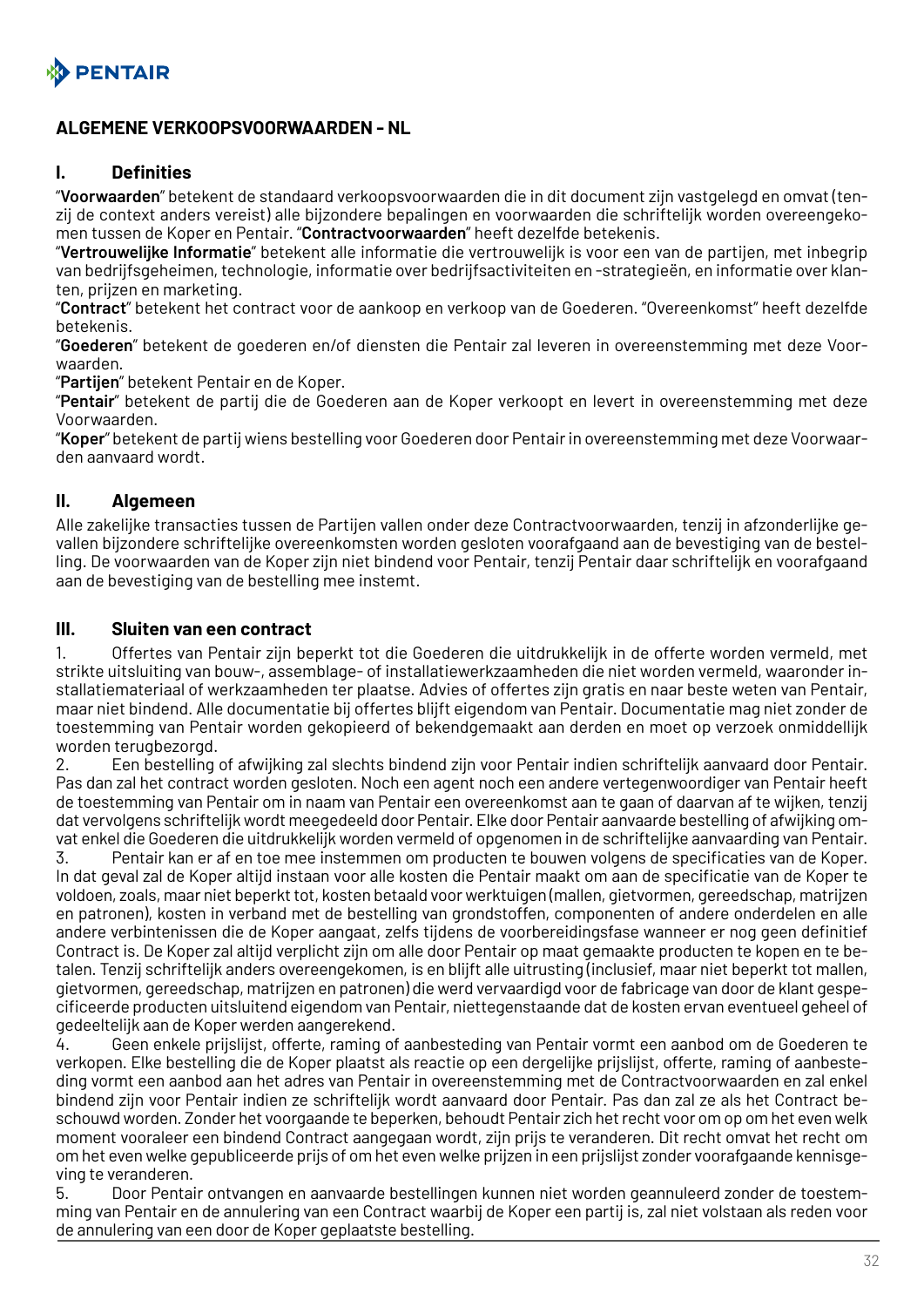

#### **IV. Leveringen en leveringstermijnen**

1. Alle leveringstermijnen in schriftelijke offertes of elders vermeld zijn enkel bij benadering en derhalve niet bindend. De leveringstermijn begint te lopen op de dag dat de bestelling wordt bevestigd of wanneer de Koper eventueel vereiste samenwerkingsstappen onderneemt (bv. betaling van een overeengekomen voorschot). De termijn wordt opgeschort wanneer een betaling niet op tijd is uitgevoerd, zoals overeengekomen, of wanneer de Koper niet de nodige gegevens of specificaties heeft verstrekt voor het ontwerp van het toestel of de fabriek op het overeengekomen tijdstip. De termijn begint opnieuw te lopen van zodra Pentair de achterstallige betaling heeft ontvangen of de achterstallige technische gegevens worden verzonden. Niet-naleving van de leveringstermijn geeft de Koper geen recht op schadevergoeding (geliquideerd of anderszins) of elke andere vorm van compensatie en ontslaat de Koper niet van de bestelling.

2. Onvoorziene omstandigheden waarvoor Pentair niet aansprakelijk kan worden gehouden, ongeacht of deze zich voordoen in de fabriek van Pentair of bij een toeleverancier, zoals: overmacht, mobilisatie, oorlog of andere vertragingen waarvoor Pentair niet aansprakelijk kan worden gehouden, zoals productiefouten, algemene problemen bij het aankopen van materiaal, operationele storingen, transportvertragingen en gelijkaardige omstandigheden die een stipte levering tegen de overeengekomen prijs verhinderen, zijn gegronde redenen voor ons om de leveringsverplichtingen geheel of gedeeltelijk te annuleren of om de leveringstermijn te verlengen met de duur van de hinder. De Koper kan zich terugtrekken uit het Contract indien relevante fouten ertoe zouden leiden dat de prestaties met meer dan 12 maanden worden vertraagd. Andere terugtrekkingsrechten zullen onverminderd van kracht blijven.

## **V. Prijzen**

Tenzij anders vermeld in deze Contractvoorwaarden is de contractuele prijs van de Goederen FCA, het magazijn of de fabriek van Pentair (Incoterms 2020) en exclusief btw en andere belastingen, die zullen worden aangerekend tegen het tarief dat geldt op de factuurdatum.

#### **VI. Betalingsvoorwaarden**

In de mate dat de wet dit toelaat, moet, waar Pentair niet akkoord gegaan is om de Koper krediet te verlenen, de Contractprijs betaald worden voor de Goederen verzonden worden. Waar Pentair akkoord gegaan is om krediet te verlenen, moet de Contractprijs betaald worden in overeenstemming met de afgesproken kredietvoorwaarden of in het andere geval binnen dertig (30) dagen na de factuurdatum. Intresten zullen verschuldigd zijn op alle bedragen die openstaan na de vervaldatum, a rato van 1,5% per maand. Pentair aanvaardt alleen betalingen van de Koper zelf en zal geen betalingen die van om het even welke andere partij (met inbegrip van dochterondernemingen van de Koper) afkomstig zijn, aanvaarden (en stort die eventueel terug).

#### **VII. Eigendomsvoorbehoud**

1. Door Pentair geleverde goederen blijven eigendom van Pentair tot alle contractueel verschuldigde betalingen zijn ontvangen.

2. Voor zover het eigendom van goederen wordt overgedragen aan derden door de integratie ervan in panden en dergelijke, zal de Koper zijn vorderingen tegen die partijen overdragen aan Pentair, als onderpand voor de vordering van Pentair, tot deze laatste volledig is afgehandeld. Op zichtrekeningen zullen de voorbehouden eigendommen dienen als onderpand voor de saldovordering van Pentair.

#### **VIII. Inbreuk op intellectuele eigendomsrechten**

Pentair zal de Koper verdedigen ten belope van een rechtmatige vordering dat volgens het Contract geleverde Goederen inbreuk plegen op intellectuele eigendomsrechten en Pentair zal alle rechtstreekse schadevergoedingen en kosten betalen die door een bevoegde rechtbank worden toegekend met betrekking tot deze vordering. De Koper of gebruiker moet Pentair onmiddellijk op de hoogte brengen van dergelijke vordering en zijn volledige medewerking verlenen aan Pentair bij zijn verdediging tegen dergelijke vordering. Zo niet zal Pentair geen verplichtingen hebben krachtens deze paragraaf.

## **IX. Verzending**

Tenzij de Partijen schriftelijk en uitdrukkelijk anders overeenkomen, zijn de volgende bepalingen van toepassing: Verzending is altijd op risico van de Koper. Pentair aanvaardt de aansprakelijkheid voor verzendingsgerelateerde schade alleen wanneer het zelf de levering uitvoerde en dergelijke schade werd veroorzaakt door minstens zijn grove nalatigheid. Pentair zal de Koper redelijkerwijze ondersteunen bij diens schadeclaims tegen de transporteur indien een derde instond voor de verzending. Dergelijke vorderingen moeten in eerste instantie worden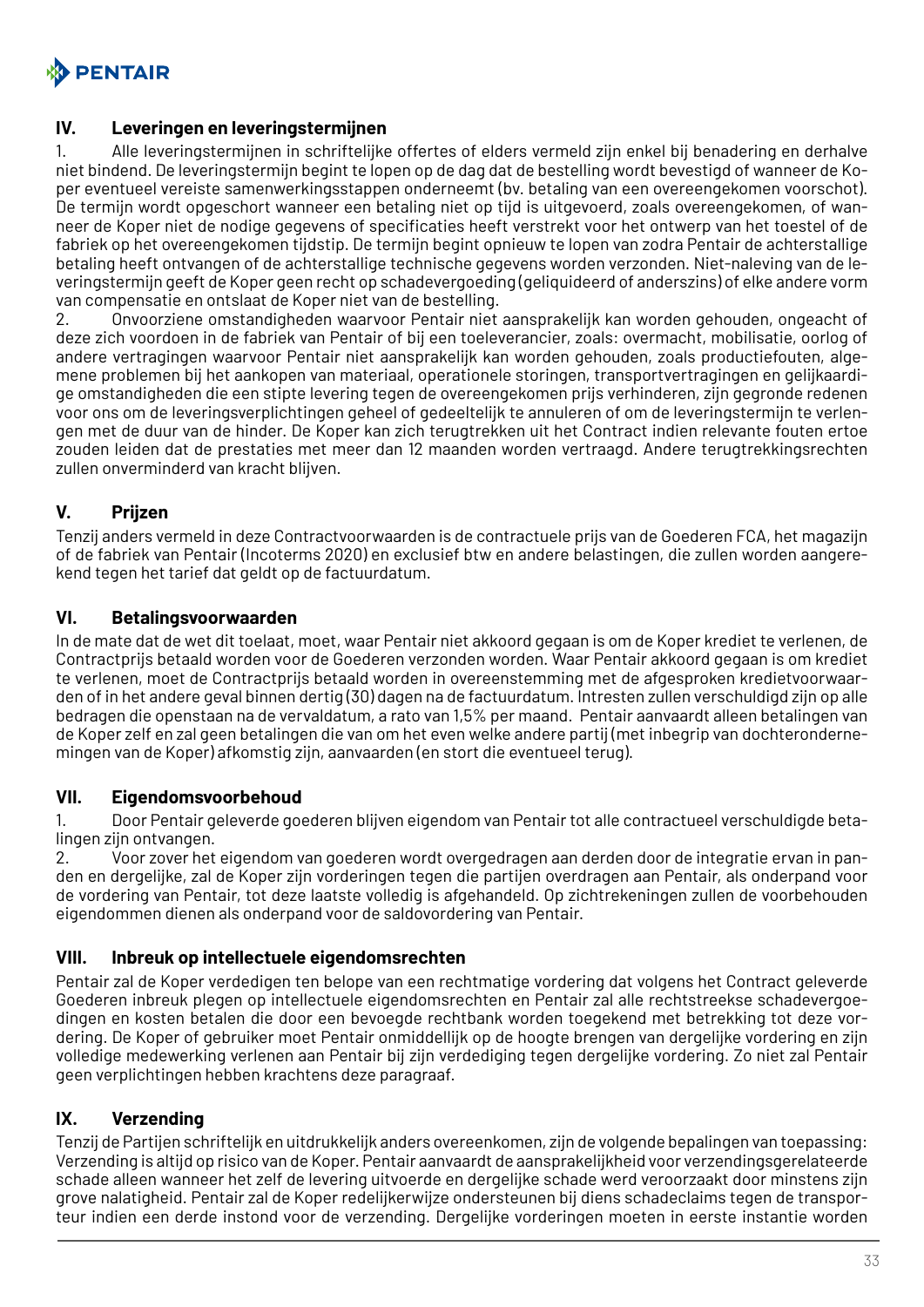

gericht tegen de transporteur (spoorwegen, postkantoor, expediteur). Vervangen gebeurt enkel op basis van een nieuwe bestelling tegen de dan geldende prijzen. Eventuele afwijkingen in de leveringsbon of factuur, alsook transportschade, moeten onmiddellijk en schriftelijk aan ons worden gemeld, uiterlijk 3 dagen na ontvangst van de Goederen.

## **X. Vertrouwelijkheid**

Pentair en de Koper zullen eventuele Vertrouwelijke Informatie strikt vertrouwelijk houden en niet bekendmaken aan derden of de Vertrouwelijke Informatie enkel gebruiken voor de uitvoering van het Contract en voor het beoogde en wettelijke gebruik door de Koper (of een gelieerde onderneming van de Koper) van de werken of Goederen voor aanbestedingen, verkoop, fabricage, montage, inbedrijfstelling en/of onderhoud van uitrusting. Niets hierin zal de Koper verhinderen om: (a) de Vertrouwelijke Informatie geheel of gedeeltelijk te delen met een van zijn gelieerde ondernemingen of (b) Vertrouwelijke Informatie die van Pentair wordt ontvangen als onderdeel van werken of Goederen, bekend te maken aan de gebruiker of diens respectieve werknemers, bestuurders, agenten en/of adviseurs, voor zover dat nodig is voor de uitvoering van de werkzaamheden en op voorwaarde dat ze in dezelfde mate gebonden zijn aan verplichtingen inzake vertrouwelijkheid, beperkt gebruik en geheimhouding. Bovendien zal niets hierin de bekendmaking van Vertrouwelijke Informatie verhinderen: (a) om de vereisten van een toepasselijke wet en/of een bevel van een rechtbank of arbitragehof na te leven (b) voor zover dat nodig is om een vordering of geschil te beslechten, of voor zover dat nodig is voor de Koper om een vordering of geschil met derden te beslechten en/of verzekeringsclaims af te handelen, altijd op voorwaarde dat de Partij die dergelijke Vertrouwelijke Informatie van de andere Partij dient bekend te maken, de andere Partij tijdig op de hoogte brengt en raadpleegt en alle redelijke stappen onderneemt om de bekendgemaakte Vertrouwelijke Informatie tot het minimum te beperken en die bekendmaking vertrouwelijk te doen.

## **XI. Aansprakelijkheid**

1. Niettegenstaande andersluidende bepalingen zal de cumulatieve aansprakelijkheid van Pentair die op welke manier dan ook ontstaat, inclusief onder dit Contract (met inbegrip van, maar niet beperkt tot alle verplichtingen in verband met het schema en de omvang van werkzaamheden en leveringen van Goederen, garanties en vrijwaringen, zowel uitdrukkelijk als impliciet, die voortvloeien uit het Contract), uit een onrechtmatige daad (inclusief nalatigheid) of op grond van de wet, niet de relevante aankoopprijs overschrijden die in overeenstemming met het Contract moet worden betaald aan Pentair.

2. Niettegenstaande andersluidende bepalingen zal Pentair, voor zover wettelijk toegestaan, op grond van dit Contract, een ander contract, vrijwaring, een onrechtmatige daad (inclusief nalatigheid), een wet of anderszins niet aansprakelijk zijn voor schade of verlies (rechtstreeks of onrechtstreeks) van winst, omzet, gebruik, productie, contracten, corruptie of vernietiging van gegevens of voor om het even welke indirecte, bijzondere of gevolgschade.

## **XII. Naleving van de wet**

1. Bij de uitvoering van dit Contract zal de Koper alle toepasselijke wetten, handelsembargo's, regelgeving, bevelen en andere beperkingen naleven en, zonder de algemeenheid van het voorgaande te beperken, het volgende doen: (a) de Koper zal de verschillende nationale en plaatselijke wetten en regels naleven met betrekking tot arbeidsveiligheid, gezondheid en vervuiling die verband houden met het gebruik, de installatie en de bediening van de Goederen en andere zaken waarover Pentair geen controle heeft, en (b) Pentair aanvaardt geen verantwoordelijkheid voor de naleving van die wetten en regels, bij wijze van schadeloosstelling, garantie of anderszins.

2. Tenzij schriftelijk en uitdrukkelijk anders wordt overeengekomen, zal de Koper ervoor zorgen dat hij over alle nodige licenties, toestemmingen, goedkeuringen, toelatingen en machtigingen ("Licenties") beschikt met betrekking tot de Goederen.

3. Ongeacht eventuele andersluidende bepalingen in deze Voorwaarden, verklaart de Koper dat hij het standpunt van Pentair begrijpt om geen zaken met Cuba, Iran, Noord-Korea, Syrië, Rusland, Wit-Rusland of de betwiste regio's van de Krim, Donetsk en Luhansk ("Standpunt van Pentair") te doen, en bevestigt hij dat hij het Standpunt van Pentair over elke transactie van de Goederen zal naleven.

4. De Koper stemt ermee in om geen Goederen (met inbegrip van, maar niet beperkt tot technische informatie of diensten die worden geleverd) te verkopen, te exporteren of over te brengen naar andere landen tenzij met volledige inachtneming van alle geldende overheidsvoorschriften, met inbegrip van, maar niet beperkt tot de geldende exportwetten van de VS, de heruitvoerwetten van de VS en de maatregelen die het Verenigd Koninkrijk, de Europese Unie en haar Lidstaten, of de overheidsinstanties van om het even welk ander land, uitgevaardigd hebben. Elke inbreuk door de Koper of de eindklant op de toepasselijke wetten of regels van de VS of een andere overheid, of waarbij de Koper inbreuk pleegt op het Standpunt van Pentair, niettegenstaande dit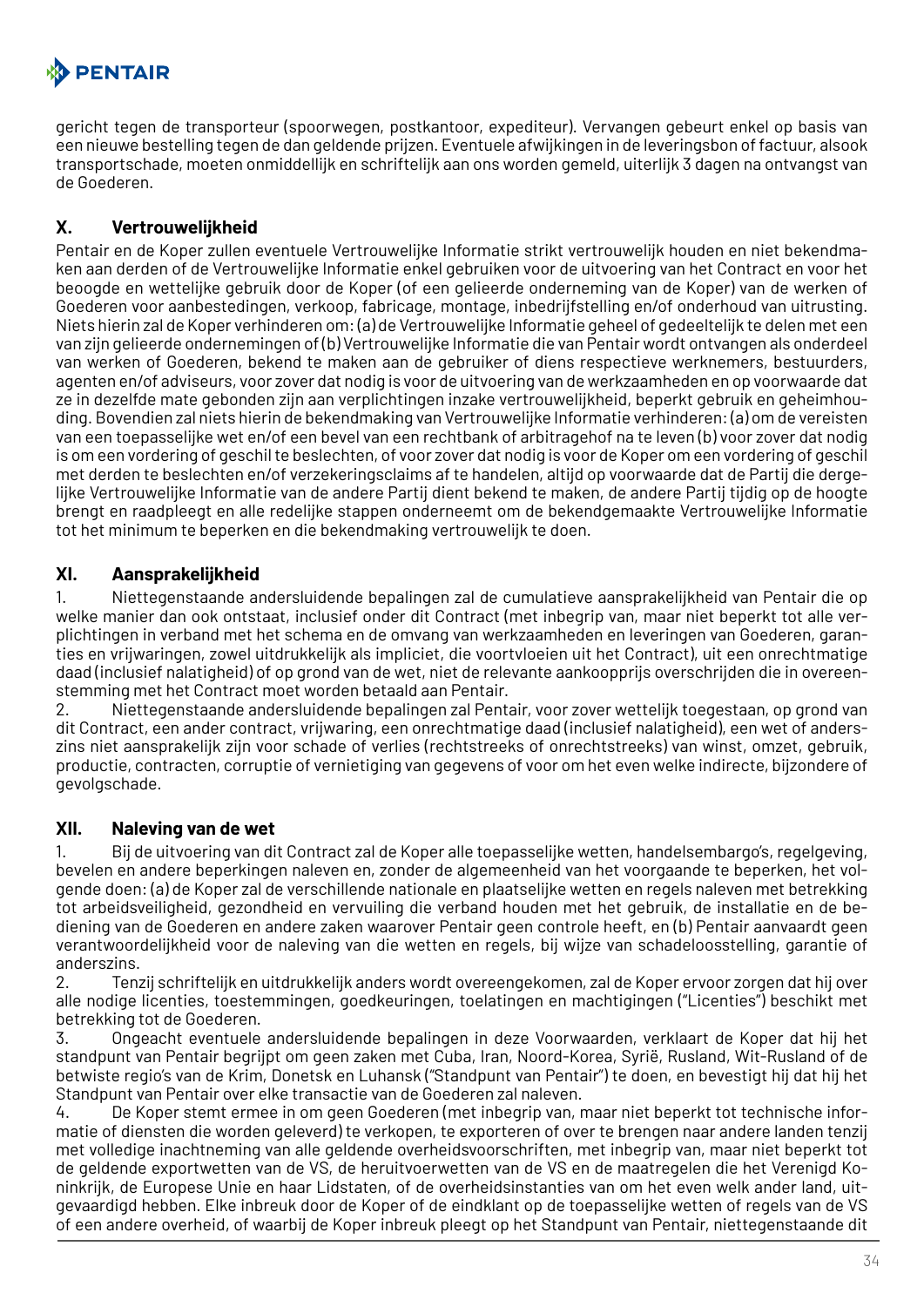

al dan niet in strijd is met een van de voormelde toepasselijke wetten of regels, zal worden beschouwd als een materiële inbreuk op dit Contract en zal voor Pentair voldoende grond zijn om alle bestellingen te weigeren of dit Contract op te zeggen. De naleving van toepasselijke wettelijke voorschriften en het Standpunt van Pentair is een voorwaarde voor Pentair om zijn verplichtingen in het kader van dit Contract na te komen. Als de Koper dergelijke wettelijke voorschriften niet naleeft, zal de Koper zijn verplichtingen ten aanzien van Pentair niet kunnen nakomen en dus inbreuk plegen op dit Contract.

5. Het is de intentie van de Partijen om geen betalingen of waardeoverdrachten te doen die openbare of commerciële omkoping, aanvaarding van of berusting in afpersing of smeergeld of elke andere onwettige of ongepaste zakelijke activiteit tot doel of gevolg hebben. De Partijen zullen noch rechtstreeks noch onrechtstreeks gelden of iets van waarde (zoals giften, bijdragen, reizen of vermaak) betalen, aanbieden, toestaan of beloven aan een persoon of organisatie, met inbegrip van werknemers van Pentair of klanten van Pentair, of aan een overheidsambtenaar (inclusief een werknemer of ambtenaar bij een overheidsinstantie, bij een entiteit die eigendom is van of beheerd wordt door een overheid, een publieke internationale organisatie of politieke partij of een kandidaat voor een politiek ambt) om hun daden of beslissingen te beïnvloeden. De Koper zal de gepaste maatregelen nemen om ervoor te zorgen dat iemand die hem vertegenwoordigt, die in zijn opdracht handelt of onder zijn controle staat, deze clausule ook zal naleven. De Koper zal niet vragen dat Pentair een daad stelt die verboden of bestraft wordt door antiboycotwetten of -regels; dergelijk verzoek zal als nietig worden beschouwd. Niets in deze clausule of in dergelijk verzoek zal worden beschouwd alsof het akkoord van Pentair is vereist om een daad te stellen die verboden of bestraft wordt door antiboycotwetten of -regels. Zonder enige beperking zal Pentair onder geen beding vereist zijn om een daad te stellen of betalingen te doen waarvan Pentair te goeder trouw gelooft dat Pentair zelf of zijn gelieerde ondernemingen daardoor inbreuk zullen plegen op anticorruptiewetten (deze omvatten gezamenlijk de UK Bribery Act 2010, wetten krachtens het OESO-verdrag tegen omkoping, de United States Foreign Corrupt Practices Act en lokale anticorruptiewetten).

6. Tenzij schriftelijk meegedeeld aan Pentair, verklaart de Koper dat hij niet gelooft of geen reden heeft om te geloven dat er feitelijke of mogelijke belangenconflicten bestaan met betrekking tot zijn relatie met Pentair, inclusief familieleden die voordeel zouden kunnen halen uit de commerciële relatie tussen de Koper en Pentair. Pentair noch een van zijn vertegenwoordigers is een overheidsambtenaar, of heeft familieleden die als overheidsambtenaar invloed kunnen uitoefenen op de commerciële relatie van de Koper met Pentair.

7. De Koper zal een volledige en nauwkeurige boekhouding en administratie bijhouden in overeenstemming met de algemeen aanvaarde boekhoudkundige principes in het rechtsgebied van de Koper, die consequent worden toegepast, en waarbij alle transacties die op enigerlei manier verband houden met Pentair, correct en nauwkeurig worden gedocumenteerd. De Koper zal een systeem van interne boekhoudkundige controles toepassen, dat redelijkerwijze ontworpen is om ervoor te zorgen dat zijn bedrijfsmiddelen enkel worden gebruikt in overeenstemming met de richtlijnen van zijn management en geen dubbele boekhouding voeren.

8. Als Pentair op om het even welk moment te goeder trouw van mening is dat de Koper inbreuk heeft gepleegd op de waarborgen, verklaringen of overeenkomsten in dit deel XII, heeft Pentair het recht om een onafhankelijke derde te kiezen die op kosten van Pentair een audit zal uitvoeren, om na te gaan of de koper de voorwaarden uit dit deel naleeft. De Koper zal zijn volledige medewerking verlenen aan die audit.

9. De Koper zal Pentair onmiddellijk op de hoogte brengen indien: (a) de Koper reden heeft om aan te nemen dat zich een inbreuk op deze Overeenkomst (met inbegrip van, maar niet beperkt tot dit deel XII) heeft voorgedaan of waarschijnlijk zal voordoen; of (b) in geval van een belangenconflict. De Koper stuurt zulke berichten naar ethics@pentair.com.

10. Elke inbreuk op de waarborgen, verklaringen of overeenkomsten uit dit deel XII zal een materiële inbreuk op deze Overeenkomst inhouden en een reden zijn voor de onmiddellijke opzegging van een bestelling. Pentair kan de levering van Goederen inhouden tot Pentair tot zijn redelijke tevredenheid de bevestiging heeft ontvangen dat er zich geen inbreuk heeft voorgedaan of zal voordoen. De Koper zal Pentair vrijwaren tegen en schadeloosstellen voor alle rechtszaken, rechtsvorderingen, eisen, procedures, verliezen, schade, kosten, uitgaven en andere aansprakelijkheden van welke aard dan ook, die voortvloeien uit de inbreuk door de Koper op de waarborgen, verklaringen en overeenkomsten uit dit deel XII. Zonder enige beperking behoudt Pentair zich uitdrukkelijk het recht voor om de aanvaarding of uitvoering van een bestelling te weigeren en om een bestelling te annuleren, indien Pentair naar eigen goeddunken bepaalt dat die bestelling inbreuk zou plegen op een toepasselijke wet of regel van de Verenigde Staten, of andere overheden. De partijen komen overeen dat dergelijke weigering of opzegging van een bestelling, of beëindiging van de Overeenkomst door Pentair, zoals hierboven beschreven, geen inbreuk zal inhouden op de verplichtingen van Pentair in het kader van deze Overeenkomst. De Koper doet hierbij afstand van alle vorderingen tegen Pentair wegens verliezen, kosten of uitgaven in verband daarmee.

#### **XIII. Relatiegegevens & privacy**

Pentair kan bepaalde persoonsgegevens verzamelen, verwerken en overdragen bij het beheer van zijn zakelijke relatie met de Koper, zoals de namen en contactgegevens van personeel van de Koper dat betrokken is bij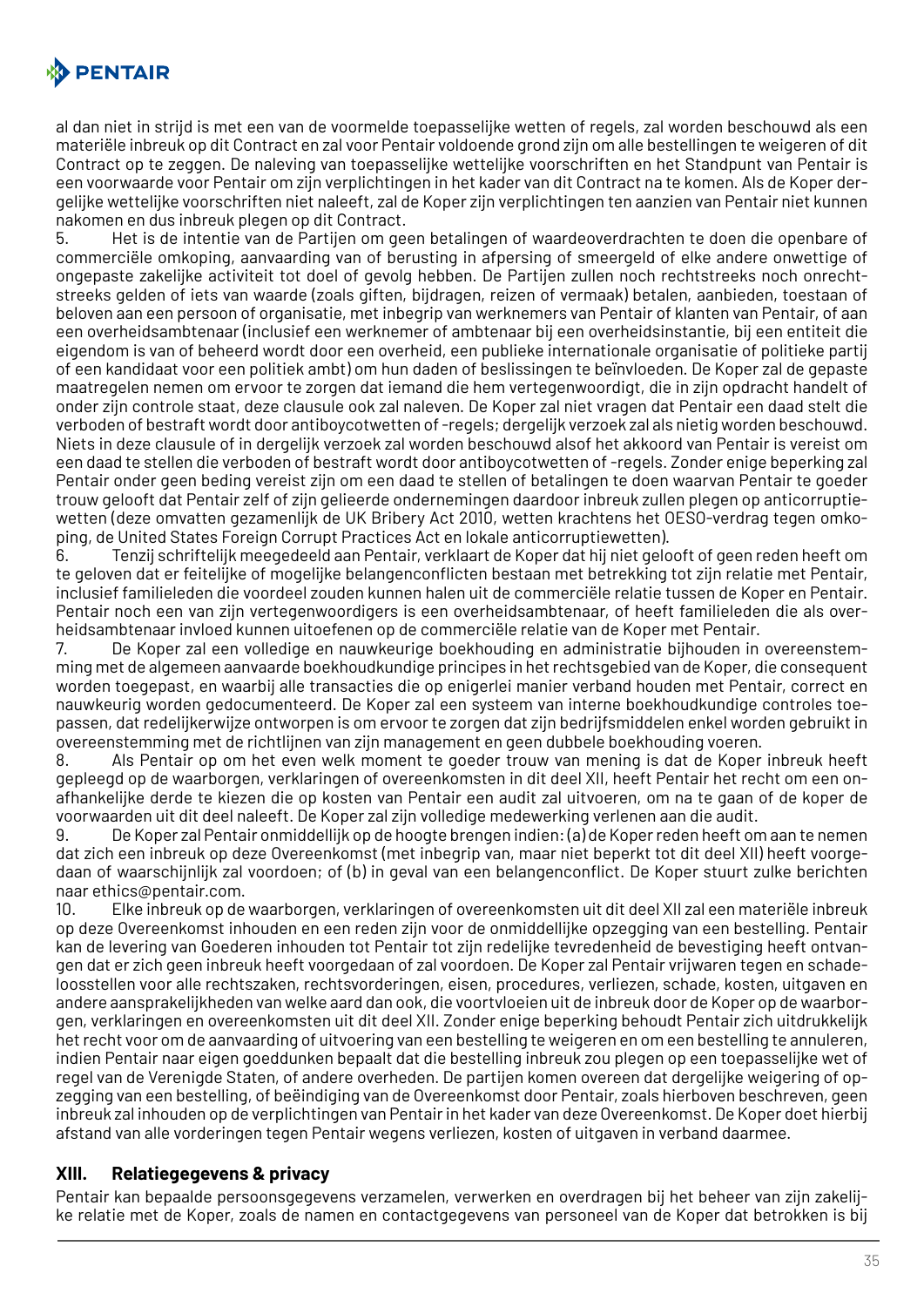

het Contract of bij het beheer van het gebruik van de Goederen door de Koper. Pentair zal dergelijke persoonlijke gegevens verwerken in overeenstemming met de 'Privacyverklaring' van Pentair die te raadplegen is op: https://www.pentair.com/en/privacy-notice.html De Koper levert alle noodzakelijke informatie aan zijn personeel of dochterbedrijven en zal alle door de wet vereiste toestemmingen van hen verzamelen met het oog op het gebruik van die persoonlijke gegevens door Pentair.

#### **XIV. Toepasselijke wetgeving en rechtsbevoegdheid**

Tenzij wederzijds anders wordt overeengekomen, zullen de voorwaarden van dit Contract worden geïnterpreteerd en afgedwongen in overeenstemming met de nationale wetgeving die geldt in het land waar Pentair gevestigd is, met uitsluiting van de principes inzake rechtsconflicten en het Verdrag inzake overeenkomsten voor de internationale verkoop van goederen. Alle geschillen die kunnen voortvloeien uit deze Voorwaarden en/of het Contract, zullen uitsluitend worden voorgelegd aan de bevoegde rechtbank van de stad waar Pentair zijn hoofdzetel heeft.

#### **XV. Varia**

1. De (eventuele) garantievoorwaarden van Pentair die op dit contract van toepassing zijn, zullen in een apart schriftelijk document worden uiteengezet. Voor zover wettelijk toegestaan zullen die afzonderlijke, schriftelijke Garantievoorwaarden de enige garantie van Pentair zijn. Hierbij wijst Pentair uitdrukkelijk af en doet de Koper afstand van alle andere uitdrukkelijke, wettelijk of feitelijk geïmpliceerde garanties, met inbegrip van de garantie van verhandelbaarheid en geschiktheid voor een bepaald doel.

2. Elke kennisgeving die de ene partij in overeenstemming met deze Voorwaarden moet of mag geven aan de andere partij, zal schriftelijk aan de andere partij worden gericht op diens hoofdzetel, hoofdvestiging of op elk ander adres dat op het relevante tijdstip werd meegedeeld aan de kennisgevende partij.

3. Geen enkele afstand door Pentair van een inbreuk op het Contract door de Koper, zal worden beschouwd als een afstand van een daaropvolgende inbreuk op dezelfde of een andere bepaling.

4. Indien een bepaling van deze Voorwaarden door een bevoegde instantie geheel of gedeeltelijk als onwettig of als niet afdwingbaar wordt beschouwd, zal dat geen gevolgen hebben voor de geldigheid van de andere bepalingen van deze Voorwaarden en de rest van de bepaling in kwestie.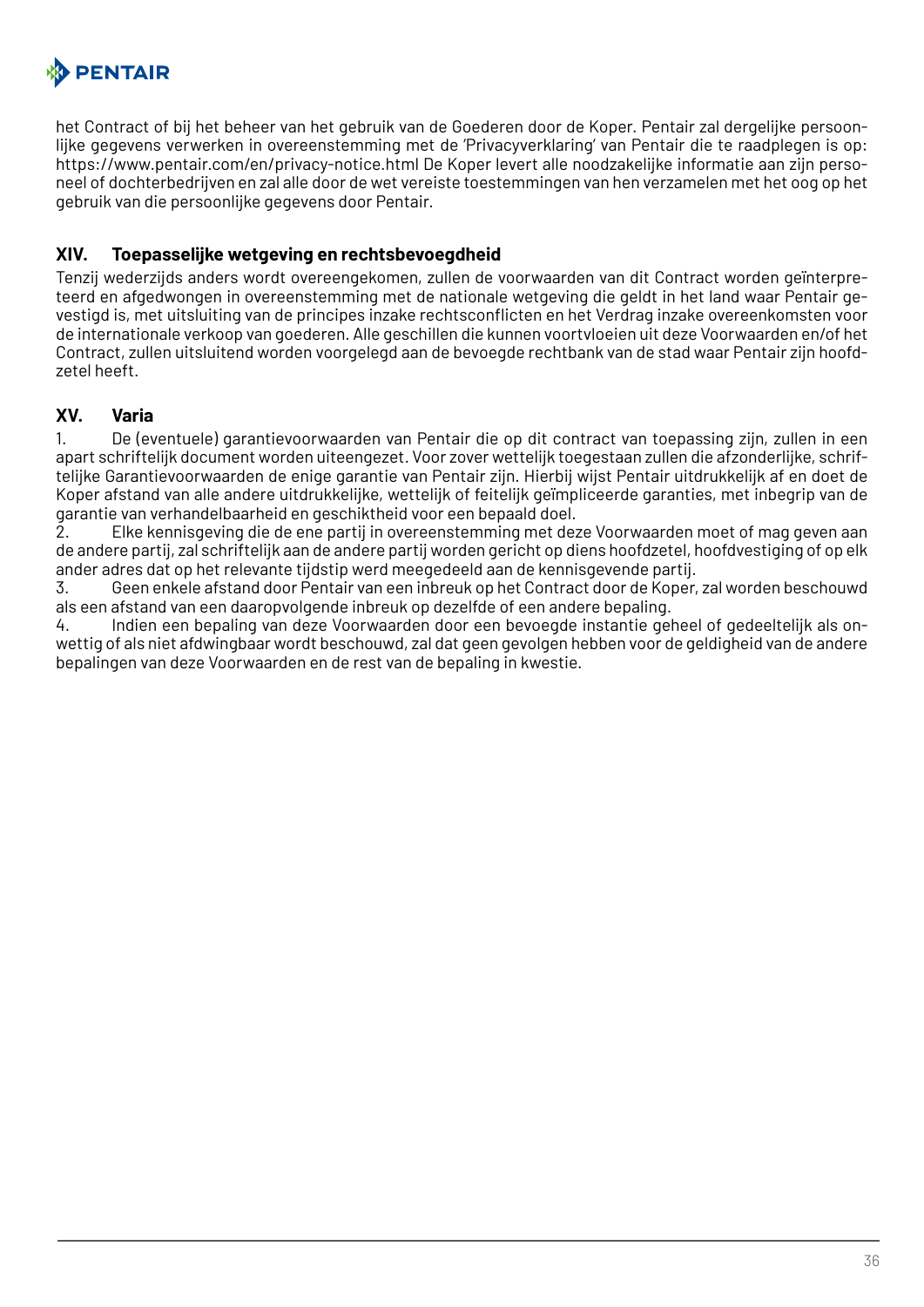# <span id="page-36-0"></span>**A** PENTAIR

#### **WARRANTY TERMS & CONDITIONS - EN**

**Pentair warrants the Goods (and any component parts) against defects in materials and workmanship under normal use and service for the period set forth in the Warranty Table below. If the Goods do not appear on the Warranty Table, the warranty period is one (1) year. All warranty periods will start from the invoice date, except where the Goods are marked on the Warranty Table as being eligible for 'Extended Warranty'. For any 'extended warranty' products to which a warranty card process applies, the warranty period starts from the installation date recorded on the warranty card by an authorized installer. For any 'extended warranty' products to which the Scan & Service process applies, the warranty period will start from the activation date on the app**.

| Goods                                                                              | <b>Warranty period (service parts excluded)</b>                                                                  | <b>Eligibility for Extended Warranty</b> |                                                                 |
|------------------------------------------------------------------------------------|------------------------------------------------------------------------------------------------------------------|------------------------------------------|-----------------------------------------------------------------|
|                                                                                    |                                                                                                                  | <b>Scan &amp; Service</b>                | <b>Warranty card</b>                                            |
| <b>VALVES</b>                                                                      |                                                                                                                  |                                          |                                                                 |
| Autotrol valves excl. Magnum and 368 (Peanut)                                      | 5 years                                                                                                          | Υ                                        |                                                                 |
| Autotrol valves; Magnum and 368 (Peanut)                                           | 3 years                                                                                                          | Y                                        |                                                                 |
| Fleck valves                                                                       | 5 years                                                                                                          | Y                                        |                                                                 |
| SIATA valves                                                                       | 5 years                                                                                                          |                                          |                                                                 |
| All valve brands boards and adapters                                               | 2 years                                                                                                          |                                          |                                                                 |
| Replacement products and parts                                                     | The remainder of the original warranty<br>period or 30 days from the date of<br>replacement, whichever is longer |                                          |                                                                 |
| Valve accessories                                                                  | 2 years                                                                                                          |                                          |                                                                 |
| <b>TANKS</b>                                                                       |                                                                                                                  |                                          |                                                                 |
| Structural Polyglass tanks                                                         | 10 years                                                                                                         | Y                                        |                                                                 |
| Structural Composite tanks                                                         | 5 years                                                                                                          | Y                                        |                                                                 |
| <b>Structural FRP tanks</b>                                                        | 5 years                                                                                                          |                                          |                                                                 |
| WellMate Butyl Aircell                                                             | 5 years                                                                                                          |                                          |                                                                 |
| WellMate PEU Aircell                                                               | 5 years                                                                                                          | Y                                        |                                                                 |
| Custom/Special order tanks                                                         | 2 years                                                                                                          |                                          |                                                                 |
| Tanks parts and accessories                                                        | 1 year                                                                                                           |                                          |                                                                 |
| Replacement products and parts                                                     | The remainder of the original warranty<br>period or 30 days from the date of<br>replacement, whichever is longer | Y                                        |                                                                 |
| <b>SYSTEMS</b>                                                                     |                                                                                                                  |                                          |                                                                 |
| <b>POE Softeners</b>                                                               | 2 years                                                                                                          |                                          | IQ Soft/Foleo/Riva: 5 years<br>Evolio/Softena/Slimline: 3 Years |
| Everpure filters and cartridges                                                    | 1 year                                                                                                           |                                          |                                                                 |
| Pentair Filtration systems (PRF RO, Modular pro<br>series, Lineguard & Freshpoint) | 1 year                                                                                                           |                                          |                                                                 |
| <b>ACCESSORIES</b>                                                                 |                                                                                                                  |                                          |                                                                 |
| Ion exchange resins and filter media                                               | 1 year                                                                                                           |                                          |                                                                 |
| Cabinets, brine tanks, jackets for vessels                                         | 2 years or more, according to the type                                                                           |                                          |                                                                 |
| Cabinet accessories                                                                | 2 years                                                                                                          |                                          |                                                                 |
| SterilSoft                                                                         | 2 years                                                                                                          |                                          |                                                                 |
| Manual head                                                                        | 2 years                                                                                                          |                                          |                                                                 |
| Valve accessories                                                                  | 2 years                                                                                                          |                                          |                                                                 |
| Replacement products and parts                                                     | The remainder of the original warranty<br>period or 30 days from the date of<br>replacement, whichever is longer |                                          |                                                                 |
| <b>FOODSERVICE COMMERCIAL SYSTEMS &amp; ACCESSORIES</b>                            |                                                                                                                  |                                          |                                                                 |
| Everpure and Everpure-Claris Systems, Cartridges, &<br>parts & accessories         | 1 year                                                                                                           |                                          |                                                                 |
| Everpure RO Systems, parts and accessories                                         | 1 year                                                                                                           |                                          |                                                                 |
| Shurflo Electric driven diaphragm pumps & Water Boost                              | 1 year                                                                                                           |                                          |                                                                 |
| Shurflo Gas Driven Double Diaphragm Pumps                                          | 5 years                                                                                                          |                                          |                                                                 |
| Shurflo Parts and Accessories                                                      | 1 year                                                                                                           |                                          |                                                                 |
| <b>FILTRATION</b>                                                                  |                                                                                                                  |                                          |                                                                 |
| Pentair membranes                                                                  | 1 year                                                                                                           |                                          |                                                                 |
| Pentair cartridges                                                                 | 1 year                                                                                                           |                                          |                                                                 |
| Pentair housings - opaque                                                          | 5 years                                                                                                          |                                          |                                                                 |
| Pentair housings - clear                                                           | 2 years                                                                                                          |                                          |                                                                 |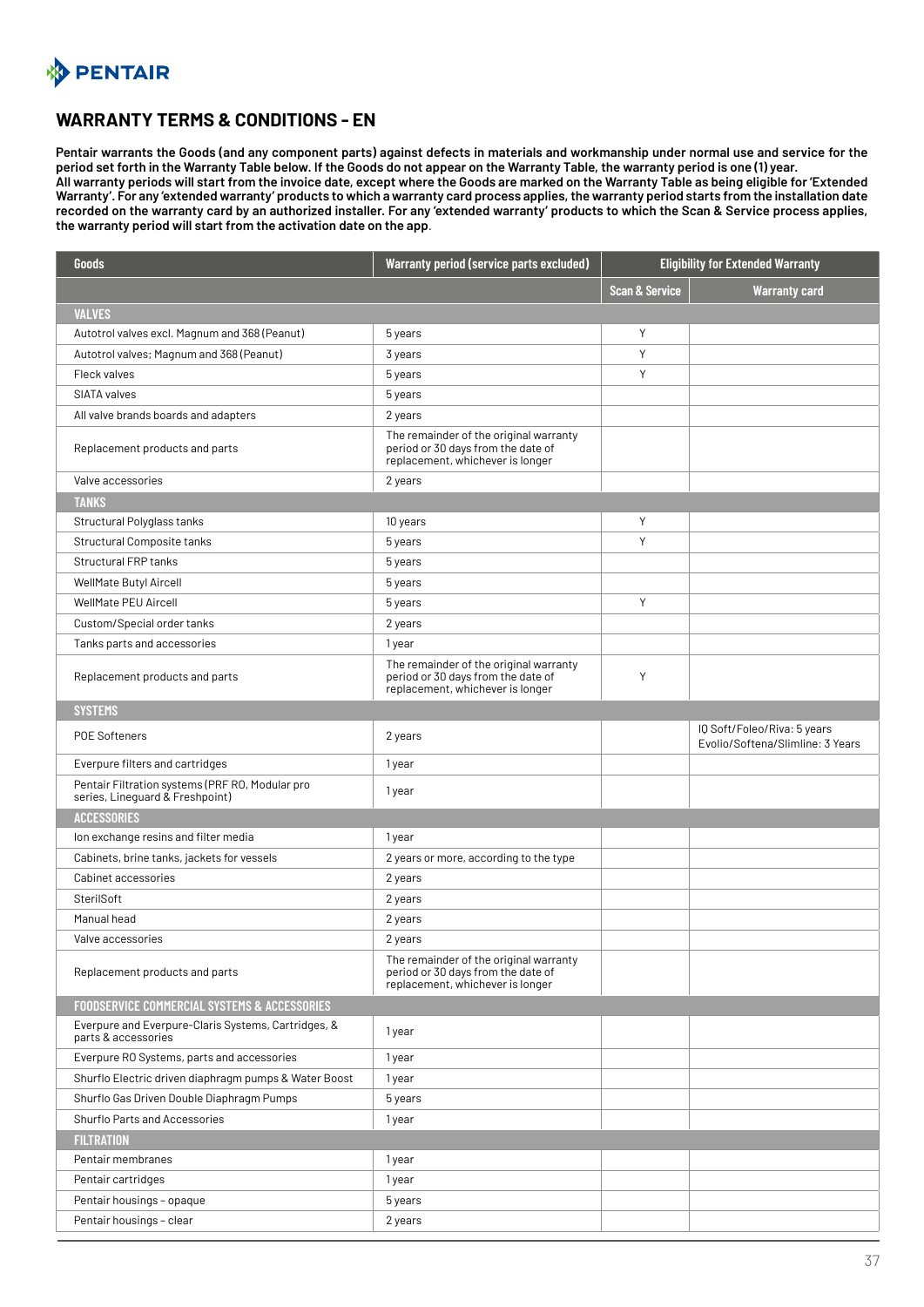

#### IN THESE WARRANTY TERMS & CONDITIONS:

"**Conditions**" means these warranty terms and conditions, as set out in this document and (unless the context otherwise requires) includes any special warranty terms and conditions separately agreed in writing between the Purchaser and Pentair. "**Goods**" means the goods which Pentair has supplied to the Purchaser and to which these Conditions are intended to apply. "**Pentair**" means the party who has sold and supplied the Goods to which these Conditions apply.

"**Purchaser**" means the party who has purchased the Goods to which these Conditions apply.

#### The following additional terms apply to these Conditions:

1. Pentair does not warrant accessories or components that are not manufactured by Pentair. This include any service parts used that are manufactured by other companies, including but not limited to, motors, pistons, seal kits, spacer kits, bypass valves, brine connections & devices, or any other non-Pentair parts. Such items may carry warranties offered by the original manufacturers and, to the extent possible, Pentair will, if expressly requested in writing to do so by the Purchaser, assign to Purchaser its rights under the original manufacturer's warranty, without recourse to Pentair.

2. Purchaser must give Pentair notice in writing of any alleged defect covered by this warranty (together with all identifying details, including the serial number, the type of Goods, and the date of purchase) within thirty (30) days of the discovery of such defect and in any event during the warranty period. No claim made after the expiration of the warranty period shall be valid.<br>3.

This warranty is based on the use of original equipment manufacturer (OEM) replacement parts. Pentair assumes no responsibility or liability if alterations, non-authorized design modifications and/or non-OEM replacement parts are incorporated. If requested by Pentair, any Goods (or its component parts) must be promptly returned to Pentair prior to any attempted repair, or sent to an authorized service station designated by Pentair, and Purchaser shall prepay all shipping expenses. Customers are not allowed to return goods to Pentair on their own initiative. Any return shipments without RMA-number and/or not organized by Pentair will be refused. Pentair will evaluate the request for return and send a written authorization number (RMA) to the customer if the return is required. This authorization does not imply any liability, whether direct or indirect, apparent or hidden, of Pentair and does not suspend in any event any payment owed by the Purchaser at the date due. The customer has to clearly mark the product and shipment documents with this RMA number. Pentair shall not be liable for any loss or damage to Goods in transit, nor will any warranty claim be valid unless the returned Goods are received intact and undamaged as a result of shipment. Repaired or replaced material returned to customer will be shipped FCA (Incoterms 2020), Pentair's warehouse or factory. Pentair will not give Purchaser credit for parts or Goods returned to Pentair. Unless otherwise stated in the Warranty Table, this warranty extends to repaired or replaced parts of Pentair's manufacture for six (6) months or for the remainder of the original warranty period applicable to the Goods or parts being repaired or replaced, whichever is greater.

4. If multiple problems occur which are related to each other, the warranty period of the root cause will be taken as the warranty period for all affected components.

5. Pentair may substitute new Goods or improve part(s) of any Goods judged defective without further liability. All repairs or services performed by Pentair, which are not covered by this warranty, will be charged in accordance with Pentair's standard prices then in effect.

Under the terms of this warranty, Pentair shall not be liable for: (a) consequential, incidental, collateral, special or liquidated losses or damages; (b) defects caused by normal wear and tear, abnormal conditions of use, failure to maintain, clean, use or operate as per Pentair's product manual or other written guidelines (including, but not limited to applicable codes and ordinances), accident, neglect, abuse or misuse of the Goods; (c) the expense of, and loss or damage caused by, repairs or alterations made by anyone other than Pentair; (d) damage caused by failure to maintain water conditions or water chemistry, by water freezing, membrane fouling or scaling, debris build-up, abrasive materials, chemicals, gases, liquids, scale deposits, corrosion, lightning, improper voltage, mishandling, or other similar conditions; (e) damage due to hydro-pneumatic or pneumatic use; (f) damage caused by friction, wear, chemical attack, or debris build-up on wear parts ("wear parts" include, but are not limited to: pistons, piston rods, seals, spacers, end cap quad rings, and brine valves on all piston operated valves, as well as valve disk flappers on Autotrol valves, and parts requiring replacement under recommended maintenance procedures, such as filter housing O-rings and gaskets); (g) valves exposed to excessive levels of the following list of contaminants: (i) Ozone: > 0.0 mg/l; (ii) Chlorine or chloramines: > 4mg/l; (iii) Hydrogen Sulfide; (iv) pH: < 6 or > 9; (v) iron, manganese, sand or suspended solids in concentrations sufficient to cause scuffing on piston and seal surfaces; (h) any loss, damage, or expense relating to or resulting from installation, removal or reinstallation of Goods; (i) any labor costs or charges incurred in repairing or replacing defective Goods or parts, including the cost of reinstalling parts that are repaired or replaced by Pentair; (j) any expense of shipment of Goods or repaired or replacement parts; or (k) any other loss, damage or expense of any nature, including, without limitation, accidental damage, fire, acts of God, or other circumstances outside Pentair's control.

7. TO THE EXTENT PERMITTED BY LAW, THIS WARRANTY IS THE SOLE WARRANTY OF PENTAIR AND PENTAIR HERE-BY EXPRESSLY DISCLAIMS AND PURCHASER WAIVES ALL OTHER WARRANTIES EXPRESSED, IMPLIED IN LAW OR IMPLIED IN FACT, INCLUDING ANY WARRANTIES OF MERCHANTABILITY OR FITNESS FOR A PARTICULAR PURPOSE. PENTAIR'S SOLE OBLIGATION UNDER THIS WARRANTY SHALL BE, AT ITS OPTION, TO REPAIR OR REPLACE ANY GOODS (OR ITS COM-PONENT PARTS) WHICH HAS A DEFECT COVERED BY THIS WARRANTY, OR TO REFUND THE PURCHASE PRICE OF SUCH GOODS OR PART.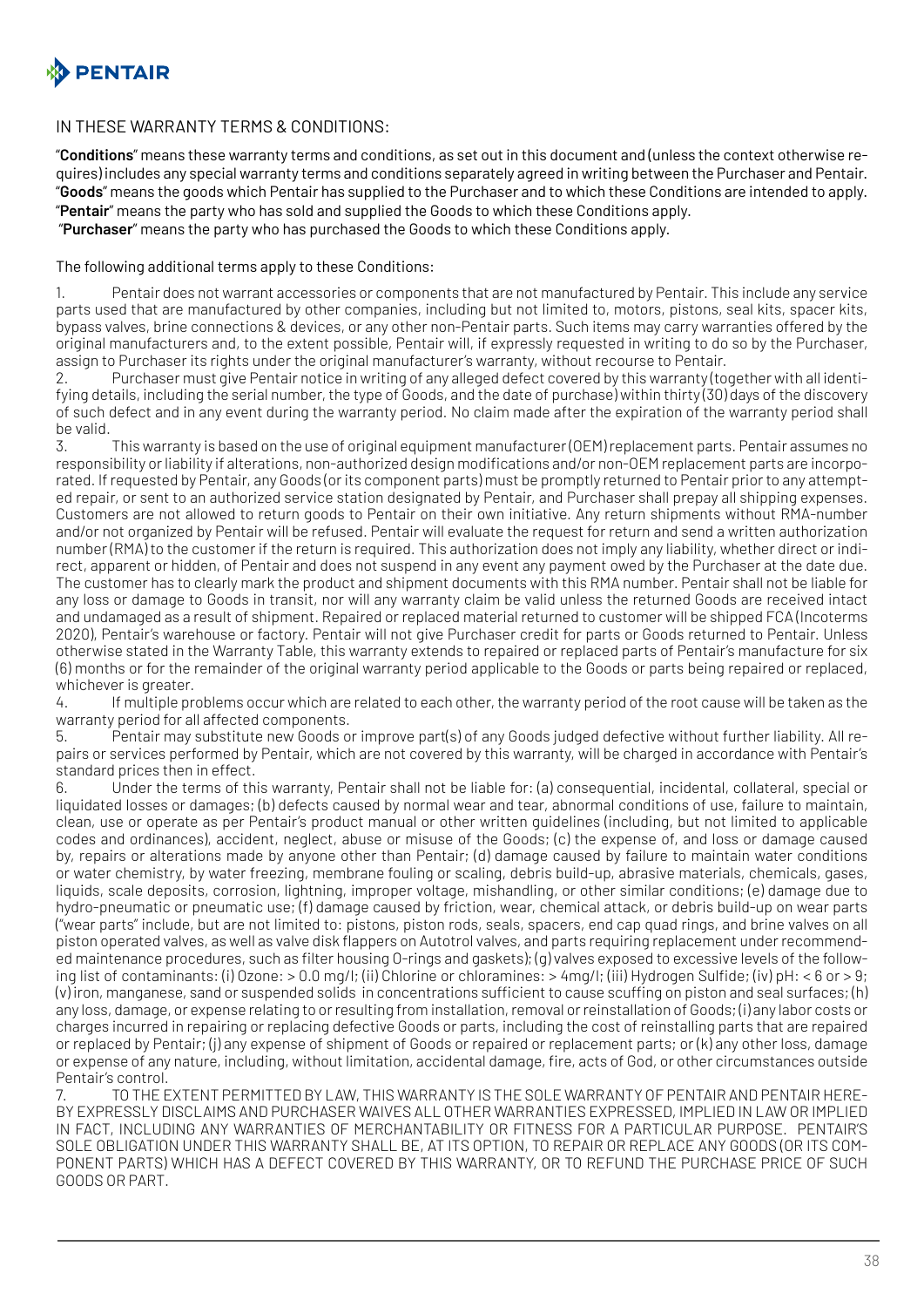<span id="page-38-0"></span>

## **TERMES & CONDITIONS DE GARANTIE - FR**

**Pentair garantit que les Marchandises (et tous leurs composants) ne présentent aucun défaut de fabrication ou de matière dans le cadre d'une utilisation et d'un service normaux pendant la période définie dans le Tableau des garanties ci-dessous. Si les Marchandises n'apparaissent pas dans le Tableau des garanties, la période de garantie par défaut est d'un (1) an. Toutes les périodes de garantie commencent à la date de la facture, sauf pour les Marchandises marquées dans le Tableau des garanties comme étant éligibles à la « garantie étendue ». Pour tout produit couvert par une « garantie étendue » à laquelle s'applique une carte de garantie, la période de garantie commence à la date d'installation par un installateur agréé indiquée sur la carte de garantie. Pour tout produit couvert par une « garantie étendue » à laquelle s'applique une procédure Scan & Service, la période de garantie commence à la date d'activation dans l'application**.

| <b>Marchandises</b>                                                                     | Période de garantie (hors pièces d'usure)                                                                                             | Éligibilité à la garantie étendue |                                                             |
|-----------------------------------------------------------------------------------------|---------------------------------------------------------------------------------------------------------------------------------------|-----------------------------------|-------------------------------------------------------------|
|                                                                                         |                                                                                                                                       | <b>Scan &amp; Service</b>         | Carte de garantie                                           |
| <b>VALVES</b>                                                                           |                                                                                                                                       |                                   |                                                             |
| Valves Autotrol, hors Magnum et 368 (Peanut)                                            | 5 ans                                                                                                                                 | 0ui                               |                                                             |
| Valves Autotrol ; Magnum et 368 (Peanut)                                                | 3 ans                                                                                                                                 | 0ui                               |                                                             |
| <b>Valves Fleck</b>                                                                     | 5 ans                                                                                                                                 | 0ui                               |                                                             |
| <b>Valves SIATA</b>                                                                     | 5 ans                                                                                                                                 |                                   |                                                             |
| Les panneaux et adaptateurs de toutes les marques de valve                              | 2 ans                                                                                                                                 |                                   |                                                             |
| Produits et pièces de rechange                                                          | Le reste de la période de garantie initiale<br>ou 30 jours à compter de la date de rem-<br>placement, selon la période la plus longue |                                   |                                                             |
| Accessoires de valve                                                                    | 2 ans                                                                                                                                 |                                   |                                                             |
| <b>RÉSERVOIRS</b>                                                                       |                                                                                                                                       |                                   |                                                             |
| Réservoirs structurels en Polyglass                                                     | 10 ans                                                                                                                                | 0ui                               |                                                             |
| Réservoirs structurels en composite                                                     | 5 ans                                                                                                                                 | 0ui                               |                                                             |
| Réservoirs structurels en plastique renforcé de fibres                                  | 5 ans                                                                                                                                 |                                   |                                                             |
| Cellule d'air WellMate Butyl                                                            | 5 ans                                                                                                                                 |                                   |                                                             |
| Cellule d'air WellMate PEU                                                              | 5 ans                                                                                                                                 | 0ui                               |                                                             |
| Réservoir sur mesure/commande spéciale                                                  | 2 ans                                                                                                                                 |                                   |                                                             |
| Pièces et accessoires des réservoirs                                                    | 1 an                                                                                                                                  |                                   |                                                             |
| Produits et pièces de rechange                                                          | Le reste de la période de garantie initiale<br>ou 30 jours à compter de la date de rem-<br>placement, selon la période la plus longue | Oui                               |                                                             |
| <b>SYSTÈMES</b>                                                                         |                                                                                                                                       |                                   |                                                             |
| Adoucisseurs POE                                                                        | 2 ans                                                                                                                                 |                                   | IQ Soft/Foleo/Riva: 5 ans<br>Evolio/Softena/Slimline: 3 ans |
| Filtres et cartouches Everpure                                                          | 1 an                                                                                                                                  |                                   |                                                             |
| Systèmes de filtration Pentair (PRF RO, Modular Pro Series,<br>Lineguard et Freshpoint) | 1 an                                                                                                                                  |                                   |                                                             |
| <b>ACCESSOIRES</b>                                                                      |                                                                                                                                       |                                   |                                                             |
| Résines d'échange ionique et éléments filtrants                                         | 1an                                                                                                                                   |                                   |                                                             |
| Placards, réservoirs à saumure, revêtements de récipients                               | 2 ans ou plus, selon le type                                                                                                          |                                   |                                                             |
| Accessoires de placard                                                                  | 2 ans                                                                                                                                 |                                   |                                                             |
| SterilSoft                                                                              | 2 ans                                                                                                                                 |                                   |                                                             |
| Tête manuelle                                                                           | 2 ans                                                                                                                                 |                                   |                                                             |
| Accessoires de valve                                                                    | 2 ans                                                                                                                                 |                                   |                                                             |
| Produits et pièces de rechange                                                          | Le reste de la période de garantie initiale<br>ou 30 jours à compter de la date de rem-<br>placement, selon la période la plus longue |                                   |                                                             |
| SYSTÈMES ET ACCESSOIRES DE SERVICES ALIMENTAIRES COMMERCIAUX                            |                                                                                                                                       |                                   |                                                             |
| Systèmes, cartouches, pièces et accessoires des systèmes<br>Everpure et Everpure-Claris | 1an                                                                                                                                   |                                   |                                                             |
| Systèmes, pièces et accessoires des systèmes Everpure RO                                | 1 an                                                                                                                                  |                                   |                                                             |
| Pompes à membrane entraînée par moteur électrique Shur-<br>flo et Water Boost           | 1 an                                                                                                                                  |                                   |                                                             |
| Pompes à double membrane à gaz Shurflo                                                  | 5 ans                                                                                                                                 |                                   |                                                             |
| Pièces et accessoires Shurflo                                                           | 1 an                                                                                                                                  |                                   |                                                             |
| <b>FILTRATION</b>                                                                       |                                                                                                                                       |                                   |                                                             |
| Membranes Pentair                                                                       | 1 an                                                                                                                                  |                                   |                                                             |
| Cartouches Pentair                                                                      | 1an                                                                                                                                   |                                   |                                                             |
| Boîtiers Pentair - opaque                                                               | 5 ans                                                                                                                                 |                                   |                                                             |
| Boîtiers Pentair - transparent                                                          | 2 ans                                                                                                                                 |                                   |                                                             |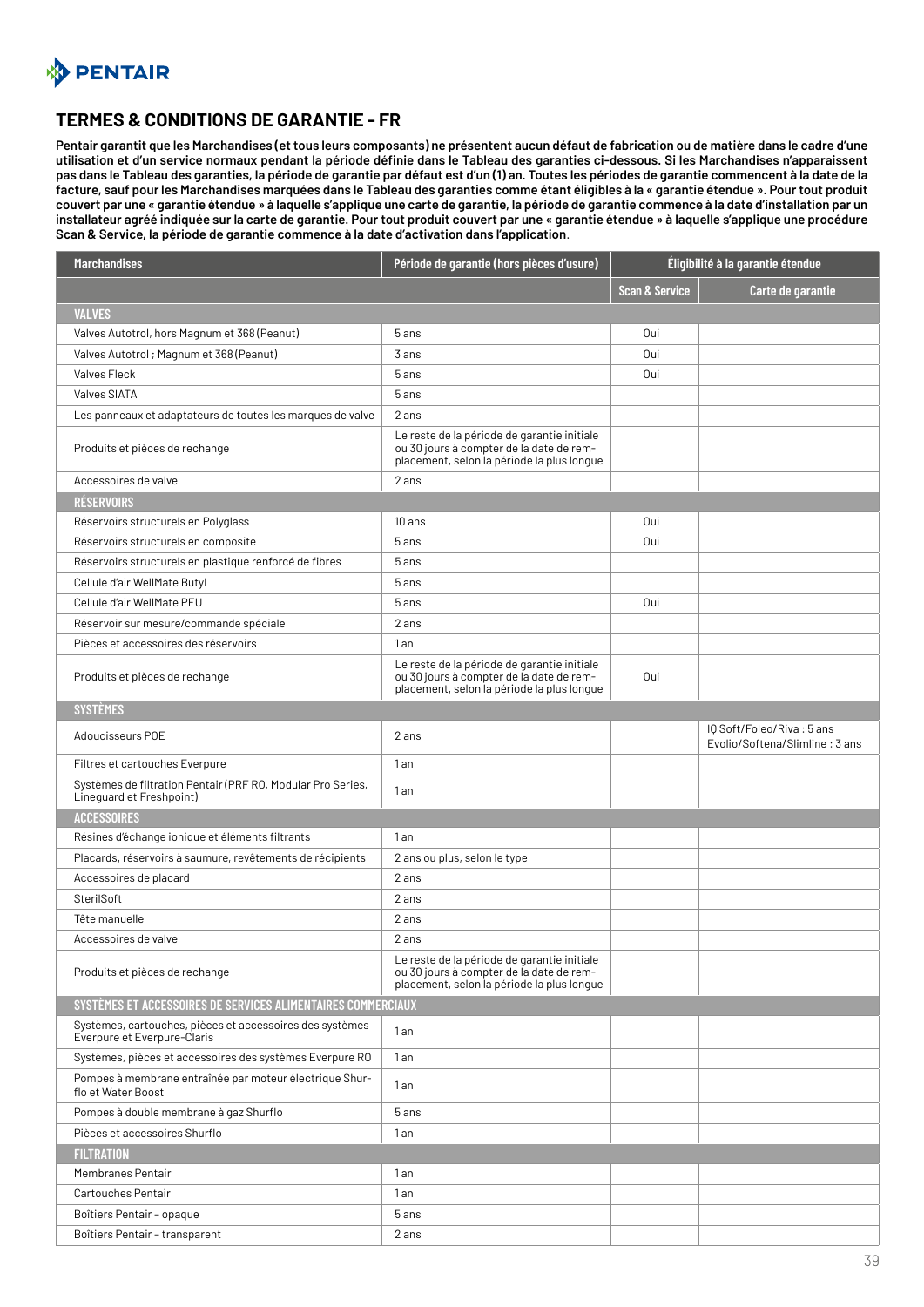

#### DANS LE CADRE DES PRÉSENTES CONDITIONS GÉNÉRALES DE GARANTIE:

L'on entend par « **Conditions** » les présentes conditions générales de garantie telles qu'elles sont définies dans le présent document et (sauf dans les cas où le contexte en exige autrement) comprennent toutes conditions générales de garantie spéciales convenues par écrit entre l'Acheteur et Pentair.

Le terme « **Marchandises** » désigne tous les biens que Pentair fournit à l'Acheteur et auxquels les présentes Conditions s'appliquent.

« **Pentair** » désigne la partie qui vend et fournit les Marchandises auxquelles les présentes Conditions s'appliquent.

L'« **Acheteur** » désigne la partie qui achète les Marchandises auxquelles les présentes Conditions s'appliquent.

#### Les dispositions supplémentaires suivantes s'appliquent aux présentes Conditions:

1. Pentair ne garantit aucun accessoire ou composant n'ayant pas été fabriqué par Pentair. Ceci comprend toute pièce d'usure utilisée fabriquée par une autre entreprise, y compris mais sans s'y limiter, les moteurs, pistons, kits de joints, kits d'espaceurs, valves de dérivation, raccords et appareils de saumure ou toute autre pièce non fabriquée par Pentair. De tels articles peuvent être garantis par le fabricant original et, dans la mesure du possible, Pentair cédera, sur demande expresse par écrit de l'Acheteur, à l'Acheteur ses droits conférés par la garantie du fabricant original, sans besoin de recours auprès de Pentair.<br>2.

L'Acheteur doit notifier par écrit à Pentair tout potentiel défaut couvert par la présente garantie (ainsi que tous les détails permettant d'identifier le produit, notamment le numéro de série, le type de Marchandises et la date d'achat) dans un délai de trente (30) jours à compter de la découverte de tel défaut et, dans tous les cas, au cours de la période de garantie. Toute réclamation déposée après l'expiration de la période de garantie sera jugée nulle.

3. La présente garantie est fondée sur l'utilisation de pièces de rechange issues du fabricant d'équipement d'origine. Pentair ne pourra être tenu responsable en cas d'altération, de modification de conception non autorisée et/ou d'utilisation de pièces de rechange issues d'un autre fabricant que celui d'origine. Pentair pourra demander à ce que toute Marchandise (ou ses composants) lui soit retournée dans les meilleurs délais avant toute tentative de réparation, ou qu'elle soit envoyée à un service de dépannage agréé désigné par Pentair, et l'Acheteur devra s'affranchir de tous les frais d'expédition. Les clients ne peuvent décider eux-mêmes de retourner des marchandises à Pentair. Tout retour dépourvu de numéro RMA et/ou non organisé par Pentair sera refusé. Pentair évaluera la demande de retour et enverra un numéro d'autorisation écrit (RMA) au client si un retour est nécessaire. Cette autorisation n'implique aucune responsabilité directe ou indirecte, manifeste ou dissimulée de Pentair et ne suspend en aucun cas tout paiement dû par l'Acheteur à la date fixée. Le client doit clairement indiquer le numéro RMA sur le produit et les documents d'expédition. Pentair ne pourra être tenu responsable de toute perte ou tout dommage subi par les Marchandises pendant le transport, et aucune disposition de garantie ne pourra être invoquée à moins que les Marchandises retournées soient reçues intacts et sans dommages à l'issue de l'expédition. Les matériaux réparés ou remplacés renvoyés au client seront expédiés FCA (Incoterms 2020) depuis l'entrepôt ou l'usine de Pentair. Pentair n'accordera aucun crédit à l'Acheteur pour les pièces ou Marchandises retournées à Pentair. Sauf mention contraire dans le Tableau des garanties, la présente garantie couvre les pièces réparées ou remplacées fabriquées par Pentair pendant une période de six (6) mois ou pour le reste de la période de garantie applicable aux Marchandises ou aux pièces réparées ou remplacées, selon la période la plus élevée.

4. Si plusieurs problèmes surviennent et sont liés entre eux, la période de garantie de la cause première sera jugée comme la période de garantie appliquée à tous les composants affectés.

5. Pentair pourra fournir de nouvelles Marchandises ou améliorer une ou plusieurs pièces de toute Marchandise jugée défectueuse sans responsabilité supplémentaire. Toute réparation et tout service fourni par Pentair, qui ne sont d'ailleurs pas couverts par la présente garantie, seront facturés conformément aux tarifs standards de Pentair en vigueur au moment de la prestation.

6. En vertu des dispositions de la présente garantie, Pentair ne pourra être tenu responsable de : (a) toute perte ou tout dommage indirect, accessoire, collatéral, spécial ou forfaitaire ; (b) tout défaut causé par l'usure normale, par des conditions d'utilisation anormales, par le manquement à la maintenance, au nettoyage et à l'utilisation ou la mise en œuvre conforme au manuel du produit ou à d'autres directives écrites de Pentair (y compris, sans toutefois s'y limiter, les codes et ordonnances applicables), par accident, par négligence, par abus ou par détournement des Marchandises ; (c) toute perte ainsi que tout dommage ou frais découlant de réparations ou de modifications réalisées par une entité autre que Pentair ; (d) tout dommage causé par le manquement à maintenir des conditions aquatiques ou de chimie de l'eau adaptées, notamment les problèmes d'eau gelée, d'encrassement des membranes, d'accumulation de débris, de matériaux abrasifs, de produits chimiques, de gaz, de liquides, de dépôt de calcaire, de corrosion, d'électrocution, de tension inadaptée, de mauvaise manipulation ou d'autres conditions similaires ; (e) tout dommage dû à une utilisation hydro-pneumatique ou pneumatique ; (f) tout dommage causé par la friction, l'usure, l'attaque chimique ou l'accumulation de débris sur les pièces d'usure (les « pièces d'usure » comprennent, sans toutefois s'y limiter, les pistons, tiges de piston, joints, espaceurs, capuchons, joints quadrilobes et de valves à saumure sur toutes les valves à piston, ainsi que les battants de disques de valve sur les valves Autotrol et les pièces exigeant un remplacement dans le cadre des procédures de maintenance recommandées telles que les joints toriques et les bagues dans les boîtiers de filtre ; (g) les valves exposées à des niveaux excessifs des contaminants suivants : (i) ozone : > 0,0 mg/L ; (ii) chlore ou chloramine : > 4 mg/L ; (iii) sulfure d'hydrogène ; (iv) pH : < 6 ou > 9 ; (v) fer, manganèse, sable ou matières en suspension à des niveaux de concentration suffisants pour causer des rayures sur la surface des pistons et des joints ; (h) toute perte ainsi que tout dommage et frais lié ou découlant de l'installation, du retrait ou de la réinstallation des Marchandises ; (i) tout coût ou frais de main-d'œuvre découlant de la réparation ou du remplacement d'une Marchandise ou d'une pièce défectueuse, y compris les frais de réinstallation des pièces réparées ou remplacées par Pentair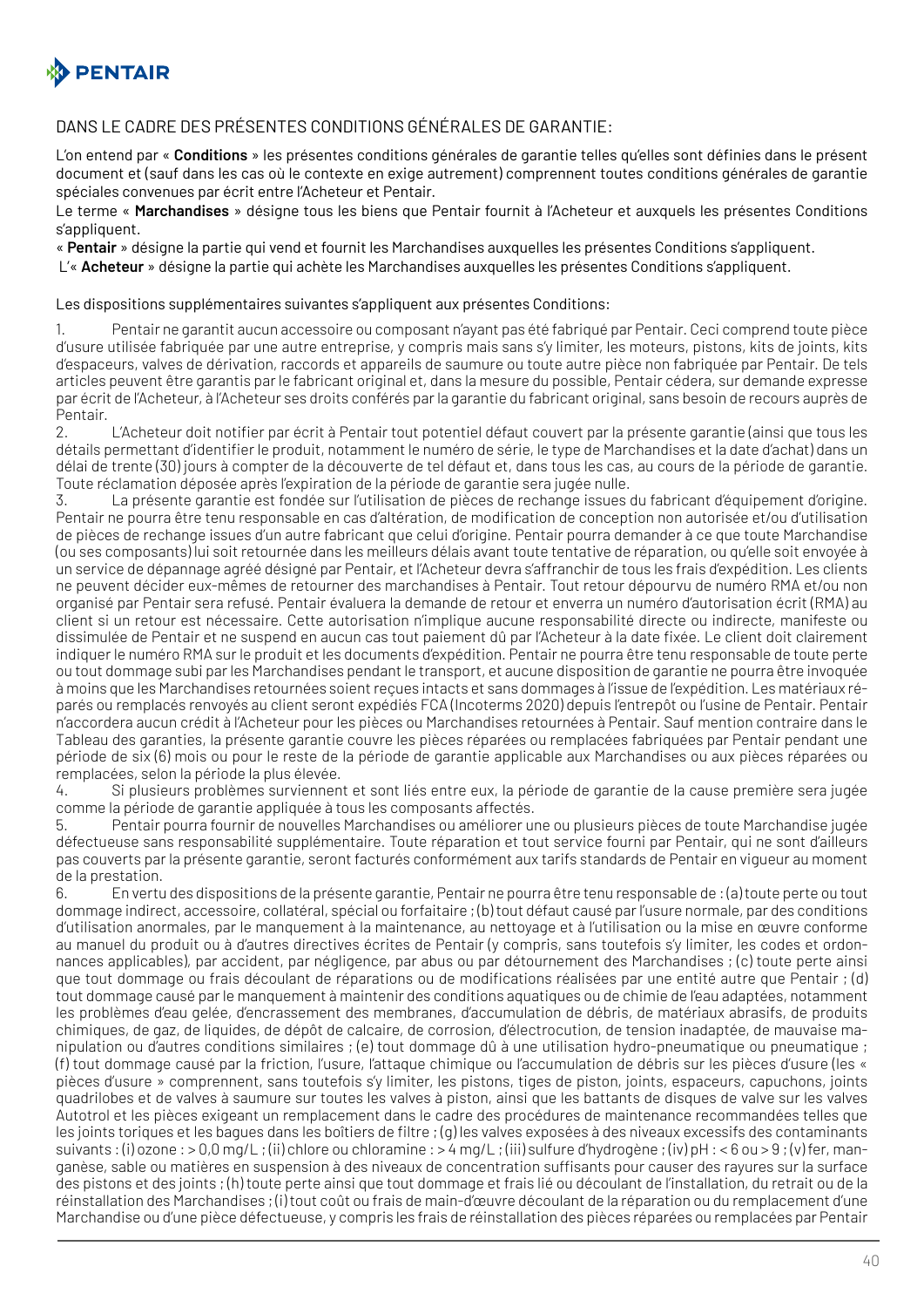

; (j) tout frais d'expédition de Marchandises ou de pièces réparées ou remplacées ; (k) toute autre perte ainsi que tout autre dommage ou frais d'une quelconque nature, y compris, sans toutefois s'y limiter, les dommages accidentels, les incendies, les événements de force majeure ou toute autre circonstance échappant au contrôle de Pentair.

7. DANS LA MESURE PERMISE PAR LA LOI, LA PRÉSENTE GARANTIE CONSTITUE L'UNIQUE GARANTIE DE PENTAIR ; PENTAIR DÉCLINE EXPRESSÉMENT ET L'ACHETEUR RENONCE À TOUTE AUTRE GARANTIE EXPRESSE OU IMPLICITE DE DROIT OU DE FAIT, Y COMPRIS TOUTE GARANTIE DE VALEUR MARCHANDE ET D'ADAPTATION À UN USAGE QUELCONQUE. L'UNIQUE OBLIGATION DE PENTAIR EN VERTU DE LA PRÉSENTE GARANTIE EST DE RÉPARER OU DE REMPLACER, À SA DISCRÉTION, TOUTE MARCHANDISE (OU SES COMPOSANTS) PRÉSENTANT UN DÉFAUT COUVERT PAR LA PRÉSENTE GA-RANTIE, OU DE REMBOURSER LE MONTANT DU PRIX D'ACHAT DE TELLE MARCHANDISE OU PIÈCE.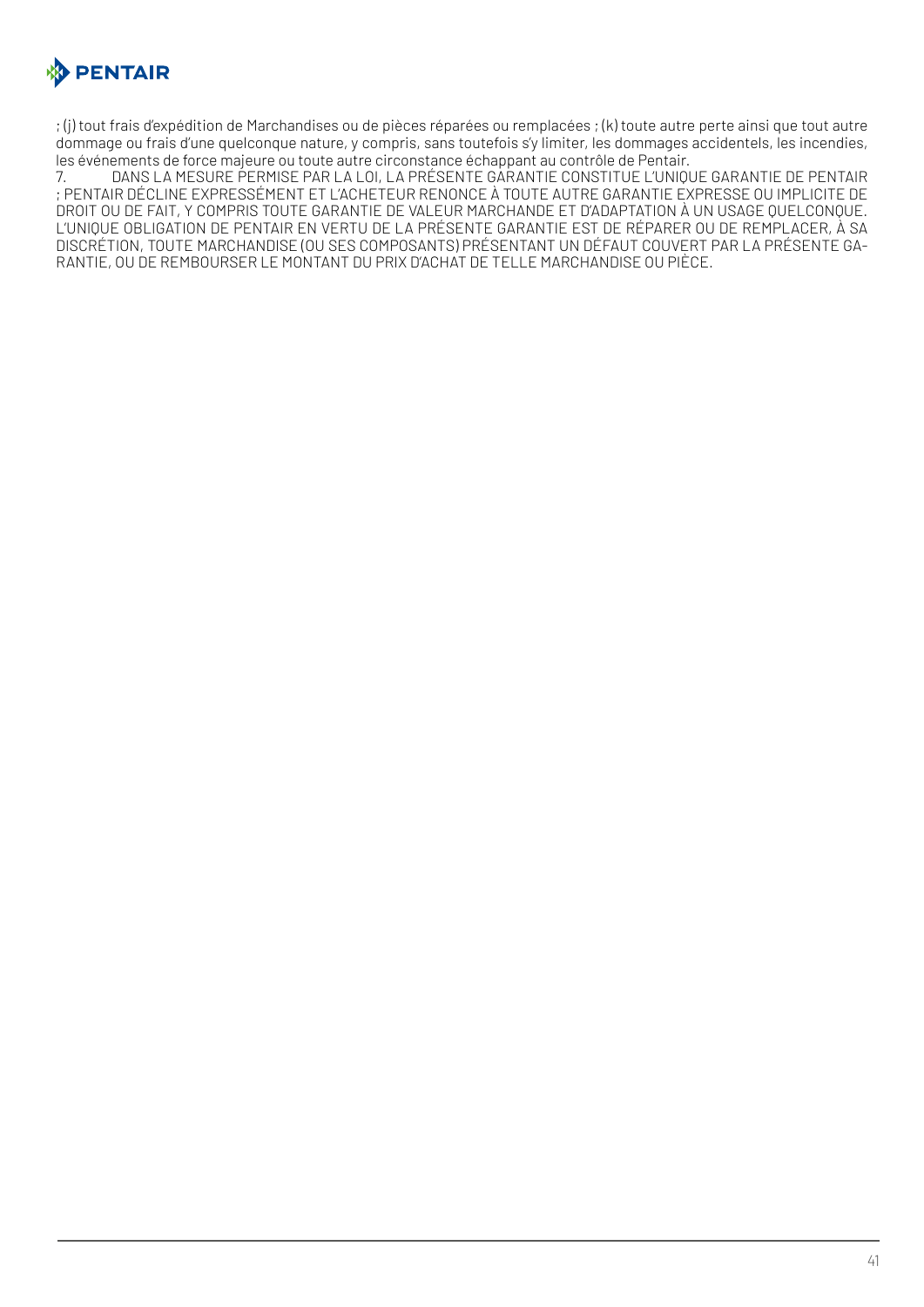<span id="page-41-0"></span>

## **TERMINI E CONDIZIONI DI GARANZIA - IT**

**Pentair garantisce la Merce (e qualsiasi componente) contro difetti di materiale e di lavorazione in condizioni di normale utilizzo e servizio per il periodo indicato nella Tabella di Garanzia riportata di seguito. Se la Merce non appare nella Tabella di Garanzia, il periodo di garanzia è un (1) anno. Tutti i periodi di garanzia decorrono dalla data della fattura, ad eccezione dei casi in cui i Prodotti siano contrassegnati sulla Tabella di Garanzia come idonei a beneficiare della "Garanzia Estesa". Per qualsiasi prodotto con "garanzia estesa" a cui si applica il processo del certificato di garanzia, il periodo di garanzia inizia dalla data di installazione registrata sul certificato di garanzia da un installatore autorizzato. Per qualsiasi prodotto con 'garanzia estesa' a cui si applica il processo Scan & Service, il periodo di garanzia inizierà dalla data di attivazione sull'app.** 

| <b>Merce</b>                                                                          | Periodo di garanzia (escluse parti di ricambio)                                                                               | Idoneità per Garanzia Estesa |                                                               |
|---------------------------------------------------------------------------------------|-------------------------------------------------------------------------------------------------------------------------------|------------------------------|---------------------------------------------------------------|
|                                                                                       |                                                                                                                               | <b>Scan &amp; Service</b>    | Certificato di garanzia                                       |
| <b>VALVOLE</b>                                                                        |                                                                                                                               |                              |                                                               |
| Valvole Autotrol, a eccezione di Magnum e 368 (Peanut)                                | 5 anni                                                                                                                        | Si                           |                                                               |
| Valvole Autotrol; Magnum e 368 (Peanut)                                               | 3 anni                                                                                                                        | Si                           |                                                               |
| Valvole Fleck                                                                         | 5 anni                                                                                                                        | Si                           |                                                               |
| Valvole SIATA                                                                         | 5 anni                                                                                                                        |                              |                                                               |
| Tutte le marche di pannelli e adattatori per valvole                                  | 2 anni                                                                                                                        |                              |                                                               |
| Ricambi di prodotti e parti                                                           | Il restante periodo di garanzia originale<br>o 30 giorni dalla data di sostituzione, a<br>seconda di quale dei due è maggiore |                              |                                                               |
| Accessori per valvole                                                                 | 2 anni                                                                                                                        |                              |                                                               |
| <b>SERBATOI</b>                                                                       |                                                                                                                               |                              |                                                               |
| Serbatoi Polyglass Structural                                                         | 10 anni                                                                                                                       | Si                           |                                                               |
| Serbatoi Composite Structural                                                         | 5 anni                                                                                                                        | Si                           |                                                               |
| Serbatoi FRP Structural                                                               | 5 anni                                                                                                                        |                              |                                                               |
| Aircell butile WellMate                                                               | 5 anni                                                                                                                        |                              |                                                               |
| Aircell PEU WellMate                                                                  | 5 anni                                                                                                                        | Si                           |                                                               |
| Serbatoi su misura/su ordine speciale                                                 | 2 anni                                                                                                                        |                              |                                                               |
| Parti e accessori dei serbatoi                                                        | 1 anno                                                                                                                        |                              |                                                               |
| Ricambi di prodotti e parti                                                           | Il restante periodo di garanzia originale<br>o 30 giorni dalla data di sostituzione, a<br>seconda di quale dei due è maggiore | Si                           |                                                               |
| <b>SISTEMI</b>                                                                        |                                                                                                                               |                              |                                                               |
| Addolcitori POE                                                                       | 2 anni                                                                                                                        |                              | IQ Soft/Foleo/Riva: 5 anni<br>Evolio/Softena/Slimline: 3 anni |
| Filtri e cartucce Everpure                                                            | 1 anno                                                                                                                        |                              |                                                               |
| Sistemi di filtrazione Pentair (PRF RO, serie Modular pro,<br>Lineguard & Freshpoint) | 1 anno                                                                                                                        |                              |                                                               |
| <b>ACCESSORI</b>                                                                      |                                                                                                                               |                              |                                                               |
| Resine a scambio ionico e mezzi filtranti                                             | 1 anno                                                                                                                        |                              |                                                               |
| Cabinati, serbatoi acqua salata, giubbotti per imbarcazioni                           | 2 anni o più, a seconda del tipo                                                                                              |                              |                                                               |
| Accessori cabinati                                                                    | 2 anni                                                                                                                        |                              |                                                               |
| SterilSoft                                                                            | 2 anni                                                                                                                        |                              |                                                               |
| Testa manuale                                                                         | 2 anni                                                                                                                        |                              |                                                               |
| Accessori per valvole                                                                 | 2 anni                                                                                                                        |                              |                                                               |
| Ricambi di prodotti e parti                                                           | Il restante periodo di garanzia originale<br>o 30 giorni dalla data di sostituzione, a<br>seconda di quale dei due è maggiore |                              |                                                               |
| SISTEMI COMMERCIALI E ACCESSORI PER IL FOODSERVICE                                    |                                                                                                                               |                              |                                                               |
| Sistemi, cartucce, parti e accessori Everpure<br>e Everpure-Claris                    | 1 anno                                                                                                                        |                              |                                                               |
| Sistemi, parti e accessori Sistemi Everpure RO                                        | 1 anno                                                                                                                        |                              |                                                               |
| Shurflo Pompe elettriche a membrana e Water Boost                                     | 1 anno                                                                                                                        |                              |                                                               |
| Shurflo Pompe a doppio diaframma a gas                                                | 5 anni                                                                                                                        |                              |                                                               |
| Shurflo Parti e Accessori                                                             | 1 anno                                                                                                                        |                              |                                                               |
| <b>FILTRAGGIO</b>                                                                     |                                                                                                                               |                              |                                                               |
| Membrane Pentair                                                                      | 1 anno                                                                                                                        |                              |                                                               |
| Cartucce Pentair                                                                      | 1 anno                                                                                                                        |                              |                                                               |
| Pentair residenziale - opaco                                                          | 5 anni                                                                                                                        |                              |                                                               |
| Pentair residenziale - chiaro                                                         | 2 anni                                                                                                                        |                              |                                                               |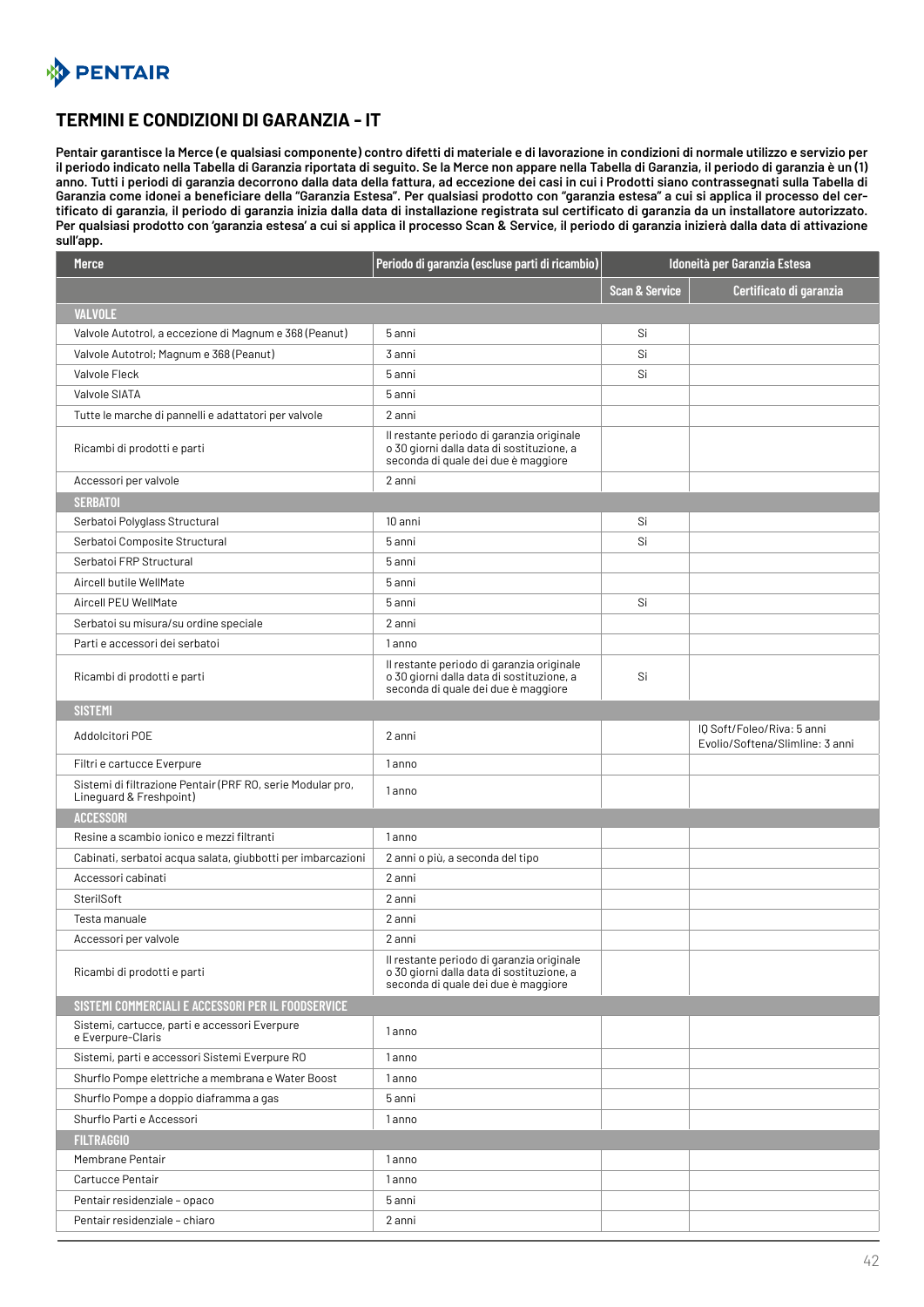

#### NEI PRESENTI TERMINI E CONDIZIONI DI GARANZIA:

Per "**Condizioni**" si intendono i presenti termini e condizioni di garanzia, come indicato nel presente documento e (a meno che il contesto non richieda diversamente) includono eventuali termini e condizioni di garanzia speciali concordati separatamente per iscritto tra l'Acquirente e Pentair.

Per "**Merce**" si intende la merce che Pentair ha fornito all'Acquirente e alla quale le presenti Condizioni sono destinate ad essere applicate.

Per "**Pentair**" si intende la parte che ha venduto e fornito la Merce a cui si applicano le presenti Condizioni.

Per "**Acquirente**" si intende la parte che ha acquistato la Merce a cui si applicano le presenti Condizioni

#### Alle presenti Condizioni si applicano i seguenti termini aggiuntivi:

1. Pentair non garantisce accessori o componenti non prodotti da Pentair. Ciò include tutte le parti di ricambio utilizzate che siano prodotte da altre società, tra cui, a titolo esemplificativo ma non esaustivo, motori, pistoni, kit di guarnizioni, kit di distanziatori, valvole bypass, connessioni e dispositivi per l'acqua salata o qualsiasi altra parte non-Pentair. Tali articoli possono essere coperti da garanzie offerte dai produttori originali e, per quanto possibile, se espressamente richiesto per iscritto dall'Acquirente, Pentair assegnerà all'Acquirente i diritti previsti dalla garanzia originale del produttore, senza ricorrere a Pentair.

2. L'Acquirente deve comunicare per iscritto a Pentair qualsiasi presunto difetto coperto da questa garanzia (insieme a tutti i dettagli identificativi, compreso il numero di serie, il tipo di Merce, e la data di acquisto) entro trenta (30) giorni dalla scoperta di tale difetto e comunque durante il periodo di garanzia. Nessun reclamo presentato dopo la scadenza del periodo di garanzia è valido.

3. La presente garanzia si basa sull'utilizzo di parti di ricambio originali del produttore (OEM). Pentair non si assume alcuna responsabilità nel caso vengano incorporate modifiche di progetto non autorizzate e/o parti di ricambio non OEM. Qualora richiesto da Pentair, qualsiasi Merce (o sue parti componenti) deve essere restituita prontamente a Pentair prima di qualsiasi tentativo di riparazione, o inviato a un centro di servizio autorizzato designato da Pentair, e l'Acquirente dovrà pagare anticipatamente tutte le spese di spedizione. Ai clienti non è consentito restituire la merce a Pentair di loro propria iniziativa. Qualsiasi spedizione di restituzione senza numero RMA e/o non organizzata da Pentair sarà rifiutata. Pentair valuterà la richiesta di restituzione e invierà al cliente un numero di autorizzazione scritta (Return Material Authorization - RMA) qualora sia richiesta la restituzione. Tale autorizzazione non implica alcuna responsabilità, diretta o indiretta, apparente o nascosta, di Pentair e non sospende in ogni caso alcun pagamento dovuto dall'Acquirente alla data di scadenza. Il cliente deve contrassegnare chiaramente il prodotto e i documenti di spedizione con questo numero RMA. Pentair non sarà responsabile di eventuali perdite o danni alla Merce in transito, né sarà valida alcuna richiesta di garanzia a meno che la Merce restituita non venga ricevuta intatta e senza danni a conseguenza della spedizione. Il materiale riparato o sostituito restituito al cliente verrà spedito FCA (Incoterms 2020), al magazzino o stabilimento di Pentair. Pentair non concederà all'acquirente alcun credito per le parti o la Merce restituita a Pentair. Se non diversamente specificato nella Tabella di Garanzia, la presente garanzia si estende alle parti riparate o sostituite di produzione di Pentair per sei (6) mesi o per il rimanente periodo di garanzia originale applicabile alla Merce o alle parti riparate o sostituite, a seconda di quale sia il maggiore tra i due.

4. Se si verificano molteplici problemi tra loro correlati, il periodo di garanzia della causa principale sarà considerato come il periodo di garanzia per tutti i componenti interessati.

5. Pentair ha la facoltà di sostituire Merce nuova o migliorare parti di Merce giudicata difettosa senza ulteriori responsabilità. Tutte le riparazioni o i servizi eseguiti da Pentair, che non siano coperti dalla presente garanzia, saranno addebitati in conformità ai prezzi standard di Pentair in vigore in quel momento.

6. In base ai termini della presente garanzia, Pentair non è responsabile di: (a) perdite o danni consequenziali, incidentali, collaterali, speciali o liquidati; (b) difetti causati da normale usura, condizioni d'uso anomale, mancata manutenzione, pulizia, uso o funzionamento secondo il manuale del prodotto Pentair o altre linee guida scritte (inclusi, a titolo esemplificativo ma non esaustivo, i codici e le ordinanze applicabili), incidenti, negligenza, abuso o uso improprio della Merce; (c) le spese e le perdite o i danni causati da riparazioni o alterazioni effettuate da chiunque non sia Pentair; d) danni causati dal mancato mantenimento delle condizioni dell'acqua o della chimica dell'acqua, dal congelamento dell'acqua, contaminazione o incrostazione della membrana, accumulo di detriti, materiali abrasivi, prodotti chimici, gas, liquidi, depositi di calcare, corrosione, fulmini, tensione impropria, manipolazione errata o simili condizioni; (e) danni dovuti all'uso idro-pneumatico o pneumatico; (f) danni causati da attrito, usura, attacco chimico o accumulo di detriti sulle parti soggette ad usura (le "parti soggette ad usura" includono, a titolo esemplificativo ma non esaustivo: pistoni, aste dei pistoni, guarnizioni, distanziali, terminali quad-ring e valvole per acqua salata su tutte le valvole azionate da pistone, così come i flapper dei dischi delle valvole Autotrol e le parti che richiedono la sostituzione secondo le procedure di manutenzione raccomandate, come gli O-ring e le guarnizioni dell'alloggiamento del filtro); (g) valvole esposte a livelli eccessivi del seguente elenco di contaminanti: (i) Ozono: > 0.0 mg/l; (ii) cloro o clorammine: > 4mg/l; (iii) solfuro di idrogeno; (iv) pH: < 6 or > 9; (v) ferro, manganese, sabbia o solidi sospesi in concentrazioni sufficienti a causare abrasioni sulle superfici dei pistoni e delle guarnizioni; (h) qualsiasi perdita, danno o spesa relativa o derivante dall'installazione, rimozione o reinstallazione della Merce; (i) qualsiasi costo di manodopera o spese sostenute per la riparazione o la sostituzione di Merce o parti difettose, compreso il costo di reinstallazione delle parti riparate o sostituite da Pentair; (j) qualsiasi spesa di spedizione della Merce o di parti riparate o sostituite; o (k) qualsiasi altra perdita, danno o spesa di qualsiasi natura, inclusi, senza limitazione, danni accidentali, incendi, cause di forza maggiore o altre circostanze al di fuori del controllo di Pentair.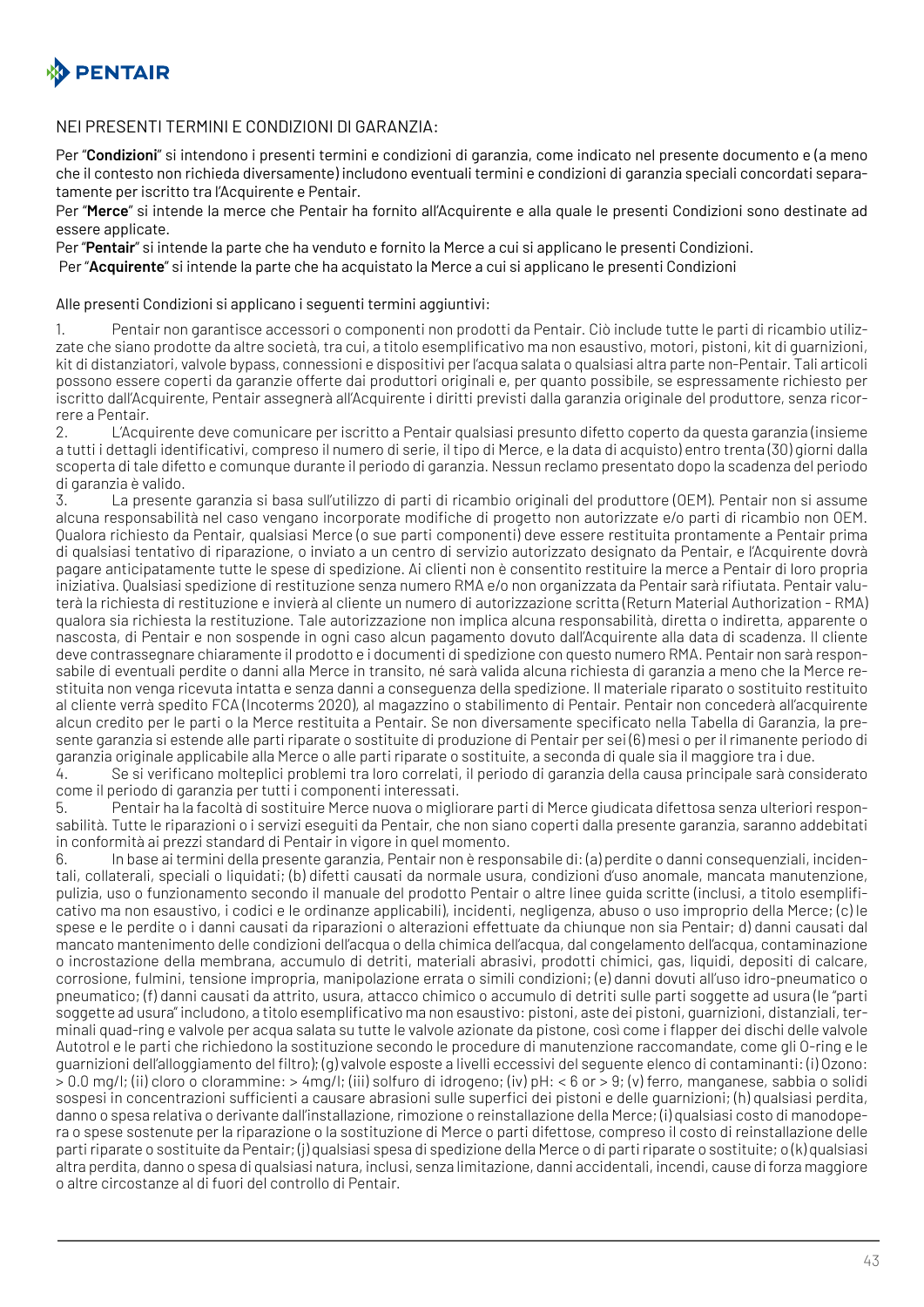

7. NELLA MISURA CONSENTITA DALLA LEGGE, LA PRESENTE GARANZIA È L'UNICA GARANZIA DI PENTAIR E CON LA PRESENTE PENTAIR DECLINA ESPRESSAMENTE E L'ACQUIRENTE RINUNCIA A TUTTE LE ALTRE GARANZIE ESPRES-SE, IMPLICITE NELLA LEGGE O IMPLICITE NEI FATTI, INCLUSE EVENTUALI GARANZIE DI COMMERCIABILITÀ O IDONEITÀ A SCOPO PARTICOLARE. L'UNICO OBBLIGO DI PENTAIR AI SENSI DELLA PRESENTE GARANZIA È, A SUA DISCREZIONE, LA RIPARAZIONE O LA SOSTITUZIONE DI QUALSIASI MERCE (O DI UN SUO COMPONENTE) CHE PRESENTI UN DIFETTO COPER-TO DA QUESTA GARANZIA, O PER RIMBORSARE IL PREZZO DI ACQUISTO DI TALE MERCE O PARTE DI ESSA.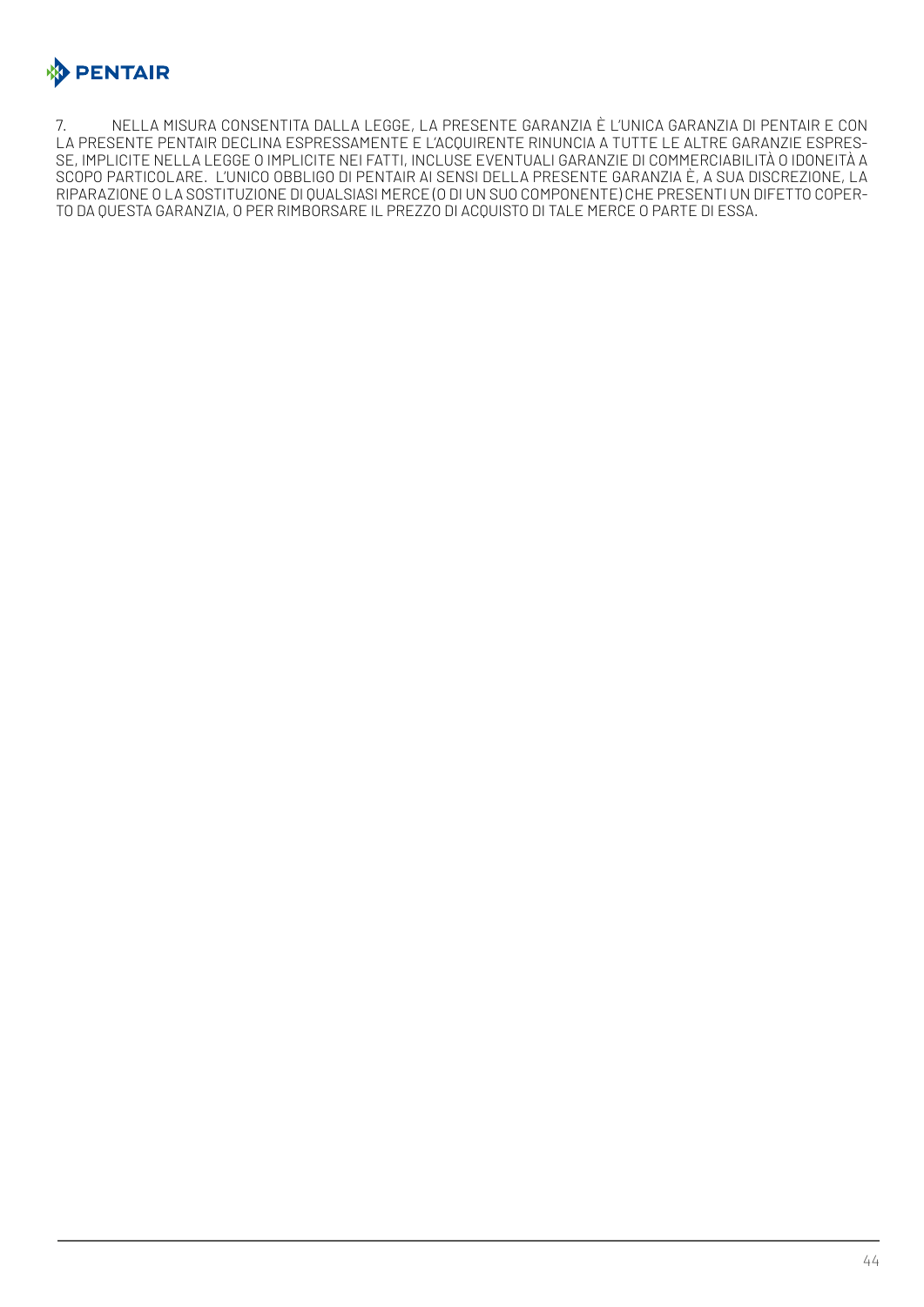<span id="page-44-0"></span>

#### **GEWÄHRLEISTUNGSBEDINGUNGEN - DE**

**Pentair gibt eine Gewährleistung für die Waren (und alle Komponenten) als frei von Material- und Verarbeitungsfehlern bei normaler Nutzung und Wartung für den in der nachstehenden Gewährleistungstabelle angegebenen Zeitraum. Für Waren, die nicht in der Gewährleistungstabelle aufgeführt sind, beträgt die Gewährleistungsfrist ein (1) Jahr. Alle Gewährleistungsfristen beginnen mit dem Rechnungsdatum, es sei denn, die**  Waren sind in der Gewährleistungstabelle als für die "erweiterte Gewährleistung" qualifiziert gekennzeichnet. Für alle Produkte mit "erweiter**ter Gewährleistung", für die ein Garantiescheinverfahren gilt, beginnt die Gewährleistungsfrist ab dem von einem autorisierten Installateur auf dem Garantieschein vermerkten Installationsdatum. Für alle Produkte mit "erweiterter Gewährleistung", auf die das "Scan & Service"-Verfahren angewandt wird, beginnt die Gewährleistungsfrist ab dem Aktivierungsdatum der App.**

| Waren                                                                             | Gewährleistungsfrist (ausgenommen Serviceteile)                                                                        |                           | Anspruch auf erweiterte Gewährleistung                          |
|-----------------------------------------------------------------------------------|------------------------------------------------------------------------------------------------------------------------|---------------------------|-----------------------------------------------------------------|
|                                                                                   |                                                                                                                        | <b>Scan &amp; Service</b> | Garantieschein                                                  |
| <b>VENTILE</b>                                                                    |                                                                                                                        |                           |                                                                 |
| Autotrolventile ohne Magnum und 368 (Peanut)                                      | 5 Jahre                                                                                                                | J                         |                                                                 |
| Autotrol-Ventile; Magnum und 368 (Peanut)                                         | 3 Jahre                                                                                                                | J                         |                                                                 |
| Fleck-Ventile                                                                     | 5 Jahre                                                                                                                | J                         |                                                                 |
| SIATA-Ventile                                                                     | 5 Jahre                                                                                                                |                           |                                                                 |
| Platten und Adapter aller Ventilmarken                                            | 2 Jahre                                                                                                                |                           |                                                                 |
| Ersatzprodukte und -teile                                                         | Die Restlaufzeit der ursprünglichen Gewähr-<br>leistungsfrist, jedoch längstens 30 Tage ab<br>dem Datum des Austauschs |                           |                                                                 |
| Ventil-Zubehör                                                                    | 2 Jahre                                                                                                                |                           |                                                                 |
| <b>TANKS</b>                                                                      |                                                                                                                        |                           |                                                                 |
| Strukturelle Behälter aus Polyglas                                                | 10 Jahre                                                                                                               | J                         |                                                                 |
| Strukturelle Behälter aus Verbundwerkstoff                                        | 5 Jahre                                                                                                                | J                         |                                                                 |
| Strukturelle FRP-Tanks                                                            | 5 Jahre                                                                                                                |                           |                                                                 |
| WellMate Butyl Aircell                                                            | 5 Jahre                                                                                                                |                           |                                                                 |
| <b>WellMate PEU Aircell</b>                                                       | 5 Jahre                                                                                                                | J                         |                                                                 |
| Tanks auf Kunden-/Sonderbestellung                                                | 2 Jahre                                                                                                                |                           |                                                                 |
| Tankteile und -zubehör                                                            | 1 Jahr                                                                                                                 |                           |                                                                 |
| Ersatzprodukte und -teile                                                         | Die Restlaufzeit der ursprünglichen Gewähr-<br>leistungsfrist, jedoch längstens 30 Tage ab<br>dem Datum des Austauschs | J                         |                                                                 |
| <b>SYSTEME</b>                                                                    |                                                                                                                        |                           |                                                                 |
| POE-Weichmacher                                                                   | 2 Jahre                                                                                                                |                           | IQ Soft/Foleo/Riva: 5 Jahre<br>Evolio/Softena/Slimline: 3 Jahre |
| Everpure-Filter und -Kartuschen                                                   | 1 Jahr                                                                                                                 |                           |                                                                 |
| Pentair-Filtrationssysteme (PRF RO, Modular pro-Serie,<br>Lineguard & Freshpoint) | 1 Jahr                                                                                                                 |                           |                                                                 |
| <b>ACCESSORIES</b>                                                                |                                                                                                                        |                           |                                                                 |
| Ionenaustauschharze und Filtermedien                                              | 1 Jahr                                                                                                                 |                           |                                                                 |
| Schränke, Solebehälter, Mäntel für Behälter                                       | 2 Jahre oder mehr, je nach Typ                                                                                         |                           |                                                                 |
| Schrank-Zubehör                                                                   | 2 Jahre                                                                                                                |                           |                                                                 |
| SterilSoft                                                                        | 2 Jahre                                                                                                                |                           |                                                                 |
| Manueller Kopf                                                                    | 2 Jahre                                                                                                                |                           |                                                                 |
| Ventil-Zubehör                                                                    | 2 Jahre                                                                                                                |                           |                                                                 |
| Ersatzprodukte und -teile                                                         | Die Restlaufzeit der ursprünglichen Gewähr-<br>leistungsfrist, jedoch längstens 30 Tage ab<br>dem Datum des Austauschs |                           |                                                                 |
| KOMMERZIELLE SYSTEME UND ZUBEHÖR FÜR DIE GASTRONOMIE                              |                                                                                                                        |                           |                                                                 |
| Everpure- und Everpure-Claris-Systeme, -Kartuschen<br>sowie - Teile und - Zubehör | 1 Jahr                                                                                                                 |                           |                                                                 |
| Everpure RO-Systeme, -Teile und -Zubehör                                          | 1 Jahr                                                                                                                 |                           |                                                                 |
| Elektrische Shurflo-Membranpumpen & -<br>Wasserdruckerhöhung                      | 1 Jahr                                                                                                                 |                           |                                                                 |
| Gasbetriebene Shurflo-Doppelmembranpumpen                                         | 5 Jahre                                                                                                                |                           |                                                                 |
| Shurflo-Teile und -Zubehör                                                        | 1 Jahr                                                                                                                 |                           |                                                                 |
| <b>FILTRATION</b>                                                                 |                                                                                                                        |                           |                                                                 |
| Pentair-Membranen                                                                 | 1 Jahr                                                                                                                 |                           |                                                                 |
| Pentair-Kartuschen                                                                | 1 Jahr                                                                                                                 |                           |                                                                 |
| Pentair-Gehäuse - opak                                                            | 5 Jahre                                                                                                                |                           |                                                                 |
| Pentair-Gehäuse - klar                                                            | 2 Jahre                                                                                                                |                           |                                                                 |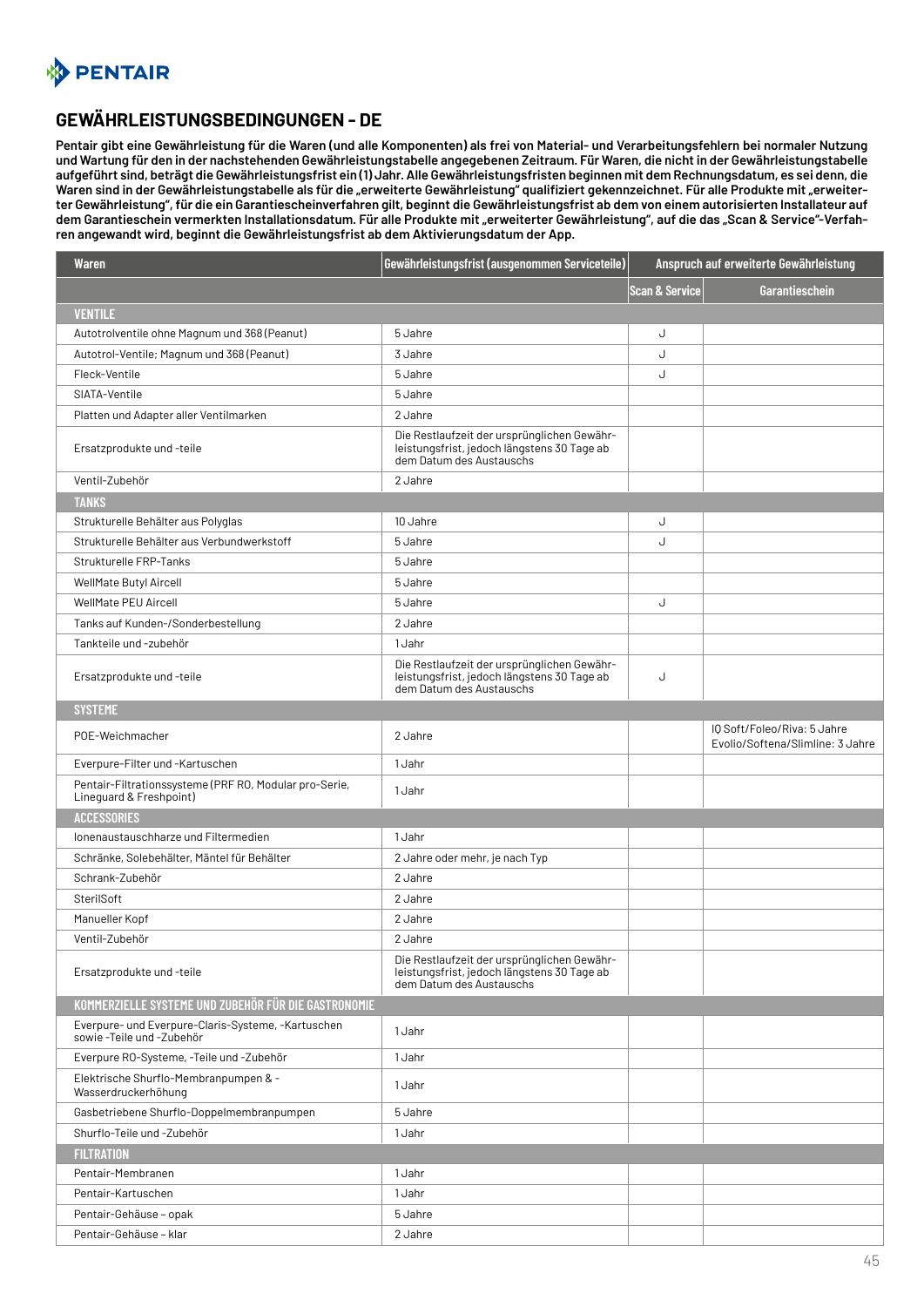

#### IN DIESEN GEWÄHRLEISTUNGSBEDINGUNGEN UND -BESTIMMUNGEN:

bedeutet "**Bedingungen**" diese Gewährleistungsbedingungen, wie sie in diesem Dokument dargelegt sind, und umfasst (sofern der Zusammenhang nicht etwas anderes erfordert) alle besonderen Gewährleistungsbedingungen, wie sie zwischen dem Besteller und Pentair gesondert schriftlich vereinbart wurden.

bedeutet "Waren" die Waren, die Pentair an den Besteller geliefert hat und auf die diese Bedingungen Anwendung finden sollen.

bezeichnet "**Pentair**" die Partei, die die Waren, für die diese Bedingungen gelten, verkauft und geliefert hat. bezeichnet "**Besteller**" die Partei, die die Waren gekauft hat, für die diese Bedingungen gelten.

#### Die folgenden zusätzlichen Bedingungen gelten für diese Bedingungen:

1. Pentair übernimmt keine Garantie für Zubehör oder Komponenten, die nicht von Pentair hergestellt wurden. Dazu gehören alle verwendeten Wartungsteile, die von anderen Unternehmen hergestellt werden, einschließlich, aber nicht beschränkt auf Motoren, Kolben, Dichtungssätze, Abstandshalter-Sätze, Bypass-Ventile, Sole-Anschlüsse und -Vorrichtungen und andere Teile, die nicht von Pentair stammen. Für solche Artikel können die von den Originalherstellern angebotenen Gewährleistungen gelten, und Pentair wird, soweit möglich, auf ausdrücklichen schriftlichen Wunsch des Bestellers seine Rechte aus der Gewährleistung des Originalherstellers ohne Rückgriff auf Pentair an den Besteller abtreten.

2. Der Besteller muss Pentair innerhalb von dreißig (30) Tagen nach der Feststellung eines solchen Mangels und in jedem Fall während der Gewährleistungsfrist schriftlich über jeden angeblichen Mangel, der unter diese Gewährleistung fällt, informieren (unter Beifügung aller identifizierenden Einzelheiten, einschließlich der Seriennummer, der Art der Waren und des Kaufdatums). Nach Ablauf der Gewährleistungsfrist verfallen alle Ansprüche.

3. Diese Gewährleistung basiert auf der Verwendung von OEM-(Originalgerätehersteller-)Ersatzteilen. Pentair übernimmt keine Verantwortung oder Haftung, wenn Änderungen, nicht autorisierte Konstruktionsänderungen und/oder Nicht-OEM-Ersatzteile eingebaut werden. Auf Verlangen von Pentair müssen alle Waren (oder ihre Bestandteile) vor jeglichem Reparaturversuch unverzüglich an Pentair zurückgesandt oder an eine von Pentair benannte autorisierte Servicestation geschickt werden, wobei der Besteller alle Versandkosten im Voraus zu bezahlen hat. Es ist Kunden nicht gestattet, Waren auf eigene Initiative an Pentair zurückzugeben. Rücksendungen ohne RMA-Nummer und/oder die nicht von Pentair organisiert wurden, werden nicht akzeptiert. Pentair wird den Antrag auf Rückgabe prüfen und dem Kunden eine schriftliche Autorisierungsnummer (RMA) übermitteln, falls eine Rückgabe erforderlich ist. Diese Autorisierung impliziert keine direkte oder indirekte, augenscheinliche oder versteckte Haftung von Pentair und setzt in keinem Fall eine vom Besteller geschuldete Zahlung zum Fälligkeitsdatum aus. Der Kunde muss die Produkt- und Versanddokumente deutlich mit dieser RMA-Nummer kennzeichnen. Pentair haftet nicht für Verlust oder Beschädigung von Waren auf dem Transportweg, noch ist ein Gewährleistungsanspruch gültig, wenn die zurückgesandten Waren nicht intakt und unbeschädigt als Folge des Versands empfangen werden. Repariertes oder ersetztes Material, das an den Kunden zurückgegeben wird, wird FCA (Incoterms 2020) Lager oder Werk von Pentair versandt. Pentair erteilt dem Besteller keine Gutschrift für Teile oder Waren, die an Pentair zurückgeschickt werden. Sofern in der Gewährleistungstabelle nicht anders angegeben, erstreckt sich diese Gewährleistung auf reparierte oder ausgetauschte Teile aus Pentair-Herstellung für sechs (6) Monate oder für den Rest der ursprünglichen Gewährleistungsfrist, die für die zu reparierenden oder zu ersetzenden Waren oder Teile gilt, je nach dem, welcher Zeitraum länger ist.

4. Wenn mehrere Probleme auftreten, die in einem Zusammenhang stehen, wird die Gewährleistungsfrist der Grundursache als Gewährleistungsfrist für alle betroffenen Komponenten herangezogen.

5. Pentair kann ohne weitere Haftung Waren durch neue ersetzen oder Teile von Waren verbessern, die als fehlerhaft beurteilt wurden. Von Pentair durchgeführte Reparaturen oder Dienstleistungen, die nicht durch diese Gewährleistung abgedeckt sind, werden gemäß den jeweils geltenden Standardpreisen von Pentair in Rechnung gestellt.

6. Im Rahmen der Bedingungen dieser Gewährleistung haftet Pentair nicht für: (a) Folgeschäden, beiläufig entstandene oder bezifferte Verluste oder Schäden; (b) Mängel, die durch normalen Verschleiß, anormale Nutzungsbedingungen, Versäumnisse bei Wartung, Reinigung, Gebrauch oder Betrieb gemäß dem Produkthandbuch von Pentair oder anderen schriftlichen Richtlinien (einschließlich, aber nicht beschränkt auf anwendbare Codes und Verordnungen), Unfall, Vernachlässigung, Missbrauch oder unsachgemäße Verwendung der Waren verursacht werden; (c) Kosten für Reparaturen oder Änderungen, die von anderen Personen als Pentair durchgeführt wurden, sowie Verluste oder Schäden, die durch diese verursacht wurden; (d) Schäden, die durch Versäumnisse bei der Aufrechterhaltung des Wasserzustands oder der Wasserchemie, durch Gefrieren des Wassers, Verschmutzung oder Verkalkung der Membranen, Ablagerungen, abrasive Materialien, Chemikalien, Gase, Flüssigkeiten, Kesselsteinablagerungen, Korrosion, Blitzschlag, unsachgemäße Spannung, falsche Handhabung oder ähnliche Bedingungen verursacht wurden; (e) Schäden, die durch hydropneumatische oder pneumatische Verwendung verursacht wurden; (f) Schäden, die durch Reibung, Verschleiß, chemischen Angriff oder Ablagerungen an Verschleißteilen verursacht wurden ("Verschleißteile" umfassen unter anderem: Kolben, Kolbenstangen, Dichtungen, Abstandshalter, Endkappen-Vierkantringe und Soleventile an allen kolbengesteuerten Ventilen sowie Ventilteller-Prallplatten an Autotrol-Ventilen und Teile, die im Rahmen der empfohlenen Wartungsverfahren ersetzt werden müssen, wie z. B. O-Ringe und Dichtungen des Filtergehäuses); (g) Ventile, die übermäßigen Mengen der in der folgenden Liste genannten Verunreinigungen ausgesetzt sind: (i) Ozon: >0,0 mg/l; (ii) Chlor oder Chloramine: >4 mg/l; (iii) Schwefelwasserstoff; (iv) pH-Wert: <6 oder >9; (v) Eisen, Mangan, Sand oder suspendierte Feststoffe in Konzentrationen, die ausreichen, um Fressen an Kolben- und Dichtungsoberflächen zu verursachen; (h) Verluste, Schäden oder Kosten im Zusammenhang mit dem Einbau, Ausbau oder Wiedereinbau von Waren oder daraus resultierend; (i) Arbeitskosten oder Kosten, die bei der Reparatur oder dem Ersatz defekter Waren oder Teile entstehen, einschließlich der Kosten für den Wiedereinbau von Teilen, die von Pentair repariert oder ersetzt wer-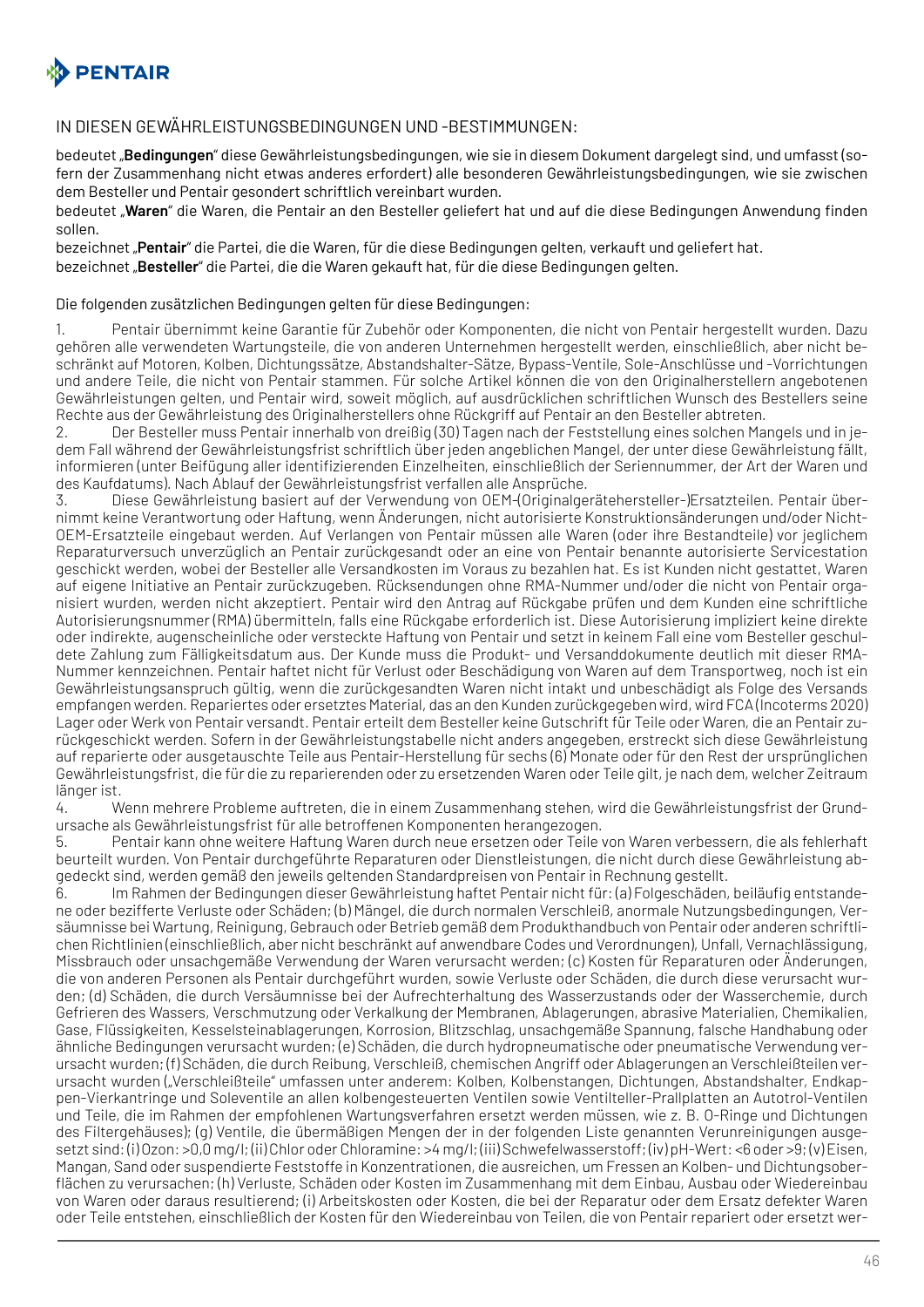

den; (j) Kosten für den Versand von Waren oder reparierten oder ersetzten Teilen und (k) sonstige Verluste, Schäden oder Ausgaben jeglicher Art, einschließlich, aber nicht beschränkt auf zufällige Schäden, Feuer, höhere Gewalt oder andere Umstände, die außerhalb der Kontrolle von Pentair liegen.

7. SOWEIT GESETZLICH ZULÄSSIG, IST DIESE GEWÄHRLEISTUNG DIE EINZIGE GEWÄHRLEISTUNG VON PENTAIR, UND PENTAIR LEHNT HIERMIT AUSDRÜCKLICH ALLE ANDEREN AUSDRÜCKLICHEN, GESETZLICHEN ODER FAKTISCHEN GEWÄHRLEISTUNGEN AB UND DER BESTELLER VERZICHTET AUF DIESE, EINSCHLIESSLICH ALLER GEWÄHRLEISTUN-GEN DER MARKTGÄNGIGKEIT ODER DER EIGNUNG FÜR EINEN BESTIMMTEN ZWECK. PENTAIRS EINZIGE VERPFLICH-TUNG IM RAHMEN DIESER GEWÄHRLEISTUNG BESTEHT DARIN, NACH EIGENEM ERMESSEN ALLE WAREN (ODER DEREN BESTANDTEILE), DIE EINEN UNTER DIESE GEWÄHRLEISTUNG FALLENDEN MANGEL AUFWEISEN, ZU REPARIEREN ODER ZU ERSETZEN ODER DEN KAUFPREIS DIESER WAREN ODER TEILE ZU ERSTATTEN.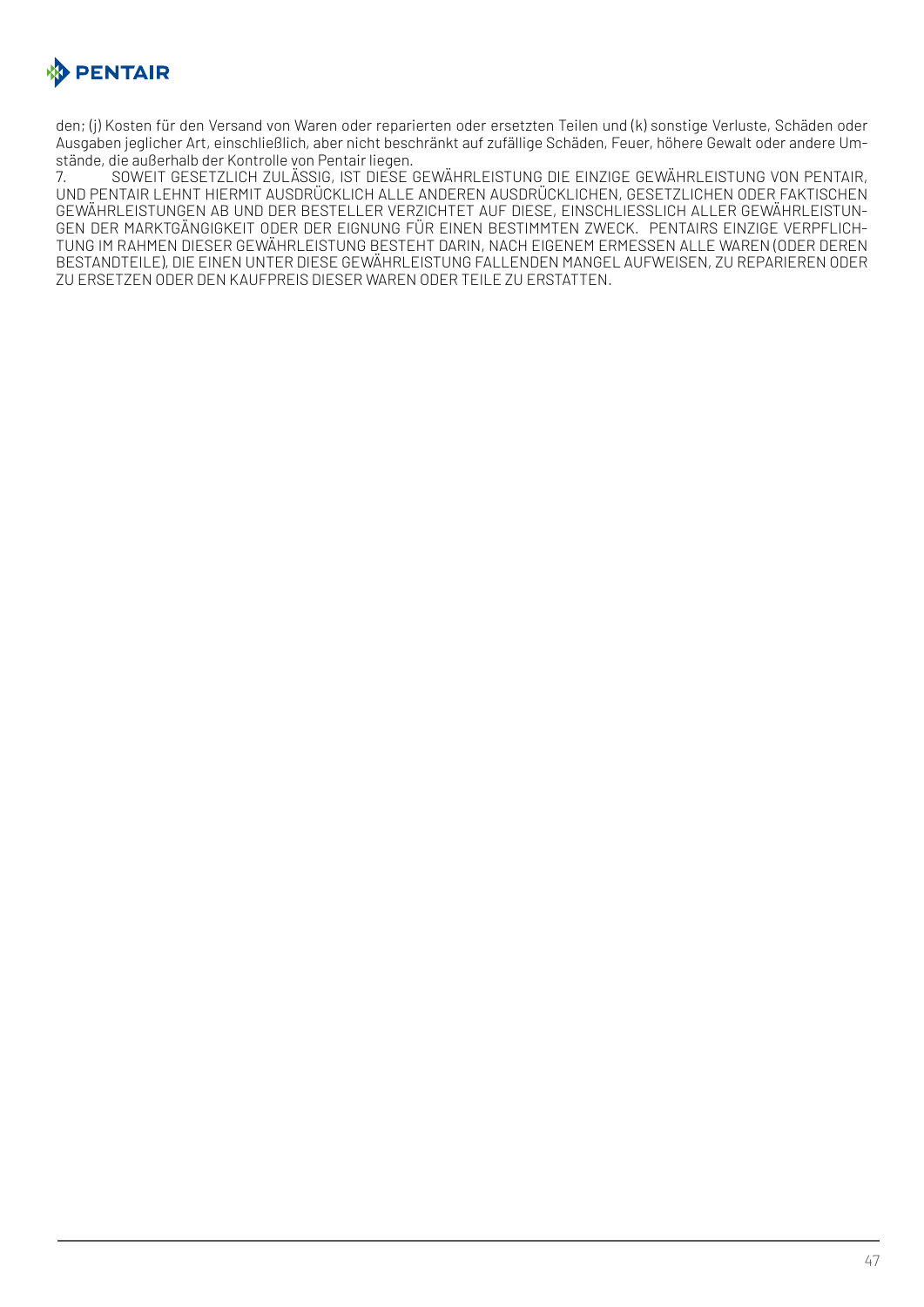<span id="page-47-0"></span>

## **TÉRMINOS Y CONDICIONES DE LA GARANTÍA - ES**

**Pentair garantiza la Mercancía (y cualesquiera piezas componentes) contra defectos de materiales y mano de obra en condiciones de uso y servicio normales durante el período establecido en la Tabla de garantía siguiente. Si la Mercancía no aparece en la Tabla de garantía, el período de garantía es de un (1) año. Todos los períodos de garantía comenzarán en la fecha de factura, excepto en el caso de la Mercancía que en la Tabla de garantía aparece marcada bajo «Elegibilidad para la garantía extendida». Para cualesquiera productos con «garantía extendida» a los que se aplique un proceso de tarjeta de garantía, el período de garantía comienza en la fecha de instalación anotada en la tarjeta de garantía por un instalador autorizado. Para cualesquiera productos con «garantía extendida» a los que se aplique el proceso de Escaneo y servicio, el período de garantía comenzará en la fecha de activación especificada en la aplicación.**

| <b>Mercancía</b>                                                              | Período de garantía (salvo piezas de servicio)                                                                           | Elegibilidad para la garantía extendida |                                                               |
|-------------------------------------------------------------------------------|--------------------------------------------------------------------------------------------------------------------------|-----------------------------------------|---------------------------------------------------------------|
|                                                                               |                                                                                                                          | <b>Scan &amp; Service</b>               | Período de garantía                                           |
| VÁLVULAS                                                                      |                                                                                                                          |                                         |                                                               |
| Válvulas Autotrol excepto series Magnum y 368 (Peanut)                        | 5 años                                                                                                                   | S                                       |                                                               |
| Válvulas Autotrol; series Magnum y 368 (Peanut)                               | 3 años                                                                                                                   | S                                       |                                                               |
| Válvulas Fleck                                                                | 5 años                                                                                                                   | S                                       |                                                               |
| Válvulas SIATA                                                                | 5 años                                                                                                                   |                                         |                                                               |
| Tarjetas y adaptadores para todas las marcas de válvulas                      | 2 años                                                                                                                   |                                         |                                                               |
| Productos y piezas de repuesto                                                | El tiempo restante del período de garantía<br>original o 30 días a partir de la fecha de<br>sustitución, lo que dure más |                                         |                                                               |
| Accesorios de válvula                                                         | 2 años                                                                                                                   |                                         |                                                               |
| <b>DEPÓSITOS</b>                                                              |                                                                                                                          |                                         |                                                               |
| Depósitos presurizados de polividrio                                          | 10 años                                                                                                                  | S                                       |                                                               |
| Depósitos presurizados de composite                                           | 5 años                                                                                                                   | S                                       |                                                               |
| Depósitos presurizados FRP                                                    | 5 años                                                                                                                   |                                         |                                                               |
| Célula de aire de butilo WellMate                                             | 5 años                                                                                                                   |                                         |                                                               |
| Célula de aire de poliuretano WellMate                                        | 5 años                                                                                                                   | S                                       |                                                               |
| Depósitos especiales/a medida por encargo                                     | 2 años                                                                                                                   |                                         |                                                               |
| Piezas y accesorios de depósitos                                              | 1año                                                                                                                     |                                         |                                                               |
| Productos y piezas de repuesto                                                | El tiempo restante del período de garantía<br>original o 30 días a partir de la fecha de<br>sustitución, lo que dure más | S                                       |                                                               |
| <b>SISTEMAS</b>                                                               |                                                                                                                          |                                         |                                                               |
| Descalcificadores de punto de entrada                                         | 2 años                                                                                                                   |                                         | IQ Soft/Foleo/Riva: 5 años<br>Evolio/Softena/Slimline: 3 años |
| Filtros y cartuchos Everpure                                                  | 1año                                                                                                                     |                                         |                                                               |
| Sistemas de filtrado Pentair (PRF RO, Modular pro,<br>Linequard & Freshpoint) | 1 año                                                                                                                    |                                         |                                                               |
| <b>ACCESORIOS</b>                                                             |                                                                                                                          |                                         |                                                               |
| Resinas de intercambio de iones y medios filtrantes                           | 1año                                                                                                                     |                                         |                                                               |
| Armarios, depósitos de salmuera, camisas para vasos                           | 2 años o más, según tipo                                                                                                 |                                         |                                                               |
| Accesorios de armarios                                                        | 2 años                                                                                                                   |                                         |                                                               |
| SterilSoft                                                                    | 2 años                                                                                                                   |                                         |                                                               |
| Cabezal manual                                                                | 2 años                                                                                                                   |                                         |                                                               |
| Accesorios de válvula                                                         | 2 años                                                                                                                   |                                         |                                                               |
| Productos y piezas de repuesto                                                | El tiempo restante del período de garantía<br>original o 30 días a partir de la fecha de<br>sustitución, lo que dure más |                                         |                                                               |
| SISTEMAS Y ACCESORIOS COMERCIALES PARA EL SECTOR ALIMENTARIO                  |                                                                                                                          |                                         |                                                               |
| Sistemas, cartuchos, piezas y accesorios Everpure<br>y Everpure-Claris        | 1año                                                                                                                     |                                         |                                                               |
| Sistemas, piezas y accesorios Everpure RO                                     | 1 año                                                                                                                    |                                         |                                                               |
| Bombas eléctricas Shurflo de diafragma y elevación de agua                    | 1 año                                                                                                                    |                                         |                                                               |
| Bombas de gas Shurflo de doble diafragma                                      | 5 años                                                                                                                   |                                         |                                                               |
| Piezas y accesorios Shurflo                                                   | 1 año                                                                                                                    |                                         |                                                               |
| <b>FILTRADO</b>                                                               |                                                                                                                          |                                         |                                                               |
| Membranas Pentair                                                             | 1año                                                                                                                     |                                         |                                                               |
| Cartuchos Pentair                                                             | 1 año                                                                                                                    |                                         |                                                               |
| Carcasas Pentair - opacas                                                     | 5 años                                                                                                                   |                                         |                                                               |
| Carcasas Pentair - transparentes                                              | 2 años                                                                                                                   |                                         |                                                               |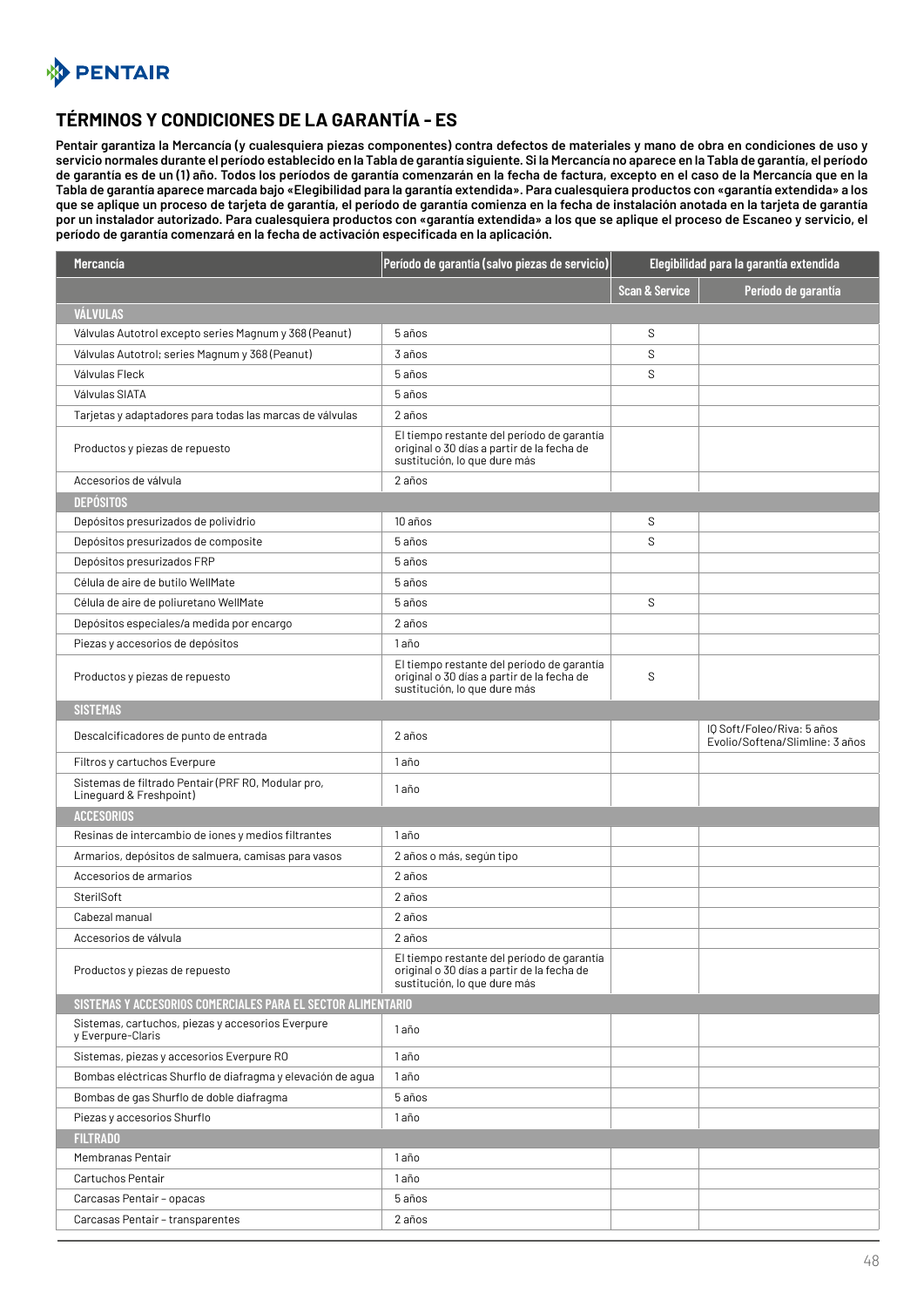

#### EN ESTOS TÉRMINOS Y CONDICIONES DE LA GARANTÍA:

«**Condiciones**» significa los presentes términos y condiciones de garantía, tal como se establecen en el presente documento y, a menos que el contexto exija lo contrario, incluye cualesquiera términos y condiciones de garantía especiales acordados aparte por escrito entre el Comprador y Pentair.

Por «**Mercancía**» se entiende los bienes que Pentair ha suministrado al Comprador y a los que deben aplicarse las presentes Condiciones.

Por «**Pentair**» se entiende la parte que ha vendido y suministrado la Mercancía a la que se aplican las presentes Condiciones.

Por «**Comprador**» se entiende la parte que ha adquirido la Mercancía a la que se aplican las presentes Condiciones.

A las presentes Condiciones se les aplican los siguientes términos adicionales:

1. Pentair no garantiza accesorios ni componentes que no estén fabricados por Pentair. Ello incluye cualesquiera piezas de servicio fabricadas por otras empresas, lo que incluye, entre otros, motores, pistones, kits de juntas, kits de espaciadores, válvulas de derivación, dispositivos y conexiones de salmuera, o cualesquiera otras piezas ajenas a Pentair. Dichos artículos pueden disponer de garantías ofrecidas por sus fabricantes originales y, en la medida de lo posible, Pentair, si así lo solicitara expresamente por escrito el Comprador, cederá al Comprador sus derechos bajo la garantía original del fabricante, sin tener que recurrir a Pentair.

2. El Comprador debe notificar a Pentair por escrito cualquier presunto defecto cubierto por esta garantía (junto con todos los datos identificativos, incluidos número de serie, tipo de Mercancía y fecha de compra) dentro de los treinta (30) días siguientes a la detección de dicho defecto y, en todo caso, durante el período de garantía. Ninguna reclamación efectuada después del vencimiento del período de garantía será válida.

3. Esta garantía se basa en el uso de piezas de repuesto del fabricante de equipo original (OEM). Pentair no asumirá ninguna responsabilidad si se incorporan alteraciones, modificaciones de diseño no autorizadas y/o piezas de repuesto no originales. Si Pentair así lo solicitara, cualquier Mercancía (o sus piezas componentes) deberá ser devuelta a Pentair con prontitud antes de cualquier intento de reparación, o enviada a un centro de servicio autorizado que designe Pentair, y el Comprador pagará por adelantado todos los gastos de envío. Los compradores no están autorizados a devolver mercancía a Pentair por iniciativa propia. Cualquier devolución que no lleve el número de RMA y/o no haya sido organizada por Pentair será rechazada. Pentair evaluará la solicitud de devolución y enviará un número de autorización por escrito (RMA) al cliente si se requiere devolución. Esta autorización no implica ninguna responsabilidad directa o indirecta, evidente u oculta, por parte de Pentair y no suspende en ningún caso ningún pago que deba satisfacer el Comprador en la fecha de vencimiento. El cliente debe marcar con claridad el producto y los documentos de envío con este número de RMA. Pentair no será responsable de ninguna pérdida o daño que pudiera sufrir la Mercancía en tránsito, ni ninguna reclamación de garantía será válida a menos que la Mercancía devuelta se reciba intacta y sin daños tras el envío. El material reparado o sustituido que se devuelva al cliente se enviará con entrega en el punto pactado (FCA, Incoterms 2020), la fábrica o el almacén de Pentair. Pentair no abonará al Comprador crédito por piezas o Mercancía devueltas a Pentair. A menos que se indique lo contrario en la Tabla de garantía, esta garantía se extiende a las piezas reparadas o sustituidas fabricadas por Pentair durante seis (6) meses o durante el resto del período de garantía original aplicable a la Mercancía o las piezas que se reparen o sustituyan, lo que sea mayor.

4. Si se produjeran diversos problemas relacionados entre sí, se considerará que el período de garantía de la causa principal es el período de garantía de todos los componentes afectados.

5. Pentair puede sustituir Mercancía nueva o mejorar piezas de cualquier Mercancía considerada defectuosa sin responsabilidad adicional. Todas las reparaciones o servicios realizados por Pentair que no estén cubiertos por esta garantía se cobrarán de acuerdo con los precios estándar vigentes de Pentair.

6. En virtud de los términos de esta garantía, Pentair no será responsable por: (a) pérdidas, daños o perjuicios consecuentes, incidentales, colaterales, especiales o liquidados; (b) defectos causados por el desgaste normal, condiciones de uso anormales, falta de mantenimiento, limpieza, uso o actuación de conformidad con el manual del producto de Pentair u otras instrucciones escritas (incluidas, entre otras, las normas y ordenanzas aplicables), accidente, negligencia, abuso o uso indebido de la Mercancía; (c) los gastos y pérdidas, daños o perjuicios causados por reparaciones o alteraciones realizadas por personas ajenas a Pentair; (d) daños y perjuicios causados por la falta de mantenimiento de las condiciones hídricas o de la química del agua, por congelación de agua, formación de incrustaciones o calcificación en la membrana, acumulación de desechos, materiales abrasivos, sustancias químicas, gases, líquidos, depósitos calcáreos, corrosión, rayos, voltaje inadecuado, uso incorrecto, u otras condiciones similares; (e) daños y perjuicios causados por uso hidroneumático o neumático; (f) daños y perjuicios causados por fricción, desgaste, ataque químico o acumulación de desechos en piezas de desgaste (las "piezas de desgaste" incluyen, entre otras: pistones, vástagos, juntas, espaciadores, anillos cuádruples de casquillos terminales y válvulas de salmuera en todas las válvulas que funcionan con pistones, así como deflectores de disco en válvulas Autotrol, y piezas que requieran sustitución de acuerdo con los procedimientos de mantenimiento recomendados, como juntas tóricas y retenes de carcasas de filtros); (g) válvulas expuestas a niveles excesivos de la siguiente lista de contaminantes: (i) Ozono: > 0,0 mg/l; (ii) Cloro o cloraminas: > 4mg/l; (iii) Sulfuro de hidrógeno; (iv) pH: < 6 o > 9; (v) hierro, manganeso, arena o sólidos en suspensión en concentraciones suficientes para rayar las superficies de los pistones y las juntas; (h) cualesquiera pérdidas, daños, perjuicios o gastos relacionados o resultantes de la instalación, remoción o reinstalación de Mercancía; (i) cualesquiera costes de mano de obra o cargos incurridos por reparación o sustitución de Mercancía o piezas defectuosas, incluido el coste de reinstalar piezas que son reparadas o sustituidas por Pentair; (j) todo gasto de envío de Mercancía o piezas reparadas o sustituidas; o (k) cualesquiera otras pérdidas, daños, perjuicios o gastos de cualquier naturaleza, incluidos, entre otros, daños accidentales, fuego, casos fortuitos u otras circunstancias fuera del control de Pentair.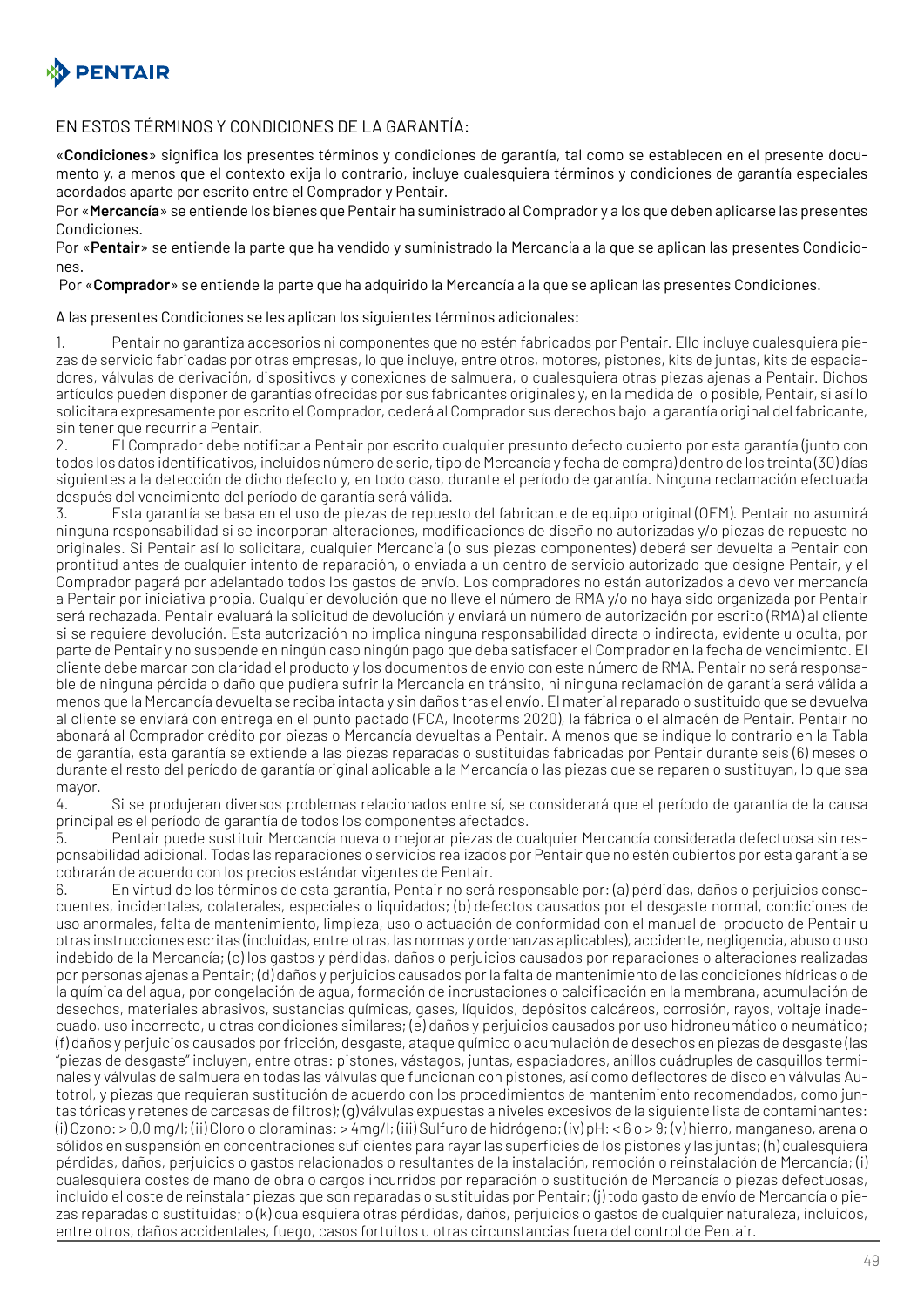

7. EN LA MEDIDA EN QUE LO PERMITA LA LEY, ESTA GARANTÍA ES LA ÚNICA GARANTÍA DE PENTAIR Y, POR LA PRE-SENTE, PENTAIR RECHAZA EXPRESAMENTE Y EL COMPRADOR RENUNCIA A CUALESQUIERA OTRAS GARANTÍAS EXPRE-SAS, IMPLÍCITAS DE HECHO O DERECHO, INCLUIDAS CUALESQUIERA GARANTÍAS DE COMERCIABILIDAD O IDONEIDAD PARA UN PROPÓSITO DETERMINADO. LA ÚNICA OBLIGACIÓN DE PENTAIR EN VIRTUD DE ESTA GARANTÍA SERÁ, A SU ELECCIÓN, REPARAR O SUSTITUIR CUALQUIER MERCANCÍA (O SUS PIEZAS COMPONENTES) QUE PRESENTE UN DEFECTO CUBIERTO POR ESTA GARANTÍA, O REEMBOLSAR EL PRECIO DE COMPRA DE DICHA MERCANCÍA O PIEZA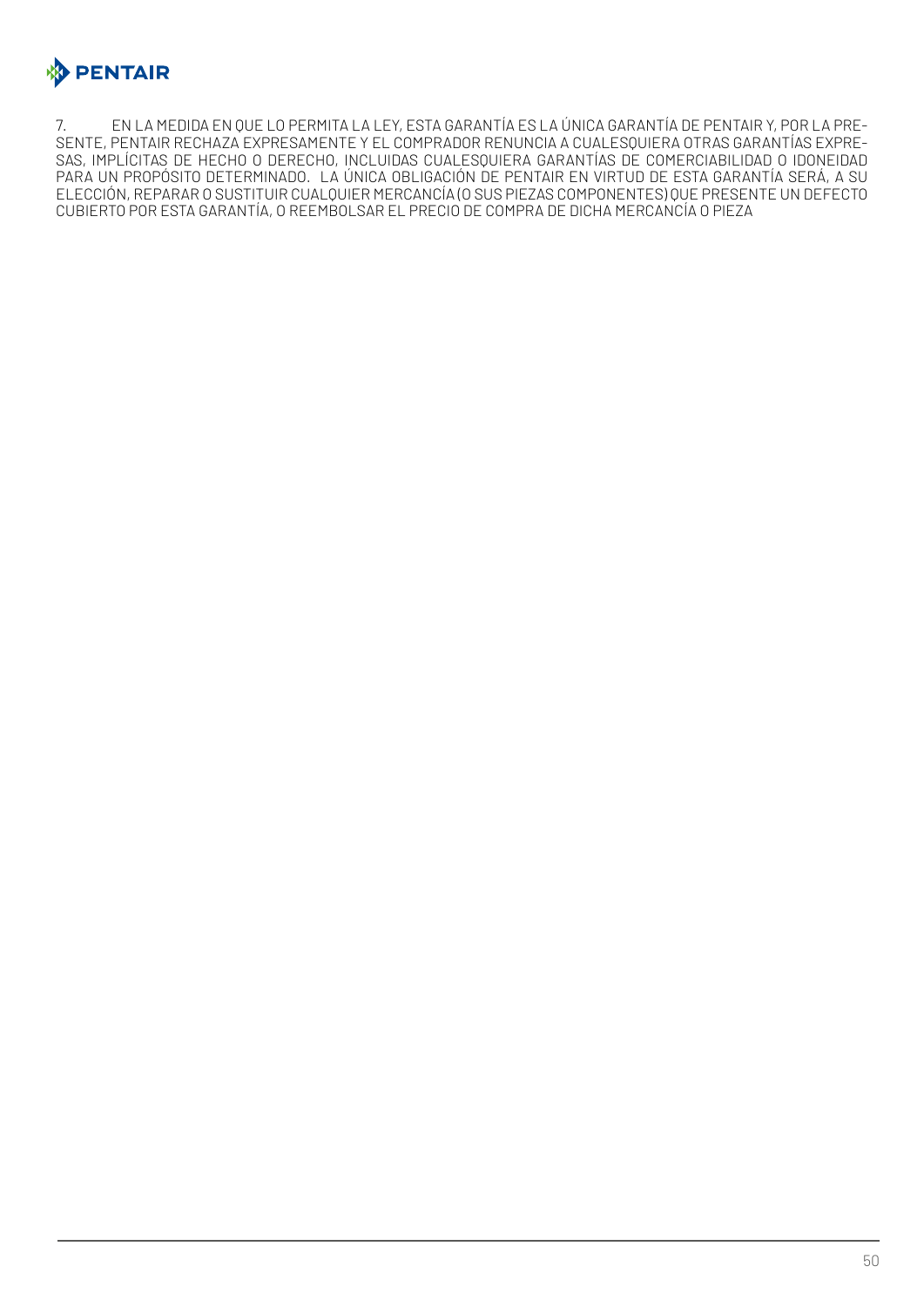# <span id="page-50-0"></span>**BENTAIR**

#### **WARUNKI GWARANCJI - PL**

**Firma Pentair udziela gwarancji na Towary (i wszelkie ich części składowe) na wady materiałowe i produkcyjne w warunkach normalnego użytkowania i obsługi opisane w poniższej Tabeli Gwarancji. Jeśli Tabela Gwarancji nie zawiera określonych Towarów, okres gwarancji ustala się na 1 (jeden) rok. Wszystkie okresy gwarancji zaczynają się od daty widniejącej na fakturze. Nie dotyczy do Towarów oznaczonych w Tabeli Gwarancji opcją "Przedłużenia gwarancji". W przypadku produktów objętych "przedłużoną gwarancją", do których stosuje się procedurę karty gwarancji, okres gwarancji rozpoczyna się od daty instalacji zapisanej na karcie gwarancji przez uprawnionego instalatora. W przypadku produktów objętych "przedłużoną gwarancją", do których stosuje się procedurę Skanowania i serwisowania, okres gwarancji rozpoczyna się od daty aktywacji w aplikacji.**.

| <b>Towary</b>                                                                    | Okres gwarancji (nie obejmuje części serwisowych)                                                                               | Opcja przedłużenia gwarancji |                                                              |
|----------------------------------------------------------------------------------|---------------------------------------------------------------------------------------------------------------------------------|------------------------------|--------------------------------------------------------------|
|                                                                                  |                                                                                                                                 | <b>Scan &amp; Service</b>    | Karta gwarancji                                              |
| <b>ZAWORY</b>                                                                    |                                                                                                                                 |                              |                                                              |
| Zawory Autotrol, bez Magnum i 368 (Peanut)                                       | 5 lat                                                                                                                           | Υ                            |                                                              |
| Zawory Autotrol; Magnum i 368 (Peanut)                                           | 3 lata                                                                                                                          | Y                            |                                                              |
| Zawory Fleck                                                                     | 5 lat                                                                                                                           | Y                            |                                                              |
| Zawory SIATA                                                                     | 5 lat                                                                                                                           |                              |                                                              |
| Płyty i adaptery wszystkich marek zaworów                                        | 2 lata                                                                                                                          |                              |                                                              |
| Produkty i części wymienne                                                       | Pozostały okres pierwotnej gwarancji lub 30<br>dni od daty wymiany, w zależności od tego,<br>który z tych okresów jest dłuższy. |                              |                                                              |
| Akcesoria do zaworów                                                             | 2 lata                                                                                                                          |                              |                                                              |
| <b>ZBIORNIKI</b>                                                                 |                                                                                                                                 |                              |                                                              |
| Strukturalne zbiorniki z polietylenu                                             | 10 lat                                                                                                                          | Y                            |                                                              |
| Strukturalne zbiorniki kompozytowe                                               | 5 lat                                                                                                                           | Y                            |                                                              |
| Strukturalne zbiorniki FRP                                                       | 5 lat                                                                                                                           |                              |                                                              |
| Butla z butylem WellMate                                                         | 5 lat                                                                                                                           |                              |                                                              |
| Butla z PEU WellMate                                                             | 5 lat                                                                                                                           | Y                            |                                                              |
| Zbiorniki personalizowane/na zamówienie specjalne                                | 2 lata                                                                                                                          |                              |                                                              |
| Części i akcesoria do zbiorników                                                 | 1 rok                                                                                                                           |                              |                                                              |
| Produkty i części wymienne                                                       | Pozostały okres pierwotnej gwarancji lub 30<br>dni od daty wymiany, w zależności od tego,<br>który z tych okresów jest dłuższy. | Y                            |                                                              |
| <b>SYSTEMY</b>                                                                   |                                                                                                                                 |                              |                                                              |
| Środki zmiękczające POE                                                          | 2 lata                                                                                                                          |                              | IQ Soft/Foleo/Riva: 5 lat<br>Evolio/Softena/Slimline: 3 lata |
| Filtry i wkłady Everpure                                                         | 1 rok                                                                                                                           |                              |                                                              |
| Systemy filtracji Pentair (PRF RO, seria Modular Pro,<br>Lineguard i Freshpoint) | 1 rok                                                                                                                           |                              |                                                              |
| <b>AKCESORIA</b>                                                                 |                                                                                                                                 |                              |                                                              |
| Żywice jonowymienne i media filtracyjne                                          | 1 rok                                                                                                                           |                              |                                                              |
| Szafki, zbiorniki solankowe, płaszcze do naczyń                                  | 2 lata lub więcej, w zależności od typu                                                                                         |                              |                                                              |
| Akcesoria do szafki                                                              | 2 lata                                                                                                                          |                              |                                                              |
| SterilSoft                                                                       | 2 lata                                                                                                                          |                              |                                                              |
| Głowica reczna                                                                   | 2 lata                                                                                                                          |                              |                                                              |
| Akcesoria do zaworów                                                             | 2 lata                                                                                                                          |                              |                                                              |
| Produkty i części wymienne                                                       | Pozostały okres pierwotnej gwarancji lub 30<br>dni od daty wymiany, w zależności od tego,<br>który z tych okresów jest dłuższy. |                              |                                                              |
| SYSTEMY I AKCESORIA DO GASTRONOMII                                               |                                                                                                                                 |                              |                                                              |
| Systemy, wkłady, części i akcesoria Everpure<br><i>i</i> Éverpure-Claris         | 1rok                                                                                                                            |                              |                                                              |
| Systemy części i akcesoria Everpure RO                                           | 1 rok                                                                                                                           |                              |                                                              |
| Pompy membranowe z napędem elektrycznym Shurflo i<br><b>Water Boost</b>          | 1 rok                                                                                                                           |                              |                                                              |
| Pompy na gaz, z podwójną membraną                                                | 5 lat                                                                                                                           |                              |                                                              |
| Cześci i akcesoria Shurflo                                                       | 1rok                                                                                                                            |                              |                                                              |
| <b>FILTROWANIE</b>                                                               |                                                                                                                                 |                              |                                                              |
| Membrany Pentair                                                                 | 1 rok                                                                                                                           |                              |                                                              |
| Wkłady Pentair                                                                   | 1rok                                                                                                                            |                              |                                                              |
| Obudowy Pentair - nieprzejrzyste                                                 | 5 lat                                                                                                                           |                              |                                                              |
| Obudowy Pentair - przezroczyste                                                  | 2 lata                                                                                                                          |                              |                                                              |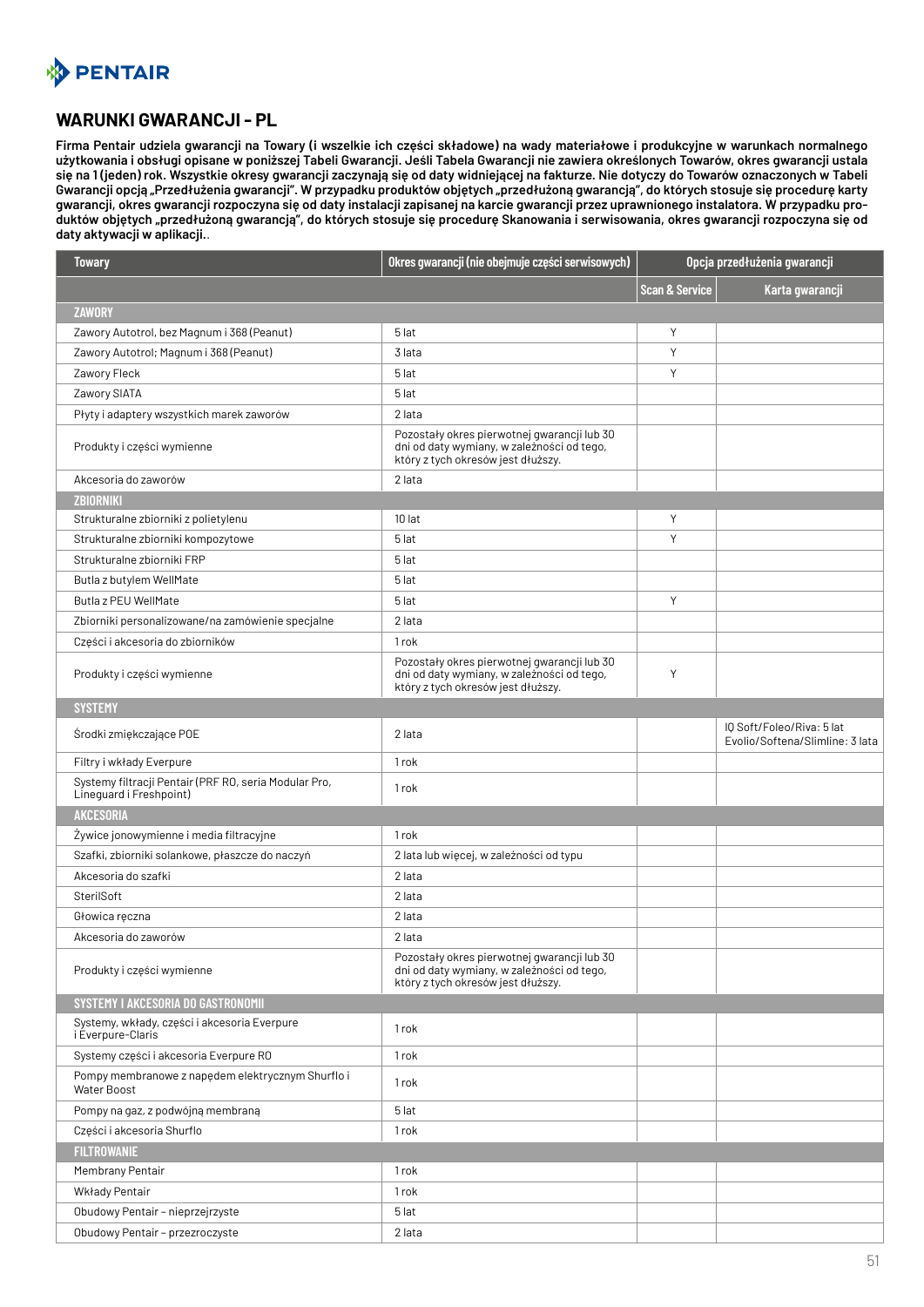

#### W NINIEJSZYCH WARUNKACH UDZIELENIA GWARANCJI:

"**Warunki**" oznaczają niniejsze warunki udzielenia gwarancji, określone w niniejszym dokumencie i (o ile z kontekstu nie wynika inaczej) obejmują wszelkie specjalne warunki udzielenia gwarancji uzgodnione oddzielnie na piśmie przez Nabywcę i firmę Pentair.

"**Towary**" oznaczają towary, które firma Pentair dostarczyła Nabywcy, i do których mają zastosowanie niniejsze Warunki. "**Pentair**" oznacza stronę, która sprzedała i dostarczyła Towary, do których mają zastosowanie niniejsze Warunki. "**Nabywca**" oznacza stronę, która nabyła Towary, do których mają zastosowanie niniejsze Warunki.

Do niniejszych Warunków mają zastosowanie następujące dodatkowe warunki:

1. Firma Pentair nie gwarantuje akcesoriów lub komponentów nieprodukowanych przez firmę Pentair. Obejmuje to wszelkie używane części serwisowe produkowane przez inne firmy, w tym między innymi silniki, tłoki, zestawy uszczelnień, zestawy tulei dystansowych, zawory przelewowe, przyłącza i urządzenia do solanki lub wszelkie inne części nieprodukowane przez firmę Pentair. Przedmioty takie mogą być objęte gwarancjami oryginalnych producentów, a firma Pentair, w miarę możliwości, na wyraźne pisemne żądanie Nabywcy, przeniesie na Nabywcę swoje prawa z tytułu gwarancji oryginalnego producenta, bez konieczności odwoływania się do firmy Pentair.

2. Nabywca ma obowiązek powiadomić firmę Pentair na piśmie o wszelkich domniemanych wadach objętych niniejszą gwarancją (wraz ze wszystkimi danymi pozwalającymi na identyfikację danego przedmiotu, w tym numerem seryjnym, rodzajem Towarów i datą zakupu) w ciągu 30 (trzydziestu) dni od wykrycia takiej wady, a w każdym przypadku w okresie gwarancji. Roszczenia złożone po zakończeniu okresu gwarancji nie są ważne.

3. Niniejsza gwarancja opiera się na użyciu oryginalnych części zamiennych producenta sprzętu (OEM). Firma Pentair nie ponosi żadnej odpowiedzialności w przypadku wprowadzenia zmian, nieautoryzowanych modyfikacji konstrukcyjnych i/ lub nieoryginalnych części zamiennych. Na żądanie firmy Pentair wszelkie Towary (lub ich części składowe) muszą zostać niezwłocznie zwrócone firmie Pentair przed podjęciem próby naprawy lub wysłane do autoryzowanego serwisu wyznaczonego przez firmę Pentair, a Nabywca ma obowiązek pokryć z góry wszelkie koszty wysyłki. Klienci nie mogą z własnej inicjatywy zwracać towarów do firmy Pentair. Wszelkie przesyłki zwrotne bez numeru RMA i/lub niezlecone przez firmę Pentair będą odrzucane. Firma Pentair przeanalizuje wniosek o zwrot i prześle klientowi numer RMA reklamacji, jeśli zwrot jest wymagany. Upoważnienie to nie oznacza jakiejkolwiek odpowiedzialności, bezpośredniej lub pośredniej, pozornej lub ukrytej, firmy Pentair i w żadnym wypadku nie zawiesza żadnych płatności należnych ze strony Nabywcy w terminie wymagalności. Klient jest zobowiązany do wyraźnego oznaczenia tym numerem RMA produktu i dokumentów przewozowych. Firma Pentair nie ponosi odpowiedzialności za jakiekolwiek straty lub uszkodzenia Towarów w trakcie transportu, ani też nie uznaje żadnych roszczeń gwarancyjnych, chyba że zwracane Towary zostaną otrzymane w stanie nienaruszonym i nieuszkodzonym w wyniku transportu. Naprawiony lub wymieniony materiał zwrócony klientowi zostanie wysłany do FCA (Incoterms 2020), magazynu lub zakładu firmy Pentair. Firma Pentair nie udziela Nabywcy kredytu na części lub Towary zwrócone do Pentair. O ile Tabela Gwarancji nie stanowi inaczej, niniejsza gwarancja obejmuje także naprawione lub wymienione części wyprodukowane przez firmę Pentair przez 6 (sześć) miesięcy lub przez pozostały okres oryginalnej gwarancji, mający zastosowanie do Towarów lub części naprawianych lub wymienianych, w zależności od tego, który okres jest dłuższy.

4. W przypadku wystąpienia wielu powiązanych ze sobą problemów, za okres gwarancji na główne przyczyny takich problemów, przyjmuje się okres gwarancji na wszystkie komponenty, których to dotyczy.

5. Pentair może zastąpić nowe Towary lub poprawić część (części) dowolnych Towarów uznanych za wadliwe bez ponoszenia dalszej odpowiedzialności. Wszelkie naprawy lub usługi wykonywane przez firmę Pentair, które nie są objęte niniejszą gwarancją, będą obciążane opłatami zgodnie ze standardowym cennikiem firmy Pentair, obowiązującym w danym czasie.

6. Zgodnie z warunkami niniejszej gwarancji firma Pentair nie ponosi odpowiedzialności za: (a) straty lub szkody wynikowe, przypadkowe, poboczne, specjalne lub umowne; (b) wady spowodowane normalnym użytkowaniem, nietypowymi warunkami użytkowania, konserwowaniem, czyszczeniem, użytkowaniem lub obsługą niezgodnie z podręcznikiem produktu Pentair lub innymi pisemnymi wytycznymi (w tym między innymi obowiązującymi kodeksami i rozporządzeniami), wypadkami, zaniedbaniem, nadużyciem lub niewłaściwym użytkowaniem Towarów; (c) koszty i straty lub szkody spowodowane naprawami lub zmianami dokonanymi przez osoby inne niż firmę Pentair; (d) szkody spowodowane nie utrzymaniem stanu wody lub chemii wodnej, zamarznięciem wody, zabrudzeniem lub osadzaniem się kamienia wodnego, gromadzeniem się gruzu, materiałami ściernymi, chemikaliami, gazami, płynami, osadami kamienia, korozją, wyładowaniami atmosferycznymi, niewłaściwym napięciem, niewłaściwą obsługą lub innymi podobnymi warunkami; (e) szkody spowodowane użytkowaniem hydro-pneumatycznym lub pneumatycznym; (f) szkody spowodowane tarciem, zużyciem, chemikaliami lub gromadzeniem się gruzu na zużywających się częściach ("części zużywające się" to między innymi: tłoki, tłoczyska, uszczelki, rozpórki, pierścienie czworoboczne z zaślepkami oraz zawory solankowe na wszystkich zaworach tłokowych, a także klapy dysku zaworu na zaworach Autotrol i części wymagające wymiany w ramach zalecanych procedur konserwacyjnych, takie jak O-ringi obudowy filtra i uszczelki); (g) zaworów narażonych na nadmierny poziom następujących zanieczyszczeń: (i) Ozon: > 0,0 mg/l; (ii) Chlor lub chloraminy: > 4 mg/l; (iii) Siarczki wodoru; (iv) pH: < 6 lub > 9; (v) żelazo, mangan, piasek lub zawiesiny w stężeniach wystarczających do spowodowania otarć na powierzchni tłoka i uszczelnień; (h) wszelkie straty, uszkodzenia lub wydatki związane z lub wynikające z instalacji, usunięcia lub ponownej instalacji Towarów; (i) wszelkie koszty pracy lub opłaty poniesione w związku z naprawą lub wymianą wadliwych Towarów lub części, w tym koszty ponownej instalacji części, które są naprawiane lub wymieniane przez firmę Pentair; (j) wszelkie koszty wysyłki Towarów lub naprawionych lub wymienionych części; lub (k) wszelkie inne straty, uszkodzenia lub wydatki o dowolnym charakterze, w tym, między innymi, przypadkowe uszkodzenia, pożar, działania siły wyższej lub inne okoliczności niezależne od firmy Pentair.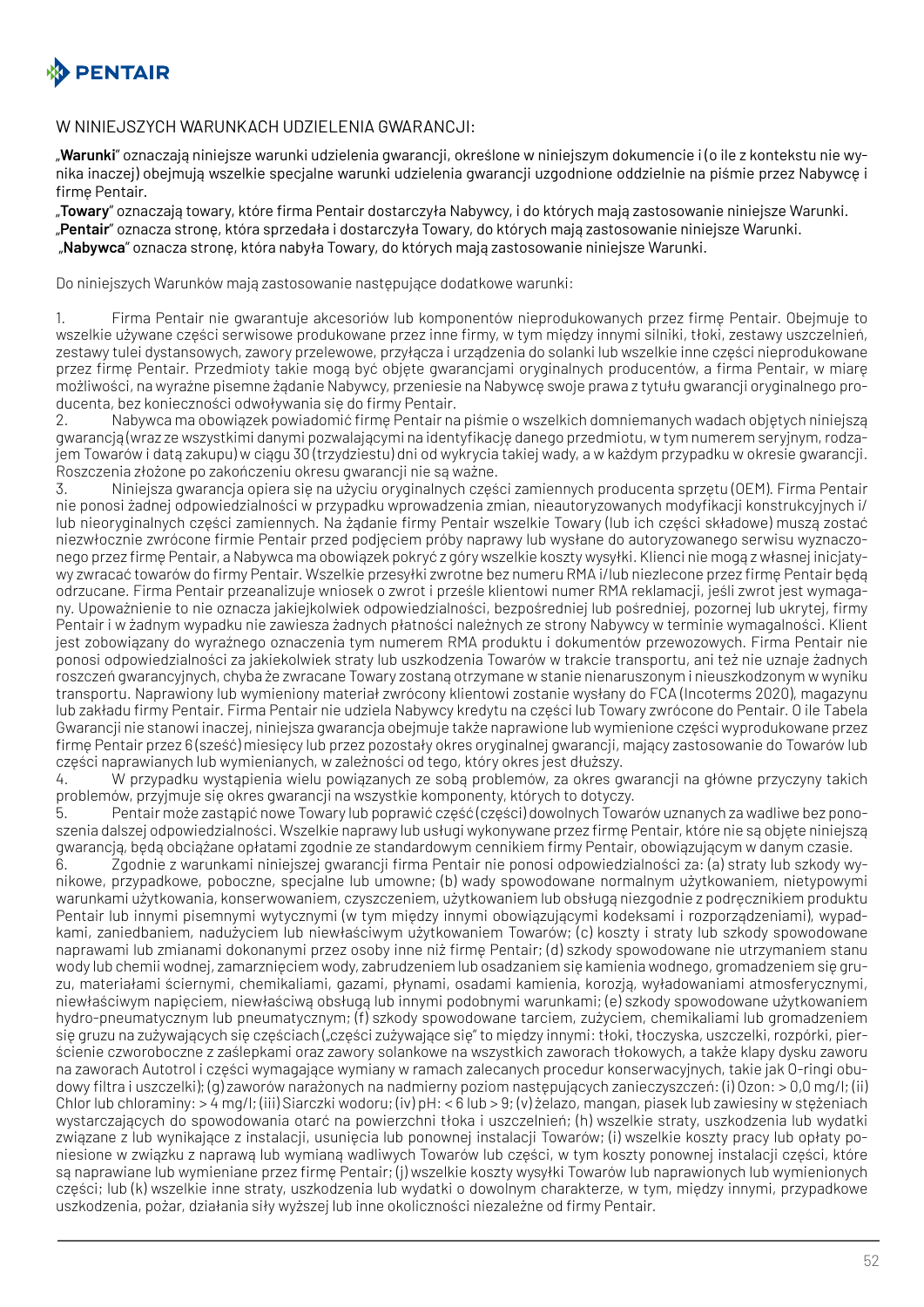

7. NINIEJSZA GWARANCJA, W ZAKRESIE DOZWOLONYM PRZEZ PRAWO, JEST WYŁĄCZNĄ GWARANCJĄ FIRMY PEN-TAIR I FIRMA PENTAIR NINIEJSZYM WYRAŹNIE ZRZEKA SIĘ, A NABYWCA ZRZEKA SIĘ WSZELKICH INNYCH GWARANCJI WYRAŻONYCH, DOROZUMIANYCH PRAWNIE LUB DOROZUMIANYCH W RZECZYWISTOŚCI, W TYM WSZELKICH GWARANCJI PRZYDATNOŚCI HANDLOWEJ LUB PRZYDATNOŚCI DO OKREŚLONEGO CELU. WYŁĄCZNYM ZOBOWIĄZANIEM FIRMY PEN-TAIR W RAMACH NINIEJSZEJ GWARANCJI JEST, WEDŁUG WŁASNEGO UZNANIA, NAPRAWA LUB WYMIANA WSZELKICH TOWARÓW (LUB ICH CZĘŚCI SKŁADOWYCH), KTÓRE MAJĄ WADY OBJĘTE NINIEJSZĄ GWARANCJĄ, LUB ZWROT CENY ZA-KUPU TAKICH TOWARÓW LUB CZĘŚCI.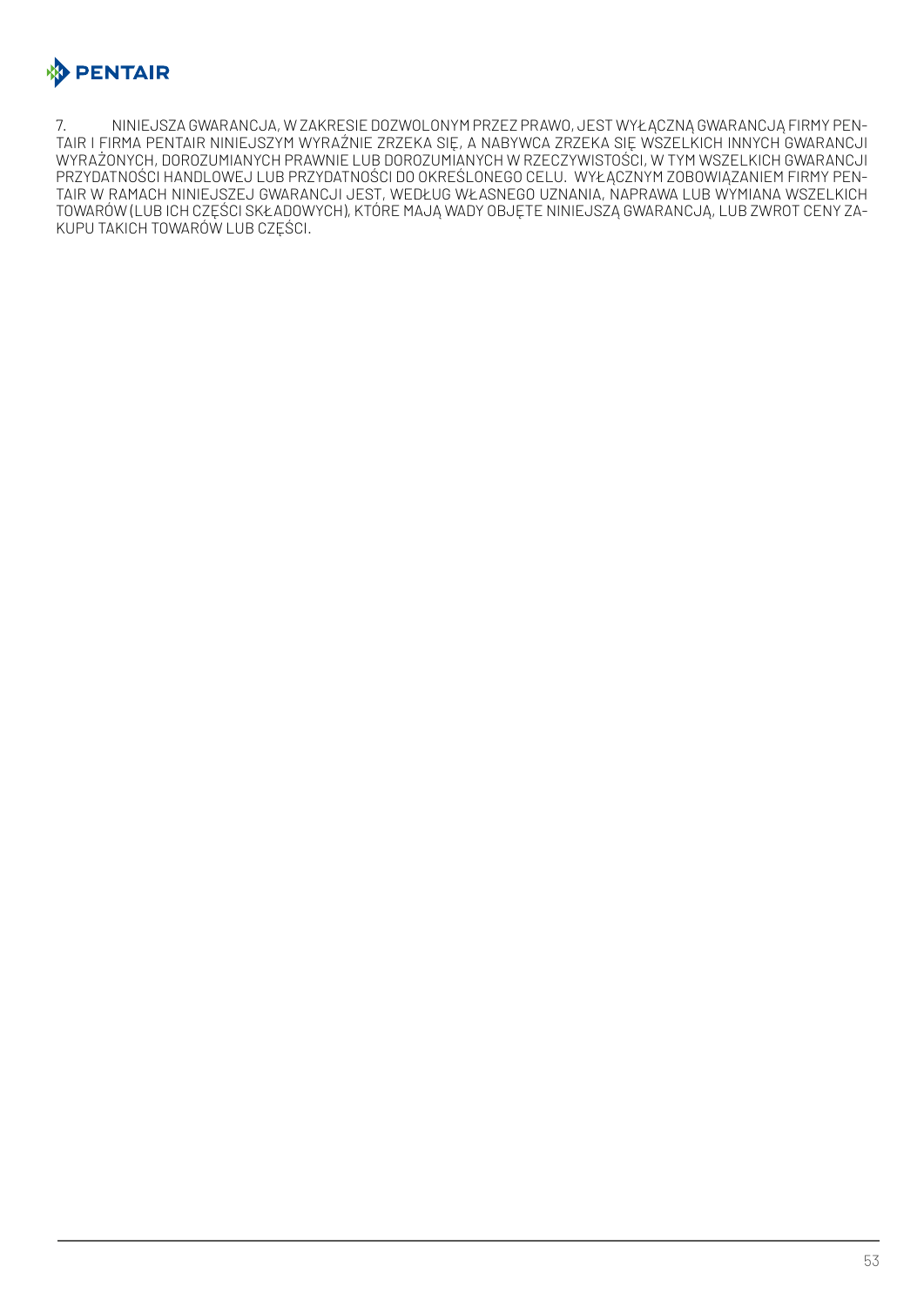<span id="page-53-0"></span>

#### **GARANTIEBEPALINGEN EN -VOORWAARDEN - NL**

**Pentair geeft garantie op de Goederen (en alle onderdelen) tegen defecten in materiaal en vakmanschap bij normaal gebruik en onderhoud voor de periode die is uiteengezet in de onderstaande Garantietabel. Als de Goederen niet in de Garantietabel staan is de garantieperiode een (1) jaar. Alle garantieperiodes beginnen op de factuurdatum, behalve wanneer in de Garantietabel staat vermeld dat de Goederen in aanmerking komen voor 'Uitgebreide garantie'. Voor alle producten met 'uitgebreide garantie' waarop een garantiekaartproces van toepassing is, begint de garantieperiode vanaf de installatiedatum die door een geautoriseerde installateur op de garantiekaart is vermeld. Voor alle producten met 'uitgebreide garantie' waarop het Scan & Service-proces van toepassing is, begint de garantieperiode vanaf de activatiedatum in de app**.

| Goederen                                                                         | Garantieperiode (exclusief serviceonderdelen)                                                                        | Komt in aanmerking voor Uitgebreide garantie |                                                               |
|----------------------------------------------------------------------------------|----------------------------------------------------------------------------------------------------------------------|----------------------------------------------|---------------------------------------------------------------|
|                                                                                  |                                                                                                                      | <b>Scan &amp; Service</b>                    | <b>Garantiekaart</b>                                          |
| <b>KLEPPEN</b>                                                                   |                                                                                                                      |                                              |                                                               |
| Autotrol-kleppen excl. Magnum en 368 (Peanut)                                    | 5 jaar                                                                                                               | J                                            |                                                               |
| Autotrol-kleppen; Magnum en 368 (Peanut)                                         | 3 jaar                                                                                                               | J                                            |                                                               |
| Fleck-kleppen                                                                    | 5 jaar                                                                                                               | J                                            |                                                               |
| SIATA-kleppen                                                                    | 5 jaar                                                                                                               |                                              |                                                               |
| Borden en adapters van alle merken kleppen                                       | 2 jaar                                                                                                               |                                              |                                                               |
| Vervangende producten en onderdelen                                              | De rest van de oorspronkelijke garantiepe-<br>riode of 30 dagen vanaf de vervangingsda-<br>tum, indien dit langer is |                                              |                                                               |
| Klepaccessoires                                                                  | 2 jaar                                                                                                               |                                              |                                                               |
| <b>TANKS</b>                                                                     |                                                                                                                      |                                              |                                                               |
| Structural Polyglass-tanks                                                       | 10 jaar                                                                                                              | J                                            |                                                               |
| Structural Composite-tanks                                                       | 5 jaar                                                                                                               | J                                            |                                                               |
| <b>Structural FRP-tanks</b>                                                      | 5 jaar                                                                                                               |                                              |                                                               |
| WellMate Butyl-luchtcel                                                          | 5 jaar                                                                                                               |                                              |                                                               |
| WellMate PEU-luchtcel                                                            | 5 jaar                                                                                                               | J                                            |                                                               |
| Aangepaste/Speciaal bestelde tanks                                               | 2 jaar                                                                                                               |                                              |                                                               |
| Onderdelen en accessoires van tanks                                              | 1 jaar                                                                                                               |                                              |                                                               |
| Vervangende producten en onderdelen                                              | De rest van de oorspronkelijke garantiepe-<br>riode of 30 dagen vanaf de vervangingsda-<br>tum, indien dit langer is | J                                            |                                                               |
| <b>SYSTEMEN</b>                                                                  |                                                                                                                      |                                              |                                                               |
| POE-verzachters                                                                  | 2 jaar                                                                                                               |                                              | IQ Soft/Foleo/Riva: 5 jaar<br>Evolio/Softena/Slimline: 3 jaar |
| Everpure-filters en cartridges                                                   | 1 jaar                                                                                                               |                                              |                                                               |
| Pentair-filtratiesystemen (PRF RO, Modular Pro-serie,<br>Lineguard & Freshpoint) | 1 jaar                                                                                                               |                                              |                                                               |
| <b>ACCESSOIRES</b>                                                               |                                                                                                                      |                                              |                                                               |
| Harsen voor ionenuitwisseling en filtermedia                                     | 1 jaar                                                                                                               |                                              |                                                               |
| Kasten, pekeltanks, hoezen voor trommels                                         | 2 jaar of langer, afhankelijk van type                                                                               |                                              |                                                               |
| Kastaccessoires                                                                  | 2 jaar                                                                                                               |                                              |                                                               |
| SterilSoft                                                                       | 2 jaar                                                                                                               |                                              |                                                               |
| Handmatige kop                                                                   | 2 jaar                                                                                                               |                                              |                                                               |
| Klepaccessoires                                                                  | 2 jaar                                                                                                               |                                              |                                                               |
| Vervangende producten en onderdelen                                              | De rest van de oorspronkelijke garantiepe-<br>riode of 30 dagen vanaf de vervangingsda-<br>tum, indien dit langer is |                                              |                                                               |
| <b>COMMERCIËLE SYSTEMEN &amp; ACCESSOIRES FOODSERVICE</b>                        |                                                                                                                      |                                              |                                                               |
| Everpure en Everpure-Claris-systemen, cartridges<br>& onderdelen & accessoires   | 1 jaar                                                                                                               |                                              |                                                               |
| Everpure RO-systemen, onderdelen en accessoires                                  | 1 jaar                                                                                                               |                                              |                                                               |
| Shurflo elektrisch aangedreven diafragmapompen<br>& Waterboost                   | 1 jaar                                                                                                               |                                              |                                                               |
| Shurflo qasaanqedreven dubbele diafraqmapompen                                   | 5 jaar                                                                                                               |                                              |                                                               |
| Shurflo onderdelen en accessoires                                                | 1 jaar                                                                                                               |                                              |                                                               |
| <b>FILTRATIE</b>                                                                 |                                                                                                                      |                                              |                                                               |
| Pentair-membranen                                                                | 1 jaar                                                                                                               |                                              |                                                               |
| Pentair-cartridges                                                               | 1 jaar                                                                                                               |                                              |                                                               |
| Pentair-behuizingen - ondoorzichtig                                              | 5 jaar                                                                                                               |                                              |                                                               |
| Pentair-behuizingen - doorzichtig                                                | 2 jaar                                                                                                               |                                              |                                                               |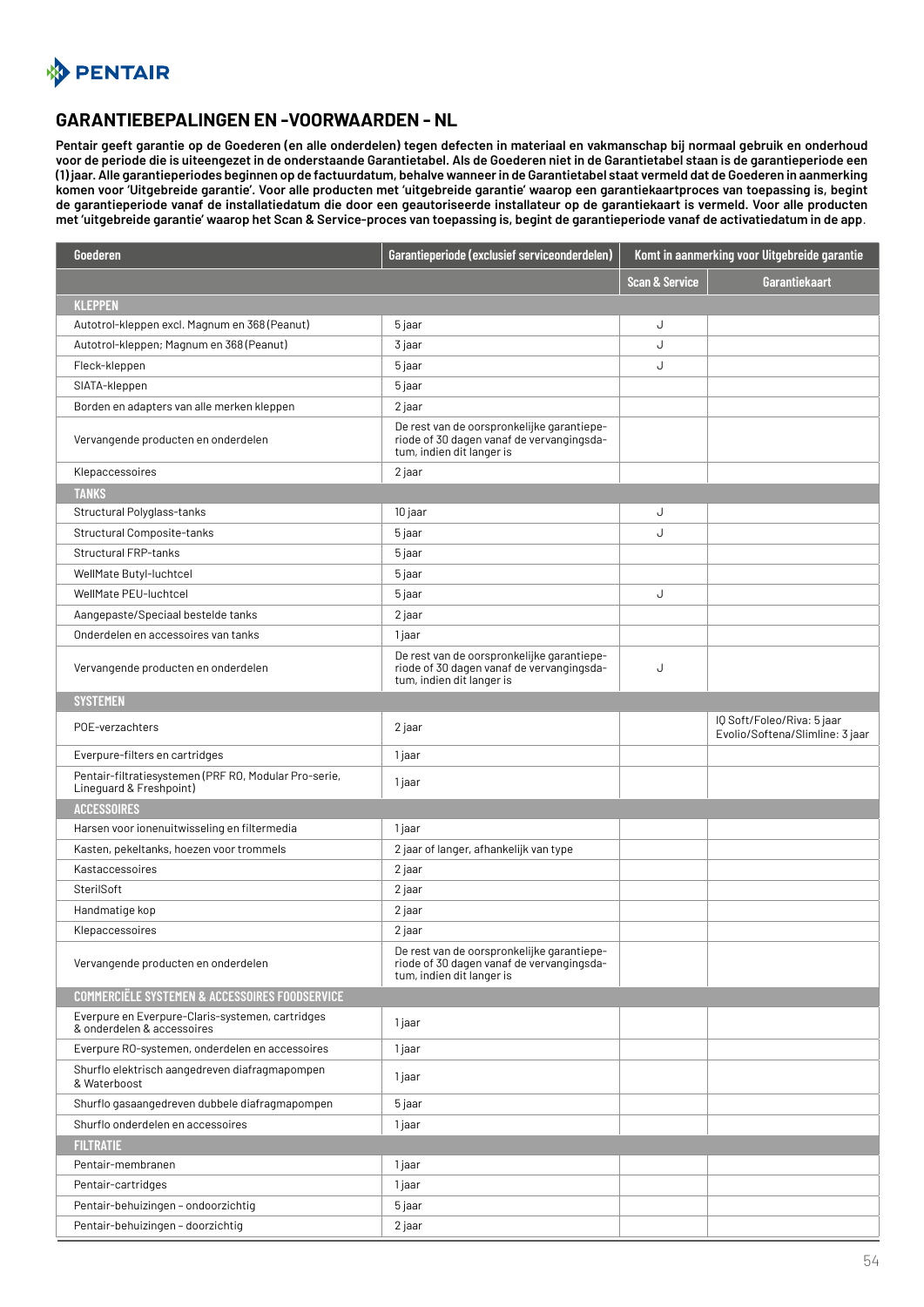

#### IN DEZE ALGEMENE GARANTIEVOORWAARDEN:

Betekent «**Voorwaarden**» deze algemene garantievoorwaarden, zoals uiteengezet in dit document en (tenzij de context anders vereist) inclusief alle bijzondere garantievoorwaarden die schriftelijk apart tussen de Koper en Pentair zijn overeengekomen.

Betekent «**Goederen**» de goederen die Pentair aan de Koper heeft geleverd en waarop deze Voorwaarden van toepassing zijn.

Betekent «**Pentair**» de partij die de Goederen heeft verkocht en geleverd waarop deze Voorwaarden van toepassing zijn. Betekent «**Koper**» de partij die de Goederen heeft gekocht waarop deze Voorwaarden van toepassing zijn.

De volgende aanvullende voorwaarden zijn op deze Voorwaarden van toepassing:

1. Pentair geeft geen garantie op accessoires of onderdelen die niet door Pentair zijn geproduceerd. Dit is inclusief alle gebruikte serviceonderdelen die zijn vervaardigd door andere bedrijven, inclusief maar niet beperkt tot motoren, zuigers, afdichtingskits, afstandskits, omloopkleppen, pekelaansluitingen en apparaten, of alle andere onderdelen die niet van Pentair zijn. Dergelijke artikelen kunnen garanties van de oorspronkelijke fabrikanten dragen, en voor zover mogelijk zal Pentair, indien de koper hier uitdrukkelijk schriftelijk om verzoekt, zonder verhaal zijn rechten onder de oorspronkelijke fabrieksgarantie aan de Koper overdragen.

2. De Koper moet Pentair schriftelijk op de hoogte stellen van elk vermeend defect dat onder deze garantie valt (samen met alle identificerende details, inclusief het serienummer, het soort Goederen en de aankoopdatum) binnen dertig (30) dagen na de ontdekking van een dergelijk defect en in ieder geval tijdens de garantieperiode. Claims die na het verstrijken van de garantieperiode worden ingediend zijn ongeldig.

3. Deze garantie is gebaseerd op het gebruik van originele vervangingsonderdelen van de fabrikant (original equipment manufacturer, OEM). Pentair aanvaardt geen verantwoordelijkheid of aansprakelijkheid als er wijzigingen, niet-geautoriseerde ontwerpwijzigingen en / of niet-OEM-vervangingsonderdelen zijn aangebracht. Indien Pentair hierom verzoekt moeten alle Goederen (of onderdelen) voordat een poging tot reparatie wordt ondernomen direct worden geretourneerd aan Pentair, of aan een geautoriseerd servicestation dat is aangewezen door Pentair, en de Koper dient alle verzendkosten vooraf te betalen. Klanten mogen niet op eigen initiatief goederen aan Pentair terugsturen. Alle retourzendingen zonder RMA-nummer en/of die niet zijn georganiseerd door Pentair worden geweigerd. Pentair evalueert het retourverzoek en stuurt een schriftelijk autorisatienummer (RMA) naar de klant als retournering vereist is. Deze autorisatie impliceert geen aansprakelijkheid van Pentair, direct of indirect, schijnbaar of verborgen, en schort in geen geval enige betaling op die de Koper op de vervaldag verschuldigd is. De klant moet dit RMA-nummer duidelijk vermelden op het product en de verzenddocumenten. Pentair is niet aansprakelijk voor verlies of beschadiging van de Goederen tijdens het vervoer, en de garantieclaim is alleen geldig indien de geretourneerde Goederen intact en onbeschadigd worden ontvangen als gevolg van verzending. Gerepareerde of vervangen materialen die naar de klant worden geretourneerd worden vrachtvrij tot vervoerder (Incoterms 2020) verzonden vanaf het magazijn of de fabriek van Pentair. Pentair geeft de Koper geen krediet voor onderdelen of Goederen die aan Pentair worden geretourneerd. Tenzij anders is vermeld in de Garantietabel strekt deze garantie zich uit tot door Pentair geproduceerde gerepareerde of vervangen onderdelen gedurende zes (6) maanden of voor de rest van de oorspronkelijke garantieperiode die van toepassing is op de gerepareerde of vervangen Goederen of onderdelen, indien dit langer is.

4. Wanneer meerdere problemen optreden die met elkaar verband houden, wordt de garantieperiode van de hoofdoorzaak als garantieperiode voor alle betrokken componenten beschouwd.

5. Pentair kan nieuwe Goederen ter vervanging aanbieden of onderdelen van Goederen die als defect worden beschouwd, verbeteren zonder verdere aansprakelijkheid. Alle door Pentair uitgevoerde reparaties of onderhoudswerkzaamheden die niet onder deze garantie vallen worden in rekening gebracht conform de dan geldende standaard prijzen van Pentair.

6. Onder de voorwaarden van deze garantie is Pentair niet aansprakelijk voor: (a) gevolgschade, incidentele, indirecte, speciale of geliquideerde verliezen of schade; (b) defecten veroorzaakt door normale slijtage, abnormale gebruiksomstandigheden, het niet onderhouden, reinigen, gebruiken of bedienen volgens de producthandleiding van Pentair of andere schriftelijke richtlijnen (inclusief, maar niet beperkt tot toepasselijke codes en verordeningen), ongevallen, verwaarlozing , misbruik of verkeerd gebruik van de Goederen; (c) de kosten van, en verlies of schade veroorzaakt door, reparaties of wijzigingen aangebracht door anderen dan Pentair; (d) schade veroorzaakt door het niet in stand houden van de wateromstandigheden of de chemische samenstelling van het water, door bevriezing van water, vervuiling of kalkaanslag op membranen, ophoping van vuil, schurende materialen, chemicaliën, gassen, vloeistoffen, kalkaanslag, corrosie, blikseminslag, onjuist voltage, verkeerd gebruik of andere soortgelijke voorwaarden; (e) schade door hydropneumatisch of pneumatisch gebruik; (f) schade veroorzaakt door wrijving, slijtage, chemische aanvallen of ophoping van vuil op slijtageonderdelen ("slijtageonderdelen" omvatten, maar zijn niet beperkt tot: zuigers, zuigerstangen, afdichtingen, afstandhouders, quad-ringen voor eindkappen, pekelkleppen op alle zuigergestuurde kleppen, evenals klepschijfvinnen op Autotrol-kleppen en onderdelen die moeten worden vervangen volgens aanbevolen onderhoudsprocedures, zoals O-ringen en pakkingen van de filterbehuizing); g) kleppen die zijn blootgesteld aan buitensporige niveaus van de volgende lijst van verontreinigende stoffen: (i) Ozon: > 0,0 mg/l; (ii) Chloor of chlooramines: > 4mg/l; (iii) Waterstofsulfide; (iv) pH: < 6 of > 9; (v) ijzer, mangaan, zand of zwevende vaste stoffen in concentraties die voldoende zijn om schuren op zuiger- en afdichtingsoppervlakken te veroorzaken; (h) verlies, schade of kosten die verband houden met of voortvloeien uit de installatie, verwijdering of herinstallatie van Goederen; (i) alle arbeidskosten of kosten voor het repareren of vervangen van defecte Goederen of onderdelen, inclusief de kosten voor het opnieuw installeren van onderdelen die door Pentair zijn gerepareerd of vervangen; (j) alle kosten voor verzending van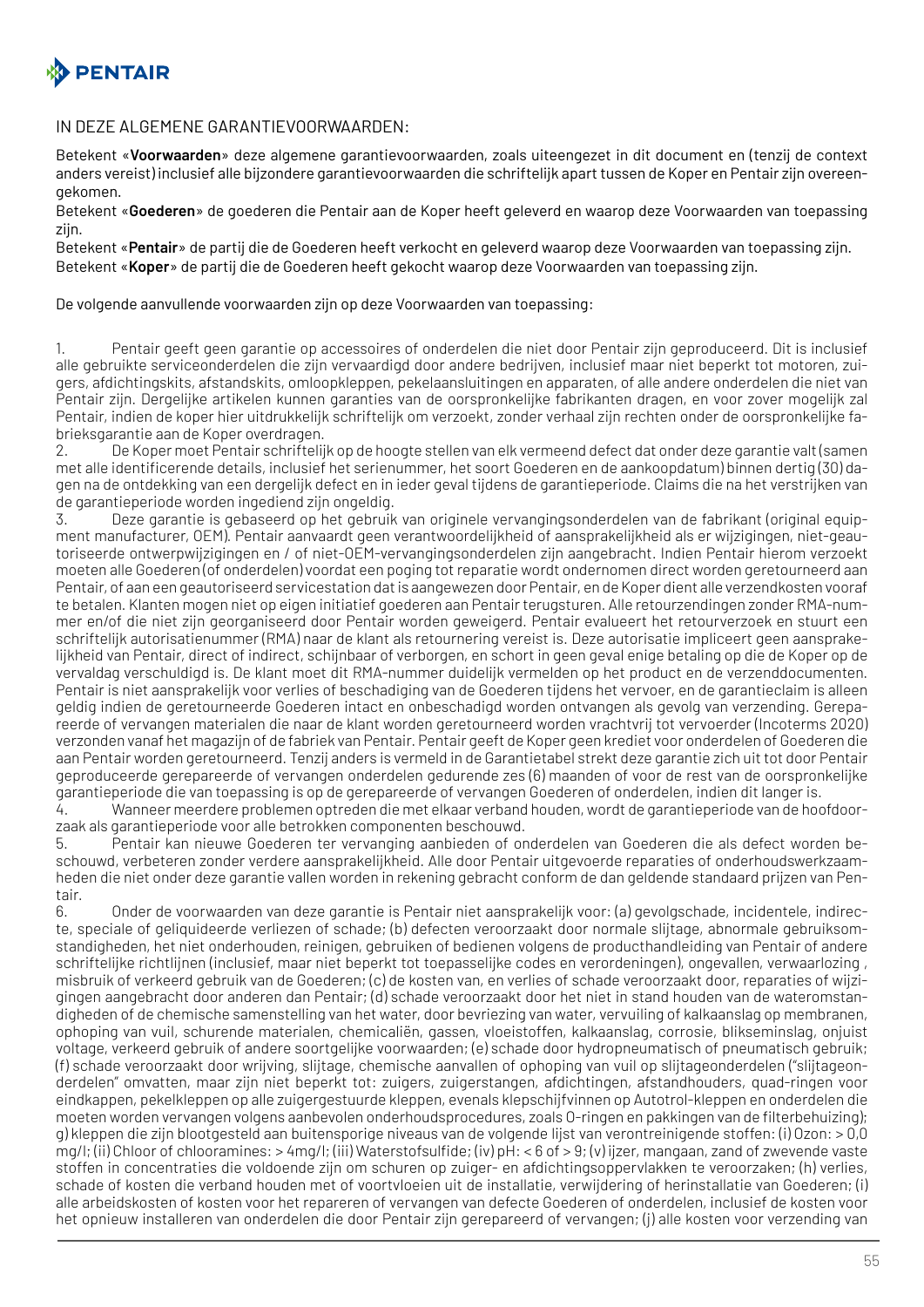

Goederen of gerepareerde of vervangende onderdelen; of (k) alle andere verliezen, schade of kosten van welke aard dan ook, inclusief maar niet beperkt tot onopzettelijke schade, brand, overmacht of andere omstandigheden buiten de controle van Pentair.

7. VOOR ZOVER WETTELIJK IS TOEGESTAAN IS DEZE GARANTIE DE ENIGE GARANTIE VAN PENTAIR, EN PENTAIR EN DE KOPER WIJZEN HIERBIJ UITDRUKKELIJK ALLE ANDERE UITDRUKKELIJKE EN WETTELIJK OF FEITELIJK GEÏMPLI-CEERDE GARANTIES AF, INCLUSIEF GARANTIES INZAKE VERHANDELBAARHEID OF GESCHIKTHEID VOOR EEN BEPAALD DOEL. DE ENIGE VERPLICHTING VAN PENTAIR ONDER DEZE GARANTIE IS, NAAR ZIJN KEUZE, HET REPAREREN EN VER-VANGEN VAN GOEDEREN (OF ONDERDELEN DAARVAN) DIE DEFECTEN VERTONEN DIE ONDER DEZE GARANTIE VALLEN, OF HET TERUGBETALEN VAN DE AANKOOPPRIJS VAN DERGELIJKE GOEDEREN OF ONDERDELEN.